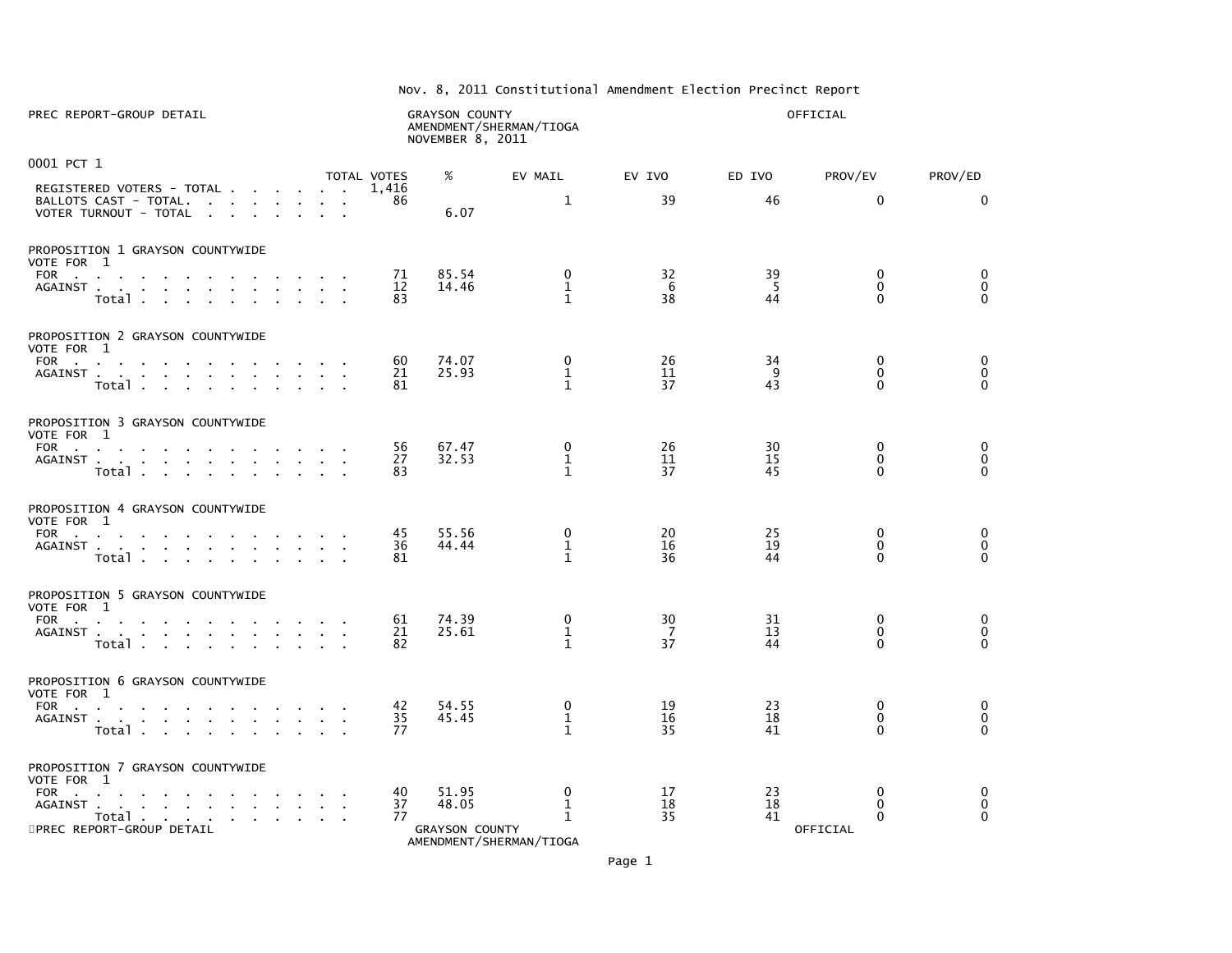| 0001 PCT 1                                                                                                                                                                            |                            | TOTAL VOTES                 | %                                                           | EV MAIL                                                      | EV IVO                     | ED IVO                     | PROV/EV                                      | PROV/ED                                    |
|---------------------------------------------------------------------------------------------------------------------------------------------------------------------------------------|----------------------------|-----------------------------|-------------------------------------------------------------|--------------------------------------------------------------|----------------------------|----------------------------|----------------------------------------------|--------------------------------------------|
| PROPOSITION 8 GRAYSON COUNTYWIDE<br>VOTE FOR 1<br>FOR<br>the contract of the contract of the contract of the<br>AGAINST<br>Total                                                      |                            | 45<br>32<br>77              | 58.44<br>41.56                                              | 1<br>$\Omega$<br>$\mathbf{1}$                                | 18<br>17<br>35             | 26<br>15<br>41             | 0<br>$\Omega$<br>$\Omega$                    | 0<br>$\mathbf{0}$<br>$\Omega$              |
| PROPOSITION 9 GRAYSON COUNTYWIDE<br>VOTE FOR 1<br>FOR the state of the state of the state of the state of the state of the state of the state of the state of the<br>AGAINST<br>Total |                            | 54<br>25<br>79              | 68.35<br>31.65                                              | 0<br>$\mathbf{1}$<br>$\mathbf{1}$                            | 29<br>$\overline{7}$<br>36 | 25<br>17<br>42             | $\mathbf{0}$<br>$\Omega$<br>$\Omega$         | 0<br>$\mathbf{0}$<br>$\Omega$              |
| PROPOSITION 10 GRAYSON COUNTYWIDE<br>VOTE FOR 1<br>FOR<br>AGAINST<br>$\sim$<br>Total                                                                                                  | <b>Service Control</b>     | 55<br>22<br>77              | 71.43<br>28.57                                              | $\mathbf 0$<br>$\mathbf{1}$<br>$\mathbf{1}$                  | 27<br>9<br>36              | 28<br>12<br>40             | $\mathbf{0}$<br>$\mathbf{0}$<br>$\Omega$     | 0<br>$\mathbf 0$<br>$\Omega$               |
| SHERMAN Council Member, DIST 2 CITY OF SHERMAN<br>VOTE FOR 1<br>Robert G. Softly<br>Andrew Taylor<br>Total                                                                            |                            | 27<br>31<br>58              | 46.55<br>53.45                                              | $\mathbf{0}$<br>$\mathbf 0$<br>$\Omega$                      | 10<br>16<br>26             | 17<br>15<br>32             | $\Omega$<br>$\mathbf{0}$<br>$\Omega$         | $\mathbf 0$<br>$\mathbf 0$<br>$\mathbf{0}$ |
| SHERMAN Council Member, DIST 4 CITY OF SHERMAN<br>VOTE FOR 1<br>R. David Plyler, Jr<br>william windlow<br>Total                                                                       |                            | 34<br>30<br>64              | 53.13<br>46.88                                              | $\mathbf{1}$<br>$\mathbf 0$<br>$\mathbf{1}$                  | 15<br>13<br>28             | 18<br>17<br>35             | $\mathbf{0}$<br>$\mathbf{0}$<br>$\Omega$     | 0<br>$\mathbf 0$<br>$\Omega$               |
| SHERMAN PROPOSITION 1 CITY OF SHERMAN<br>VOTE FOR 1<br>FOR (A FAVOR).<br>AGAINST (EN CONTRA).<br>Total<br>5PREC REPORT-GROUP DETAIL                                                   |                            | 75<br>9<br>84               | 89.29<br>10.71<br><b>GRAYSON COUNTY</b><br>NOVEMBER 8, 2011 | 1<br>$\mathbf{0}$<br>$\mathbf{1}$<br>AMENDMENT/SHERMAN/TIOGA | 31<br>6<br>37              | 43<br>$\overline{3}$<br>46 | $\Omega$<br>$\Omega$<br>$\Omega$<br>OFFICIAL | 0<br>$\mathbf 0$<br>$\Omega$               |
| 0002 PCT 2<br>REGISTERED VOTERS - TOTAL<br>BALLOTS CAST - TOTAL.<br>VOTER TURNOUT - TOTAL                                                                                             |                            | TOTAL VOTES<br>1,356<br>122 | %<br>9.00                                                   | EV MAIL<br>4                                                 | EV IVO<br>58               | ED IVO<br>60               | PROV/EV<br>$\mathbf{0}$                      | PROV/ED<br>$\mathbf{0}$                    |
| PROPOSITION 1 GRAYSON COUNTYWIDE<br>VOTE FOR 1<br>FOR<br>AGAINST<br>e a Totale de la calendaria de la calendaria de la calendaria de la calendaria de la calendaria de la calendar    | $\sim 10^{-11}$ km $^{-1}$ | 106<br>11<br>117            | 90.60<br>9.40                                               | 4<br>$\mathbf 0$<br>4                                        | 51<br>7<br>58              | 51<br>4<br>55              | 0<br>0<br>$\Omega$                           | 0<br>$\mathbf 0$<br>$\Omega$               |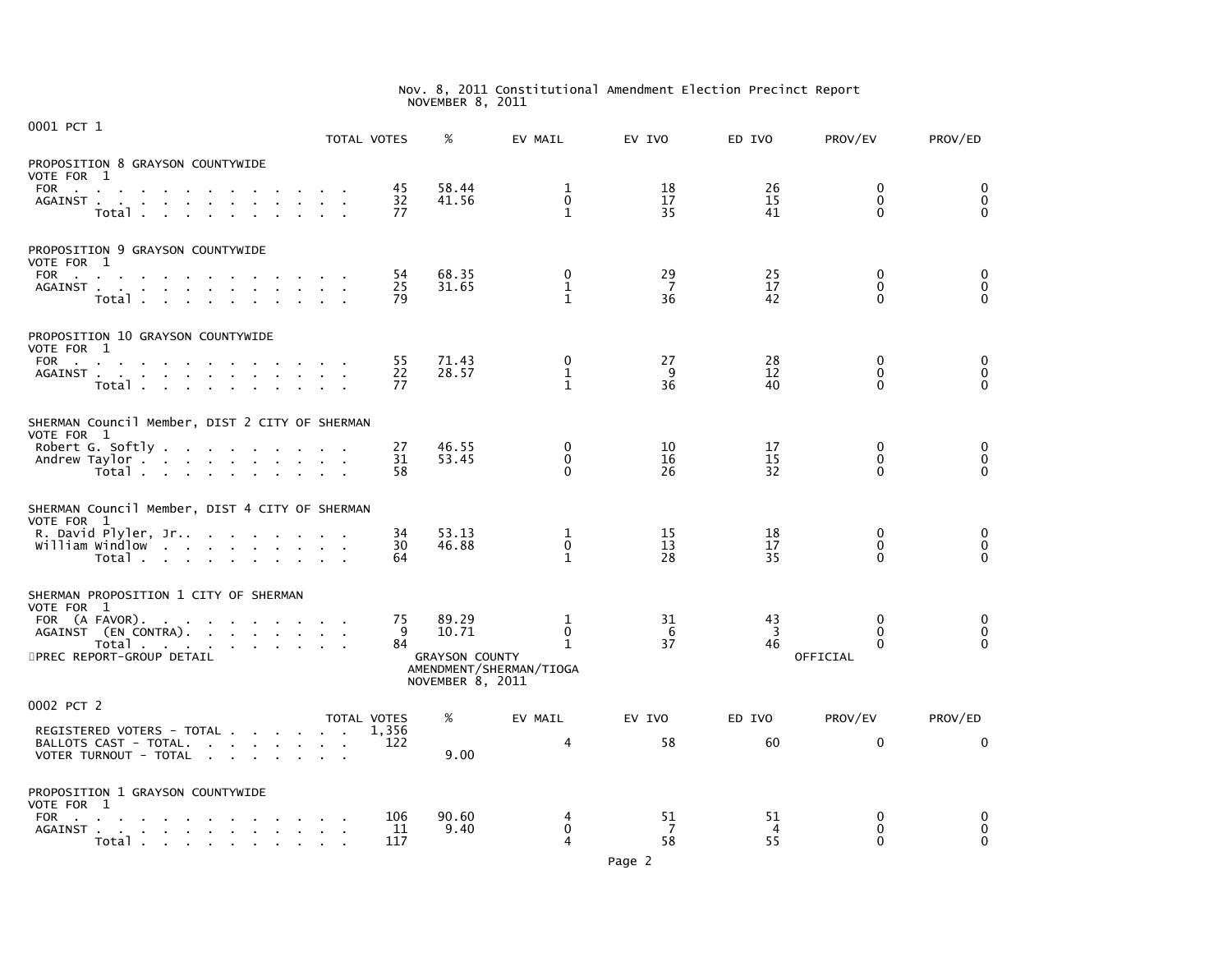| PROPOSITION 2 GRAYSON COUNTYWIDE<br>VOTE FOR 1<br>FOR<br>$\sim$ 10 $\pm$<br>AGAINST<br>Total                                                                                                                                                                                                         |                                                                       | 77<br>37<br>114 | 67.54<br>32.46                                              | 4<br>$\mathbf{0}$<br>4                 | 42<br>15<br>57 | 31<br>22<br>53 | 0<br>$\mathbf{0}$<br>$\mathbf{0}$                | $\Omega$<br>$\mathbf 0$<br>$\Omega$  |
|------------------------------------------------------------------------------------------------------------------------------------------------------------------------------------------------------------------------------------------------------------------------------------------------------|-----------------------------------------------------------------------|-----------------|-------------------------------------------------------------|----------------------------------------|----------------|----------------|--------------------------------------------------|--------------------------------------|
| PROPOSITION 3 GRAYSON COUNTYWIDE<br>VOTE FOR 1<br>FOR and the second contract of the second second second second second second second second second second second second second second second second second second second second second second second second second second secon<br>AGAINST<br>Total |                                                                       | 66<br>52<br>118 | 55.93<br>44.07                                              | 0<br>4<br>4                            | 34<br>23<br>57 | 32<br>25<br>57 | 0<br>$\Omega$<br>$\Omega$                        | 0<br>$\ddot{\mathbf{0}}$<br>$\Omega$ |
| PROPOSITION 4 GRAYSON COUNTYWIDE<br>VOTE FOR 1<br>FOR<br>AGAINST<br>Total                                                                                                                                                                                                                            | $\sim$<br>$\sim 10^{-11}$<br>$\mathbf{r}$<br><b>Contract Contract</b> | 49<br>63<br>112 | 43.75<br>56.25                                              | 0<br>4<br>4                            | 25<br>31<br>56 | 24<br>28<br>52 | $\mathbf{0}$<br>$\mathbf{0}$<br>$\Omega$         | 0<br>$\mathbf 0$<br>$\Omega$         |
| PROPOSITION 5 GRAYSON COUNTYWIDE<br>VOTE FOR 1<br>FOR<br>AGAINST<br>Total                                                                                                                                                                                                                            |                                                                       | 76<br>37<br>113 | 67.26<br>32.74                                              | 4<br>$\mathbf 0$<br>4                  | 40<br>17<br>57 | 32<br>20<br>52 | $\mathbf 0$<br>$\mathbf{0}$<br>$\Omega$          | 0<br>$\overline{0}$<br>$\Omega$      |
| PROPOSITION 6 GRAYSON COUNTYWIDE<br>VOTE FOR 1<br>FOR<br>AGAINST<br>Total                                                                                                                                                                                                                            |                                                                       | 50<br>60<br>110 | 45.45<br>54.55                                              | 0<br>$\overline{4}$<br>4               | 26<br>30<br>56 | 24<br>26<br>50 | $\mathbf{0}$<br>$\mathbf 0$<br>$\Omega$          | 0<br>$\ddot{\mathbf{0}}$<br>$\Omega$ |
| PROPOSITION 7 GRAYSON COUNTYWIDE<br>VOTE FOR 1<br>FOR<br>AGAINST<br>Total                                                                                                                                                                                                                            |                                                                       | 42<br>68<br>110 | 38.18<br>61.82                                              | 0<br>4<br>4                            | 18<br>38<br>56 | 24<br>26<br>50 | $\bf{0}$<br>$\mathbf{0}$<br>$\Omega$             | 0<br>$\pmb{0}$<br>$\Omega$           |
| PROPOSITION 8 GRAYSON COUNTYWIDE<br>VOTE FOR 1<br>FOR<br>AGAINST.<br>and a series of the contract of the series<br>Total<br>5PREC REPORT-GROUP DETAIL                                                                                                                                                | $\sim$                                                                | 51<br>60<br>111 | 45.95<br>54.05<br><b>GRAYSON COUNTY</b><br>NOVEMBER 8, 2011 | 0<br>4<br>4<br>AMENDMENT/SHERMAN/TIOGA | 25<br>30<br>55 | 26<br>26<br>52 | $\Omega$<br>$\mathbf{0}$<br>$\Omega$<br>OFFICIAL | 0<br>$\mathbf 0$<br>$\Omega$         |
| 0002 PCT 2                                                                                                                                                                                                                                                                                           |                                                                       | TOTAL VOTES     | %                                                           | EV MAIL                                | EV IVO         | ED IVO         | PROV/EV                                          | PROV/ED                              |
| PROPOSITION 9 GRAYSON COUNTYWIDE<br>VOTE FOR 1<br>FOR<br>the contract of the contract of the<br>AGAINST<br>Total                                                                                                                                                                                     | $\sim 100$ km s $^{-1}$                                               | 69<br>44<br>113 | 61.06<br>38.94                                              | 2<br>$\overline{2}$<br>4               | 31<br>26<br>57 | 36<br>16<br>52 | 0<br>$\mathbf 0$<br>$\Omega$                     | 0<br>$\mathbf 0$<br>$\Omega$         |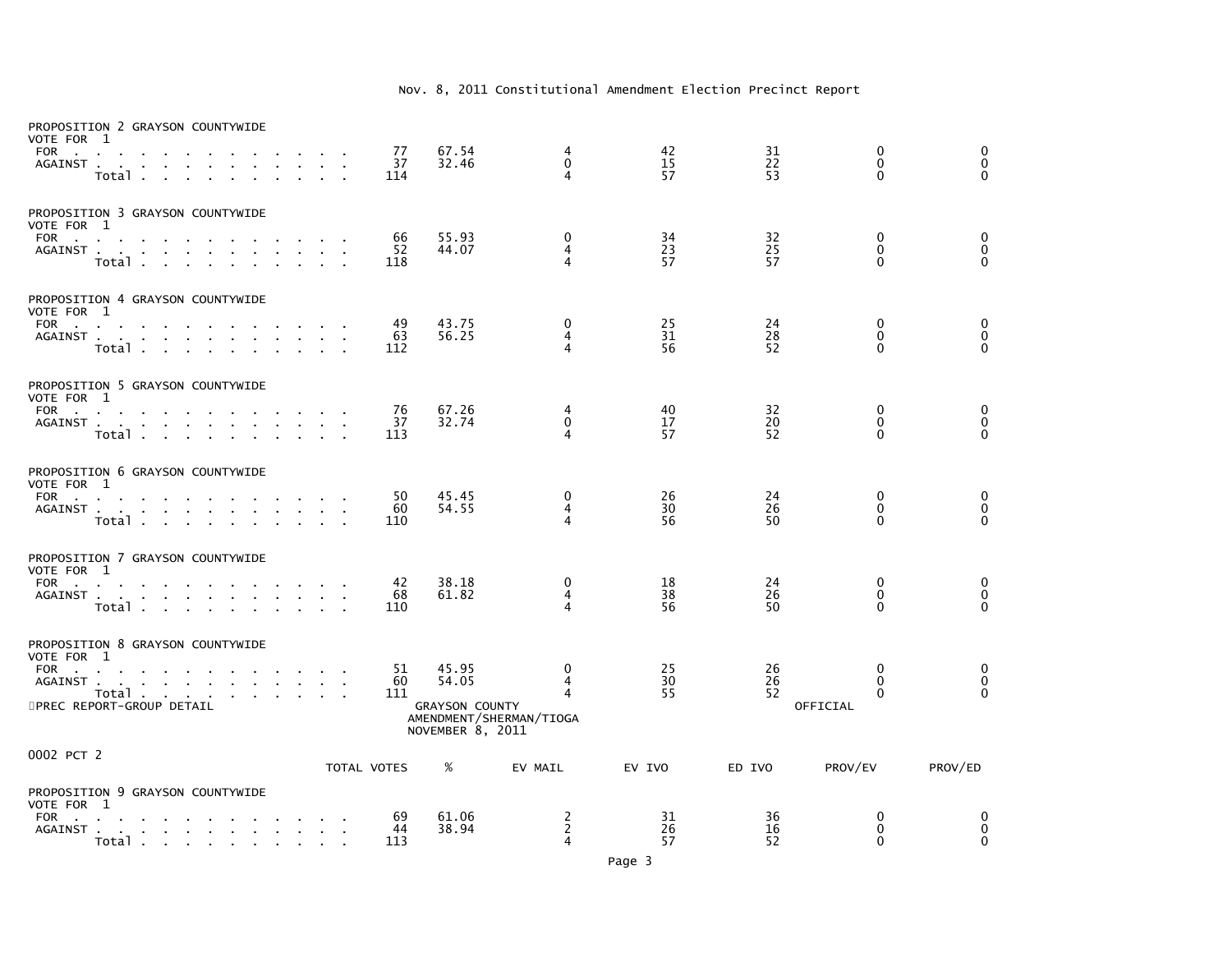| PROPOSITION 10 GRAYSON COUNTYWIDE<br>VOTE FOR 1                                                           |                                                                                                                 |                                                  |                    |                                           |                                                          |                |                 |                                          |                              |
|-----------------------------------------------------------------------------------------------------------|-----------------------------------------------------------------------------------------------------------------|--------------------------------------------------|--------------------|-------------------------------------------|----------------------------------------------------------|----------------|-----------------|------------------------------------------|------------------------------|
| <b>FOR</b><br><b>Contract Contract</b><br>AGAINST<br>Total                                                | <b>Carl Corporation</b>                                                                                         |                                                  | 73<br>37<br>110    | 66.36<br>33.64                            | 4<br>$\Omega$<br>$\overline{4}$                          | 36<br>19<br>55 | 33<br>18<br>51  | 0<br>$\mathbf{0}$<br>$\Omega$            | 0<br>$\mathbf 0$<br>$\Omega$ |
| SHERMAN Council Member, DIST 2 CITY OF SHERMAN<br>VOTE FOR 1                                              |                                                                                                                 |                                                  |                    |                                           |                                                          |                |                 |                                          |                              |
| Robert G. Softly.<br>Andrew Taylor<br>Total                                                               | the contract of the contract of the                                                                             |                                                  | 46<br>52<br>98     | 46.94<br>53.06                            | $\overline{c}$<br>$\mathbf 1$<br>$\overline{\mathbf{3}}$ | 25<br>23<br>48 | 19<br>28<br>47  | $\mathbf{0}$<br>$\mathbf{0}$<br>$\Omega$ | 0<br>$\mathbf 0$<br>$\Omega$ |
| SHERMAN Council Member, DIST 4 CITY OF SHERMAN<br>VOTE FOR 1                                              |                                                                                                                 |                                                  |                    |                                           |                                                          |                |                 |                                          |                              |
| R. David Plyler, Jr<br>william Windlow<br>Total                                                           | the contract of the contract of the contract of the contract of the contract of the contract of the contract of |                                                  | 74<br>32<br>106    | 69.81<br>30.19                            | 3<br>$\Omega$<br>3                                       | 34<br>16<br>50 | 37<br>16<br>53  | 0<br>$\Omega$<br>$\Omega$                | 0<br>$\mathbf 0$<br>$\Omega$ |
| SHERMAN PROPOSITION 1 CITY OF SHERMAN<br>VOTE FOR 1                                                       |                                                                                                                 |                                                  |                    |                                           |                                                          |                |                 |                                          |                              |
| FOR (A FAVOR).<br>$\sim$ 100 $\pm$<br>$\sim$<br>AGAINST (EN CONTRA).<br>Total                             | the contract of the contract of                                                                                 |                                                  | 102<br>16<br>118   | 86.44<br>13.56                            | 4<br>$\Omega$<br>4                                       | 47<br>8<br>55  | 51<br>-8<br>59  | $\mathbf{0}$<br>$\Omega$<br>$\Omega$     | 0<br>0<br>$\Omega$           |
| 5PREC REPORT-GROUP DETAIL                                                                                 |                                                                                                                 |                                                  |                    | <b>GRAYSON COUNTY</b><br>NOVEMBER 8, 2011 | AMENDMENT/SHERMAN/TIOGA                                  |                |                 | OFFICIAL                                 |                              |
| 0003 PCT 3                                                                                                |                                                                                                                 |                                                  | <b>TOTAL VOTES</b> | %                                         | EV MAIL                                                  | EV IVO         | ED IVO          | PROV/EV                                  | PROV/ED                      |
| REGISTERED VOTERS - TOTAL<br>BALLOTS CAST - TOTAL.<br>VOTER TURNOUT - TOTAL                               |                                                                                                                 |                                                  | 3,295<br>205       | 6.22                                      | $\mathbf{1}$                                             | 92             | 112             | $\mathbf 0$                              | $\mathbf{0}$                 |
| PROPOSITION 1 GRAYSON COUNTYWIDE<br>VOTE FOR 1                                                            |                                                                                                                 |                                                  |                    |                                           |                                                          |                |                 |                                          |                              |
| <b>FOR</b><br>the contract of the contract of<br>AGAINST.<br>the contract of the contract of the<br>Total |                                                                                                                 | $\sim$<br>$\mathbf{r}$<br>$\sim$<br>$\mathbf{r}$ | 181<br>20<br>201   | 90.05<br>9.95                             | 1<br>$\mathbf 0$<br>1                                    | 83<br>6<br>89  | 97<br>14<br>111 | 0<br>$\mathbf{0}$<br>$\Omega$            | 0<br>$\mathbf 0$<br>$\Omega$ |
| PROPOSITION 2 GRAYSON COUNTYWIDE<br>VOTE FOR 1                                                            |                                                                                                                 |                                                  |                    |                                           |                                                          |                |                 |                                          |                              |
| <b>FOR</b><br>the contract of the contract of the contract of<br>AGAINST<br>Total                         |                                                                                                                 |                                                  | 143<br>55<br>198   | 72.22<br>27.78                            | 1<br>0<br>$\mathbf{1}$                                   | 64<br>24<br>88 | 78<br>31<br>109 | $\mathbf{0}$<br>0<br>$\Omega$            | 0<br>$\mathbf 0$<br>$\Omega$ |
| PROPOSITION 3 GRAYSON COUNTYWIDE<br>VOTE FOR 1                                                            |                                                                                                                 |                                                  |                    |                                           |                                                          |                |                 |                                          |                              |
| <b>FOR</b><br><b>Carl Carl</b><br>AGAINST<br>Total                                                        | the company of the company of the                                                                               |                                                  | 127<br>71<br>198   | 64.14<br>35.86                            | 1<br>$\mathbf 0$<br>$\mathbf{1}$                         | 53<br>35<br>88 | 73<br>36<br>109 | 0<br>0<br>$\Omega$                       | 0<br>$\mathbf 0$<br>$\Omega$ |

PROPOSITION 4 GRAYSON COUNTYWIDE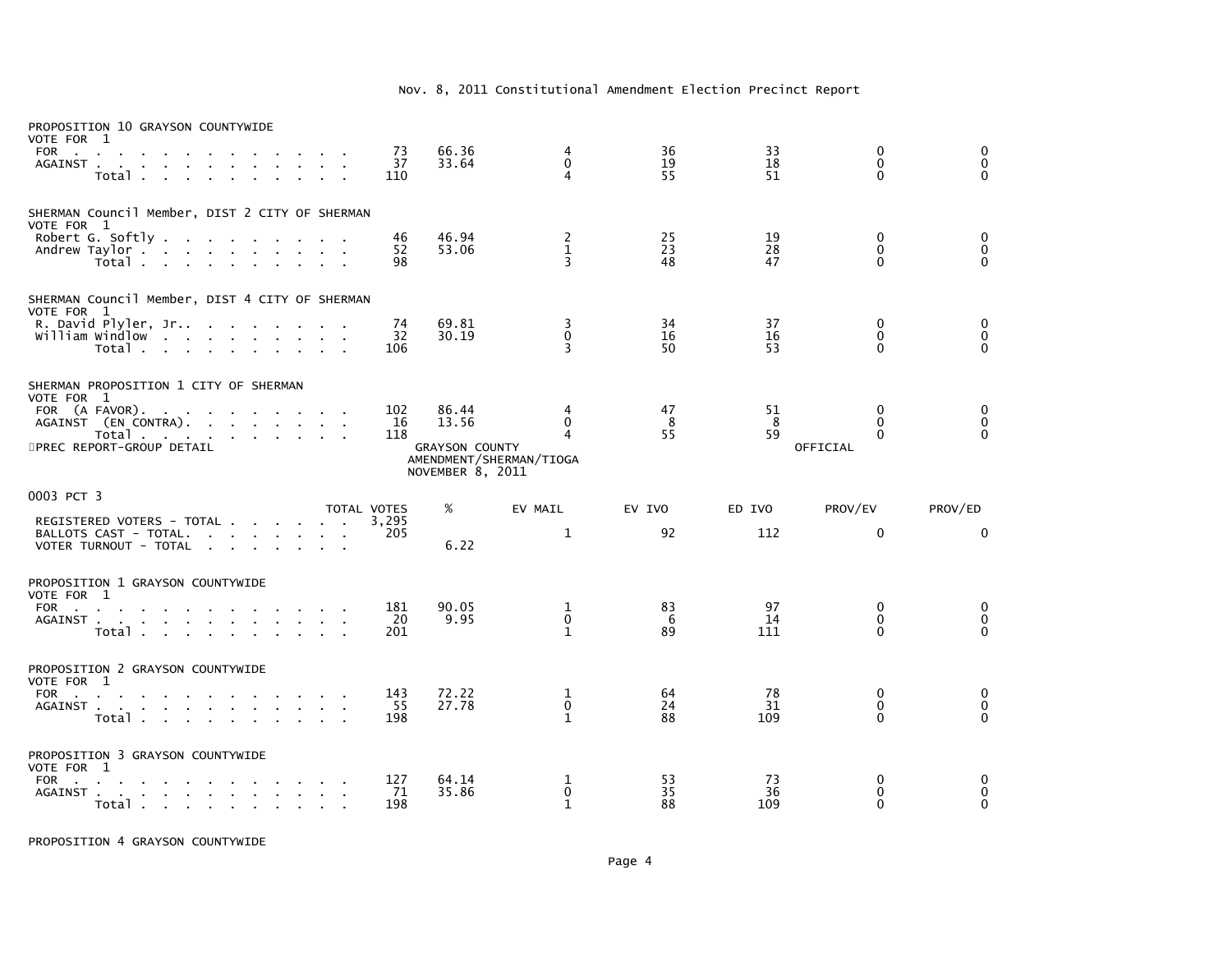|                                                                                                                                                                                         |                  |                                                             | Nov. 8, 2011 Constitutional Amendment Election Precinct Report |                |                 |                                              |                                      |
|-----------------------------------------------------------------------------------------------------------------------------------------------------------------------------------------|------------------|-------------------------------------------------------------|----------------------------------------------------------------|----------------|-----------------|----------------------------------------------|--------------------------------------|
| VOTE FOR 1<br><b>FOR</b><br>the contract of the contract of<br>AGAINST<br>Total .<br><b>Service</b><br>$\sim$                                                                           | 112<br>86<br>198 | 56.57<br>43.43                                              | 1<br>$\mathbf 0$<br>$\mathbf{1}$                               | 47<br>41<br>88 | 64<br>45<br>109 | $\mathbf{0}$<br>$\mathbf{0}$<br>$\Omega$     | $\mathbf{0}$<br>$\Omega$<br>$\Omega$ |
| PROPOSITION 5 GRAYSON COUNTYWIDE<br>VOTE FOR 1<br><b>FOR</b><br>the control of the con-<br>$\sim$<br>AGAINST<br>Total .<br>$\sim 10$<br><b>Service</b>                                  | 143<br>53<br>196 | 72.96<br>27.04                                              | 1<br>$\mathbf{0}$<br>$\mathbf{1}$                              | 62<br>25<br>87 | 80<br>28<br>108 | $\mathbf{0}$<br>$\Omega$<br>$\Omega$         | 0<br>$\mathbf 0$<br>$\mathbf{0}$     |
| PROPOSITION 6 GRAYSON COUNTYWIDE<br>VOTE FOR 1<br>FOR<br>AGAINST<br>$\mathbf{r}$<br>Total                                                                                               | 115<br>82<br>197 | 58.38<br>41.62                                              | 1<br>$\Omega$<br>$\mathbf{1}$                                  | 47<br>42<br>89 | 67<br>40<br>107 | $\mathbf{0}$<br>$\Omega$<br>$\Omega$         | 0<br>$\mathbf{0}$<br>$\Omega$        |
| PROPOSITION 7 GRAYSON COUNTYWIDE<br>VOTE FOR 1<br>FOR<br>AGAINST<br>the contract of the contract of the<br>$\sim$<br>$\mathbf{r}$<br>Total                                              | 106<br>88<br>194 | 54.64<br>45.36                                              | 1<br>$\mathbf 0$<br>$\mathbf{1}$                               | 40<br>47<br>87 | 65<br>41<br>106 | $\mathbf 0$<br>$\Omega$<br>$\Omega$          | 0<br>$\mathbf 0$<br>$\mathbf{0}$     |
| PROPOSITION 8 GRAYSON COUNTYWIDE<br>VOTE FOR 1<br>FOR<br>the contract of the contract of the con-<br>AGAINST<br>Total $\cdots$ $\cdots$<br>5PREC REPORT-GROUP DETAIL                    | 106<br>88<br>194 | 54.64<br>45.36<br><b>GRAYSON COUNTY</b><br>NOVEMBER 8, 2011 | 1<br>0<br>$\mathbf{1}$<br>AMENDMENT/SHERMAN/TIOGA              | 47<br>41<br>88 | 58<br>47<br>105 | $\Omega$<br>$\Omega$<br>$\Omega$<br>OFFICIAL | 0<br>$\mathbf{0}$<br>$\Omega$        |
| 0003 PCT 3<br>TOTAL VOTES                                                                                                                                                               |                  | %                                                           | EV MAIL                                                        | EV IVO         | ED IVO          | PROV/EV                                      | PROV/ED                              |
| PROPOSITION 9 GRAYSON COUNTYWIDE<br>VOTE FOR 1<br>FOR<br>AGAINST<br>the contract of the contract of the<br>$\sim 10^{-1}$<br>$\sim$<br>Total                                            | 133<br>65<br>198 | 67.17<br>32.83                                              | 1<br>$\mathbf 0$<br>$\mathbf{1}$                               | 70<br>19<br>89 | 62<br>46<br>108 | $\mathbf{0}$<br>$\mathbf{0}$<br>$\Omega$     | 0<br>0<br>$\Omega$                   |
| PROPOSITION 10 GRAYSON COUNTYWIDE<br>VOTE FOR 1<br>FOR<br><b>Contract</b><br>AGAINST<br><b>Service</b><br>Total<br>$\mathbf{r}$<br>$\mathbf{r}$<br>$\sim$                               | 135<br>60<br>195 | 69.23<br>30.77                                              | $\mathbf 1$<br>0<br>$\mathbf{1}$                               | 61<br>26<br>87 | 73<br>34<br>107 | $\mathbf{0}$<br>$\mathbf{0}$<br>$\Omega$     | 0<br>$\mathbf 0$<br>$\mathbf{0}$     |
| SHERMAN Council Member, DIST 2 CITY OF SHERMAN<br>VOTE FOR 1<br>Robert G. Softly $\ldots$ $\ldots$ $\ldots$ $\ldots$<br>Andrew Taylor<br>Total .<br>the contract of the contract of the | 83<br>79<br>162  | 51.23<br>48.77                                              | 0<br>1<br>$\mathbf{1}$                                         | 39<br>32<br>71 | 44<br>46<br>90  | $\Omega$<br>$\mathbf{0}$<br>$\Omega$         | $\Omega$<br>$\Omega$<br>$\Omega$     |

SHERMAN Council Member, DIST 4 CITY OF SHERMAN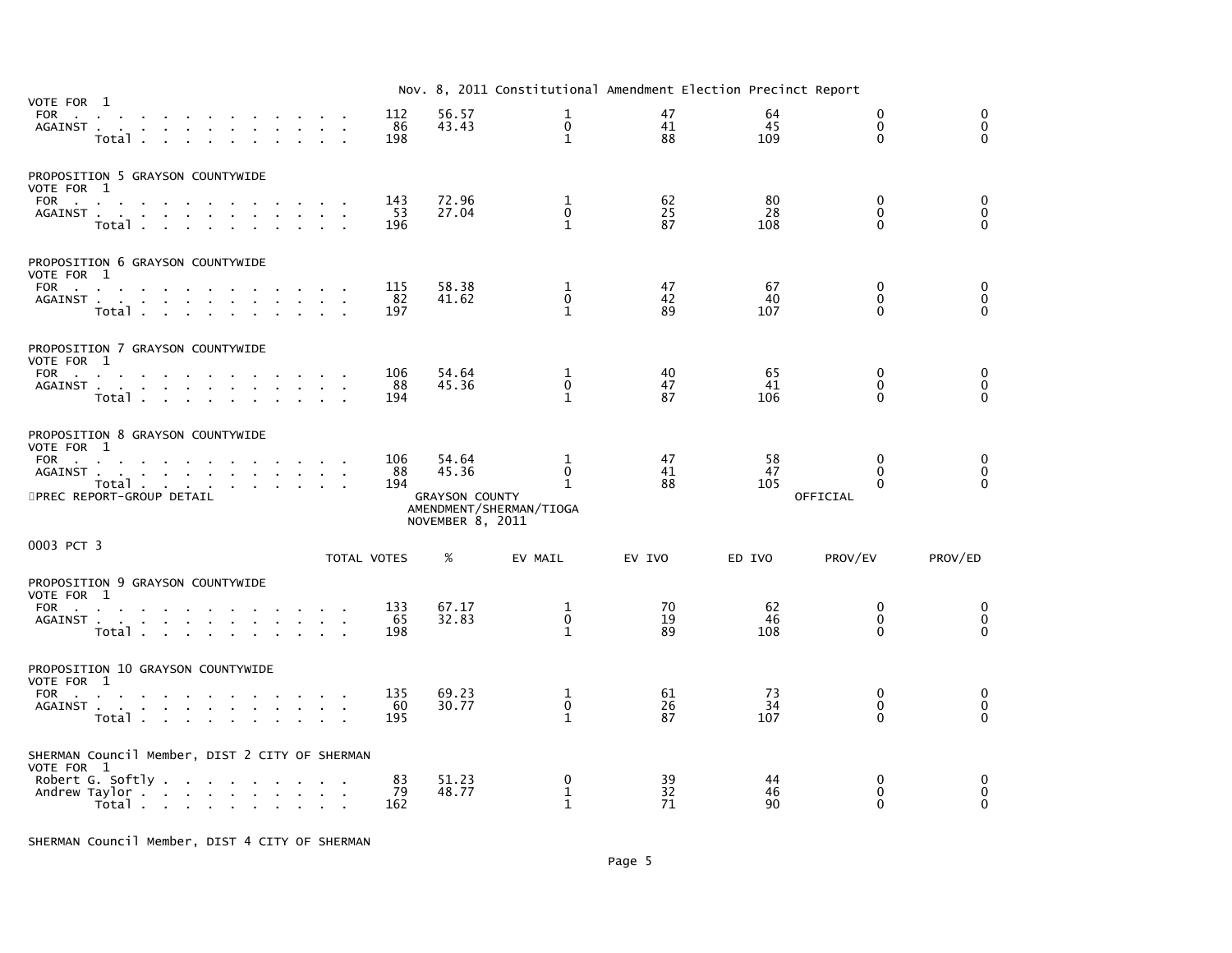|                                                                                                                                                                 |             |                  |                                           | Nov. 8, 2011 Constitutional Amendment Election Precinct Report |                      |                |                                      |                              |
|-----------------------------------------------------------------------------------------------------------------------------------------------------------------|-------------|------------------|-------------------------------------------|----------------------------------------------------------------|----------------------|----------------|--------------------------------------|------------------------------|
| VOTE FOR 1<br>R. David Plyler, Jr<br>$\sim$<br>William Windlow<br>the contract of the contract<br>$\sim 100$<br><b>All Cards</b><br>Total .<br>$\sim$<br>$\sim$ |             | 103<br>70<br>173 | 59.54<br>40.46                            | $\mathbf{1}$<br>$\mathbf 0$<br>$\mathbf{1}$                    | 45<br>30<br>75       | 57<br>40<br>97 | $\mathbf{0}$<br>$\Omega$<br>$\Omega$ | $\mathbf 0$<br>0<br>$\Omega$ |
| SHERMAN PROPOSITION 1 CITY OF SHERMAN<br>VOTE FOR 1                                                                                                             |             |                  |                                           |                                                                |                      |                |                                      |                              |
| FOR (A FAVOR)<br>the contract of the contract of the<br>$\mathbf{r}$<br>AGAINST (EN CONTRA).                                                                    |             | 181<br>21        | 89.60<br>10.40                            | 1<br>$\Omega$                                                  | 82<br>-8             | 98<br>13       | $\Omega$<br>$\Omega$                 | $\mathbf 0$<br>$\pmb{0}$     |
| Total<br>$\sim$<br>$\sim$<br>$\sim 10^{-11}$<br>5PREC REPORT-GROUP DETAIL                                                                                       |             | 202              | <b>GRAYSON COUNTY</b><br>NOVEMBER 8, 2011 | $\mathbf{1}$<br>AMENDMENT/SHERMAN/TIOGA                        | 90                   | 111            | $\Omega$<br>OFFICIAL                 | $\Omega$                     |
| 0004 PCT 4                                                                                                                                                      | TOTAL VOTES |                  | %                                         | EV MAIL                                                        | EV IVO               | ED IVO         | PROV/EV                              | PROV/ED                      |
| REGISTERED VOTERS - TOTAL<br>BALLOTS CAST - TOTAL.                                                                                                              |             | 800<br>53        |                                           | $\mathbf{0}$                                                   | 20                   | 33             | $\Omega$                             | $\mathbf{0}$                 |
| VOTER TURNOUT - TOTAL                                                                                                                                           |             |                  | 6.63                                      |                                                                |                      |                |                                      |                              |
| PROPOSITION 1 GRAYSON COUNTYWIDE<br>VOTE FOR 1                                                                                                                  |             |                  |                                           |                                                                |                      |                |                                      |                              |
| FOR<br>the contract of the contract of the<br>the company of the company<br>AGAINST<br>$\sim 10$<br>$\sim$<br>$\sim$<br>$\sim 10^{-1}$<br>$\sim$                |             | 47<br>6          | 88.68<br>11.32                            | 0<br>$\mathbf{0}$                                              | 19<br>1              | 28<br>-5       | $\Omega$<br>$\Omega$                 | 0<br>$\mathbf 0$             |
| Total                                                                                                                                                           |             | 53               |                                           | $\Omega$                                                       | 20                   | 33             | 0                                    | $\Omega$                     |
| PROPOSITION 2 GRAYSON COUNTYWIDE<br>VOTE FOR 1                                                                                                                  |             |                  |                                           |                                                                |                      |                |                                      |                              |
| FOR<br>AGAINST<br>$\mathbf{u} = \mathbf{u} + \mathbf{u}$ . The $\mathbf{u}$                                                                                     |             | 32<br>20         | 61.54<br>38.46                            | $\mathbf 0$<br>$\Omega$                                        | 12<br>$\overline{7}$ | 20<br>13       | $\Omega$<br>$\Omega$                 | 0<br>$\mathbf 0$             |
| Total                                                                                                                                                           |             | 52               |                                           | $\Omega$                                                       | 19                   | 33             | $\Omega$                             | $\Omega$                     |
| PROPOSITION 3 GRAYSON COUNTYWIDE<br>VOTE FOR 1                                                                                                                  |             |                  |                                           |                                                                |                      |                |                                      |                              |
| <b>FOR</b><br>the contract of the contract of the<br>AGAINST<br>$\mathbf{r}$                                                                                    |             | 38<br>14         | 73.08<br>26.92                            | 0<br>$\Omega$                                                  | 16<br>-3             | 22<br>11       | 0<br>$\Omega$                        | 0<br>$\mathbf 0$             |
| Total<br><b>Contract Contract Street</b>                                                                                                                        |             | 52               |                                           | $\Omega$                                                       | 19                   | 33             | $\Omega$                             | $\Omega$                     |
| PROPOSITION 4 GRAYSON COUNTYWIDE<br>VOTE FOR 1                                                                                                                  |             |                  |                                           |                                                                |                      |                |                                      |                              |
| <b>FOR</b><br><b>Contract Contract</b><br>AGAINST                                                                                                               |             | 24<br>26         | 48.00<br>52.00                            | $\mathbf 0$<br>$\mathbf{0}$                                    | 9<br>10              | 15<br>16       | 0<br>$\Omega$                        | 0<br>$\mathbf 0$             |
| Total                                                                                                                                                           |             | 50               |                                           | $\Omega$                                                       | 19                   | 31             | $\Omega$                             | $\Omega$                     |
| PROPOSITION 5 GRAYSON COUNTYWIDE                                                                                                                                |             |                  |                                           |                                                                |                      |                |                                      |                              |
| VOTE FOR 1<br><b>FOR</b><br>the contract of the contract<br>AGAINST .<br>and a straightful contract and a straight<br>$\sim 100$                                |             | 33<br>17         | 66.00<br>34.00                            | $\mathbf 0$<br>$\Omega$                                        | 12<br>$\overline{7}$ | 21<br>10       | 0<br>$\Omega$                        | 0<br>$\mathbf 0$             |
| Total                                                                                                                                                           |             | 50               |                                           | $\Omega$                                                       | 19                   | 31             | $\Omega$                             | $\Omega$                     |
| PROPOSITION 6 GRAYSON COUNTYWIDE                                                                                                                                |             |                  |                                           |                                                                |                      |                |                                      |                              |
| VOTE FOR 1<br>FOR<br>the contract of the contract of the contract of<br>AGAINST                                                                                 |             | 34<br>17         | 66.67<br>33.33                            | $\Omega$<br>0                                                  | 16<br>3              | 18<br>14       | $\Omega$<br>0                        | 0<br>$\mathbf 0$             |
|                                                                                                                                                                 |             |                  |                                           |                                                                |                      |                |                                      |                              |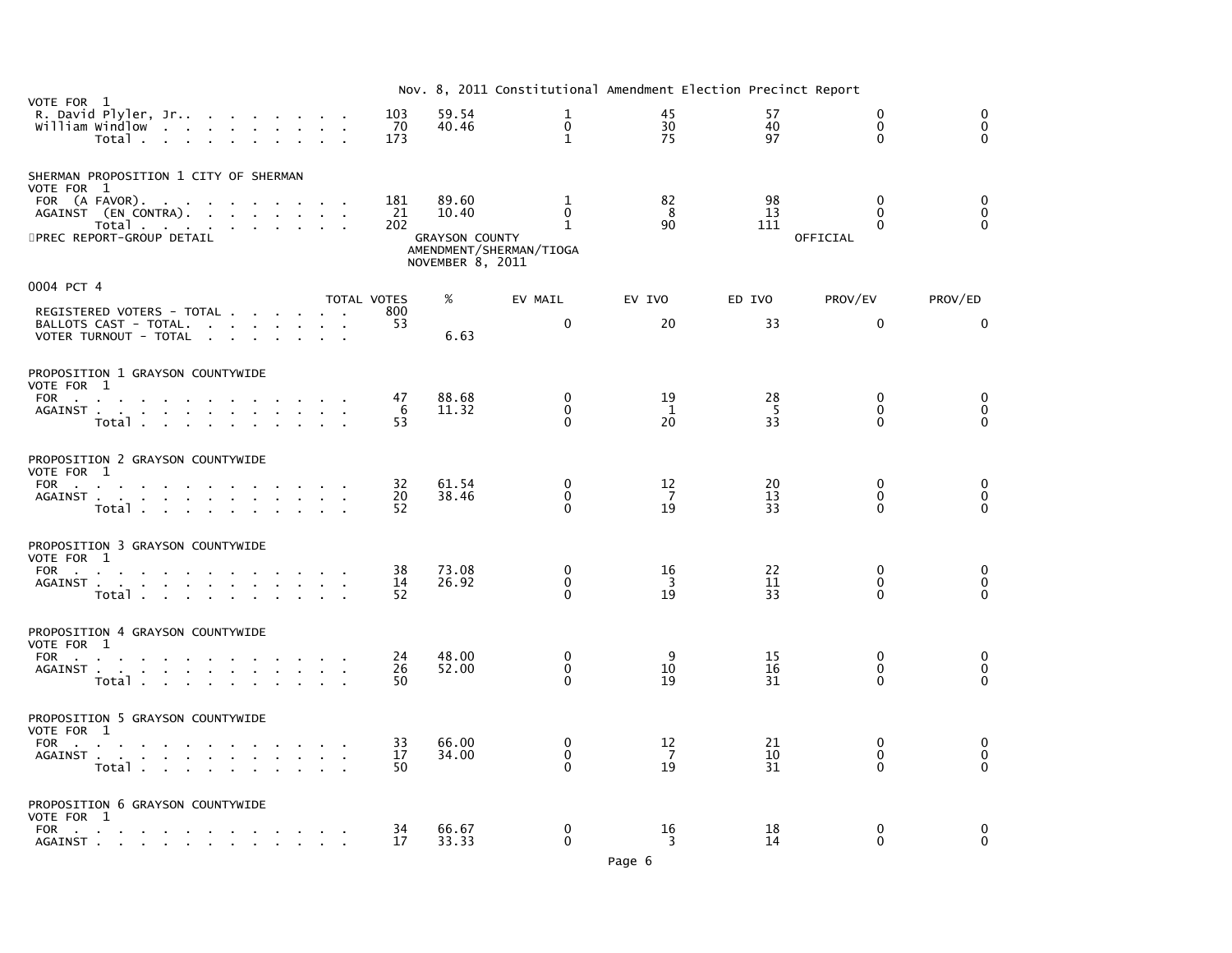| Total                                                                                                                                                                                                                                              | 51             |                                                             | $\mathbf{0}$                                                            | Nov. 8, 2011 Constitutional Amendment Election Precinct Report<br>19 | 32             | $\Omega$                                  | $\Omega$                     |
|----------------------------------------------------------------------------------------------------------------------------------------------------------------------------------------------------------------------------------------------------|----------------|-------------------------------------------------------------|-------------------------------------------------------------------------|----------------------------------------------------------------------|----------------|-------------------------------------------|------------------------------|
| PROPOSITION 7 GRAYSON COUNTYWIDE<br>VOTE FOR 1                                                                                                                                                                                                     |                |                                                             |                                                                         |                                                                      |                |                                           |                              |
| FOR<br>AGAINST<br>$\sim$<br>Total .                                                                                                                                                                                                                | 26<br>22<br>48 | 54.17<br>45.83                                              | 0<br>0<br>$\mathbf{0}$                                                  | 12<br>6<br>18                                                        | 14<br>16<br>30 | 0<br>0<br>$\Omega$                        | 0<br>0<br>$\Omega$           |
| PROPOSITION 8 GRAYSON COUNTYWIDE<br>VOTE FOR 1                                                                                                                                                                                                     |                |                                                             |                                                                         |                                                                      |                |                                           |                              |
| FOR<br>Total<br>5PREC REPORT-GROUP DETAIL                                                                                                                                                                                                          | 27<br>23<br>50 | 54.00<br>46.00<br><b>GRAYSON COUNTY</b><br>NOVEMBER 8, 2011 | $\mathbf{0}$<br>$\mathbf{0}$<br>$\mathbf{0}$<br>AMENDMENT/SHERMAN/TIOGA | 10<br>9<br>19                                                        | 17<br>14<br>31 | 0<br>$\mathbf{0}$<br>$\Omega$<br>OFFICIAL | 0<br>$\mathbf 0$<br>$\Omega$ |
| 0004 PCT 4                                                                                                                                                                                                                                         |                |                                                             |                                                                         |                                                                      |                |                                           |                              |
|                                                                                                                                                                                                                                                    | TOTAL VOTES    | %                                                           | EV MAIL                                                                 | EV IVO                                                               | ED IVO         | PROV/EV                                   | PROV/ED                      |
| PROPOSITION 9 GRAYSON COUNTYWIDE<br>VOTE FOR 1                                                                                                                                                                                                     |                |                                                             |                                                                         |                                                                      |                |                                           |                              |
| FOR<br>AGAINST<br>Total                                                                                                                                                                                                                            | 32<br>18<br>50 | 64.00<br>36.00                                              | $\Omega$<br>$\mathbf 0$<br>$\Omega$                                     | 10<br>-9<br>19                                                       | 22<br>9<br>31  | $\Omega$<br>$\mathbf{0}$<br>$\Omega$      | 0<br>0<br>0                  |
| PROPOSITION 10 GRAYSON COUNTYWIDE<br>VOTE FOR 1                                                                                                                                                                                                    |                |                                                             |                                                                         |                                                                      |                |                                           |                              |
| FOR the contract of the contract of the contract of the contract of the contract of the contract of the contract of the contract of the contract of the contract of the contract of the contract of the contract of the contra<br>AGAINST<br>Total | 36<br>15<br>51 | 70.59<br>29.41                                              | $\mathbf 0$<br>0<br>$\Omega$                                            | 15<br>4<br>19                                                        | 21<br>11<br>32 | 0<br>0<br>$\Omega$                        | 0<br>0<br>$\Omega$           |
| SHERMAN Council Member, DIST 2 CITY OF SHERMAN<br>VOTE FOR 1                                                                                                                                                                                       |                |                                                             |                                                                         |                                                                      |                |                                           |                              |
| Robert G. Softly<br>Andrew Taylor<br>Total                                                                                                                                                                                                         | 26<br>17<br>43 | 60.47<br>39.53                                              | 0<br>$\mathbf 0$<br>$\Omega$                                            | 11<br>- 5<br>16                                                      | 15<br>12<br>27 | 0<br>$\Omega$<br>$\Omega$                 | 0<br>0<br>$\Omega$           |
| SHERMAN Council Member, DIST 4 CITY OF SHERMAN<br>VOTE FOR 1                                                                                                                                                                                       |                |                                                             |                                                                         |                                                                      |                |                                           |                              |
| R. David Plyler, Jr<br>william windlow<br>Total                                                                                                                                                                                                    | 35<br>10<br>45 | 77.78<br>22.22                                              | 0<br>0<br>$\Omega$                                                      | 14<br>4<br>18                                                        | 21<br>6<br>27  | $\mathbf{0}$<br>0<br>$\Omega$             | 0<br>0<br>$\Omega$           |
| SHERMAN PROPOSITION 1 CITY OF SHERMAN<br>VOTE FOR 1                                                                                                                                                                                                |                |                                                             |                                                                         |                                                                      |                |                                           |                              |
| FOR (A FAVOR).<br>AGAINST (EN CONTRA).                                                                                                                                                                                                             | 39<br>14<br>53 | 73.58<br>26.42                                              | 0<br>$\Omega$<br>$\Omega$                                               | 14<br>6<br>20                                                        | 25<br>8<br>33  | $\Omega$<br>$\Omega$<br>$\Omega$          | 0<br>$\mathbf 0$<br>$\Omega$ |
| Total<br>5PREC REPORT-GROUP DETAIL                                                                                                                                                                                                                 |                | <b>GRAYSON COUNTY</b><br>NOVEMBER 8, 2011                   | AMENDMENT/SHERMAN/TIOGA                                                 |                                                                      |                | OFFICIAL                                  |                              |
| 0005 PCT 5                                                                                                                                                                                                                                         |                |                                                             |                                                                         |                                                                      |                |                                           |                              |
|                                                                                                                                                                                                                                                    | TOTAL VOTES    | %                                                           | EV MAIL                                                                 | EV IVO<br>Page 7                                                     | ED IVO         | PROV/EV                                   | PROV/ED                      |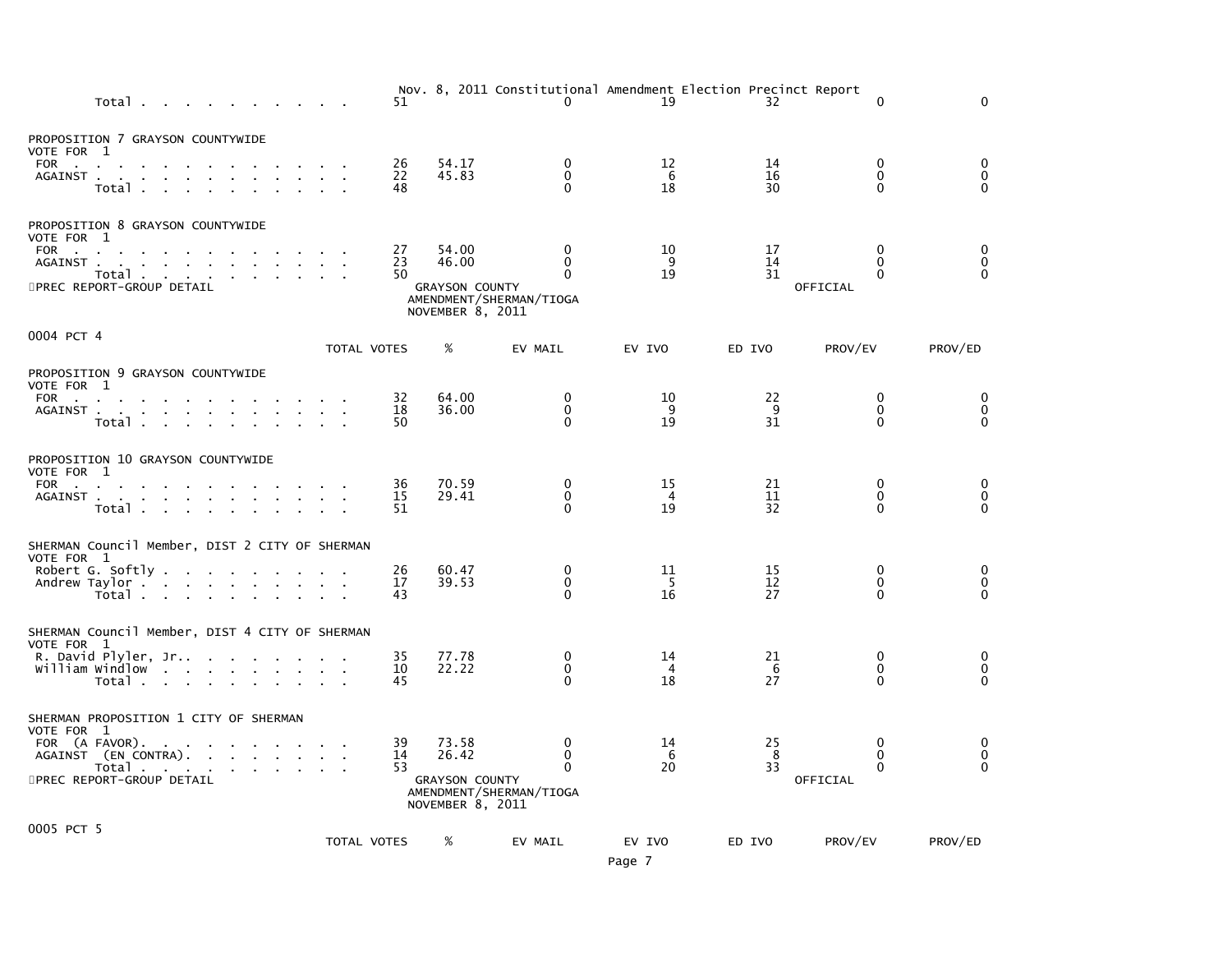|                                                                                                                                                  |                | Nov. 8, 2011 Constitutional Amendment Election Precinct Report |                              |                |                                   |                                         |                                  |
|--------------------------------------------------------------------------------------------------------------------------------------------------|----------------|----------------------------------------------------------------|------------------------------|----------------|-----------------------------------|-----------------------------------------|----------------------------------|
| REGISTERED VOTERS - TOTAL.<br>and a strain and<br>BALLOTS CAST - TOTAL.<br>$\sim$<br>$\sim$<br>VOTER TURNOUT - TOTAL<br>$\sim$<br>$\sim$         | 1,436<br>57    | 3.97                                                           | $\Omega$                     | 18             | 39                                | $\mathbf{0}$                            | $\Omega$                         |
| PROPOSITION 1 GRAYSON COUNTYWIDE<br>VOTE FOR 1<br>FOR<br>the contract of the contract of                                                         | 50             | 92.59                                                          | 0                            | 16             | 34                                | 0                                       | 0                                |
| AGAINST<br><b>Contract Contract</b><br>$\mathbf{r}$<br>$\mathbf{r}$<br>Total                                                                     | 4<br>54        | 7.41                                                           | 0<br>$\Omega$                | -2<br>18       | $\overline{2}$<br>$3\overline{6}$ | $\mathbf 0$<br>$\Omega$                 | 0<br>$\Omega$                    |
| PROPOSITION 2 GRAYSON COUNTYWIDE<br>VOTE FOR 1                                                                                                   |                |                                                                |                              |                |                                   |                                         |                                  |
| FOR<br><b>Contract Contract Street</b><br>AGAINST<br>Total<br>$\sim$                                                                             | 38<br>15<br>53 | 71.70<br>28.30                                                 | 0<br>$\mathbf 0$<br>$\Omega$ | 11<br>7<br>18  | 27<br>8<br>35                     | 0<br>0<br>$\Omega$                      | 0<br>$\mathbf 0$<br>$\Omega$     |
| PROPOSITION 3 GRAYSON COUNTYWIDE<br>VOTE FOR 1                                                                                                   |                |                                                                |                              |                |                                   |                                         |                                  |
| FOR<br>and the contract of<br>AGAINST<br>Total                                                                                                   | 47<br>9<br>56  | 83.93<br>16.07                                                 | 0<br>$\mathbf 0$<br>$\Omega$ | 12<br>6<br>18  | 35<br>3<br>38                     | 0<br>$\mathbf{0}$<br>$\Omega$           | 0<br>$\mathbf 0$<br>$\mathbf{0}$ |
| PROPOSITION 4 GRAYSON COUNTYWIDE<br>VOTE FOR 1                                                                                                   |                |                                                                |                              |                |                                   |                                         |                                  |
| FOR<br>AGAINST<br>Total                                                                                                                          | 37<br>15<br>52 | 71.15<br>28.85                                                 | 0<br>0<br>$\mathbf{0}$       | 12<br>6<br>18  | 25<br>9<br>34                     | $\mathbf 0$<br>$\mathbf{0}$<br>$\Omega$ | 0<br>0<br>$\Omega$               |
| PROPOSITION 5 GRAYSON COUNTYWIDE<br>VOTE FOR 1                                                                                                   |                |                                                                |                              |                |                                   |                                         |                                  |
| FOR<br>the contract of the contract of the con-<br>AGAINST<br>$\sim$<br>$\sim$<br>$\sim$<br>Total<br><b>Contract Contract Contract</b><br>$\sim$ | 41<br>11<br>52 | 78.85<br>21.15                                                 | 0<br>$\mathbf 0$<br>$\Omega$ | 13<br>-5<br>18 | 28<br>6<br>34                     | 0<br>$\mathbf 0$<br>$\Omega$            | 0<br>0<br>$\Omega$               |
| PROPOSITION 6 GRAYSON COUNTYWIDE<br>VOTE FOR 1                                                                                                   |                |                                                                |                              |                |                                   |                                         |                                  |
| FOR<br>AGAINST<br><b>College</b><br>$\sim$<br>Total .<br><b>Service State</b><br>$\sim$                                                          | 39<br>15<br>54 | 72.22<br>27.78                                                 | 0<br>0<br>$\mathbf{0}$       | 9<br>9<br>18   | 30<br>6<br>36                     | 0<br>0<br>$\Omega$                      | 0<br>$\mathbf 0$<br>$\Omega$     |
| PROPOSITION 7 GRAYSON COUNTYWIDE<br>VOTE FOR 1                                                                                                   |                |                                                                |                              |                |                                   |                                         |                                  |
| AGAINST<br>$\sim 10^{-1}$<br>$\sim$<br>Total                                                                                                     | 37<br>14<br>51 | 72.55<br>27.45                                                 | 0<br>0<br>$\Omega$           | 11<br>7<br>18  | 26<br>-7<br>33                    | 0<br>0<br>$\Omega$                      | 0<br>0<br>$\Omega$               |
| PROPOSITION 8 GRAYSON COUNTYWIDE<br>VOTE FOR 1                                                                                                   |                |                                                                |                              |                |                                   |                                         |                                  |
| FOR<br>and the state of the state of the state of the<br>AGAINST<br>Total<br>$\sim 10^{-11}$<br>5PREC REPORT-GROUP DETAIL                        | 35<br>15<br>50 | 70.00<br>30.00<br><b>GRAYSON COUNTY</b>                        | 0<br>0<br>$\Omega$           | 11<br>7<br>18  | 24<br>8<br>32<br>OFFICIAL         | $\mathbf{0}$<br>0<br>$\Omega$           | 0<br>0<br>$\Omega$               |

AMENDMENT/SHERMAN/TIOGA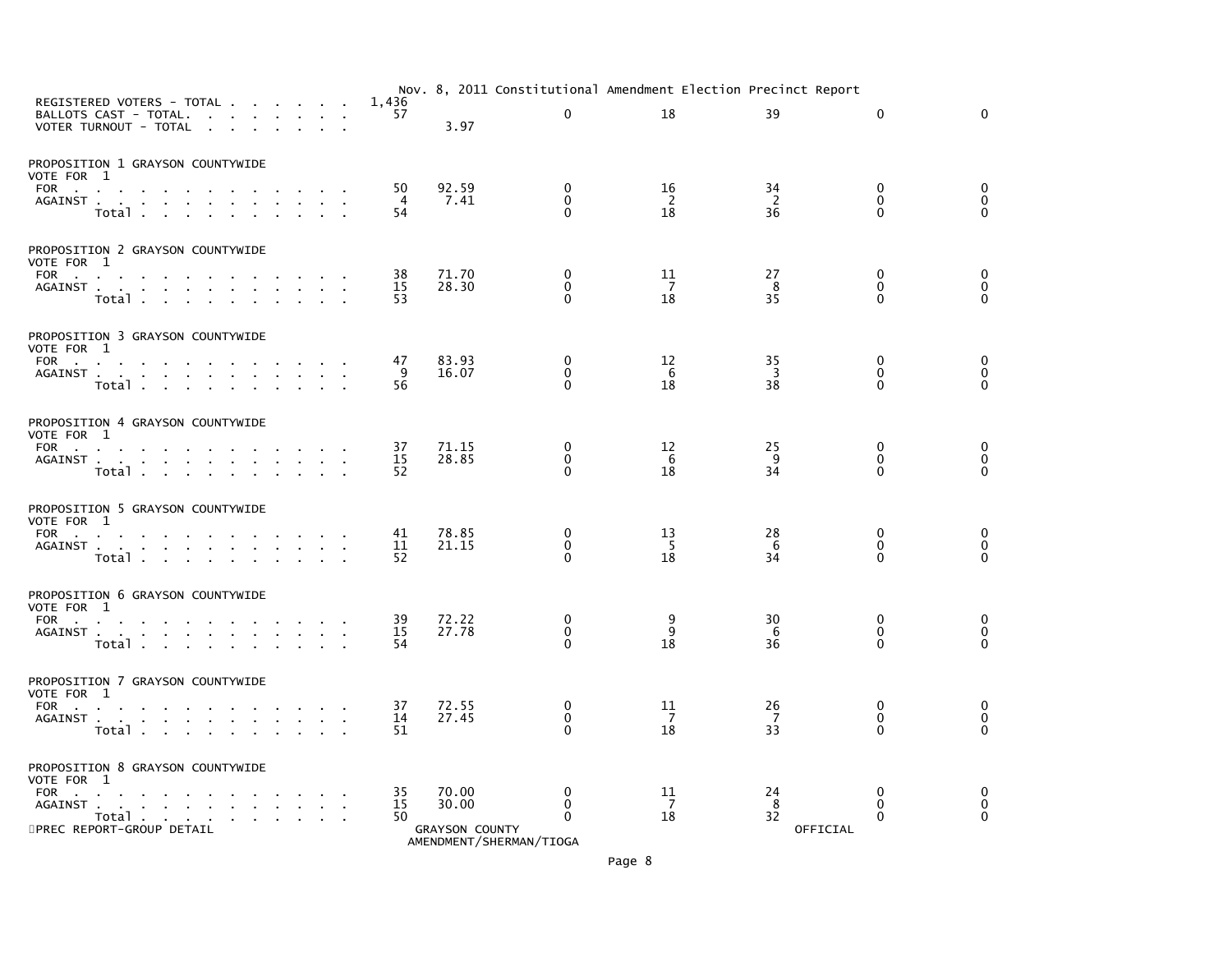| 0005 PCT 5                                                                                                                                                                                                                                         | TOTAL VOTES              |                | %                                         | EV MAIL                                  | EV IVO                     | ED IVO               | PROV/EV                                 | PROV/ED                             |
|----------------------------------------------------------------------------------------------------------------------------------------------------------------------------------------------------------------------------------------------------|--------------------------|----------------|-------------------------------------------|------------------------------------------|----------------------------|----------------------|-----------------------------------------|-------------------------------------|
| PROPOSITION 9 GRAYSON COUNTYWIDE<br>VOTE FOR 1<br>FOR<br>$\sim$<br>the contract of the contract                                                                                                                                                    |                          | 39             | 75.00                                     | $\mathbf 0$                              | 12                         | 27                   | $\mathbf 0$                             | $\mathbf 0$                         |
| AGAINST.<br>the contract of the contract of<br>Total                                                                                                                                                                                               |                          | 13<br>52       | 25.00                                     | $\Omega$<br>$\Omega$                     | 6<br>18                    | $\overline{7}$<br>34 | $\mathbf{0}$<br>$\Omega$                | $\mathbf 0$<br>$\Omega$             |
| PROPOSITION 10 GRAYSON COUNTYWIDE<br>VOTE FOR 1                                                                                                                                                                                                    |                          |                |                                           |                                          |                            |                      |                                         |                                     |
| FOR the contract of the contract of the contract of the contract of the contract of the contract of the contract of the contract of the contract of the contract of the contract of the contract of the contract of the contra<br>AGAINST<br>Total | <b>Contract Contract</b> | 32<br>18<br>50 | 64.00<br>36.00                            | $\Omega$<br>$\mathbf{0}$<br>$\Omega$     | 11<br>$\overline{7}$<br>18 | 21<br>11<br>32       | $\mathbf 0$<br>$\mathbf{0}$<br>$\Omega$ | 0<br>$\mathbf 0$<br>$\Omega$        |
| SHERMAN Council Member, DIST 2 CITY OF SHERMAN<br>VOTE FOR 1                                                                                                                                                                                       |                          |                |                                           |                                          |                            |                      |                                         |                                     |
| Robert G. Softly.<br>the contract of the contract of the con-<br>Andrew Taylor<br>Total                                                                                                                                                            |                          | 24<br>19<br>43 | 55.81<br>44.19                            | $\mathbf{0}$<br>$\mathbf{0}$<br>$\Omega$ | 8<br>9<br>17               | 16<br>10<br>26       | $\Omega$<br>$\mathbf{0}$<br>O           | $\Omega$<br>$\mathbf 0$<br>$\Omega$ |
| SHERMAN Council Member, DIST 4 CITY OF SHERMAN<br>VOTE FOR 1                                                                                                                                                                                       |                          |                |                                           |                                          |                            |                      |                                         |                                     |
| R. David Plyler, Jr<br>william windlow<br>Total                                                                                                                                                                                                    |                          | 26<br>18<br>44 | 59.09<br>40.91                            | 0<br>0<br>$\mathbf{0}$                   | 10<br>8<br>18              | 16<br>10<br>26       | 0<br>0<br>$\Omega$                      | 0<br>$\mathbf 0$<br>$\Omega$        |
| SHERMAN PROPOSITION 1 CITY OF SHERMAN<br>VOTE FOR 1                                                                                                                                                                                                |                          |                |                                           |                                          |                            |                      |                                         |                                     |
| FOR (A FAVOR).<br>AGAINST (EN CONTRA).                                                                                                                                                                                                             |                          | 50<br>-5       | 90.91<br>9.09                             | $\mathbf{0}$<br>$\Omega$                 | 15<br>$\overline{3}$       | 35<br>2              | $\Omega$<br>$\Omega$                    | 0<br>$\mathbf 0$<br>$\Omega$        |
| Total<br><b>Service</b><br>5PREC REPORT-GROUP DETAIL                                                                                                                                                                                               |                          | 55             | <b>GRAYSON COUNTY</b><br>NOVEMBER 8, 2011 | $\Omega$<br>AMENDMENT/SHERMAN/TIOGA      | 18                         | 37                   | 0<br>OFFICIAL                           |                                     |
| 0006 PCT 6                                                                                                                                                                                                                                         | TOTAL VOTES              |                | %                                         | EV MAIL                                  | EV IVO                     | ED IVO               | PROV/EV                                 | PROV/ED                             |
| REGISTERED VOTERS - TOTAL<br>BALLOTS CAST - TOTAL.<br>VOTER TURNOUT - TOTAL                                                                                                                                                                        |                          | 484<br>24      | 4.96                                      | $\mathbf{0}$                             | 8                          | 16                   | $\Omega$                                | $\Omega$                            |
| PROPOSITION 1 GRAYSON COUNTYWIDE<br>VOTE FOR 1                                                                                                                                                                                                     |                          |                |                                           |                                          |                            |                      |                                         |                                     |
| FOR<br>AGAINST<br>Total                                                                                                                                                                                                                            |                          | 22<br>-2<br>24 | 91.67<br>8.33                             | $\Omega$<br>$\mathbf{0}$<br>$\Omega$     | 7<br>$\mathbf{1}$<br>8     | 15<br>1<br>16        | $\Omega$<br>$\mathbf{0}$<br>0           | 0<br>0<br>$\Omega$                  |
| PROPOSITION 2 GRAYSON COUNTYWIDE<br>VOTE FOR 1                                                                                                                                                                                                     |                          |                |                                           |                                          |                            |                      |                                         |                                     |
| FOR<br>and the company of the company of<br>and a straightful contract and a straight<br>AGAINST.<br>$Total \cdot \cdot \cdot \cdot \cdot \cdot \cdot$                                                                                             |                          | 15<br>8<br>23  | 65.22<br>34.78                            | 0<br>$\Omega$<br>$\mathbf{0}$            | 7<br>$\mathbf{0}$<br>7     | 8<br>8<br>16         | 0<br>$\Omega$<br>0                      | 0<br>$\mathbf 0$<br>$\mathbf 0$     |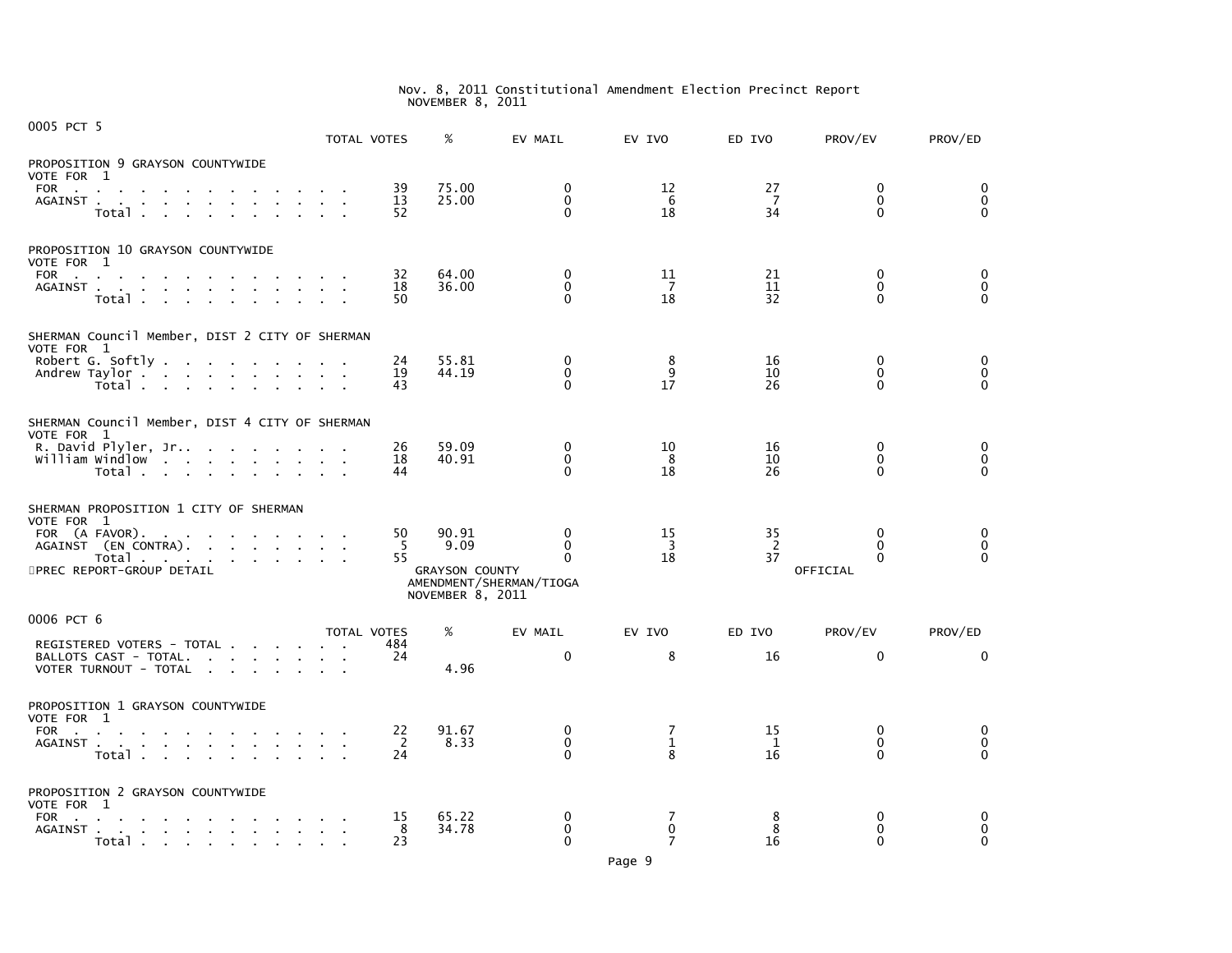| PROPOSITION 3 GRAYSON COUNTYWIDE<br>VOTE FOR 1<br>FOR<br>AGAINST<br>Total .<br>$\mathcal{L}^{\text{max}}$ and<br>$\sim$                   |        |                 | 10<br>14<br>24 | 41.67<br>58.33                                              | 0<br>$\mathbf 0$<br>$\Omega$                                | $\frac{5}{3}$<br>8                    | -5<br>11<br>16 | 0<br>$\mathbf{0}$<br>$\Omega$                        | 0<br>$\mathbf 0$<br>$\Omega$ |
|-------------------------------------------------------------------------------------------------------------------------------------------|--------|-----------------|----------------|-------------------------------------------------------------|-------------------------------------------------------------|---------------------------------------|----------------|------------------------------------------------------|------------------------------|
| PROPOSITION 4 GRAYSON COUNTYWIDE<br>VOTE FOR 1<br>FOR<br>AGAINST<br>Total                                                                 |        |                 | 9<br>15<br>24  | 37.50<br>62.50                                              | 0<br>$\mathbf 0$<br>$\Omega$                                | 5<br>3<br>8                           | 4<br>12<br>16  | 0<br>$\Omega$<br>$\Omega$                            | 0<br>0<br>$\Omega$           |
| PROPOSITION 5 GRAYSON COUNTYWIDE<br>VOTE FOR 1<br>FOR<br>AGAINST<br>Total                                                                 |        | $\sim$          | 15<br>9<br>24  | 62.50<br>37.50                                              | 0<br>$\mathbf 0$<br>$\Omega$                                | $\frac{5}{3}$<br>8                    | 10<br>6<br>16  | $\mathbf 0$<br>$\mathbf 0$<br>$\Omega$               | 0<br>$\pmb{0}$<br>$\Omega$   |
| PROPOSITION 6 GRAYSON COUNTYWIDE<br>VOTE FOR 1<br>FOR<br>AGAINST<br>Total                                                                 |        | $\sim 10^{-11}$ | 9<br>14<br>23  | 39.13<br>60.87                                              | $\mathbf{0}$<br>$\mathbf 0$<br>$\Omega$                     | $\frac{5}{3}$<br>8                    | 4<br>11<br>15  | $\mathbf{0}$<br>$\mathbf{0}$<br>$\Omega$             | 0<br>0<br>$\Omega$           |
| PROPOSITION 7 GRAYSON COUNTYWIDE<br>VOTE FOR 1<br>FOR<br>$\mathbf{r}$<br>AGAINST<br>Total<br>$\sim$                                       |        |                 | 7<br>15<br>22  | 31.82<br>68.18                                              | 0<br>$\pmb{0}$<br>$\Omega$                                  | 3<br>4<br>$\overline{7}$              | 4<br>11<br>15  | 0<br>$\mathbf 0$<br>$\Omega$                         | 0<br>$\mathbf 0$<br>$\Omega$ |
| PROPOSITION 8 GRAYSON COUNTYWIDE<br>VOTE FOR 1<br><b>FOR</b><br><b>Contract Contract</b><br>AGAINST<br>Total<br>5PREC REPORT-GROUP DETAIL |        |                 | 8<br>14<br>22  | 36.36<br>63.64<br><b>GRAYSON COUNTY</b><br>NOVEMBER 8, 2011 | 0<br>$\mathbf 0$<br>$\mathbf{0}$<br>AMENDMENT/SHERMAN/TIOGA | 5<br>$\overline{2}$<br>$\overline{7}$ | -3<br>12<br>15 | $\mathbf{0}$<br>$\Omega$<br>$\mathbf{0}$<br>OFFICIAL | 0<br>$\mathbf 0$<br>$\Omega$ |
| 0006 PCT 6                                                                                                                                |        |                 | TOTAL VOTES    | %                                                           | EV MAIL                                                     | EV IVO                                | ED IVO         | PROV/EV                                              | PROV/ED                      |
| PROPOSITION 9 GRAYSON COUNTYWIDE<br>VOTE FOR 1<br>FOR<br>$\sim$<br>AGAINST<br>Total                                                       |        | $\sim 10$       | 7<br>16<br>23  | 30.43<br>69.57                                              | 0<br>$\mathbf 0$<br>$\Omega$                                | $\frac{2}{6}$<br>8                    | -5<br>10<br>15 | 0<br>0<br>$\Omega$                                   | 0<br>$\pmb{0}$<br>$\Omega$   |
| PROPOSITION 10 GRAYSON COUNTYWIDE<br>VOTE FOR 1<br><b>FOR</b><br><b>Service</b> State<br>AGAINST<br>Total                                 | $\sim$ |                 | 16<br>8<br>24  | 66.67<br>33.33                                              | $\mathbf{0}$<br>0<br>$\Omega$                               | 5<br>3<br>8                           | 11<br>-5<br>16 | $\mathbf{0}$<br>0<br>$\mathbf{0}$                    | 0<br>0<br>$\mathbf{0}$       |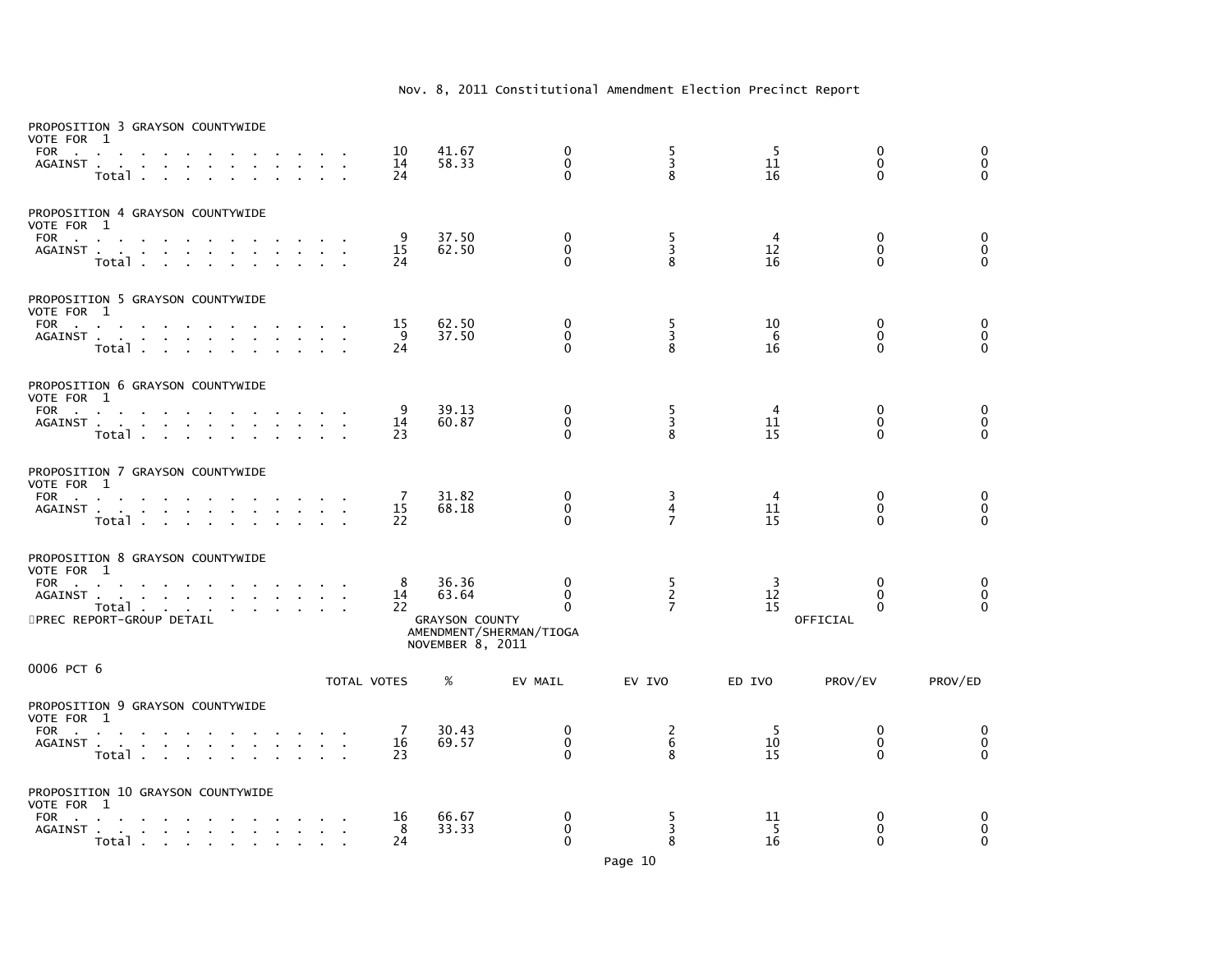| 5PREC REPORT-GROUP DETAIL                                                                                             | Nov. 8, 2011 Constitutional Amendment Election Precinct Report<br><b>GRAYSON COUNTY</b><br>OFFICIAL<br>AMENDMENT/SHERMAN/TIOGA<br>NOVEMBER 8, 2011 |                |                                          |                           |                            |                                          |                                     |  |  |
|-----------------------------------------------------------------------------------------------------------------------|----------------------------------------------------------------------------------------------------------------------------------------------------|----------------|------------------------------------------|---------------------------|----------------------------|------------------------------------------|-------------------------------------|--|--|
| 0007 PCT 7                                                                                                            | <b>TOTAL VOTES</b>                                                                                                                                 | %              | EV MAIL                                  | EV IVO                    | ED IVO                     | PROV/EV                                  | PROV/ED                             |  |  |
| REGISTERED VOTERS - TOTAL<br>BALLOTS CAST - TOTAL.<br>VOTER TURNOUT - TOTAL                                           | 814<br>28                                                                                                                                          | 3.44           | $\Omega$                                 | 12                        | 16                         | $\Omega$                                 | 0                                   |  |  |
| PROPOSITION 1 GRAYSON COUNTYWIDE                                                                                      |                                                                                                                                                    |                |                                          |                           |                            |                                          |                                     |  |  |
| VOTE FOR 1<br>FOR<br>AGAINST<br><b>All Carried Control</b><br>$Total \cdot \cdot \cdot \cdot \cdot \cdot \cdot \cdot$ | 23<br>4<br>27                                                                                                                                      | 85.19<br>14.81 | $\mathbf{0}$<br>$\mathbf{0}$<br>$\Omega$ | 10<br>1<br>11             | 13<br>$\overline{3}$<br>16 | $\mathbf 0$<br>$\Omega$<br>$\Omega$      | $\mathbf 0$<br>$\Omega$<br>$\Omega$ |  |  |
| PROPOSITION 2 GRAYSON COUNTYWIDE                                                                                      |                                                                                                                                                    |                |                                          |                           |                            |                                          |                                     |  |  |
| VOTE FOR 1<br>FOR $\qquad \qquad \ldots \qquad \qquad \ldots \qquad \qquad \ldots \qquad \ldots$<br>AGAINST<br>Total  | 17<br>11<br>28                                                                                                                                     | 60.71<br>39.29 | $\mathbf{0}$<br>$\mathbf{0}$<br>$\Omega$ | 7<br>5<br>12              | 10<br>6<br>16              | $\Omega$<br>$\mathbf{0}$<br>$\Omega$     | 0<br>$\mathbf 0$<br>$\Omega$        |  |  |
| PROPOSITION 3 GRAYSON COUNTYWIDE                                                                                      |                                                                                                                                                    |                |                                          |                           |                            |                                          |                                     |  |  |
| VOTE FOR 1<br>FOR<br>AGAINST<br>Total                                                                                 | 12<br>16<br>28                                                                                                                                     | 42.86<br>57.14 | $\mathbf{0}$<br>$\mathbf{0}$<br>$\Omega$ | 4<br>8<br>12              | 8<br>8<br>16               | $\Omega$<br>$\Omega$<br>$\Omega$         | $\Omega$<br>$\Omega$<br>$\Omega$    |  |  |
| PROPOSITION 4 GRAYSON COUNTYWIDE                                                                                      |                                                                                                                                                    |                |                                          |                           |                            |                                          |                                     |  |  |
| VOTE FOR 1<br><b>FOR</b><br>the contract of the contract of the contract of the contract of<br>AGAINST<br>Total       | 11<br>17<br>28                                                                                                                                     | 39.29<br>60.71 | $\Omega$<br>$\mathbf{0}$<br>$\Omega$     | 4<br>8<br>12              | 7<br>q<br>16               | $\mathbf{0}$<br>$\mathbf{0}$<br>$\Omega$ | 0<br>$\mathbf 0$<br>$\Omega$        |  |  |
| PROPOSITION 5 GRAYSON COUNTYWIDE                                                                                      |                                                                                                                                                    |                |                                          |                           |                            |                                          |                                     |  |  |
| VOTE FOR 1<br>FOR<br>AGAINST<br>Total                                                                                 | 18<br>-9<br>27                                                                                                                                     | 66.67<br>33.33 | 0<br>$\Omega$<br>0                       | 10<br>2<br>12             | 8<br>$\overline{7}$<br>15  | 0<br>$\Omega$<br>0                       | 0<br>$\mathbf 0$<br>$\Omega$        |  |  |
| PROPOSITION 6 GRAYSON COUNTYWIDE                                                                                      |                                                                                                                                                    |                |                                          |                           |                            |                                          |                                     |  |  |
| VOTE FOR 1<br>FOR<br>AGAINST<br>Total                                                                                 | 8<br>20<br>28                                                                                                                                      | 28.57<br>71.43 | $\mathbf{0}$<br>$\mathbf{0}$<br>$\Omega$ | 4<br>8<br>12              | 4<br>12<br>16              | 0<br>$\Omega$<br>$\Omega$                | 0<br>$\Omega$<br>$\Omega$           |  |  |
| PROPOSITION 7 GRAYSON COUNTYWIDE                                                                                      |                                                                                                                                                    |                |                                          |                           |                            |                                          |                                     |  |  |
| VOTE FOR 1<br>FOR<br>the contract of the contract of the contract of<br>AGAINST<br>Total                              | 12<br>16<br>28                                                                                                                                     | 42.86<br>57.14 | 0<br>$\mathbf{0}$<br>$\Omega$            | 5<br>$\overline{7}$<br>12 | 7<br>9<br>16               | 0<br>$\Omega$<br>$\Omega$                | 0<br>$\Omega$<br>$\Omega$           |  |  |

PROPOSITION 8 GRAYSON COUNTYWIDE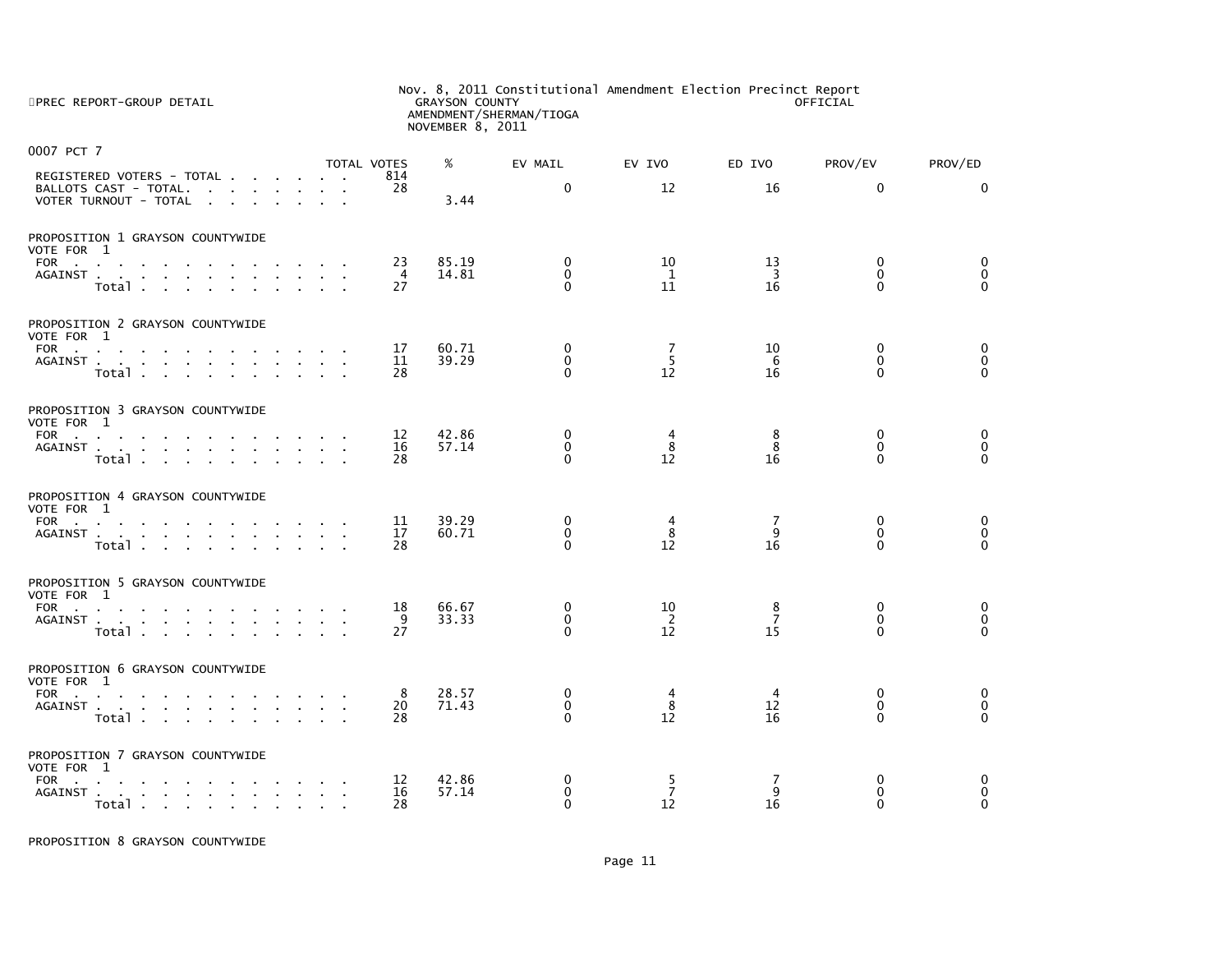|                                                                                                                                                     |                |                                                             | Nov. 8, 2011 Constitutional Amendment Election Precinct Report  |                                          |                            |                                              |                                          |
|-----------------------------------------------------------------------------------------------------------------------------------------------------|----------------|-------------------------------------------------------------|-----------------------------------------------------------------|------------------------------------------|----------------------------|----------------------------------------------|------------------------------------------|
| VOTE FOR 1<br>FOR<br>the contract of the contract of<br>AGAINST<br>Total $\cdots$ $\cdots$ $\cdots$<br>5PREC REPORT-GROUP DETAIL                    | 11<br>17<br>28 | 39.29<br>60.71<br><b>GRAYSON COUNTY</b><br>NOVEMBER 8, 2011 | $\Omega$<br>$\mathbf{0}$<br>$\Omega$<br>AMENDMENT/SHERMAN/TIOGA | $\overline{4}$<br>8<br>$12 \overline{ }$ | 9<br>16                    | $\Omega$<br>$\Omega$<br>$\Omega$<br>OFFICIAL | $\Omega$<br>$\mathbf{0}$<br>$\Omega$     |
| 0007 PCT 7                                                                                                                                          | TOTAL VOTES    | %                                                           | EV MAIL                                                         | EV IVO                                   | ED IVO                     | PROV/EV                                      | PROV/ED                                  |
| PROPOSITION 9 GRAYSON COUNTYWIDE<br>VOTE FOR 1<br>FOR<br>AGAINST<br>Total                                                                           | 15<br>13<br>28 | 53.57<br>46.43                                              | 0<br>$\Omega$<br>$\Omega$                                       | -7<br>5<br>12                            | 8<br>8<br>16               | $\mathbf{0}$<br>$\Omega$<br>$\mathbf{0}$     | $\Omega$<br>$\mathbf{0}$<br>$\mathbf{0}$ |
| PROPOSITION 10 GRAYSON COUNTYWIDE<br>VOTE FOR 1<br>FOR<br>AGAINST<br>Total<br>5PREC REPORT-GROUP DETAIL                                             | 18<br>10<br>28 | 64.29<br>35.71<br><b>GRAYSON COUNTY</b><br>NOVEMBER 8, 2011 | 0<br>$\Omega$<br>$\Omega$<br>AMENDMENT/SHERMAN/TIOGA            | 7<br>5<br>12                             | 11<br>-5<br>16             | $\mathbf{0}$<br>$\Omega$<br>0<br>OFFICIAL    | 0<br>$\mathbf{0}$<br>$\Omega$            |
| 0008 PCT 8                                                                                                                                          | TOTAL VOTES    | %                                                           | EV MAIL                                                         | EV IVO                                   | ED IVO                     | PROV/EV                                      | PROV/ED                                  |
| REGISTERED VOTERS - TOTAL<br>BALLOTS CAST - TOTAL.<br>VOTER TURNOUT - TOTAL                                                                         | 526<br>34      | 6.46                                                        | $\mathbf{0}$                                                    | 15                                       | 19                         | $\Omega$                                     | $\Omega$                                 |
| PROPOSITION 1 GRAYSON COUNTYWIDE<br>VOTE FOR 1<br><b>FOR</b><br>the contract of the contract of the contract of the contract of<br>AGAINST<br>Total | 32<br>2<br>34  | 94.12<br>5.88                                               | $\mathbf{0}$<br>$\Omega$<br>$\Omega$                            | 14<br>1<br>15                            | 18<br>$\overline{1}$<br>19 | $\mathbf{0}$<br>$\mathbf{0}$<br>$\Omega$     | 0<br>0<br>$\mathbf{0}$                   |
| PROPOSITION 2 GRAYSON COUNTYWIDE<br>VOTE FOR 1<br>FOR<br>AGAINST<br>Total                                                                           | 27<br>7<br>34  | 79.41<br>20.59                                              | 0<br>$\mathbf 0$<br>$\Omega$                                    | 13<br>$\overline{2}$<br>15               | 14<br>-5<br>19             | $\mathbf{0}$<br>0<br>$\Omega$                | 0<br>$\mathbf 0$<br>$\Omega$             |
| PROPOSITION 3 GRAYSON COUNTYWIDE<br>VOTE FOR 1<br>FOR<br>AGAINST<br>Total                                                                           | 18<br>15<br>33 | 54.55<br>45.45                                              | 0<br>$\Omega$<br>$\Omega$                                       | 8<br>$\overline{7}$<br>15                | 10<br>8<br>18              | 0<br>$\mathbf{0}$<br>$\Omega$                | 0<br>$\mathbf 0$<br>$\Omega$             |
| PROPOSITION 4 GRAYSON COUNTYWIDE<br>VOTE FOR 1<br>FOR<br>the contract of the contract of the con-<br>AGAINST<br>Total                               | 11<br>23<br>34 | 32.35<br>67.65                                              | $\mathbf{0}$<br>0<br>$\Omega$                                   | 5<br>10<br>15                            | 6<br>13<br>19              | $\mathbf{0}$<br>0<br>$\Omega$                | $\mathbf{0}$<br>0<br>$\Omega$            |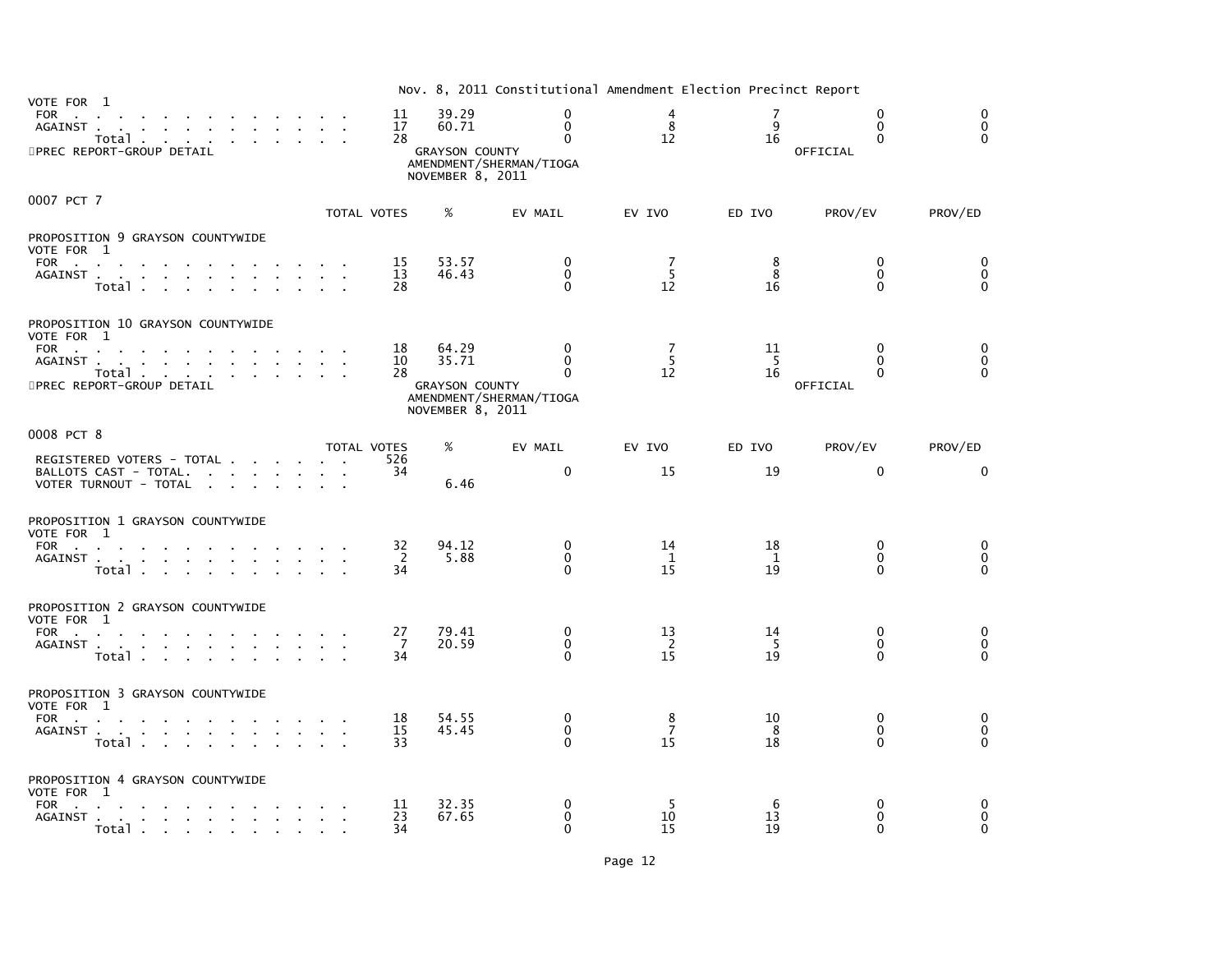| PROPOSITION 5 GRAYSON COUNTYWIDE<br>VOTE FOR 1<br>FOR<br>AGAINST.                           | <b>Carl Carl</b><br>$\sim 10^{-11}$<br>$\sim$<br>Total .<br>$\sim$<br>$\sim$                        | $\sim$<br>$\sim$ |                              |              |                                | 21<br>13<br>34 | 61.76<br>38.24                                              | 0<br>$\mathbf{0}$<br>$\mathbf{0}$                                   | 10<br>-5<br>15             | 11<br>8<br>19              | $\mathbf 0$<br>$\mathbf{0}$<br>$\Omega$      | $\mathbf 0$<br>$\mathbf 0$<br>$\Omega$                  |
|---------------------------------------------------------------------------------------------|-----------------------------------------------------------------------------------------------------|------------------|------------------------------|--------------|--------------------------------|----------------|-------------------------------------------------------------|---------------------------------------------------------------------|----------------------------|----------------------------|----------------------------------------------|---------------------------------------------------------|
| PROPOSITION 6 GRAYSON COUNTYWIDE<br>VOTE FOR 1<br>FOR                                       | the contract of the contract of the contract of the contract of the contract of<br>AGAINST<br>Total |                  |                              | $\sim$       | $\sim 10^{-1}$<br>$\mathbf{r}$ | 19<br>15<br>34 | 55.88<br>44.12                                              | $\mathbf 0$<br>$\mathbf{0}$<br>$\Omega$                             | $\frac{9}{6}$<br>15        | 10<br>9<br>19              | $\mathbf 0$<br>$\Omega$<br>0                 | $\begin{smallmatrix}0\0\0\end{smallmatrix}$<br>$\Omega$ |
| PROPOSITION 7 GRAYSON COUNTYWIDE<br>VOTE FOR 1<br>FOR                                       | AGAINST<br>Total                                                                                    |                  | $\sim$<br>$\sim$<br>$\sim$   | $\mathbf{r}$ | <b>Service</b>                 | 12<br>20<br>32 | 37.50<br>62.50                                              | $\mathbf 0$<br>$\mathbf 0$<br>$\Omega$                              | 6<br>8<br>14               | 6<br>12<br>18              | $\Omega$<br>$\mathbf{0}$<br>$\Omega$         | $\mathbf 0$<br>$\mathbf 0$<br>$\Omega$                  |
| PROPOSITION 8 GRAYSON COUNTYWIDE<br>VOTE FOR 1<br>FOR<br>5PREC REPORT-GROUP DETAIL          | AGAINST<br>Total                                                                                    |                  | the contract of the contract |              |                                | 14<br>20<br>34 | 41.18<br>58.82<br><b>GRAYSON COUNTY</b><br>NOVEMBER 8, 2011 | $\mathbf{0}$<br>$\mathbf{0}$<br>$\Omega$<br>AMENDMENT/SHERMAN/TIOGA | 7<br>8<br>15               | $\overline{7}$<br>12<br>19 | $\Omega$<br>$\Omega$<br>$\Omega$<br>OFFICIAL | $\mathbf 0$<br>$\mathbf 0$<br>$\Omega$                  |
| 0008 PCT 8                                                                                  |                                                                                                     |                  |                              |              | TOTAL VOTES                    |                | %                                                           | EV MAIL                                                             | EV IVO                     | ED IVO                     | PROV/EV                                      | PROV/ED                                                 |
| PROPOSITION 9 GRAYSON COUNTYWIDE<br>VOTE FOR 1<br>FOR                                       | AGAINST<br>Total                                                                                    |                  | $\sim$                       | $\sim$       | <b>Carl Carl</b>               | 21<br>13<br>34 | 61.76<br>38.24                                              | 0<br>$\mathbf 0$<br>$\Omega$                                        | 11<br>4<br>15              | 10<br>-9<br>19             | $\mathbf{0}$<br>$\Omega$<br>0                | $\mathbf 0$<br>$\mathbf 0$<br>$\Omega$                  |
| PROPOSITION 10 GRAYSON COUNTYWIDE<br>VOTE FOR 1<br><b>FOR</b><br>the company of the company | AGAINST<br>Total                                                                                    |                  |                              |              |                                | 22<br>12<br>34 | 64.71<br>35.29                                              | $\mathbf{0}$<br>0<br>$\Omega$                                       | 11<br>$\overline{4}$<br>15 | 11<br>-8<br>19             | $\Omega$<br>$\mathbf{0}$<br>0                | 0<br>0<br>$\mathbf{0}$                                  |
| SHERMAN Council Member, DIST 2 CITY OF SHERMAN<br>VOTE FOR 1<br>Andrew Taylor               | Robert G. Softly $\ldots$ $\ldots$ $\ldots$                                                         |                  |                              |              |                                | 14<br>14       | 50.00<br>50.00                                              | 0<br>$\mathbf 0$                                                    | 4<br>$\overline{7}$        | 10<br>- 7                  | 0<br>$\Omega$                                | 0<br>$\mathbf 0$                                        |
|                                                                                             | Total                                                                                               |                  |                              |              | <b>College</b>                 | 28             |                                                             | $\Omega$                                                            | 11                         | 17                         | 0                                            | $\Omega$                                                |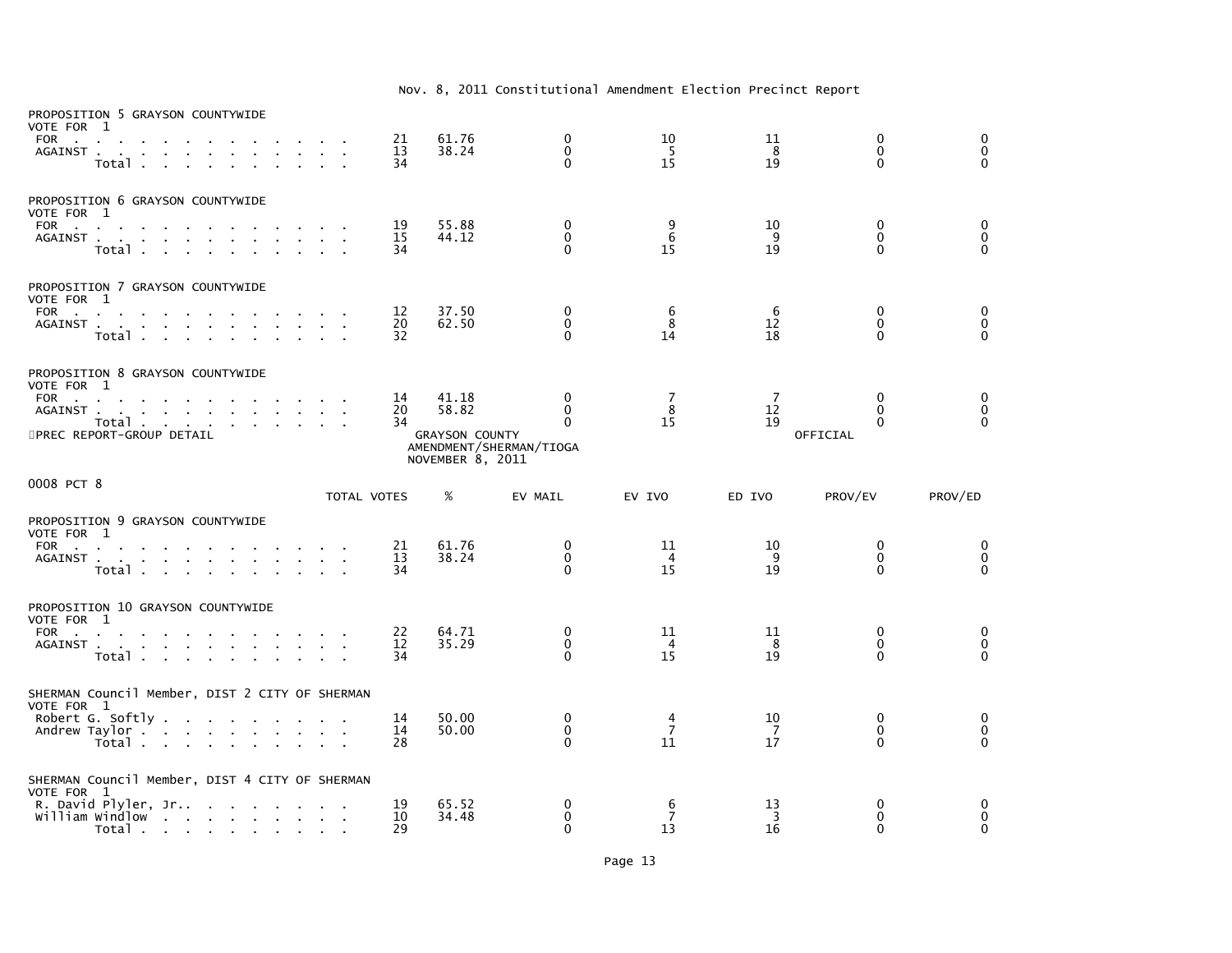| SHERMAN PROPOSITION 1 CITY OF SHERMAN<br>VOTE FOR 1<br>FOR (A FAVOR).<br>AGAINST (EN CONTRA).<br>Total<br>5PREC REPORT-GROUP DETAIL |              |                                                                                                       | 29<br>-5<br>34     | 85.29<br>14.71<br><b>GRAYSON COUNTY</b><br>NOVEMBER 8, 2011 | $\mathbf{0}$<br>$\mathbf{0}$<br>$\Omega$<br>AMENDMENT/SHERMAN/TIOGA | 12<br>$\overline{\mathbf{3}}$<br>15 | 17<br>$\overline{2}$<br>19 | $\Omega$<br>$\mathbf{0}$<br>$\Omega$<br>OFFICIAL | 0<br>$\pmb{0}$<br>$\Omega$ |
|-------------------------------------------------------------------------------------------------------------------------------------|--------------|-------------------------------------------------------------------------------------------------------|--------------------|-------------------------------------------------------------|---------------------------------------------------------------------|-------------------------------------|----------------------------|--------------------------------------------------|----------------------------|
| 0009 PCT 9                                                                                                                          |              |                                                                                                       | <b>TOTAL VOTES</b> | %                                                           |                                                                     |                                     |                            | PROV/EV                                          | PROV/ED                    |
| REGISTERED VOTERS - TOTAL<br>BALLOTS CAST - TOTAL.<br>VOTER TURNOUT - TOTAL                                                         |              |                                                                                                       | 906<br>50          | 5.52                                                        | EV MAIL<br>$\mathbf{1}$                                             | EV IVO<br>17                        | ED IVO<br>32               | $\mathbf{0}$                                     | $\Omega$                   |
|                                                                                                                                     |              |                                                                                                       |                    |                                                             |                                                                     |                                     |                            |                                                  |                            |
| PROPOSITION 1 GRAYSON COUNTYWIDE<br>VOTE FOR 1                                                                                      |              |                                                                                                       |                    |                                                             |                                                                     |                                     |                            |                                                  |                            |
| FOR<br>AGAINST<br>Total                                                                                                             | $\sim$       | $\mathbf{r} = \mathbf{r} + \mathbf{r}$ . The $\mathbf{r}$<br>$\mathbf{r} = \mathbf{r} + \mathbf{r}$ . | 42<br>8<br>50      | 84.00<br>16.00                                              | 1<br>$\mathbf 0$<br>$\mathbf{1}$                                    | 13<br>$\overline{4}$<br>17          | 28<br>$\overline{4}$<br>32 | $\mathbf{0}$<br>$\mathbf{0}$<br>$\Omega$         | 0<br>0<br>$\Omega$         |
| PROPOSITION 2 GRAYSON COUNTYWIDE                                                                                                    |              |                                                                                                       |                    |                                                             |                                                                     |                                     |                            |                                                  |                            |
| VOTE FOR 1<br>FOR                                                                                                                   |              |                                                                                                       | 26                 | 53.06                                                       | 1                                                                   | 6                                   | 19                         | 0                                                | 0                          |
| AGAINST<br>Total                                                                                                                    | $\sim$       | $\mathbf{r} = \mathbf{r} + \mathbf{r}$ . The $\mathbf{r}$                                             | 23<br>49           | 46.94                                                       | $\mathbf 0$<br>$\mathbf{1}$                                         | 10<br>16                            | 13<br>32                   | $\mathbf{0}$<br>$\Omega$                         | 0<br>$\Omega$              |
| PROPOSITION 3 GRAYSON COUNTYWIDE                                                                                                    |              |                                                                                                       |                    |                                                             |                                                                     |                                     |                            |                                                  |                            |
| VOTE FOR 1<br><b>FOR</b><br>the contract of the contract of the<br>AGAINST                                                          | $\sim$       |                                                                                                       | 23<br>27           | 46.00<br>54.00                                              | 1<br>$\mathbf{0}$                                                   | 6<br>11                             | 16<br>16                   | $\mathbf{0}$<br>$\mathbf{0}$                     | 0<br>$\mathbf 0$           |
| Total                                                                                                                               |              |                                                                                                       | 50                 |                                                             | $\mathbf{1}$                                                        | 17                                  | 32                         | $\Omega$                                         | $\Omega$                   |
| PROPOSITION 4 GRAYSON COUNTYWIDE<br>VOTE FOR 1                                                                                      |              |                                                                                                       |                    |                                                             |                                                                     |                                     |                            |                                                  |                            |
| FOR $\qquad \qquad \ldots \qquad \qquad \ldots$<br>AGAINST                                                                          |              |                                                                                                       | 16<br>34           | 32.00<br>68.00                                              | 1<br>0                                                              | 6<br>11                             | 9<br>23                    | $\mathbf{0}$<br>$\mathbf 0$                      | 0<br>$\pmb{0}$             |
| Total                                                                                                                               |              |                                                                                                       | 50                 |                                                             | $\mathbf{1}$                                                        | 17                                  | 32                         | $\Omega$                                         | $\Omega$                   |
| PROPOSITION 5 GRAYSON COUNTYWIDE<br>VOTE FOR 1                                                                                      |              |                                                                                                       |                    |                                                             |                                                                     |                                     |                            |                                                  |                            |
| FOR $\cdots$ $\cdots$ $\cdots$<br>AGAINST                                                                                           |              |                                                                                                       | 29<br>21           | 58.00<br>42.00                                              | 1<br>0                                                              | 10<br>$\overline{7}$                | 18<br>14                   | $\mathbf{0}$<br>$\mathbf 0$                      | 0<br>$\mathbf 0$           |
| Total                                                                                                                               |              |                                                                                                       | 50                 |                                                             | $\mathbf{1}$                                                        | 17                                  | 32                         | $\Omega$                                         | $\Omega$                   |
| PROPOSITION 6 GRAYSON COUNTYWIDE<br>VOTE FOR 1                                                                                      |              |                                                                                                       |                    |                                                             |                                                                     |                                     |                            |                                                  |                            |
| FOR<br>AGAINST.<br>the contract of the contract of the                                                                              | $\mathbf{r}$ |                                                                                                       | 20<br>30           | 40.00<br>60.00                                              | 1<br>$\mathbf{0}$                                                   | 8<br>9                              | 11<br>21                   | 0<br>$\mathbf{0}$                                | 0<br>0                     |
| Total                                                                                                                               |              |                                                                                                       | 50                 |                                                             | $\mathbf{1}$                                                        | 17                                  | 32                         | $\mathbf 0$                                      | 0                          |

PROPOSITION 7 GRAYSON COUNTYWIDE VOTE FOR 1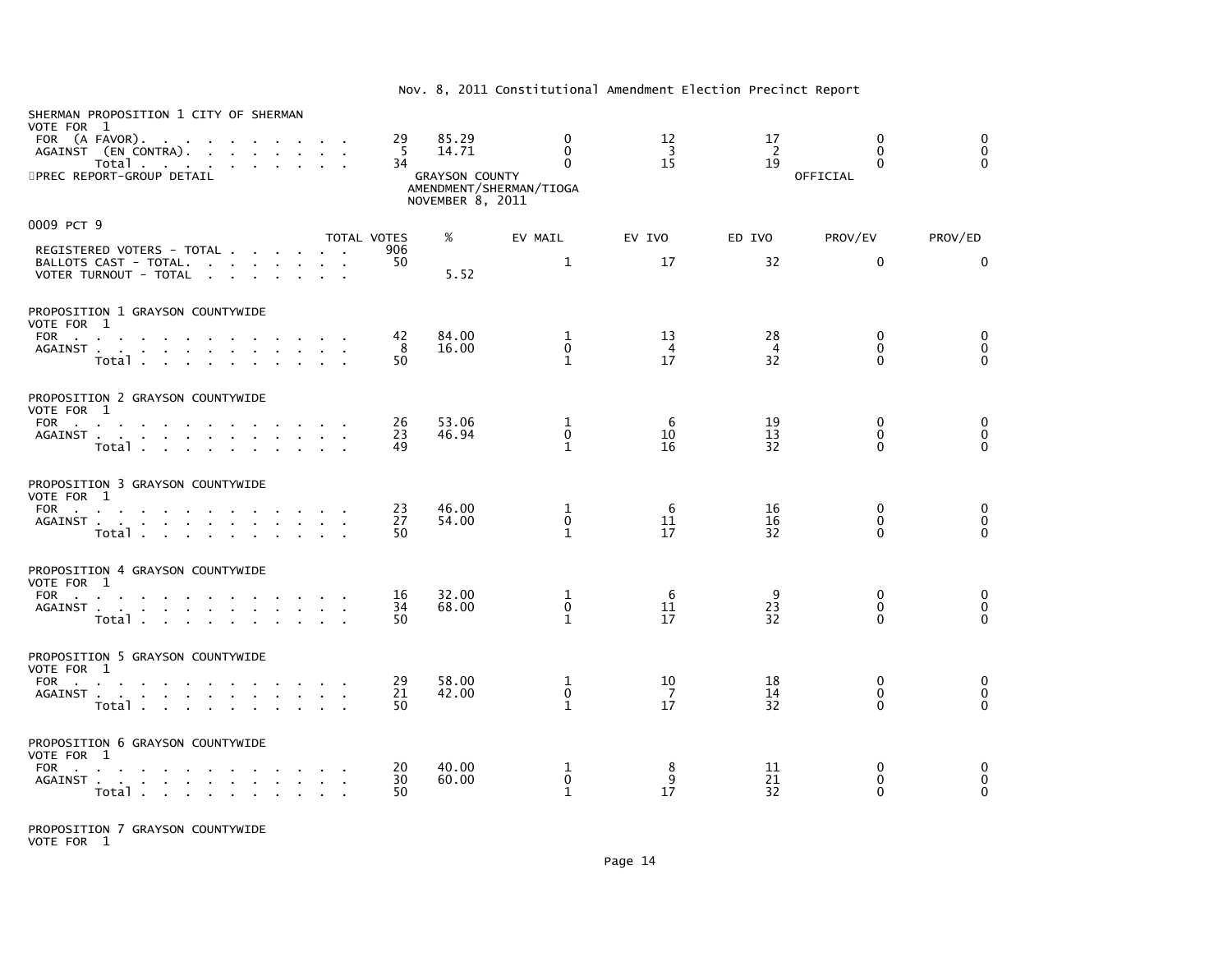| FOR $\cdots$ $\cdots$ $\cdots$<br>AGAINST<br>$\sim$<br>Total                                                                                                      |                         | 13<br>35<br>48             | 27.08<br>72.92                                              | Nov. 8, 2011 Constitutional Amendment Election Precinct Report<br>$\mathbf{1}$<br>$\mathbf{0}$<br>$\mathbf{1}$ | - 6<br>11<br>17            | 6<br>24<br>30  | $\mathbf{0}$<br>$\Omega$<br>0                | $\Omega$<br>$\mathbf{0}$<br>$\Omega$        |
|-------------------------------------------------------------------------------------------------------------------------------------------------------------------|-------------------------|----------------------------|-------------------------------------------------------------|----------------------------------------------------------------------------------------------------------------|----------------------------|----------------|----------------------------------------------|---------------------------------------------|
| PROPOSITION 8 GRAYSON COUNTYWIDE<br>VOTE FOR 1<br>FOR<br>AGAINST.<br>and a series of the contract of the<br><b>Contract</b><br>Total<br>5PREC REPORT-GROUP DETAIL |                         | 18<br>32<br>50             | 36.00<br>64.00<br><b>GRAYSON COUNTY</b><br>NOVEMBER 8, 2011 | 1<br>$\mathbf 0$<br>$\mathbf{1}$<br>AMENDMENT/SHERMAN/TIOGA                                                    | 6<br>11<br>17              | 11<br>21<br>32 | $\Omega$<br>$\Omega$<br>$\Omega$<br>OFFICIAL | 0<br>$\pmb{0}$<br>$\Omega$                  |
| 0009 PCT 9                                                                                                                                                        |                         | TOTAL VOTES                | %                                                           | EV MAIL                                                                                                        | EV IVO                     | ED IVO         | PROV/EV                                      | PROV/ED                                     |
| PROPOSITION 9 GRAYSON COUNTYWIDE<br>VOTE FOR 1<br>FOR<br>AGAINST<br>and a straightful control of the<br>Total                                                     |                         | 32<br>18<br>50             | 64.00<br>36.00                                              | 1<br>$\mathbf 0$<br>$\mathbf{1}$                                                                               | 12<br>$5\phantom{0}$<br>17 | 19<br>13<br>32 | $\Omega$<br>$\Omega$<br>$\Omega$             | $\mathbf{0}$<br>$\mathbf 0$<br>$\mathbf{0}$ |
| PROPOSITION 10 GRAYSON COUNTYWIDE<br>VOTE FOR 1<br>FOR<br>AGAINST<br>Total<br>5PREC REPORT-GROUP DETAIL                                                           |                         | 26<br>24<br>50             | 52.00<br>48.00<br><b>GRAYSON COUNTY</b><br>NOVEMBER 8, 2011 | 1<br>$\Omega$<br>1<br>AMENDMENT/SHERMAN/TIOGA                                                                  | -7<br>10<br>17             | 18<br>14<br>32 | $\Omega$<br>$\Omega$<br>0<br>OFFICIAL        | 0<br>$\mathbf 0$<br>$\Omega$                |
| 0010 PCT 10                                                                                                                                                       |                         | <b>TOTAL VOTES</b>         | %                                                           | EV MAIL                                                                                                        | EV IVO                     | ED IVO         | PROV/EV                                      | PROV/ED                                     |
| REGISTERED VOTERS - TOTAL<br>BALLOTS CAST - TOTAL.<br>VOTER TURNOUT - TOTAL<br>the contract of the contract of the con-                                           |                         | 876<br>21                  | 2.40                                                        | $\mathbf{0}$                                                                                                   | 12                         | 9              | $\Omega$                                     | $\mathbf{0}$                                |
| PROPOSITION 1 GRAYSON COUNTYWIDE<br>VOTE FOR 1<br>FOR<br>AGAINST<br>the contract of the contract of the contract of<br>Total                                      |                         | 17<br>$\overline{4}$<br>21 | 80.95<br>19.05                                              | 0<br>$\mathbf 0$<br>$\Omega$                                                                                   | 10<br>$\overline{2}$<br>12 | 7<br>2<br>q    | 0<br>$\Omega$<br>0                           | 0<br>$\mathbf 0$<br>$\Omega$                |
| PROPOSITION 2 GRAYSON COUNTYWIDE<br>VOTE FOR 1<br>FOR<br>the contract of the contract of the contract of<br>AGAINST<br>$\sim$<br>Total                            | $\sim 100$ km s $^{-1}$ | 13<br>-8<br>21             | 61.90<br>38.10                                              | 0<br>$\mathbf 0$<br>$\Omega$                                                                                   | 9<br>$\overline{3}$<br>12  | 4<br>5<br>q    | $\mathbf{0}$<br>0<br>$\Omega$                | 0<br>$\mathbf 0$<br>$\Omega$                |
| PROPOSITION 3 GRAYSON COUNTYWIDE<br>VOTE FOR 1<br>FOR<br>AGAINST<br>Total .<br>the contract of the contract of                                                    |                         | 12<br>9<br>21              | 57.14<br>42.86                                              | 0<br>$\mathbf{0}$<br>$\Omega$                                                                                  | 7<br>5<br>12               | 5<br>4<br>q    | 0<br>0<br>$\Omega$                           | 0<br>$\Omega$<br>$\Omega$                   |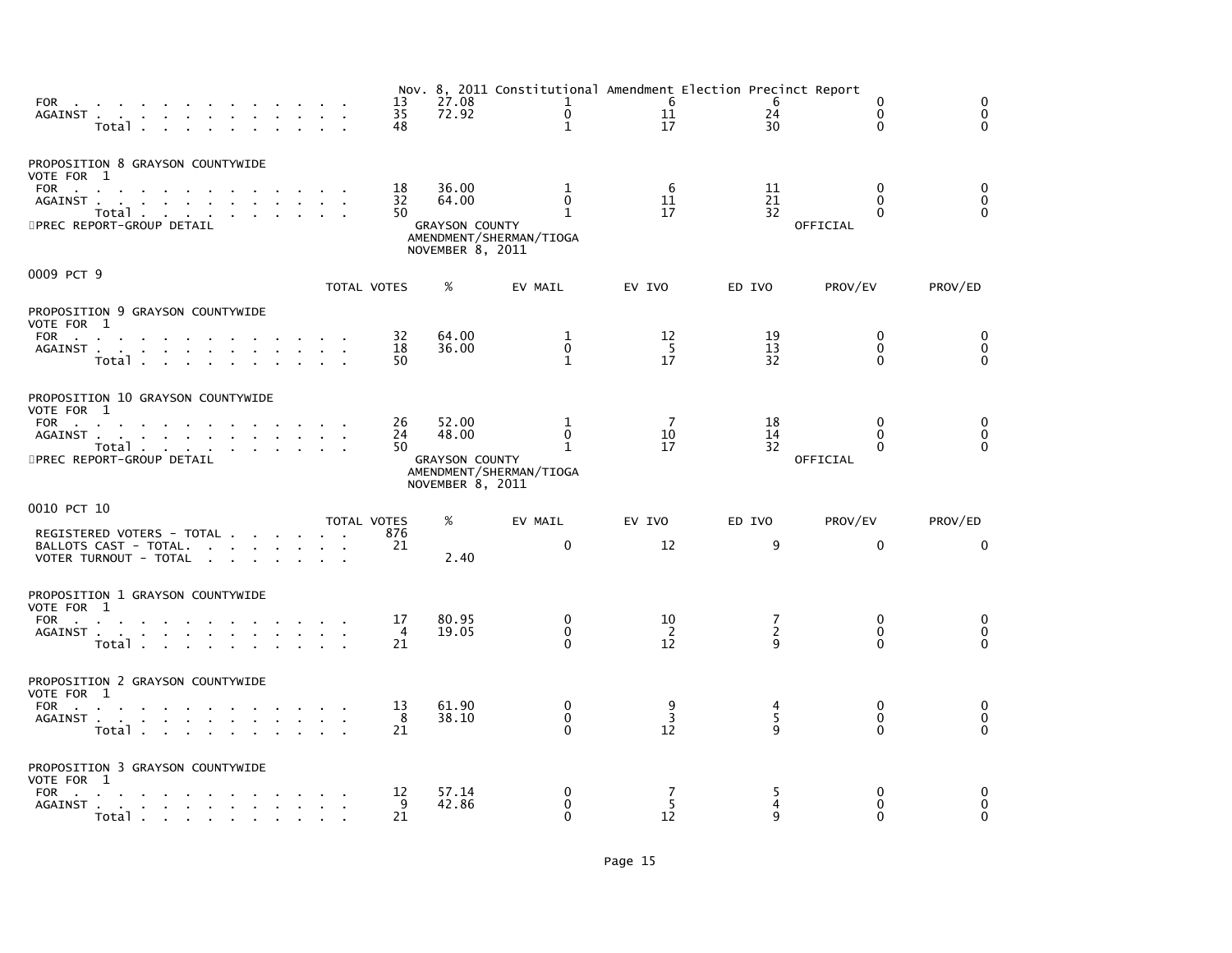| PROPOSITION 4 GRAYSON COUNTYWIDE<br>VOTE FOR 1<br>FOR<br>AGAINST                                    | Total                                                    |                                     |  | 9<br>12<br>21            | 42.86<br>57.14                                              | 0<br>0<br>$\Omega$                            | 6<br>6<br>12              | $\frac{3}{6}$<br>9        | 0<br>$\mathbf 0$<br>$\Omega$              | 0<br>$\pmb{0}$<br>$\Omega$                                |
|-----------------------------------------------------------------------------------------------------|----------------------------------------------------------|-------------------------------------|--|--------------------------|-------------------------------------------------------------|-----------------------------------------------|---------------------------|---------------------------|-------------------------------------------|-----------------------------------------------------------|
| PROPOSITION 5 GRAYSON COUNTYWIDE<br>VOTE FOR 1<br><b>FOR</b><br><b>Contract Contract</b><br>AGAINST | Total                                                    |                                     |  | 9<br>12<br>21            | 42.86<br>57.14                                              | 0<br>0<br>$\Omega$                            | 6<br>6<br>12              | 3<br>$6\phantom{1}6$<br>9 | 0<br>0<br>$\Omega$                        | $\begin{smallmatrix}0\0\end{smallmatrix}$<br>$\mathbf{0}$ |
| PROPOSITION 6 GRAYSON COUNTYWIDE<br>VOTE FOR 1<br>FOR<br>AGAINST                                    | <b>Contract Contract</b><br>Total                        |                                     |  | 9<br>12<br>21            | 42.86<br>57.14                                              | 0<br>$\Omega$<br>0                            | $\frac{5}{7}$<br>12       | $\frac{4}{5}$<br>9        | 0<br>$\mathbf{0}$<br>$\Omega$             | 0<br>$\begin{smallmatrix}0\\0\end{smallmatrix}$           |
| PROPOSITION 7 GRAYSON COUNTYWIDE<br>VOTE FOR 1<br>FOR<br>AGAINST.                                   | the contract of the contract of the contract of<br>Total |                                     |  | 8<br>13<br>21            | 38.10<br>61.90                                              | 0<br>$\Omega$<br>$\Omega$                     | 5<br>$\overline{7}$<br>12 | 3<br>6<br>9               | $\mathbf{0}$<br>$\Omega$<br>$\Omega$      | 0<br>$\ddot{\mathbf{0}}$<br>$\Omega$                      |
| PROPOSITION 8 GRAYSON COUNTYWIDE<br>VOTE FOR 1<br>FOR<br>AGAINST.<br>5PREC REPORT-GROUP DETAIL      | the contract of the contract of the con-<br>Total        |                                     |  | 8<br>13<br>21            | 38.10<br>61.90<br><b>GRAYSON COUNTY</b><br>NOVEMBER 8, 2011 | 0<br>0<br>$\Omega$<br>AMENDMENT/SHERMAN/TIOGA | 4<br>8<br>12              | 4<br>5<br>9               | 0<br>$\mathbf{0}$<br>$\Omega$<br>OFFICIAL | 0<br>$\pmb{0}$<br>$\overline{0}$                          |
| 0010 PCT 10                                                                                         |                                                          |                                     |  | TOTAL VOTES              | %                                                           | EV MAIL                                       | EV IVO                    | ED IVO                    | PROV/EV                                   | PROV/ED                                                   |
| PROPOSITION 9 GRAYSON COUNTYWIDE<br>VOTE FOR 1<br>FOR<br>AGAINST                                    | Total                                                    |                                     |  | 11<br>10<br>21           | 52.38<br>47.62                                              | 0<br>0<br>$\Omega$                            | 6<br>$\overline{6}$<br>12 | 5<br>4<br>$\mathbf{q}$    | 0<br>0<br>$\Omega$                        | 0<br>$\ddot{\mathbf{0}}$<br>$\mathbf{0}$                  |
| PROPOSITION 10 GRAYSON COUNTYWIDE<br>VOTE FOR 1<br>FOR<br>AGAINST.<br>5PREC REPORT-GROUP DETAIL     | and a straightful contract and a straight<br>Total       |                                     |  | 11<br>10<br>21           | 52.38<br>47.62<br><b>GRAYSON COUNTY</b><br>NOVEMBER 8, 2011 | 0<br>$\Omega$<br>0<br>AMENDMENT/SHERMAN/TIOGA | 7<br>5<br>12              | 4<br>5<br>9               | 0<br>$\mathbf{0}$<br>0<br>OFFICIAL        | 0<br>$\begin{smallmatrix}0\\0\end{smallmatrix}$           |
| 0011 PCT 11<br>REGISTERED VOTERS - TOTAL<br>BALLOTS CAST - TOTAL.<br>VOTER TURNOUT - TOTAL          |                                                          | the contract of the contract of the |  | TOTAL VOTES<br>728<br>13 | %<br>1.79                                                   | EV MAIL<br>0                                  | EV IVO<br>$\overline{7}$  | ED IVO<br>6               | PROV/EV<br>$\mathbf 0$                    | PROV/ED<br>0                                              |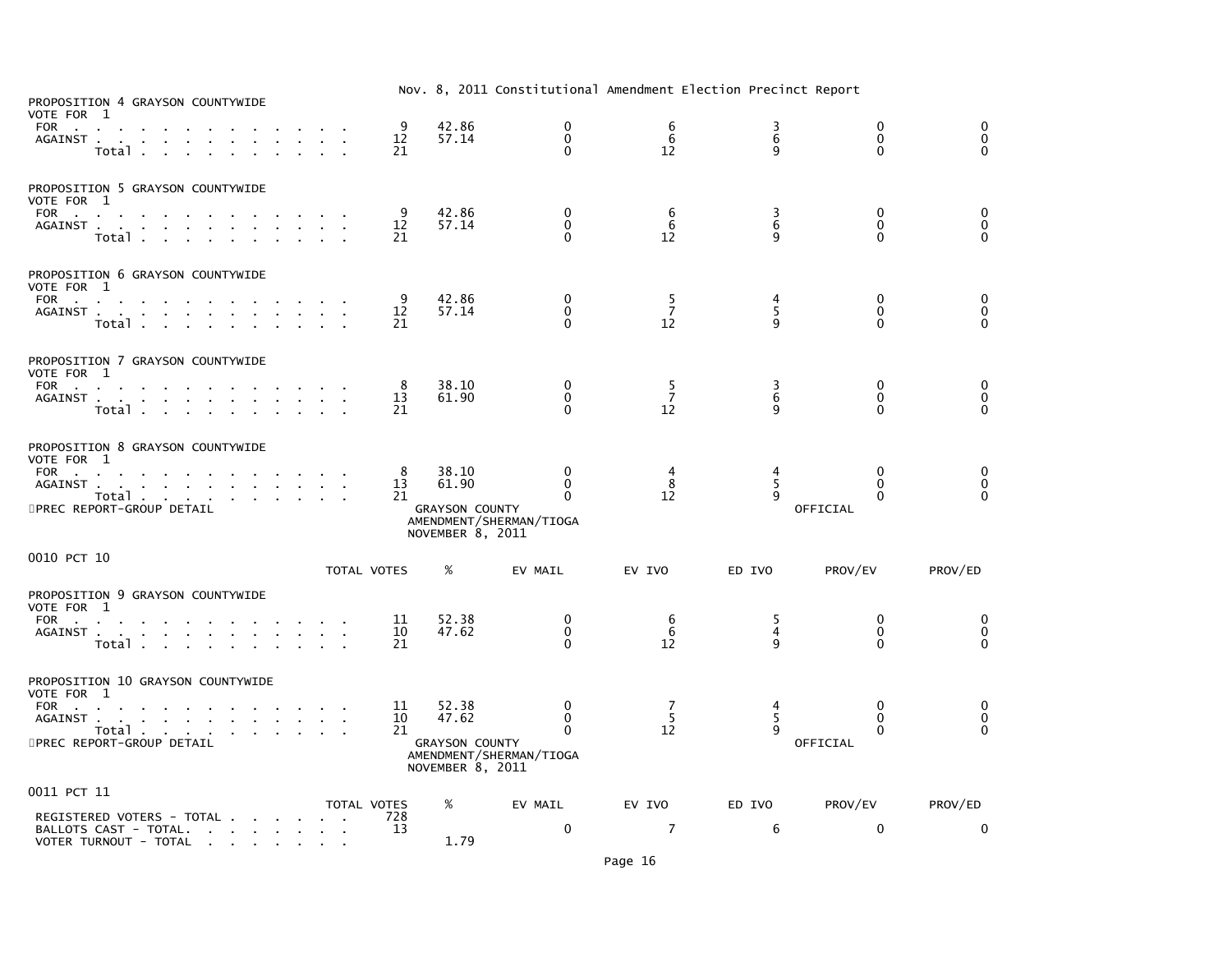| VOTE FOR 1<br><b>FOR</b><br><b>Contract Contract</b> | PROPOSITION 1 GRAYSON COUNTYWIDE<br>AGAINST<br>$\sim$<br>Total .<br>$\sim$<br>$\mathbf{r} = \mathbf{r} + \mathbf{r}$                                                                                                                                                                             |                                  |                |        | 13<br>$\Omega$<br>13      | 100.00                                                                                 | 0<br>$\mathbf{0}$<br>$\Omega$           | $\begin{smallmatrix}7\0\end{smallmatrix}$<br>$\overline{7}$ | 6<br>$\mathbf 0$<br>6             | 0<br>$\mathbf{0}$<br>$\Omega$           | 0<br>$\mathbf 0$<br>$\Omega$     |
|------------------------------------------------------|--------------------------------------------------------------------------------------------------------------------------------------------------------------------------------------------------------------------------------------------------------------------------------------------------|----------------------------------|----------------|--------|---------------------------|----------------------------------------------------------------------------------------|-----------------------------------------|-------------------------------------------------------------|-----------------------------------|-----------------------------------------|----------------------------------|
| VOTE FOR 1                                           | PROPOSITION 2 GRAYSON COUNTYWIDE<br>FOR<br>Total                                                                                                                                                                                                                                                 | $\sim 10^{-1}$                   |                |        | 9<br>$\overline{4}$<br>13 | 69.23<br>30.77                                                                         | 0<br>$\mathbf 0$<br>$\Omega$            | 5<br>$\frac{2}{7}$                                          | 4<br>$\frac{2}{6}$                | $\mathbf 0$<br>$\mathbf 0$<br>$\Omega$  | 0<br>$\overline{0}$              |
| VOTE FOR 1<br>FOR                                    | PROPOSITION 3 GRAYSON COUNTYWIDE<br>AGAINST<br>Total                                                                                                                                                                                                                                             |                                  |                |        | 6<br>$\overline{7}$<br>13 | 46.15<br>53.85                                                                         | 0<br>$\mathbf 0$<br>$\Omega$            | 3<br>$\overline{4}$<br>$\overline{7}$                       | 3<br>$\overline{3}$<br>6          | 0<br>$\mathbf 0$<br>$\Omega$            | 0<br>$\overline{0}$<br>$\Omega$  |
| VOTE FOR 1<br>FOR                                    | PROPOSITION 4 GRAYSON COUNTYWIDE<br>AGAINST<br>$\sim 10^{-1}$<br>$\mathbf{r}$<br>Total                                                                                                                                                                                                           | $\mathbf{r}$<br>$\sim$<br>$\sim$ |                |        | 4<br>$\overline{7}$<br>11 | 36.36<br>63.64                                                                         | 0<br>$\mathbf 0$<br>$\Omega$            | 3<br>$\overline{4}$<br>$\overline{7}$                       | 1<br>3<br>4                       | 0<br>$\mathbf 0$<br>$\Omega$            | 0<br>$\pmb{0}$<br>$\overline{0}$ |
| VOTE FOR 1<br>FOR<br>AGAINST .                       | PROPOSITION 5 GRAYSON COUNTYWIDE<br>$\sim$ 100 $\mu$ .<br>$\sim$<br>and a straightful contract and a straight<br>Total                                                                                                                                                                           |                                  |                |        | 8<br>$\overline{4}$<br>12 | 66.67<br>33.33                                                                         | 0<br>$\mathbf{0}$<br>$\Omega$           | 4<br>3<br>$\overline{7}$                                    | 4<br>$\mathbf{1}$<br>5            | 0<br>$\mathbf{0}$<br>$\Omega$           | 0<br>$\pmb{0}$<br>$\Omega$       |
| VOTE FOR 1                                           | PROPOSITION 6 GRAYSON COUNTYWIDE<br>FOR PORT And Providence and Providence and Providence and Providence and Providence and Providence and Providence and Providence and Providence and Providence and Providence and Providence and Providence and Providence and<br>AGAINST<br>$\sim$<br>Total | $\sim$                           |                |        | 5<br>$\overline{7}$<br>12 | 41.67<br>58.33                                                                         | 0<br>$\mathbf 0$<br>$\Omega$            | 1<br>6<br>$\overline{7}$                                    | 4<br>$\mathbf{1}$<br>5            | 0<br>$\mathbf 0$<br>$\Omega$            | 0<br>$\pmb{0}$<br>$\Omega$       |
| VOTE FOR 1<br><b>FOR</b><br>AGAINST.                 | PROPOSITION 7 GRAYSON COUNTYWIDE<br>the company of the company<br>the contract of the contract of the con-<br>Total                                                                                                                                                                              |                                  | <b>College</b> | $\sim$ | 5<br>$\overline{7}$<br>12 | 41.67<br>58.33                                                                         | $\mathbf 0$<br>$\mathbf 0$<br>$\Omega$  | $\mathbf{1}$<br>$\overline{6}$<br>$\overline{7}$            | 4<br>$\mathbf{1}$<br>5            | 0<br>$\mathbf 0$<br>$\Omega$            | 0<br>$\pmb{0}$<br>$\Omega$       |
| VOTE FOR 1<br>FOR<br>AGAINST.                        | PROPOSITION 8 GRAYSON COUNTYWIDE<br>$\sim$<br>and a straight<br>and a strain of<br>Total<br>$\sim$<br>$\sim 100$<br>5PREC REPORT-GROUP DETAIL                                                                                                                                                    | <b>Service State</b>             |                |        | 9<br>$\overline{4}$<br>13 | 69.23<br>30.77<br><b>GRAYSON COUNTY</b><br>AMENDMENT/SHERMAN/TIOGA<br>NOVEMBER 8, 2011 | $\mathbf{0}$<br>$\mathbf 0$<br>$\Omega$ | 3<br>4<br>$\overline{7}$                                    | 6<br>$\mathbf 0$<br>6<br>OFFICIAL | $\mathbf{0}$<br>$\mathbf 0$<br>$\Omega$ | 0<br>$\overline{0}$              |

0011 PCT 11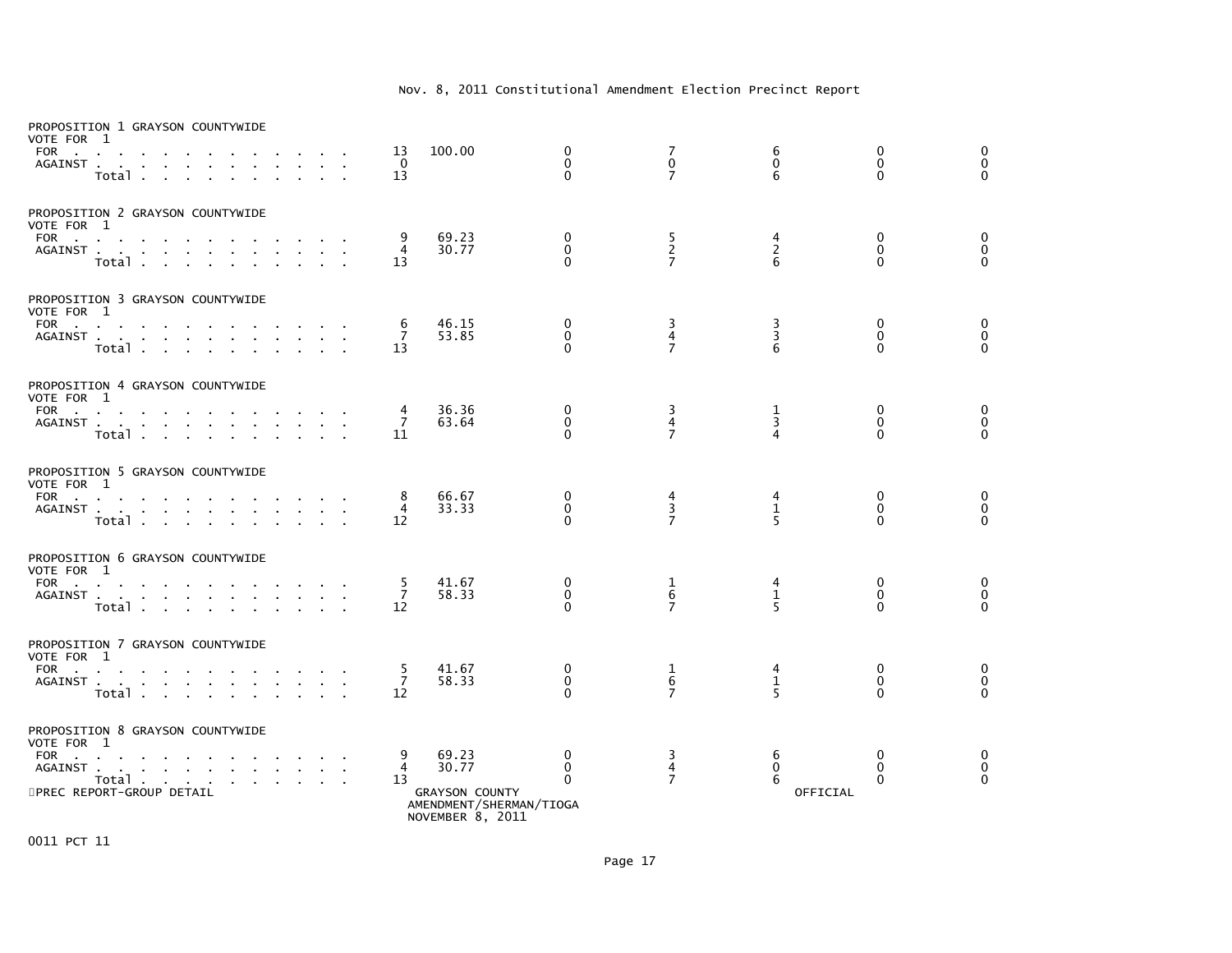|                                                            |                                                          | TOTAL VOTES  | $\frac{1}{2}$                             | EV MAIL                                  | EV IVO                                | Nov. 8, 2011 Constitutional Amendment Election Precinct Report<br>ED IVO | PROV/EV                          | PROV/ED                                |
|------------------------------------------------------------|----------------------------------------------------------|--------------|-------------------------------------------|------------------------------------------|---------------------------------------|--------------------------------------------------------------------------|----------------------------------|----------------------------------------|
| PROPOSITION 9 GRAYSON COUNTYWIDE<br>VOTE FOR 1             |                                                          |              |                                           |                                          |                                       |                                                                          |                                  |                                        |
| FOR<br>AGAINST<br>Total                                    | and a strategic and<br><b>Contract Contract Contract</b> | 7<br>5<br>12 | 58.33<br>41.67                            | 0<br>$\mathbf{0}$<br>$\Omega$            | 3<br>$\overline{4}$<br>$\overline{7}$ | 4<br>$\mathbf{1}$<br>$5\overline{5}$                                     | 0<br>$\mathbf{0}$<br>$\Omega$    | $\mathbf 0$<br>$\mathbf 0$<br>$\Omega$ |
| PROPOSITION 10 GRAYSON COUNTYWIDE<br>VOTE FOR 1            |                                                          |              |                                           |                                          |                                       |                                                                          |                                  |                                        |
| FOR<br>AGAINST<br>Total                                    |                                                          | 8<br>4<br>12 | 66.67<br>33.33                            | $\mathbf{0}$<br>$\mathbf{0}$<br>$\Omega$ | 4<br>3<br>$\overline{7}$              | 4<br>$\mathbf{1}$<br>$5\overline{5}$                                     | $\Omega$<br>$\Omega$<br>$\Omega$ | 0<br>0<br>$\Omega$                     |
| 5PREC REPORT-GROUP DETAIL                                  |                                                          |              | <b>GRAYSON COUNTY</b><br>NOVEMBER 8, 2011 | AMENDMENT/SHERMAN/TIOGA                  |                                       |                                                                          | OFFICIAL                         |                                        |
| 0012 PCT 12                                                |                                                          | TOTAL VOTES  | %                                         | EV MAIL                                  | EV IVO                                | ED IVO                                                                   | PROV/EV                          | PROV/ED                                |
| REGISTERED VOTERS - TOTAL<br>BALLOTS CAST - TOTAL.         |                                                          | 1.259<br>57  |                                           | 1                                        | 26                                    | 30                                                                       | $\mathbf{0}$                     | $\mathbf{0}$                           |
| VOTER TURNOUT - TOTAL                                      |                                                          |              | 4.53                                      |                                          |                                       |                                                                          |                                  |                                        |
| PROPOSITION 1 GRAYSON COUNTYWIDE<br>VOTE FOR 1             |                                                          |              |                                           |                                          |                                       |                                                                          |                                  |                                        |
| FOR<br>AGAINST                                             |                                                          | 36<br>21     | 63.16<br>36.84                            | 1<br>$\mathbf{0}$                        | 13<br>13                              | 22<br>8                                                                  | 0<br>$\Omega$                    | 0<br>$\mathbf 0$                       |
| Total                                                      |                                                          | 57           |                                           | $\mathbf{1}$                             | 26                                    | 30                                                                       | <sup>0</sup>                     |                                        |
| PROPOSITION 2 GRAYSON COUNTYWIDE<br>VOTE FOR 1             |                                                          |              |                                           |                                          |                                       |                                                                          |                                  |                                        |
| FOR<br>AGAINST                                             |                                                          | 24<br>33     | 42.11<br>57.89                            | 1<br>$\mathbf{0}$                        | 10<br>16                              | 13<br>17                                                                 | $\mathbf{0}$<br>$\Omega$         | 0<br>$\mathbf 0$                       |
| Total                                                      |                                                          | 57           |                                           | $\mathbf{1}$                             | 26                                    | 30                                                                       | 0                                | $\Omega$                               |
| PROPOSITION 3 GRAYSON COUNTYWIDE<br>VOTE FOR 1             |                                                          |              |                                           |                                          |                                       |                                                                          |                                  |                                        |
| FOR<br>AGAINST                                             |                                                          | 22<br>35     | 38.60<br>61.40                            | 0<br>$\mathbf 1$                         | 10<br>16                              | 12<br>18                                                                 | $\mathbf 0$<br>$\Omega$          | 0<br>$\overline{0}$                    |
| Total                                                      |                                                          | 57           |                                           | $\mathbf{1}$                             | 26                                    | 30                                                                       | <sup>0</sup>                     | $\Omega$                               |
| PROPOSITION 4 GRAYSON COUNTYWIDE<br>VOTE FOR 1             |                                                          |              |                                           |                                          |                                       |                                                                          |                                  |                                        |
| FOR<br>AGAINST                                             |                                                          | 19<br>38     | 33.33<br>66.67                            | 1<br>$\mathbf 0$                         | 10<br>16                              | 8<br>22                                                                  | $\Omega$<br>$\mathbf{0}$         | 0<br>$\mathbf 0$                       |
| Total                                                      |                                                          | 57           |                                           | $\mathbf{1}$                             | 26                                    | 30                                                                       | $\Omega$                         | $\Omega$                               |
| PROPOSITION 5 GRAYSON COUNTYWIDE<br>VOTE FOR 1             |                                                          |              |                                           |                                          |                                       |                                                                          |                                  |                                        |
| FOR<br>the contract of the contract of the con-<br>AGAINST |                                                          | 27<br>30     | 47.37<br>52.63                            | 1<br>$\mathbf 0$                         | 12<br>14                              | 14<br>16                                                                 | 0<br>0                           | 0<br>$\mathbf 0$                       |
| Total                                                      |                                                          | 57           |                                           | $\mathbf{1}$                             | 26                                    | 30                                                                       | U                                | $\Omega$                               |

PROPOSITION 6 GRAYSON COUNTYWIDE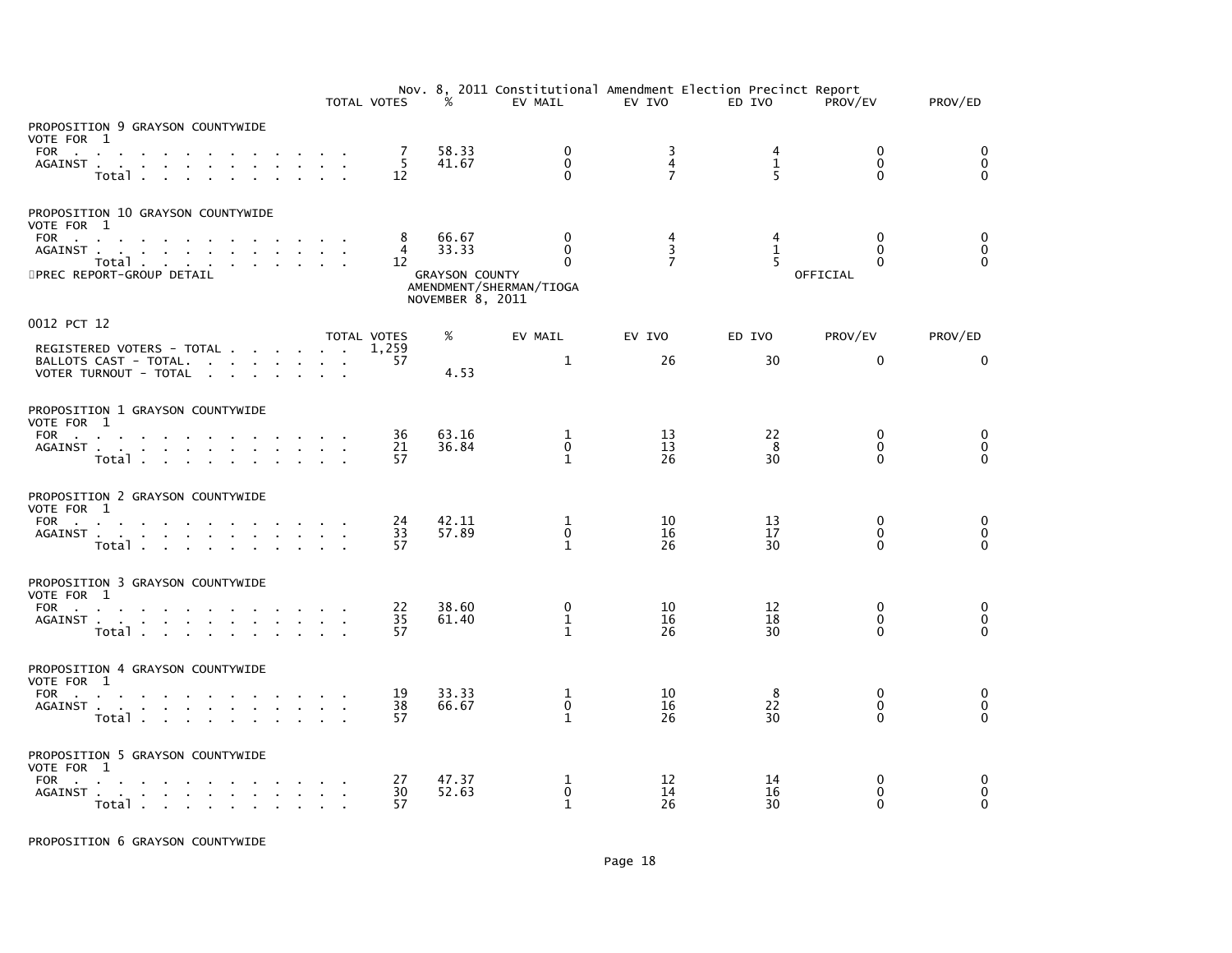|                                                                                                                                                                                                                                     |                          |                                                             | Nov. 8, 2011 Constitutional Amendment Election Precinct Report |                          |                |                                  |                                        |
|-------------------------------------------------------------------------------------------------------------------------------------------------------------------------------------------------------------------------------------|--------------------------|-------------------------------------------------------------|----------------------------------------------------------------|--------------------------|----------------|----------------------------------|----------------------------------------|
| VOTE FOR 1<br>FOR<br>the contract of the contract of the con-<br>AGAINST<br>Total                                                                                                                                                   | 22<br>35<br>57           | 38.60<br>61.40                                              | 0<br>$\mathbf{1}$<br>$\mathbf{1}$                              | 8<br>18<br>26            | 14<br>16<br>30 | $\Omega$<br>$\Omega$<br>$\Omega$ | $\mathbf 0$<br>$\mathbf 0$<br>$\Omega$ |
| PROPOSITION 7 GRAYSON COUNTYWIDE<br>VOTE FOR 1<br>FOR $\qquad \qquad \ldots \qquad \qquad \ldots \qquad \qquad \ldots$<br>AGAINST<br>Total                                                                                          | 21<br>36<br>57           | 36.84<br>63.16                                              | 1<br>$\mathbf 0$<br>$\mathbf{1}$                               | 9<br>17<br>26            | 11<br>19<br>30 | $\Omega$<br>0<br>0               | $\mathbf 0$<br>$\pmb{0}$<br>$\Omega$   |
| PROPOSITION 8 GRAYSON COUNTYWIDE<br>VOTE FOR 1<br>FOR<br>the contract of the contract of the con-<br>$\sim$<br>AGAINST<br>Total $\cdots$ $\cdots$ $\cdots$<br>5PREC REPORT-GROUP DETAIL                                             | 14<br>42<br>56           | 25.00<br>75.00<br><b>GRAYSON COUNTY</b><br>NOVEMBER 8, 2011 | $\mathbf{0}$<br>1<br>$\mathbf{1}$<br>AMENDMENT/SHERMAN/TIOGA   | -6<br>20<br>26           | 8<br>21<br>29  | $\Omega$<br>0<br>0<br>OFFICIAL   | 0<br>$\mathbf 0$<br>$\Omega$           |
| 0012 PCT 12                                                                                                                                                                                                                         | TOTAL VOTES              | $\%$                                                        | EV MAIL                                                        | EV IVO                   | ED IVO         | PROV/EV                          | PROV/ED                                |
| PROPOSITION 9 GRAYSON COUNTYWIDE<br>VOTE FOR 1<br>FOR<br>AGAINST<br>Total                                                                                                                                                           | 24<br>33<br>57           | 42.11<br>57.89                                              | 1<br>$\mathbf{0}$<br>$\mathbf{1}$                              | 9<br>17<br>26            | 14<br>16<br>30 | $\mathbf{0}$<br>$\Omega$<br>0    | 0<br>$\mathbf 0$<br>$\mathbf{0}$       |
| PROPOSITION 10 GRAYSON COUNTYWIDE<br>VOTE FOR 1<br>FOR<br>AGAINST<br>Total<br>5PREC REPORT-GROUP DETAIL                                                                                                                             | 24<br>32<br>56           | 42.86<br>57.14<br><b>GRAYSON COUNTY</b><br>NOVEMBER 8, 2011 | 1<br>$\mathbf 0$<br>$\mathbf{1}$<br>AMENDMENT/SHERMAN/TIOGA    | 13<br>13<br>26           | 10<br>19<br>29 | 0<br>0<br>0<br>OFFICIAL          | 0<br>$\mathbf 0$<br>$\Omega$           |
| 0013 PCT 13<br>REGISTERED VOTERS - TOTAL<br>BALLOTS CAST - TOTAL.<br>VOTER TURNOUT - TOTAL                                                                                                                                          | TOTAL VOTES<br>775<br>19 | %<br>2.45                                                   | EV MAIL<br>$\mathbf 0$                                         | EV IVO<br>6              | ED IVO<br>13   | PROV/EV<br>$\mathbf{0}$          | PROV/ED<br>$\Omega$                    |
| PROPOSITION 1 GRAYSON COUNTYWIDE<br>VOTE FOR 1<br><b>FOR</b><br>the contract of the contract of the contract of the con-<br>AGAINST<br>Total .<br>the contract of the contract of the con-                                          | 13<br>-6<br>19           | 68.42<br>31.58                                              | 0<br>$\Omega$<br>$\Omega$                                      | 3<br>3<br>6              | 10<br>-3<br>13 | 0<br>0<br>0                      | 0<br>$\mathbf 0$<br>$\Omega$           |
| PROPOSITION 2 GRAYSON COUNTYWIDE<br>VOTE FOR 1<br>FOR<br>AGAINST<br>the contract of the contract of the<br>$\sim$<br>Total in the set of the set of the set of the set of the set of the set of the set of the set of the set of th | 10<br>18                 | 44.44<br>55.56                                              | 0<br>0<br>$\Omega$                                             | $\overline{c}$<br>4<br>6 | 6<br>6<br>12   | 0<br>$\Omega$<br>∩               | 0<br>$\mathbf 0$<br>$\Omega$           |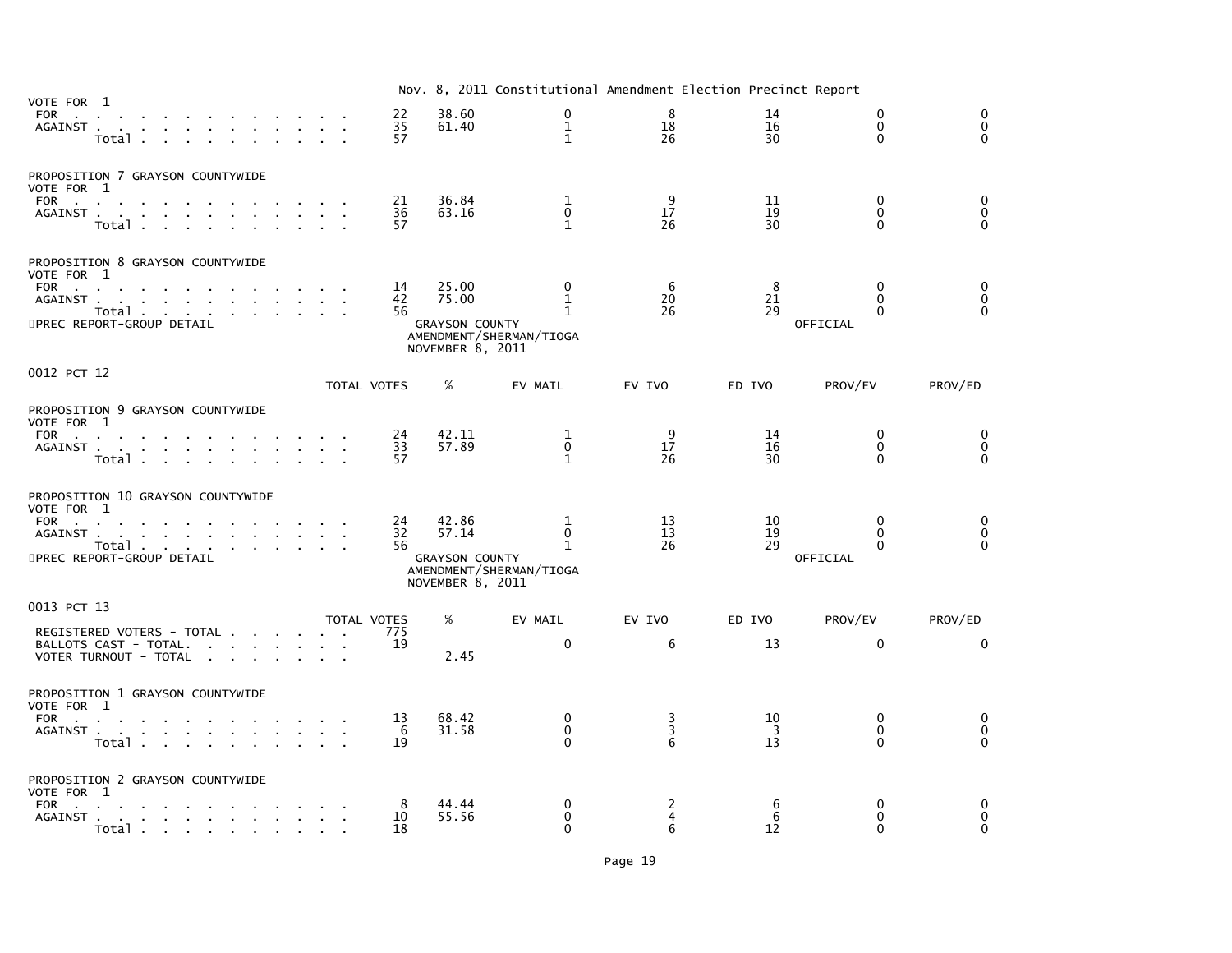| VOTE FOR 1<br>FOR                    | PROPOSITION 3 GRAYSON COUNTYWIDE<br>AGAINST<br>Total.                                                                              | $\sim$       |  | 9<br>10<br>19  | 47.37<br>52.63                                              | $\mathbf 0$<br>$\mathbf 0$<br>$\Omega$                              | $\frac{3}{3}$<br>6       | 6<br>$\overline{7}$<br>13 | $\mathbf 0$<br>$\mathbf 0$<br>$\Omega$           | 0<br>$\mathbf 0$<br>$\Omega$ |
|--------------------------------------|------------------------------------------------------------------------------------------------------------------------------------|--------------|--|----------------|-------------------------------------------------------------|---------------------------------------------------------------------|--------------------------|---------------------------|--------------------------------------------------|------------------------------|
| VOTE FOR 1<br>FOR                    | PROPOSITION 4 GRAYSON COUNTYWIDE<br>AGAINST<br>Total                                                                               |              |  | 3<br>16<br>19  | 15.79<br>84.21                                              | 0<br>$\mathbf 0$<br>$\Omega$                                        | 1<br>5<br>6              | -2<br>11<br>13            | 0<br>$\mathbf{0}$<br>$\Omega$                    | 0<br>$\pmb{0}$<br>$\Omega$   |
| VOTE FOR 1<br><b>FOR</b>             | PROPOSITION 5 GRAYSON COUNTYWIDE<br><b>Contract Contract</b><br>AGAINST<br>Total .<br><b>Contract Contract</b>                     |              |  | 8<br>10<br>18  | 44.44<br>55.56                                              | $\mathbf{0}$<br>$\Omega$<br>$\Omega$                                | 2<br>$\overline{4}$<br>6 | 6<br>6<br>12              | 0<br>$\Omega$<br>$\Omega$                        | 0<br>$\mathbf 0$<br>$\Omega$ |
| VOTE FOR 1<br>FOR                    | PROPOSITION 6 GRAYSON COUNTYWIDE<br><b>Contract Contract</b><br><b>Contract Contract Contract</b><br>AGAINST<br>Total              | $\mathbf{r}$ |  | -5<br>13<br>18 | 27.78<br>72.22                                              | 0<br>$\Omega$<br>$\Omega$                                           | 2<br>$\overline{4}$<br>6 | 3<br>9<br>12              | 0<br>$\mathbf{0}$<br>$\Omega$                    | 0<br>$\mathbf 0$<br>$\Omega$ |
| VOTE FOR 1<br>FOR                    | PROPOSITION 7 GRAYSON COUNTYWIDE<br>the contract of the<br>AGAINST<br>Total                                                        |              |  | 6<br>12<br>18  | 33.33<br>66.67                                              | $\mathbf{0}$<br>$\mathbf 0$<br>$\Omega$                             | 1<br>5<br>6              | $\frac{5}{7}$<br>12       | $\mathbf{0}$<br>$\mathbf{0}$<br>$\Omega$         | 0<br>$\mathbf 0$<br>$\Omega$ |
| VOTE FOR 1<br>FOR<br>AGAINST.        | PROPOSITION 8 GRAYSON COUNTYWIDE<br>the contract of the contract of the<br>Total<br>5PREC REPORT-GROUP DETAIL                      |              |  | 4<br>14<br>18  | 22.22<br>77.78<br><b>GRAYSON COUNTY</b><br>NOVEMBER 8, 2011 | $\mathbf{0}$<br>$\mathbf{0}$<br>$\Omega$<br>AMENDMENT/SHERMAN/TIOGA | 1<br>5<br>6              | 3<br>9<br>12              | $\mathbf{0}$<br>0<br>$\Omega$<br><b>OFFICIAL</b> | 0<br>$\mathbf 0$<br>$\Omega$ |
| 0013 PCT 13                          |                                                                                                                                    |              |  | TOTAL VOTES    | %                                                           | EV MAIL                                                             | EV IVO                   | ED IVO                    | PROV/EV                                          | PROV/ED                      |
| VOTE FOR 1<br><b>FOR</b>             | PROPOSITION 9 GRAYSON COUNTYWIDE<br><b>Contractor</b><br>AGAINST<br>$\sim$<br>$\sim$<br>Total                                      | $\sim$       |  | 10<br>9<br>19  | 52.63<br>47.37                                              | 0<br>$\mathbf 0$<br>$\Omega$                                        | $\frac{2}{4}$<br>6       | 8<br>5<br>13              | 0<br>0<br>$\Omega$                               | 0<br>0<br>$\Omega$           |
| VOTE FOR 1<br><b>FOR</b><br>AGAINST. | PROPOSITION 10 GRAYSON COUNTYWIDE<br><b>Carl Carl</b><br>the contract of the contract of the<br>Total<br>5PREC REPORT-GROUP DETAIL |              |  | 11<br>8<br>19  | 57.89<br>42.11<br><b>GRAYSON COUNTY</b>                     | $\mathbf 0$<br>$\mathbf{0}$<br>$\Omega$                             | 3<br>3<br>6              | 8<br>5<br>13              | 0<br>0<br>$\Omega$<br>OFFICIAL                   | 0<br>0<br>$\Omega$           |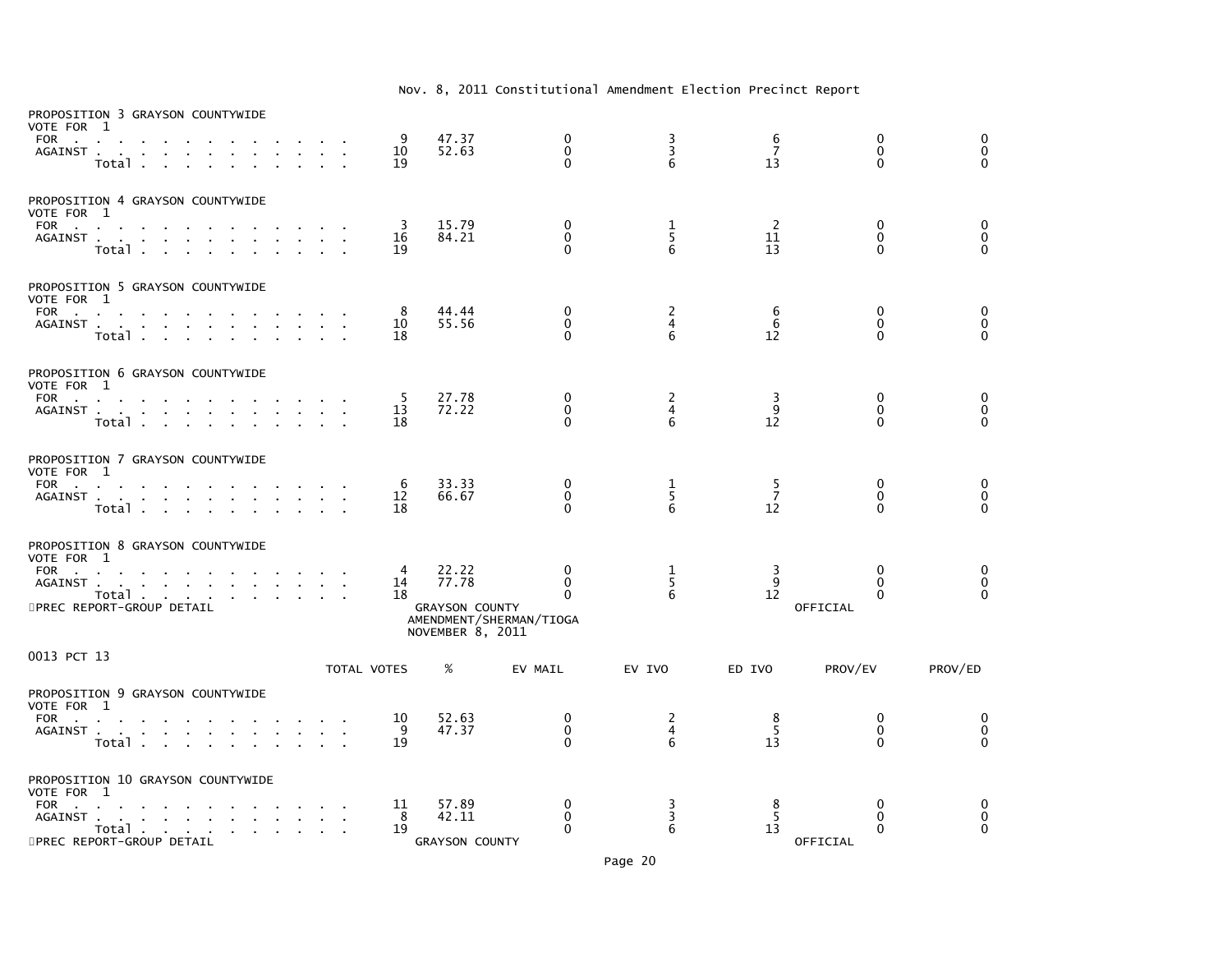# Nov. 8, 2011 Constitutional Amendment Election Precinct Report AMENDMENT/SHERMAN/TIOGA NOVEMBER 8, 2011

| 0014 PCT 14                   |                                                                                                                                            |                        |                          | TOTAL VOTES    | %              | EV MAIL                          | EV IVO         | ED IVO                              | PROV/EV                                 | PROV/ED                                 |
|-------------------------------|--------------------------------------------------------------------------------------------------------------------------------------------|------------------------|--------------------------|----------------|----------------|----------------------------------|----------------|-------------------------------------|-----------------------------------------|-----------------------------------------|
|                               | REGISTERED VOTERS - TOTAL<br>BALLOTS CAST - TOTAL.<br>VOTER TURNOUT - TOTAL<br>the contract of the contract of                             |                        |                          | 892<br>48      | 5.38           | $\mathbf{1}$                     | 19             | 28                                  | $\Omega$                                | $\Omega$                                |
| VOTE FOR 1                    | PROPOSITION 1 GRAYSON COUNTYWIDE                                                                                                           |                        |                          |                |                |                                  |                |                                     |                                         |                                         |
| AGAINST.                      | FOR<br>$\mathbf{a}$ , $\mathbf{a}$ , $\mathbf{a}$ ,<br>the contract of the contract of the<br>$\sim 10^{-11}$<br>$\sim$<br>$\sim$<br>Total | $\mathbf{r}$<br>$\sim$ |                          | 41<br>-7<br>48 | 85.42<br>14.58 | 1<br>$\Omega$<br>$\mathbf{1}$    | 15<br>4<br>19  | 25<br>$\overline{\mathbf{3}}$<br>28 | $\mathbf{0}$<br>$\Omega$<br>$\Omega$    | 0<br>$\mathbf{0}$<br>$\Omega$           |
|                               | PROPOSITION 2 GRAYSON COUNTYWIDE                                                                                                           |                        |                          |                |                |                                  |                |                                     |                                         |                                         |
| VOTE FOR 1                    | FOR<br>AGAINST<br>Total                                                                                                                    | $\sim$                 |                          | 24<br>24<br>48 | 50.00<br>50.00 | 1<br>0<br>$\mathbf{1}$           | 11<br>8<br>19  | 12<br>16<br>28                      | $\mathbf{0}$<br>$\mathbf 0$<br>$\Omega$ | $\mathbf{0}$<br>$\mathbf 0$<br>$\Omega$ |
|                               | PROPOSITION 3 GRAYSON COUNTYWIDE                                                                                                           |                        |                          |                |                |                                  |                |                                     |                                         |                                         |
| VOTE FOR 1                    | FOR $\qquad \qquad \ldots \qquad \qquad \ldots$<br>AGAINST<br>Total                                                                        |                        |                          | 21<br>27<br>48 | 43.75<br>56.25 | 1<br>$\mathbf 0$<br>$\mathbf{1}$ | 8<br>11<br>19  | 12<br>16<br>28                      | 0<br>$\Omega$<br>$\Omega$               | 0<br>$\mathbf 0$<br>$\Omega$            |
|                               | PROPOSITION 4 GRAYSON COUNTYWIDE                                                                                                           |                        |                          |                |                |                                  |                |                                     |                                         |                                         |
| VOTE FOR 1                    | FOR<br>and the contract of<br>AGAINST<br>Total                                                                                             |                        | $\sim$                   | 10<br>38<br>48 | 20.83<br>79.17 | 0<br>1<br>$\mathbf{1}$           | 4<br>15<br>19  | 6<br>22<br>28                       | 0<br>$\mathbf 0$<br>$\Omega$            | 0<br>$\mathsf 0$<br>$\Omega$            |
|                               | PROPOSITION 5 GRAYSON COUNTYWIDE                                                                                                           |                        |                          |                |                |                                  |                |                                     |                                         |                                         |
| VOTE FOR 1<br><b>FOR</b>      | the contract of the contract of the contract of<br>AGAINST<br>Total                                                                        |                        |                          | 30<br>18<br>48 | 62.50<br>37.50 | 0<br>1<br>$\mathbf{1}$           | 13<br>6<br>19  | 17<br>11<br>28                      | 0<br>$\mathbf 0$<br>$\Omega$            | 0<br>$\mathbf 0$<br>$\Omega$            |
|                               | PROPOSITION 6 GRAYSON COUNTYWIDE                                                                                                           |                        |                          |                |                |                                  |                |                                     |                                         |                                         |
| VOTE FOR 1<br>AGAINST.        | FOR<br>the contract of the contract of the con-<br>Total                                                                                   |                        | $\sim 10^{-1}$<br>$\sim$ | 17<br>31<br>48 | 35.42<br>64.58 | 0<br>1<br>$\mathbf{1}$           | 7<br>12<br>19  | 10<br>18<br>28                      | 0<br>$\mathbf{0}$<br>$\Omega$           | 0<br>0<br>$\Omega$                      |
|                               | PROPOSITION 7 GRAYSON COUNTYWIDE                                                                                                           |                        |                          |                |                |                                  |                |                                     |                                         |                                         |
| VOTE FOR 1<br>FOR<br>AGAINST. | $\sim$<br>$\sim$ 100 $\pm$<br><b>Contract Contract Service</b><br>the company of the company of the company<br>Total $\cdots$ $\cdots$     | $\sim$                 |                          | 15<br>33<br>48 | 31.25<br>68.75 | 0<br>1<br>$\mathbf{1}$           | -7<br>12<br>19 | 8<br>20<br>28                       | $\mathbf{0}$<br>0<br>$\Omega$           | $\Omega$<br>0<br>$\Omega$               |

PROPOSITION 8 GRAYSON COUNTYWIDE VOTE FOR 1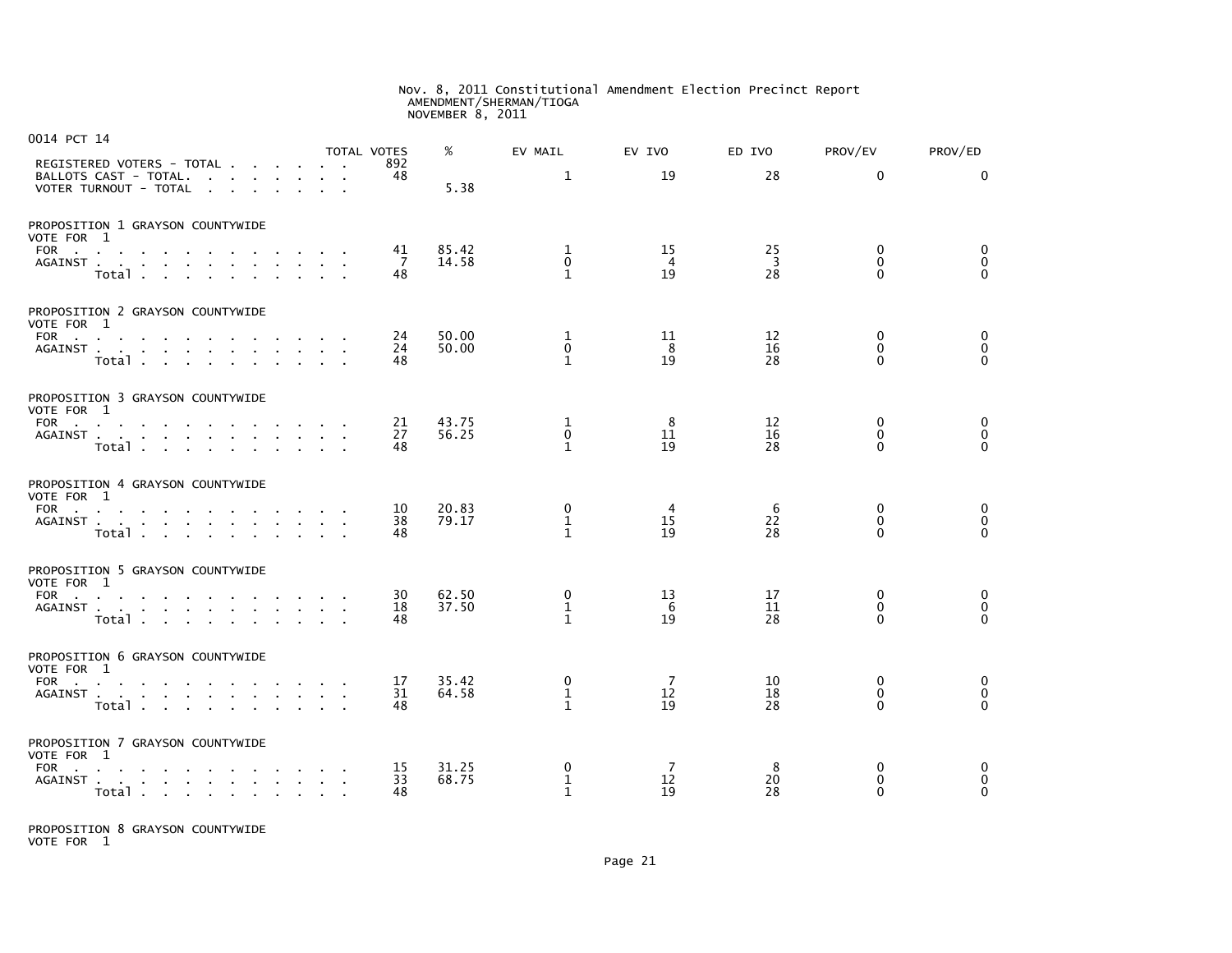| FOR<br>AGAINST<br>Total<br>5PREC REPORT-GROUP DETAIL                                                                                                                                                                                                          | 18<br>30<br>48  | 37.50<br>62.50<br><b>GRAYSON COUNTY</b><br>NOVEMBER 8, 2011 | Nov. 8, 2011 Constitutional Amendment Election Precinct Report<br>$\mathbf{1}$<br>0<br>$\mathbf{1}$<br>AMENDMENT/SHERMAN/TIOGA | $\overline{7}$<br>12<br>19 | 10<br>18<br>28 | 0<br>$\mathbf{0}$<br>$\mathbf{0}$<br>OFFICIAL    | 0<br>$\mathbf 0$<br>$\Omega$       |
|---------------------------------------------------------------------------------------------------------------------------------------------------------------------------------------------------------------------------------------------------------------|-----------------|-------------------------------------------------------------|--------------------------------------------------------------------------------------------------------------------------------|----------------------------|----------------|--------------------------------------------------|------------------------------------|
| 0014 PCT 14                                                                                                                                                                                                                                                   | TOTAL VOTES     | %                                                           | EV MAIL                                                                                                                        | EV IVO                     | ED IVO         | PROV/EV                                          | PROV/ED                            |
| PROPOSITION 9 GRAYSON COUNTYWIDE<br>VOTE FOR 1<br>FOR<br>the contract of the contract of the contract of<br>AGAINST<br>Total                                                                                                                                  | 26<br>22<br>48  | 54.17<br>45.83                                              | 1<br>$\mathbf 0$<br>$\mathbf{1}$                                                                                               | 13<br>6<br>19              | 12<br>16<br>28 | 0<br>$\mathbf 0$<br>$\Omega$                     | 0<br>$\mathbf 0$<br>$\Omega$       |
| PROPOSITION 10 GRAYSON COUNTYWIDE<br>VOTE FOR 1<br><b>FOR</b><br><b>Contract Contract</b><br>the contract of the contract of the contract of the contract of the contract of the contract of the contract of<br>AGAINST<br>Total<br>5PREC REPORT-GROUP DETAIL | 23<br>25<br>48  | 47.92<br>52.08<br><b>GRAYSON COUNTY</b><br>NOVEMBER 8, 2011 | 0<br>1<br>$\mathbf{1}$<br>AMENDMENT/SHERMAN/TIOGA                                                                              | 14<br>-5<br>19             | 9<br>19<br>28  | $\mathbf{0}$<br>$\Omega$<br>$\Omega$<br>OFFICIAL | 0<br>$\overline{0}$<br>$\Omega$    |
| 0015 PCT 15                                                                                                                                                                                                                                                   | TOTAL VOTES     | %                                                           | EV MAIL                                                                                                                        | EV IVO                     | ED IVO         | PROV/EV                                          | PROV/ED                            |
| REGISTERED VOTERS - TOTAL<br>BALLOTS CAST - TOTAL.<br>VOTER TURNOUT - TOTAL<br>the contract of the contract of<br>$\sim 10$                                                                                                                                   | 2,561<br>106    | 4.14                                                        | 0                                                                                                                              | 34                         | 72             | 0                                                | $\mathbf 0$                        |
| PROPOSITION 1 GRAYSON COUNTYWIDE<br>VOTE FOR 1<br><b>FOR</b><br>and the contract of the<br>AGAINST<br>Total                                                                                                                                                   | 83<br>22<br>105 | 79.05<br>20.95                                              | 0<br>0<br>$\Omega$                                                                                                             | 30<br>$\overline{4}$<br>34 | 53<br>18<br>71 | 0<br>$\mathbf 0$<br>$\Omega$                     | 0<br>$\mathbf 0$<br>$\Omega$       |
| PROPOSITION 2 GRAYSON COUNTYWIDE<br>VOTE FOR 1<br>FOR<br>AGAINST<br>Total                                                                                                                                                                                     | 58<br>47<br>105 | 55.24<br>44.76                                              | 0<br>0<br>$\Omega$                                                                                                             | 20<br>14<br>34             | 38<br>33<br>71 | 0<br>0<br>$\Omega$                               | 0<br>$\pmb{0}$<br>$\Omega$         |
| PROPOSITION 3 GRAYSON COUNTYWIDE<br>VOTE FOR 1<br><b>FOR</b><br>the contract of the contract of the contract of<br>AGAINST<br>Total                                                                                                                           | 54<br>51<br>105 | 51.43<br>48.57                                              | 0<br>$\Omega$<br>$\Omega$                                                                                                      | 20<br>14<br>34             | 34<br>37<br>71 | 0<br>$\mathbf{0}$<br>$\mathbf{0}$                | 0<br>$\overline{0}$<br>$\mathbf 0$ |
| PROPOSITION 4 GRAYSON COUNTYWIDE<br>VOTE FOR 1<br>FOR<br>the contract of the contract of the contract of<br>AGAINST<br>Total distribution of the state of the state of the state of the state of the state of the state of the state                          | 33<br>73<br>106 | 31.13<br>68.87                                              | $\mathbf 0$<br>$\mathbf 0$<br>$\Omega$                                                                                         | 11<br>23<br>34             | 22<br>50<br>72 | 0<br>$\mathbf{0}$<br>$\Omega$                    | 0<br>$\mathbf 0$<br>$\Omega$       |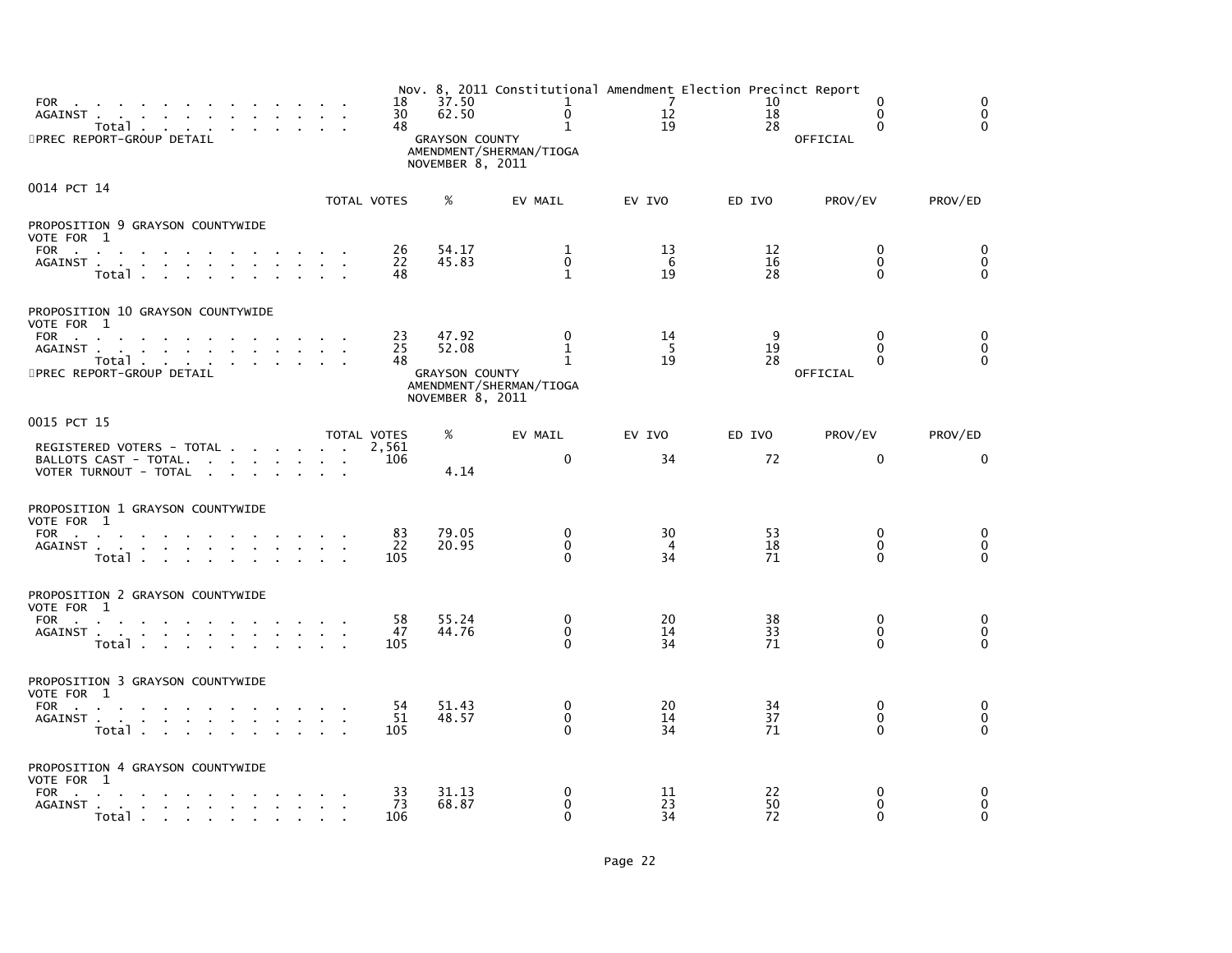| PROPOSITION 5 GRAYSON COUNTYWIDE<br>VOTE FOR 1<br>FOR                                                                      | 69               | 65.09                                     | 0                                       | 23             | 46             | 0                                    | 0                                           |
|----------------------------------------------------------------------------------------------------------------------------|------------------|-------------------------------------------|-----------------------------------------|----------------|----------------|--------------------------------------|---------------------------------------------|
| AGAINST.<br>the contract of the con-<br>$\sim$<br>$Total \cdot \cdot \cdot \cdot \cdot$                                    | 37<br>106        | 34.91                                     | $\Omega$<br>$\mathbf{0}$                | 11<br>34       | 26<br>72       | $\Omega$<br>$\Omega$                 | $\ddot{\mathbf{0}}$<br>$\Omega$             |
| PROPOSITION 6 GRAYSON COUNTYWIDE<br>VOTE FOR 1                                                                             |                  |                                           |                                         |                |                |                                      |                                             |
| FOR<br>AGAINST<br>Total                                                                                                    | 37<br>67<br>104  | 35.58<br>64.42                            | 0<br>$\mathbf 0$<br>$\Omega$            | 9<br>25<br>34  | 28<br>42<br>70 | 0<br>$\mathbf 0$<br>$\Omega$         | 0<br>$\overline{0}$<br>$\Omega$             |
| PROPOSITION 7 GRAYSON COUNTYWIDE<br>VOTE FOR 1                                                                             |                  |                                           |                                         |                |                |                                      |                                             |
| FOR<br>AGAINST<br>Total .<br>the contract of the contract of the                                                           | 40<br>64<br>104  | 38.46<br>61.54                            | $\mathbf 0$<br>$\Omega$<br>$\mathbf{0}$ | 12<br>22<br>34 | 28<br>42<br>70 | 0<br>$\Omega$<br>0                   | $\boldsymbol{0}$<br>$\mathbf 0$<br>$\Omega$ |
| PROPOSITION 8 GRAYSON COUNTYWIDE<br>VOTE FOR 1                                                                             |                  |                                           |                                         |                |                |                                      |                                             |
| FOR<br>AGAINST<br>Total                                                                                                    | 31<br>-72<br>103 | 30.10<br>69.90                            | $\Omega$<br>$\mathbf{0}$<br>$\Omega$    | 6<br>28<br>34  | 25<br>44<br>69 | $\Omega$<br>$\mathbf{0}$<br>$\Omega$ | 0<br>$\mathbf 0$<br>$\Omega$                |
| 5PREC REPORT-GROUP DETAIL                                                                                                  |                  | <b>GRAYSON COUNTY</b><br>NOVEMBER 8, 2011 | AMENDMENT/SHERMAN/TIOGA                 |                |                | OFFICIAL                             |                                             |
| 0015 PCT 15                                                                                                                | TOTAL VOTES      | %                                         | EV MAIL                                 | EV IVO         | ED IVO         | PROV/EV                              | PROV/ED                                     |
| PROPOSITION 9 GRAYSON COUNTYWIDE<br>VOTE FOR 1                                                                             |                  |                                           |                                         |                |                |                                      |                                             |
| <b>FOR</b><br><b>Contract Contract</b><br>AGAINST<br>Total<br>the contract of the contract of the                          | 70<br>35<br>105  | 66.67<br>33.33                            | 0<br>$\mathbf 0$<br>$\Omega$            | 21<br>13<br>34 | 49<br>22<br>71 | 0<br>$\mathbf{0}$<br>$\mathbf{0}$    | 0<br>$\mathbf 0$<br>$\mathbf 0$             |
| PROPOSITION 10 GRAYSON COUNTYWIDE<br>VOTE FOR 1                                                                            |                  |                                           |                                         |                |                |                                      |                                             |
| FOR<br>AGAINST.<br>the contract of the contract of the contract of                                                         | 64<br>41         | 60.95<br>39.05                            | 0<br>$\Omega$                           | 21<br>13       | 43<br>28       | 0<br>$\Omega$                        | 0<br>$\mathbf 0$                            |
| Total<br>5PREC REPORT-GROUP DETAIL                                                                                         | 105              | <b>GRAYSON COUNTY</b><br>NOVEMBER 8, 2011 | 0<br>AMENDMENT/SHERMAN/TIOGA            | 34             | 71             | $\Omega$<br>OFFICIAL                 | $\Omega$                                    |
| 0016 PCT 16                                                                                                                | TOTAL VOTES      | %                                         | EV MAIL                                 | EV IVO         | ED IVO         | PROV/EV                              | PROV/ED                                     |
| REGISTERED VOTERS - TOTAL<br>BALLOTS CAST - TOTAL.<br>VOTER TURNOUT - TOTAL<br>and the state of the state of the<br>$\sim$ | 2,214<br>120     | 5.42                                      | $\mathbf{1}$                            | 32             | 87             | $\Omega$                             | $\Omega$                                    |
| PROPOSITION 1 GRAYSON COUNTYWIDE<br>VOTE FOR 1                                                                             |                  |                                           |                                         |                |                |                                      |                                             |
| FOR<br>AGAINST.<br>the contract of the contract of the contract of<br>Total                                                | 100<br>20<br>120 | 83.33<br>16.67                            | 1<br>$\mathbf 0$<br>$\mathbf{1}$        | 20<br>12<br>32 | 79<br>8<br>87  | 0<br>$\mathbf 0$<br>$\Omega$         | 0<br>$\mathbf 0$<br>$\Omega$                |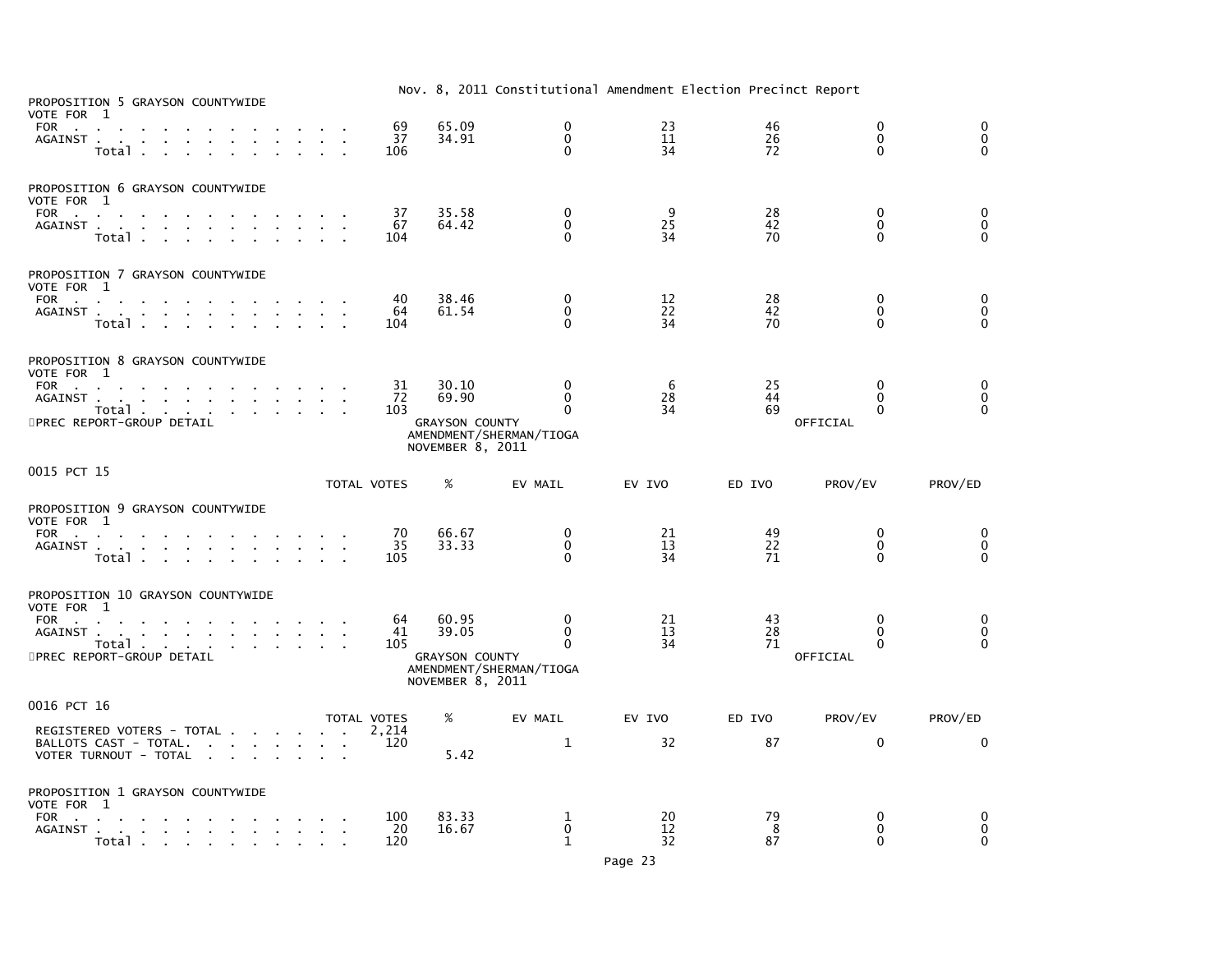| PROPOSITION 2 GRAYSON COUNTYWIDE<br>VOTE FOR 1<br><b>FOR</b><br><b>Contract</b><br>AGAINST.    | $\mathbf{r}$<br><b>Carl Carl</b><br>Total .<br>$\mathbf{r}$                                    |                                   |        |        |                             | 67<br>52<br>119 | 56.30<br>43.70                                              | 1<br>$\mathbf{0}$<br>$\mathbf{1}$                           | 14<br>18<br>32 | 52<br>34<br>86 | $\mathbf 0$<br>$\mathbf{0}$<br>$\mathbf{0}$ | 0<br>$\mathbf 0$<br>$\mathbf{0}$       |
|------------------------------------------------------------------------------------------------|------------------------------------------------------------------------------------------------|-----------------------------------|--------|--------|-----------------------------|-----------------|-------------------------------------------------------------|-------------------------------------------------------------|----------------|----------------|---------------------------------------------|----------------------------------------|
| PROPOSITION 3 GRAYSON COUNTYWIDE<br>VOTE FOR 1<br>FOR<br>AGAINST                               | Total                                                                                          | and a straight and a straight     |        | $\sim$ |                             | 53<br>66<br>119 | 44.54<br>55.46                                              | 1<br>$\Omega$<br>$\mathbf{1}$                               | 11<br>21<br>32 | 41<br>45<br>86 | $\mathbf 0$<br>$\Omega$<br>$\Omega$         | $\mathbf 0$<br>$\mathbf 0$<br>$\Omega$ |
| PROPOSITION 4 GRAYSON COUNTYWIDE<br>VOTE FOR 1<br>FOR                                          | AGAINST<br>Total                                                                               |                                   | $\sim$ | $\sim$ | $\mathcal{A}=\mathcal{A}$ . | 24<br>95<br>119 | 20.17<br>79.83                                              | 1<br>0<br>$\mathbf{1}$                                      | 5<br>27<br>32  | 18<br>68<br>86 | $\mathbf 0$<br>$\mathbf 0$<br>$\Omega$      | 0<br>0<br>$\mathbf{0}$                 |
| PROPOSITION 5 GRAYSON COUNTYWIDE<br>VOTE FOR 1<br><b>FOR</b><br><b>Carl Carl</b><br>AGAINST    | $\sim$<br>Total                                                                                | and a straight and                |        |        |                             | 76<br>43<br>119 | 63.87<br>36.13                                              | 1<br>0<br>$\mathbf{1}$                                      | 23<br>9<br>32  | 52<br>34<br>86 | $\mathbf 0$<br>$\mathbf 0$<br>$\Omega$      | 0<br>$\mathbf 0$<br>$\Omega$           |
| PROPOSITION 6 GRAYSON COUNTYWIDE<br>VOTE FOR 1<br>FOR                                          | AGAINST<br>Total                                                                               |                                   |        |        |                             | 39<br>80<br>119 | 32.77<br>67.23                                              | 1<br>$\pmb{0}$<br>$\mathbf{1}$                              | 10<br>22<br>32 | 28<br>58<br>86 | $\mathbf 0$<br>$\mathbf{0}$<br>$\Omega$     | $\mathbf 0$<br>$\mathbf 0$<br>$\Omega$ |
| PROPOSITION 7 GRAYSON COUNTYWIDE<br>VOTE FOR 1<br>FOR                                          | AGAINST<br>Total .<br>$\sim$                                                                   | $\sim$ $\sim$                     |        |        |                             | 39<br>74<br>113 | 34.51<br>65.49                                              | 1<br>0<br>$\mathbf{1}$                                      | 10<br>20<br>30 | 28<br>54<br>82 | 0<br>$\Omega$<br>$\mathbf{0}$               | 0<br>$\mathbf 0$<br>$\Omega$           |
| PROPOSITION 8 GRAYSON COUNTYWIDE<br>VOTE FOR 1<br>FOR<br>AGAINST.<br>5PREC REPORT-GROUP DETAIL | $\sim$<br>the contract of the contract of the con-<br>Total                                    |                                   |        | $\sim$ | $\sim$                      | 43<br>76<br>119 | 36.13<br>63.87<br><b>GRAYSON COUNTY</b><br>NOVEMBER 8, 2011 | 1<br>$\mathbf 0$<br>$\mathbf{1}$<br>AMENDMENT/SHERMAN/TIOGA | 11<br>21<br>32 | 31<br>55<br>86 | 0<br>$\mathbf{0}$<br>$\Omega$<br>OFFICIAL   | 0<br>$\mathbf 0$<br>$\Omega$           |
| 0016 PCT 16                                                                                    |                                                                                                |                                   |        |        |                             | TOTAL VOTES     | %                                                           | EV MAIL                                                     | EV IVO         | ED IVO         | PROV/EV                                     | PROV/ED                                |
| PROPOSITION 9 GRAYSON COUNTYWIDE<br>VOTE FOR 1<br>FOR<br>AGAINST.                              | $\mathbf{r}$<br>$\sim$<br>and a straightful contract and a straight<br>Total $\cdots$ $\cdots$ | and the state of the state of the |        |        | $\sim$<br>$\mathbf{r}$      | 61<br>58<br>119 | 51.26<br>48.74                                              | 1<br>0<br>1                                                 | 13<br>18<br>31 | 47<br>40<br>87 | 0<br>0<br>0                                 | 0<br>0<br>$\mathbf 0$                  |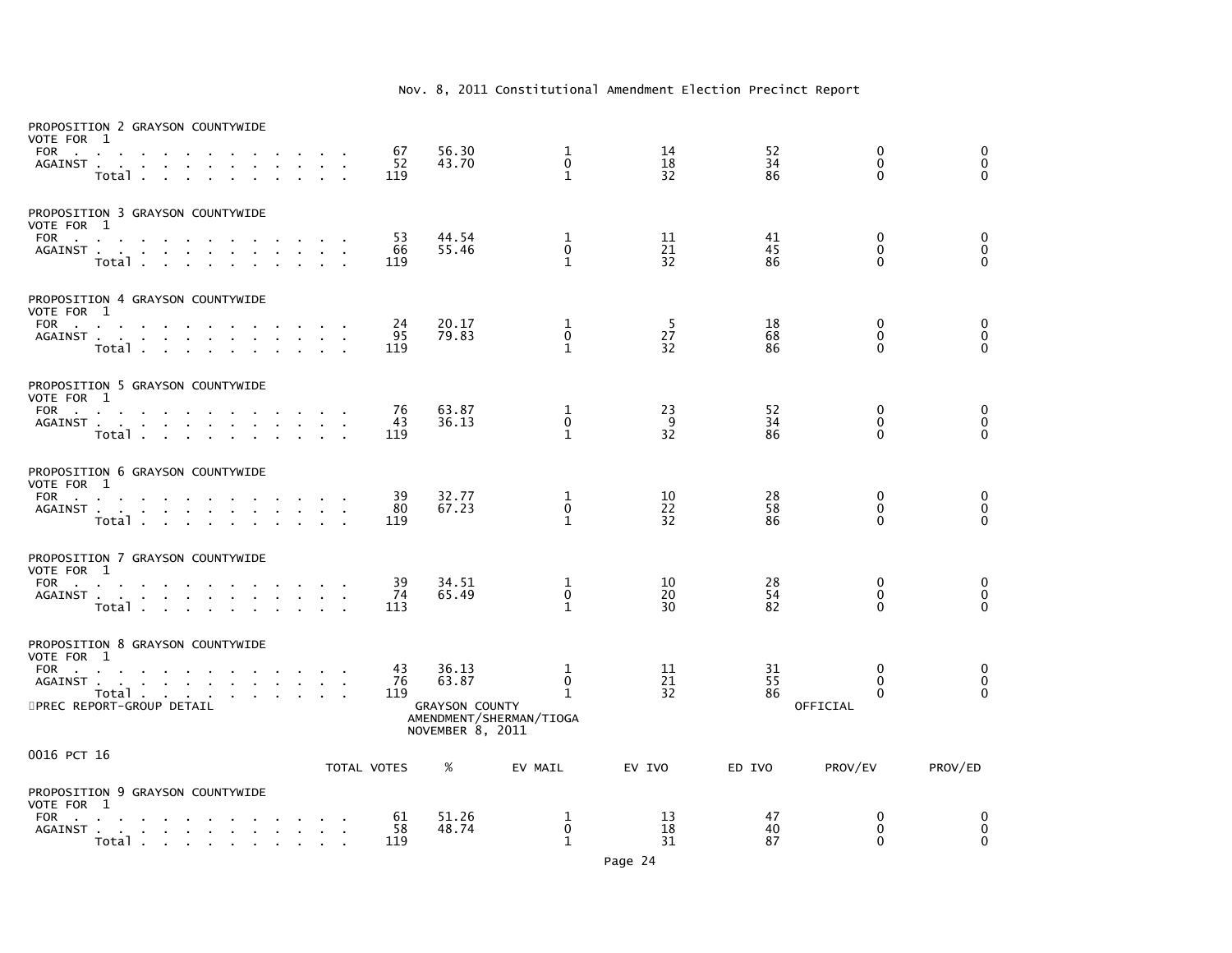| PROPOSITION 10 GRAYSON COUNTYWIDE<br>VOTE FOR 1<br><b>FOR</b><br><b>Contract Contract</b><br>AGAINST<br>Total<br>5PREC REPORT-GROUP DETAIL |                                   | 75<br>45<br>120 | 62.50<br>37.50<br><b>GRAYSON COUNTY</b><br>NOVEMBER 8, 2011 | 1<br>$\Omega$<br>$\mathbf{1}$<br>AMENDMENT/SHERMAN/TIOGA | 15<br>17<br>32             | 59<br>28<br>87       | 0<br>$\Omega$<br>$\Omega$<br>OFFICIAL | 0<br>$\mathbf{0}$<br>$\Omega$ |
|--------------------------------------------------------------------------------------------------------------------------------------------|-----------------------------------|-----------------|-------------------------------------------------------------|----------------------------------------------------------|----------------------------|----------------------|---------------------------------------|-------------------------------|
| 0017 PCT 17                                                                                                                                |                                   | TOTAL VOTES     | %                                                           | EV MAIL                                                  | EV IVO                     | ED IVO               | PROV/EV                               | PROV/ED                       |
| REGISTERED VOTERS - TOTAL<br>BALLOTS CAST - TOTAL.<br>VOTER TURNOUT - TOTAL                                                                |                                   | 868<br>49       | 5.65                                                        | $\mathbf 0$                                              | 15                         | 34                   | $\mathbf{0}$                          | $\mathbf{0}$                  |
| PROPOSITION 1 GRAYSON COUNTYWIDE<br>VOTE FOR 1                                                                                             |                                   |                 |                                                             |                                                          |                            |                      |                                       |                               |
| FOR<br>the company of the company<br>AGAINST<br>Total                                                                                      | $\sim$                            | 40<br>8<br>48   | 83.33<br>16.67                                              | 0<br>$\mathbf 0$<br>$\Omega$                             | 12<br>$\overline{3}$<br>15 | 28<br>$\frac{5}{33}$ | 0<br>$\mathbf{0}$<br>$\Omega$         | 0<br>0<br>$\Omega$            |
| PROPOSITION 2 GRAYSON COUNTYWIDE<br>VOTE FOR 1                                                                                             |                                   |                 | 53.06                                                       |                                                          | 10                         | 16                   | 0                                     |                               |
| FOR<br>Total                                                                                                                               |                                   | 26<br>23<br>49  | 46.94                                                       | 0<br>$\Omega$<br>$\Omega$                                | 5<br>15                    | 18<br>34             | $\Omega$<br>$\Omega$                  | 0<br>$\mathbf 0$<br>$\Omega$  |
| PROPOSITION 3 GRAYSON COUNTYWIDE<br>VOTE FOR 1                                                                                             |                                   |                 |                                                             |                                                          |                            |                      |                                       |                               |
| <b>FOR</b><br>the contract of the contract of the con-<br>AGAINST<br>Total                                                                 |                                   | 21<br>28<br>49  | 42.86<br>57.14                                              | 0<br>$\mathbf 0$<br>$\Omega$                             | 6<br>9<br>15               | 15<br>19<br>34       | 0<br>$\mathbf{0}$<br>$\Omega$         | 0<br>$\mathbf 0$<br>$\Omega$  |
| PROPOSITION 4 GRAYSON COUNTYWIDE<br>VOTE FOR 1                                                                                             |                                   |                 |                                                             |                                                          |                            |                      |                                       |                               |
| FOR $\cdots$ $\cdots$<br>AGAINST<br>Total                                                                                                  | $\sim 10^{-1}$ and $\sim 10^{-1}$ | 15<br>34<br>49  | 30.61<br>69.39                                              | $\mathbf{0}$<br>$\mathbf 0$<br>$\Omega$                  | $\overline{4}$<br>11<br>15 | 11<br>23<br>34       | $\mathbf{0}$<br>$\Omega$<br>$\Omega$  | 0<br>$\mathbf 0$<br>$\Omega$  |
| PROPOSITION 5 GRAYSON COUNTYWIDE<br>VOTE FOR 1                                                                                             |                                   |                 |                                                             |                                                          |                            |                      |                                       |                               |
| FOR $\qquad \qquad \ldots \qquad \qquad \ldots$<br>AGAINST<br>Total                                                                        |                                   | 32<br>17<br>49  | 65.31<br>34.69                                              | 0<br>$\mathbf 0$<br>$\Omega$                             | 10<br>- 5<br>15            | 22<br>12<br>34       | $\mathbf{0}$<br>$\Omega$<br>$\Omega$  | 0<br>0<br>$\Omega$            |
| PROPOSITION 6 GRAYSON COUNTYWIDE<br>VOTE FOR 1                                                                                             |                                   |                 |                                                             |                                                          |                            |                      |                                       |                               |
| FOR<br>the control of the control of the<br>AGAINST<br>Total                                                                               | $\sim$                            | 19<br>30<br>49  | 38.78<br>61.22                                              | $\Omega$<br>0<br>$\Omega$                                | 4<br>11<br>15              | 15<br>19<br>34       | $\Omega$<br>0<br>$\Omega$             | $\Omega$<br>0<br>$\mathbf{0}$ |

PROPOSITION 7 GRAYSON COUNTYWIDE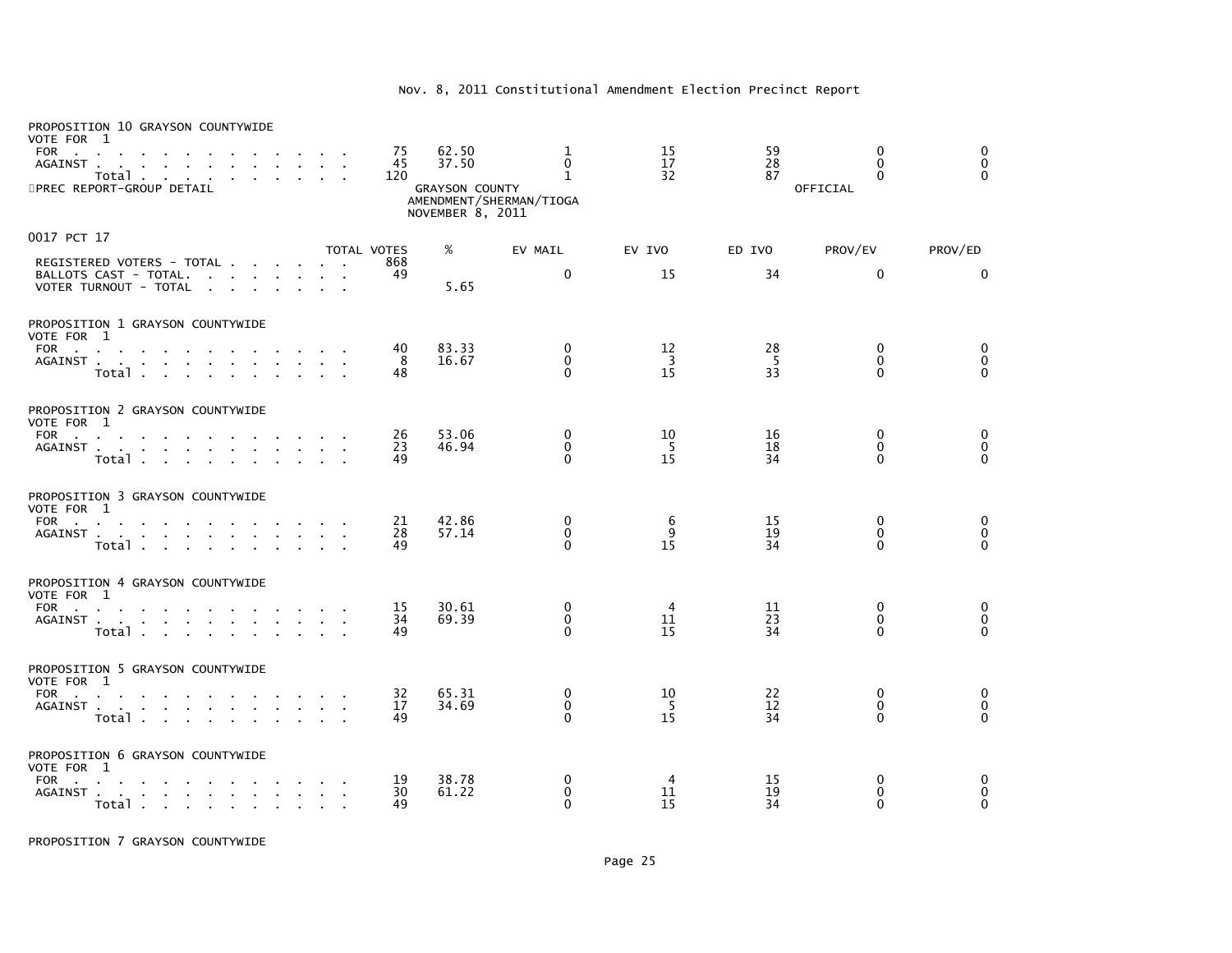| VOTE FOR 1                                                                                                                                                                                           |                            |                                                             | Nov. 8, 2011 Constitutional Amendment Election Precinct Report  |                |                            |                                           |                                             |
|------------------------------------------------------------------------------------------------------------------------------------------------------------------------------------------------------|----------------------------|-------------------------------------------------------------|-----------------------------------------------------------------|----------------|----------------------------|-------------------------------------------|---------------------------------------------|
| FOR<br>and a strong control of the strong structure.<br>AGAINST<br>Total                                                                                                                             | 19<br>30<br>49             | 38.78<br>61.22                                              | $\mathbf 0$<br>$\mathbf{0}$<br>$\Omega$                         | 4<br>11<br>15  | 15<br>19<br>34             | $\mathbf 0$<br>$\mathbf{0}$<br>$\Omega$   | $\mathbf 0$<br>$\mathbf{0}$<br>$\mathbf{0}$ |
| PROPOSITION 8 GRAYSON COUNTYWIDE<br>VOTE FOR 1<br><b>FOR</b><br><b>Contractor</b><br>$\sim$<br>AGAINST.<br>the contract of the contract of the contract of the<br>Total<br>5PREC REPORT-GROUP DETAIL | 15<br>34<br>49             | 30.61<br>69.39<br><b>GRAYSON COUNTY</b><br>NOVEMBER 8, 2011 | 0<br>$\Omega$<br>$\mathbf{0}$<br>AMENDMENT/SHERMAN/TIOGA        | 4<br>11<br>15  | 11<br>23<br>34             | $\mathbf{0}$<br>$\Omega$<br>0<br>OFFICIAL | 0<br>$\mathbf{0}$<br>$\Omega$               |
| 0017 PCT 17                                                                                                                                                                                          | TOTAL VOTES                | %                                                           | EV MAIL                                                         | EV IVO         | ED IVO                     | PROV/EV                                   | PROV/ED                                     |
| PROPOSITION 9 GRAYSON COUNTYWIDE<br>VOTE FOR 1<br>FOR<br>the contract of the contract of the contract of the<br>AGAINST<br>Total<br><b>Service</b> State                                             | 26<br>23<br>49             | 53.06<br>46.94                                              | 0<br>0<br>$\Omega$                                              | 6<br>9<br>15   | 20<br>14<br>34             | $\mathbf{0}$<br>$\mathbf{0}$<br>$\Omega$  | $\Omega$<br>$\mathbf 0$<br>$\Omega$         |
| PROPOSITION 10 GRAYSON COUNTYWIDE<br>VOTE FOR 1<br>FOR<br>the contract of the contract of the contract of the<br>AGAINST<br>Total<br>5PREC REPORT-GROUP DETAIL                                       | 31<br>18<br>49             | 63.27<br>36.73<br><b>GRAYSON COUNTY</b><br>NOVEMBER 8, 2011 | $\mathbf{0}$<br>$\Omega$<br>$\Omega$<br>AMENDMENT/SHERMAN/TIOGA | 9<br>6<br>15   | 22<br>12<br>34             | $\mathbf{0}$<br>$\Omega$<br>0<br>OFFICIAL | $\Omega$<br>0<br>$\Omega$                   |
| 0018 PCT 18<br>REGISTERED VOTERS - TOTAL<br>BALLOTS CAST - TOTAL.<br>VOTER TURNOUT - TOTAL                                                                                                           | TOTAL VOTES<br>1,265<br>72 | %<br>5.69                                                   | EV MAIL<br>$\mathbf{0}$                                         | EV IVO<br>31   | ED IVO<br>41               | PROV/EV<br>$\mathbf{0}$                   | PROV/ED<br>$\Omega$                         |
| PROPOSITION 1 GRAYSON COUNTYWIDE<br>VOTE FOR 1<br>FOR<br>AGAINST<br>Total                                                                                                                            | 64<br>7<br>71              | 90.14<br>9.86                                               | 0<br>$\mathbf{0}$<br>$\Omega$                                   | 27<br>3<br>30  | 37<br>$\overline{4}$<br>41 | $\Omega$<br>$\Omega$<br>0                 | 0<br>$\mathbf{0}$<br>$\Omega$               |
| PROPOSITION 2 GRAYSON COUNTYWIDE<br>VOTE FOR 1<br><b>FOR</b><br>the contract of the contract of<br>AGAINST<br>Total                                                                                  | 44<br>27<br>71             | 61.97<br>38.03                                              | 0<br>$\Omega$<br>$\Omega$                                       | 22<br>8<br>30  | 22<br>19<br>41             | 0<br>$\Omega$<br>0                        | 0<br>$\mathbf 0$<br>$\Omega$                |
| PROPOSITION 3 GRAYSON COUNTYWIDE<br>VOTE FOR 1<br>FOR<br>Total                                                                                                                                       | 40<br>32<br>72             | 55.56<br>44.44                                              | 0<br>$\Omega$<br>$\Omega$                                       | 21<br>10<br>31 | 19<br>22<br>41             | $\mathbf{0}$<br>0<br>$\Omega$             | 0<br>$\mathbf{0}$<br>$\Omega$               |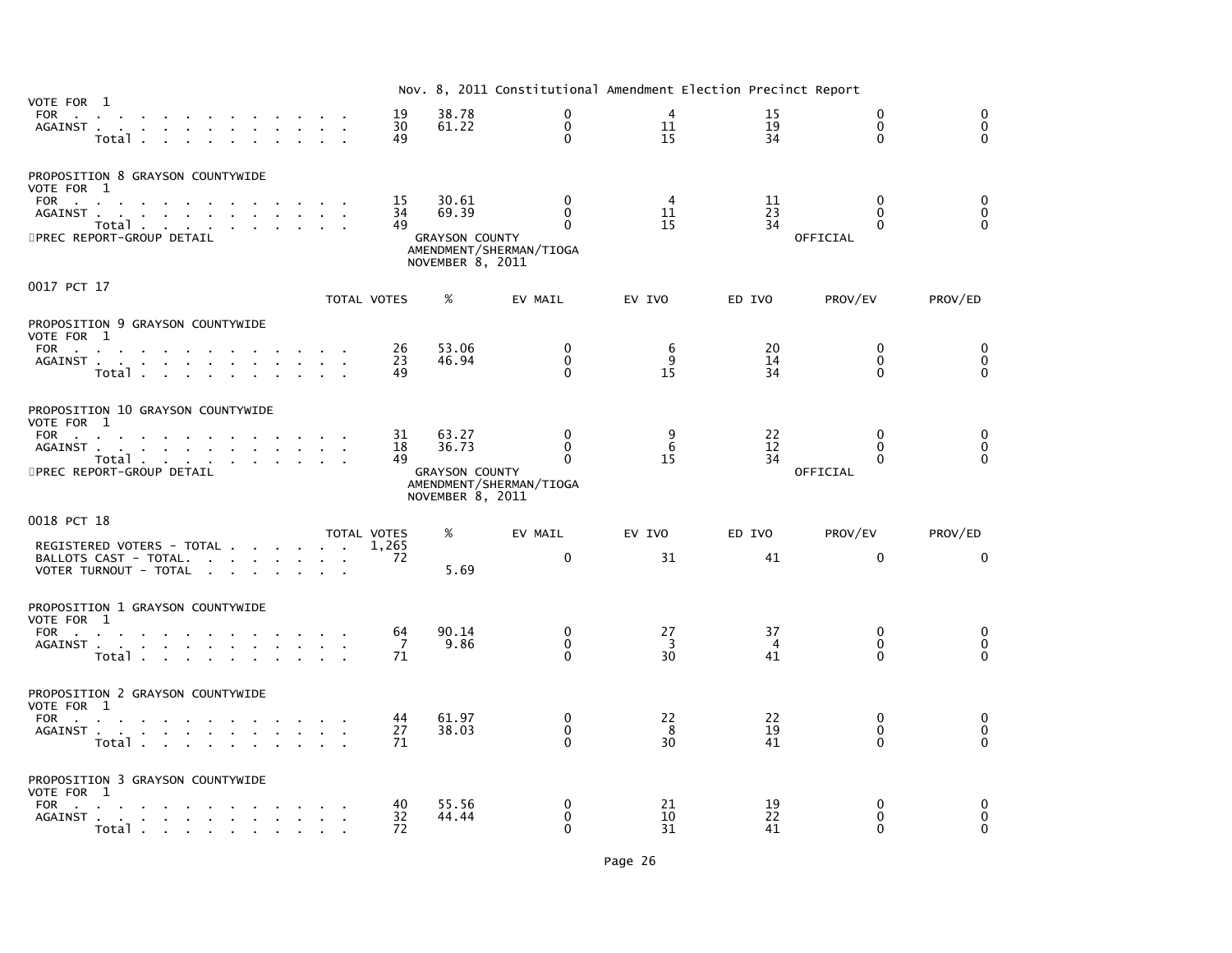| PROPOSITION 4 GRAYSON COUNTYWIDE<br>VOTE FOR 1<br><b>FOR</b><br>$\sim$ 100 $\pm$<br>AGAINST.<br>$\sim 10^{-1}$ and $\sim 10^{-1}$<br>$\sim$<br>Total.                                                                            |              |                           | 28<br>42<br>70 | 40.00<br>60.00                                              | 0<br>$\Omega$<br>$\Omega$                                               | 16<br>13<br>29  | 12<br>29<br>41 | $\mathbf 0$<br>$\mathbf{0}$<br>$\mathbf{0}$      | 0<br>$\mathbf 0$<br>$\Omega$     |
|----------------------------------------------------------------------------------------------------------------------------------------------------------------------------------------------------------------------------------|--------------|---------------------------|----------------|-------------------------------------------------------------|-------------------------------------------------------------------------|-----------------|----------------|--------------------------------------------------|----------------------------------|
| PROPOSITION 5 GRAYSON COUNTYWIDE<br>VOTE FOR 1<br><b>FOR</b><br><b>Contract Contract</b><br>$\sim 100$ km s $^{-1}$<br>AGAINST<br>$\sim$<br>$\sim 100$<br>$\sim$<br>$\sim$<br>$\sim 100$<br>Total                                | $\mathbf{r}$ |                           | 49<br>22<br>71 | 69.01<br>30.99                                              | 0<br>$\Omega$<br>$\Omega$                                               | 22<br>- 8<br>30 | 27<br>14<br>41 | 0<br>$\mathbf{0}$<br>$\Omega$                    | 0<br>$\mathbf 0$<br>$\Omega$     |
| PROPOSITION 6 GRAYSON COUNTYWIDE<br>VOTE FOR 1<br>FOR<br>$\mathbf{r}$<br>AGAINST<br>Total                                                                                                                                        |              |                           | 25<br>45<br>70 | 35.71<br>64.29                                              | 0<br>$\mathbf 0$<br>$\Omega$                                            | 14<br>15<br>29  | 11<br>30<br>41 | 0<br>$\mathbf{0}$<br>$\Omega$                    | 0<br>$\mathbf 0$<br>$\Omega$     |
| PROPOSITION 7 GRAYSON COUNTYWIDE<br>VOTE FOR 1<br><b>FOR</b><br>$\mathbf{a} = \mathbf{a} + \mathbf{a}$ , $\mathbf{a} = \mathbf{a}$<br>AGAINST<br>$\sim$<br>Total .<br>$\mathbf{r}$<br>$\mathbf{r} = \mathbf{r} \cdot \mathbf{r}$ |              |                           | 26<br>44<br>70 | 37.14<br>62.86                                              | 0<br>$\Omega$<br>$\Omega$                                               | 14<br>15<br>29  | 12<br>29<br>41 | $\mathbf{0}$<br>$\Omega$<br>$\mathbf{0}$         | 0<br>$\mathbf 0$<br>$\Omega$     |
| PROPOSITION 8 GRAYSON COUNTYWIDE<br>VOTE FOR 1<br><b>FOR</b><br><b>Contract Contract</b><br>$\sim$<br>AGAINST .<br>$\sim$<br>$\sim 10$<br><b>All Contracts</b><br>$\sim 100$<br>$\sim$<br>Total<br>5PREC REPORT-GROUP DETAIL     | $\mathbf{r}$ |                           | 26<br>44<br>70 | 37.14<br>62.86<br><b>GRAYSON COUNTY</b><br>NOVEMBER 8, 2011 | $\mathbf{0}$<br>$\Omega$<br>$\Omega$<br>AMENDMENT/SHERMAN/TIOGA         | 13<br>16<br>29  | 13<br>28<br>41 | $\mathbf{0}$<br>$\Omega$<br>0<br>OFFICIAL        | 0<br>0<br>$\Omega$               |
| 0018 PCT 18                                                                                                                                                                                                                      |              | TOTAL VOTES               |                | %                                                           | EV MAIL                                                                 | EV IVO          | ED IVO         | PROV/EV                                          | PROV/ED                          |
| PROPOSITION 9 GRAYSON COUNTYWIDE<br>VOTE FOR 1<br>FOR<br>AGAINST<br>$\sim 10^{-1}$<br>Total                                                                                                                                      | $\sim$       | $\sim 10^{11}$ km $^{-1}$ | 37<br>35<br>72 | 51.39<br>48.61                                              | 0<br>$\mathbf 0$<br>$\Omega$                                            | 20<br>11<br>31  | 17<br>24<br>41 | 0<br>$\mathbf 0$<br>$\Omega$                     | 0<br>$\mathbf 0$<br>$\Omega$     |
| PROPOSITION 10 GRAYSON COUNTYWIDE<br>VOTE FOR 1<br><b>FOR</b><br>$\sim 100$<br>AGAINST.<br><b>All Carried Control</b><br><b>Contract</b><br>$\sim 10^{-11}$<br>Total<br>and a state of<br>5PREC REPORT-GROUP DETAIL              |              |                           | 43<br>28<br>71 | 60.56<br>39.44<br><b>GRAYSON COUNTY</b><br>NOVEMBER 8, 2011 | $\mathbf{0}$<br>$\mathbf{0}$<br>$\mathbf{0}$<br>AMENDMENT/SHERMAN/TIOGA | 22<br>8<br>30   | 21<br>20<br>41 | $\Omega$<br>$\Omega$<br>$\mathbf{0}$<br>OFFICIAL | 0<br>$\mathbf 0$<br>$\mathbf{0}$ |
| 0019 PCT 19                                                                                                                                                                                                                      |              | <b>TOTAL VOTES</b>        |                | %                                                           | EV MAIL                                                                 | EV IVO          | ED IVO         | PROV/EV                                          | PROV/ED                          |
| REGISTERED VOTERS - TOTAL<br>BALLOTS CAST - TOTAL.                                                                                                                                                                               |              |                           | 1,453<br>49    |                                                             | $\mathbf 0$                                                             | 10              | 39             | $\mathbf 0$                                      | 0                                |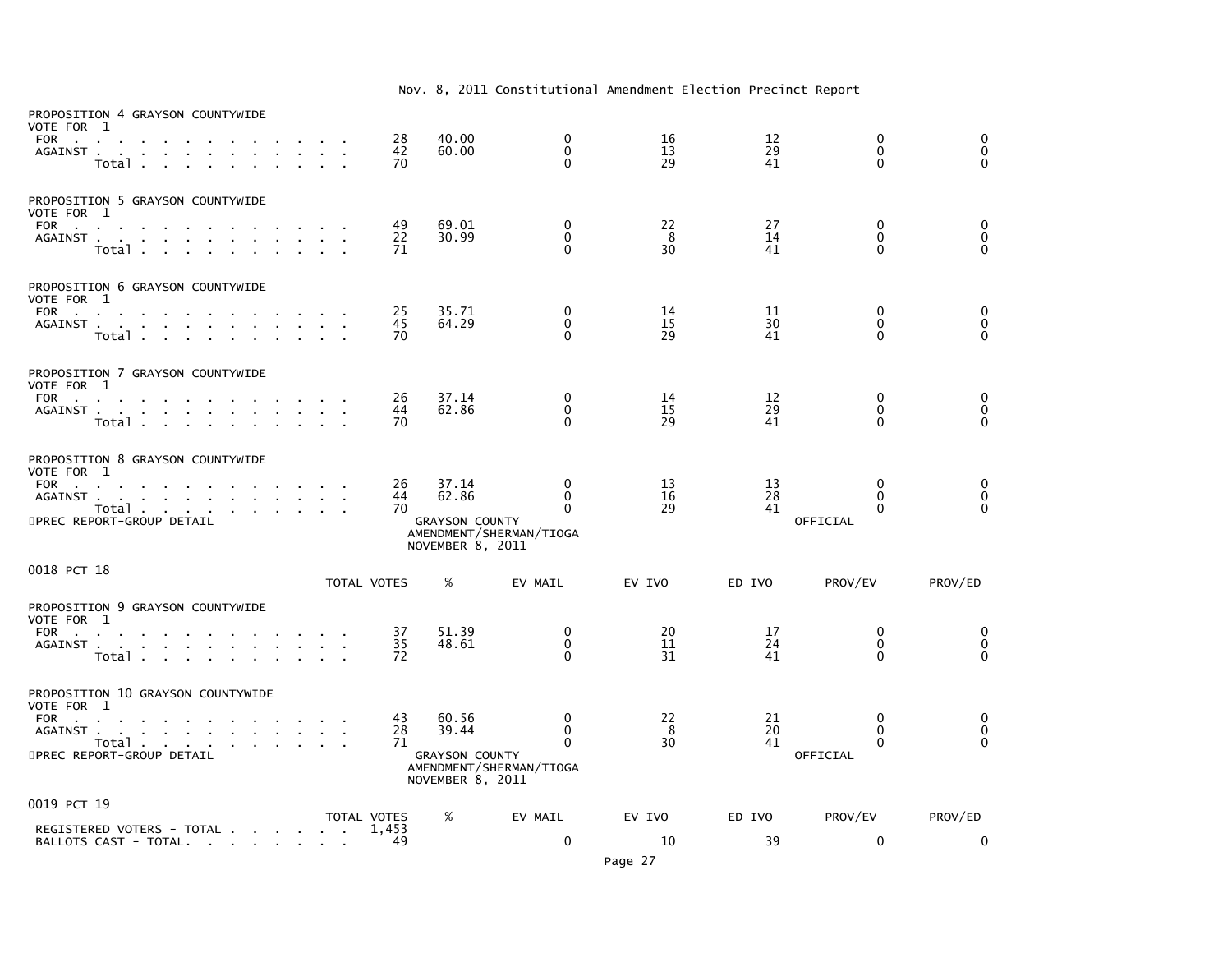| VOTER TURNOUT - TOTAL                                                                                                                                                                                                                                                           |                | 3.37                                                                 |                                        |                            | Nov. 8, 2011 Constitutional Amendment Election Precinct Report |                                         |                                            |
|---------------------------------------------------------------------------------------------------------------------------------------------------------------------------------------------------------------------------------------------------------------------------------|----------------|----------------------------------------------------------------------|----------------------------------------|----------------------------|----------------------------------------------------------------|-----------------------------------------|--------------------------------------------|
| PROPOSITION 1 GRAYSON COUNTYWIDE<br>VOTE FOR 1                                                                                                                                                                                                                                  |                |                                                                      |                                        |                            |                                                                |                                         |                                            |
| FOR<br>$\sim 10$<br>AGAINST<br>Total                                                                                                                                                                                                                                            | 36<br>12<br>48 | 75.00<br>25.00                                                       | $\mathbf 0$<br>$\mathbf 0$<br>$\Omega$ | 7<br>3<br>10               | 29<br>9<br>38                                                  | $\mathbf 0$<br>$\mathbf 0$<br>$\Omega$  | $\mathbf 0$<br>$\mathbf 0$<br>$\mathbf{0}$ |
| PROPOSITION 2 GRAYSON COUNTYWIDE<br>VOTE FOR 1                                                                                                                                                                                                                                  |                |                                                                      |                                        |                            |                                                                |                                         |                                            |
| FOR<br>the contract of the contract of the con-<br>AGAINST<br>Total                                                                                                                                                                                                             | 33<br>16<br>49 | 67.35<br>32.65                                                       | $\mathbf 0$<br>$\mathbf 0$<br>$\Omega$ | 8<br>2<br>10               | 25<br>14<br>39                                                 | $\mathbf 0$<br>$\mathbf{0}$<br>$\Omega$ | $\mathbf 0$<br>$\mathbf 0$<br>$\Omega$     |
| PROPOSITION 3 GRAYSON COUNTYWIDE<br>VOTE FOR 1                                                                                                                                                                                                                                  |                |                                                                      |                                        |                            |                                                                |                                         |                                            |
| FOR<br>AGAINST<br>$\sim$<br>$\mathbf{r}$<br>Total                                                                                                                                                                                                                               | 16<br>32<br>48 | 33.33<br>66.67                                                       | 0<br>$\mathbf 0$<br>$\Omega$           | $\frac{3}{7}$<br>10        | 13<br>25<br>38                                                 | 0<br>$\mathbf 0$<br>$\Omega$            | 0<br>0<br>$\Omega$                         |
| PROPOSITION 4 GRAYSON COUNTYWIDE<br>VOTE FOR 1                                                                                                                                                                                                                                  |                |                                                                      |                                        |                            |                                                                |                                         |                                            |
| FOR<br><b>Contract Contract</b><br>AGAINST<br>Total                                                                                                                                                                                                                             | 10<br>38<br>48 | 20.83<br>79.17                                                       | 0<br>$\mathbf 0$<br>$\Omega$           | 1<br>9<br>10               | 9<br>29<br>38                                                  | 0<br>$\mathbf{0}$<br>$\Omega$           | 0<br>$\mathbf 0$<br>$\Omega$               |
| PROPOSITION 5 GRAYSON COUNTYWIDE<br>VOTE FOR 1                                                                                                                                                                                                                                  |                |                                                                      |                                        |                            |                                                                |                                         |                                            |
| FOR PORT PORT OF THE STATE OF THE STATE OF THE STATE OF THE STATE OF THE STATE OF THE STATE OF THE STATE OF THE STATE OF THE STATE OF THE STATE OF THE STATE OF THE STATE OF THE STATE OF THE STATE OF THE STATE OF THE STATE<br>the company of the company<br>AGAINST<br>Total | 27<br>21<br>48 | 56.25<br>43.75                                                       | 0<br>$\mathbf 0$<br>$\mathbf{0}$       | 4<br>$6\phantom{1}6$<br>10 | 23<br>15<br>38                                                 | 0<br>$\mathbf{0}$<br>0                  | 0<br>$\mathbf 0$<br>$\Omega$               |
| PROPOSITION 6 GRAYSON COUNTYWIDE<br>VOTE FOR 1                                                                                                                                                                                                                                  |                |                                                                      |                                        |                            |                                                                |                                         |                                            |
| FOR $\qquad \qquad \ldots \qquad \qquad \ldots$<br>AGAINST<br>$\sim$<br>$\mathbf{r} = \mathbf{r}$ .<br>Total<br>$\sim$<br>$\sim$                                                                                                                                                | 9<br>39<br>48  | 18.75<br>81.25                                                       | $\mathbf 0$<br>$\mathbf 0$<br>$\Omega$ | 1<br>9<br>10               | 8<br>30<br>38                                                  | 0<br>$\mathbf{0}$<br>$\Omega$           | 0<br>$\mathbf 0$<br>$\mathbf{0}$           |
| PROPOSITION 7 GRAYSON COUNTYWIDE<br>VOTE FOR 1                                                                                                                                                                                                                                  |                |                                                                      |                                        |                            |                                                                |                                         |                                            |
| FOR<br>AGAINST<br>Total                                                                                                                                                                                                                                                         | 7<br>41<br>48  | 14.58<br>85.42                                                       | 0<br>$\mathbf 0$<br>$\Omega$           | $\Omega$<br>10<br>10       | -7<br>31<br>38                                                 | 0<br>$\mathbf 0$<br>$\mathbf{0}$        | 0<br>$\pmb{0}$<br>$\Omega$                 |
| PROPOSITION 8 GRAYSON COUNTYWIDE<br>VOTE FOR 1                                                                                                                                                                                                                                  |                |                                                                      |                                        |                            |                                                                |                                         |                                            |
| FOR $\cdots$ $\cdots$<br>the contract of the contract<br>AGAINST<br>$\mathbf{r}$<br>Total<br>$\sim$                                                                                                                                                                             | 14<br>33<br>47 | 29.79<br>70.21                                                       | 0<br>$\Omega$<br>$\mathbf{0}$          | 1<br>9<br>10               | 13<br>24<br>37                                                 | 0<br>$\mathbf{0}$<br>$\Omega$           | 0<br>$\mathbf 0$<br>$\Omega$               |
| 5PREC REPORT-GROUP DETAIL                                                                                                                                                                                                                                                       |                | <b>GRAYSON COUNTY</b><br>AMENDMENT/SHERMAN/TIOGA<br>NOVEMBER 8, 2011 |                                        |                            | OFFICIAL                                                       |                                         |                                            |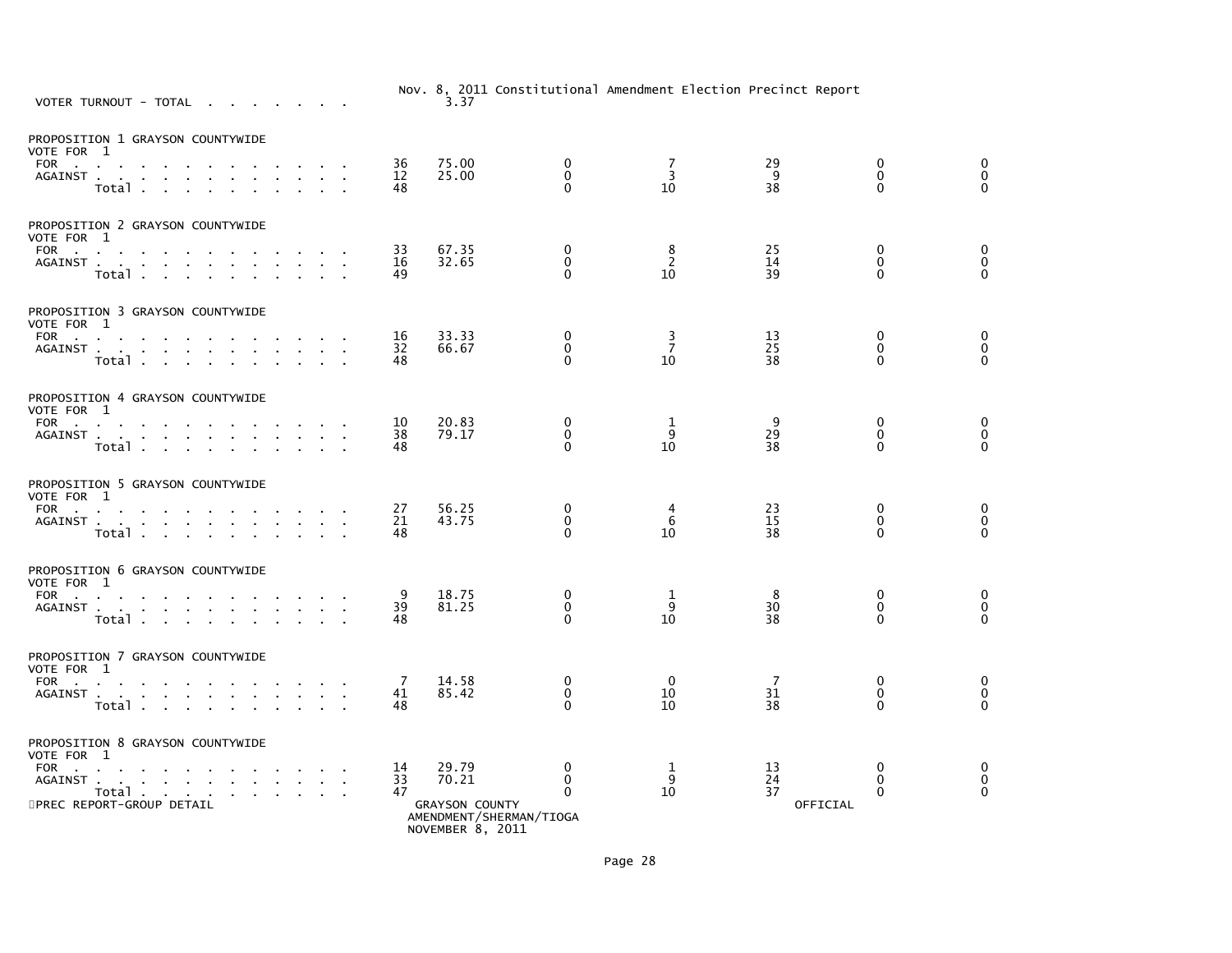|  |  | Nov. 8, 2011 Constitutional Amendment Election Precinct Report |  |  |  |  |
|--|--|----------------------------------------------------------------|--|--|--|--|
|--|--|----------------------------------------------------------------|--|--|--|--|

| 0019 PCT 19                                                                                                                                                                       | .<br>ZUII CONSCITUTIONAL AMCHAMENTE ETCCETUM TITCCINCE REPOLIC |                      |                                                             |                                                                 |                           |                      |                                                  |                                  |  |
|-----------------------------------------------------------------------------------------------------------------------------------------------------------------------------------|----------------------------------------------------------------|----------------------|-------------------------------------------------------------|-----------------------------------------------------------------|---------------------------|----------------------|--------------------------------------------------|----------------------------------|--|
|                                                                                                                                                                                   | TOTAL VOTES                                                    |                      | %                                                           | EV MAIL                                                         | EV IVO                    | ED IVO               | PROV/EV                                          | PROV/ED                          |  |
| PROPOSITION 9 GRAYSON COUNTYWIDE<br>VOTE FOR 1<br>FOR a series and a series and a series of a<br>AGAINST<br>Total                                                                 |                                                                | 16<br>31<br>47       | 34.04<br>65.96                                              | $\mathbf 0$<br>$\mathbf{0}$<br>$\mathbf{0}$                     | 3<br>$\overline{7}$<br>10 | 13<br>24<br>37       | $\mathbf{0}$<br>$\Omega$<br>$\mathbf{0}$         | 0<br>$\mathbf 0$<br>$\Omega$     |  |
| PROPOSITION 10 GRAYSON COUNTYWIDE<br>VOTE FOR 1<br>FOR $\qquad \qquad \ldots \qquad \qquad \ldots \qquad \qquad \ldots$<br>AGAINST<br>Total<br>5PREC REPORT-GROUP DETAIL          |                                                                | 26<br>22<br>48       | 54.17<br>45.83<br><b>GRAYSON COUNTY</b><br>NOVEMBER 8, 2011 | $\mathbf{0}$<br>$\Omega$<br>$\Omega$<br>AMENDMENT/SHERMAN/TIOGA | -5<br>5<br>10             | 21<br>17<br>38       | $\mathbf{0}$<br>$\Omega$<br>$\Omega$<br>OFFICIAL | 0<br>$\mathbf 0$<br>$\mathbf{0}$ |  |
| 0020 PCT 20                                                                                                                                                                       |                                                                |                      |                                                             |                                                                 |                           |                      |                                                  |                                  |  |
| REGISTERED VOTERS - TOTAL<br>BALLOTS CAST - TOTAL.<br>VOTER TURNOUT - TOTAL                                                                                                       | TOTAL VOTES                                                    | 470<br>35            | %<br>7.45                                                   | EV MAIL<br>$\mathbf{0}$                                         | EV IVO<br>14              | ED IVO<br>21         | PROV/EV<br>$\mathbf{0}$                          | PROV/ED<br>$\mathbf{0}$          |  |
| PROPOSITION 1 GRAYSON COUNTYWIDE<br>VOTE FOR 1<br>FOR<br>AGAINST<br>Total                                                                                                         |                                                                | 35<br>$\Omega$<br>35 | 100.00                                                      | $\mathbf{0}$<br>$\mathbf 0$<br>$\Omega$                         | 14<br>$\Omega$<br>14      | 21<br>$\Omega$<br>21 | $\mathbf{0}$<br>$\Omega$<br>$\Omega$             | 0<br>$\mathbf 0$<br>$\Omega$     |  |
| PROPOSITION 2 GRAYSON COUNTYWIDE<br>VOTE FOR 1<br>FOR<br>AGAINST<br>Total                                                                                                         |                                                                | 21<br>14<br>35       | 60.00<br>40.00                                              | 0<br>$\mathbf{0}$<br>$\Omega$                                   | 8<br>6<br>14              | 13<br>8<br>21        | $\mathbf 0$<br>$\mathbf{0}$<br>$\Omega$          | 0<br>0<br>$\mathbf{0}$           |  |
| PROPOSITION 3 GRAYSON COUNTYWIDE<br>VOTE FOR 1<br>FOR<br>AGAINST<br>Total                                                                                                         |                                                                | 16<br>18<br>34       | 47.06<br>52.94                                              | 0<br>$\mathbf{0}$<br>$\Omega$                                   | 6<br>$\overline{7}$<br>13 | 10<br>11<br>21       | $\mathbf 0$<br>$\Omega$<br>0                     | 0<br>$\mathbf 0$<br>$\Omega$     |  |
| PROPOSITION 4 GRAYSON COUNTYWIDE<br>VOTE FOR 1<br>FOR<br>AGAINST<br>Total                                                                                                         |                                                                | 18<br>16<br>34       | 52.94<br>47.06                                              | 0<br>$\mathbf 0$<br>$\Omega$                                    | -5<br>8<br>13             | 13<br>8<br>21        | $\mathbf{0}$<br>$\mathbf{0}$<br>$\Omega$         | 0<br>0<br>$\mathbf{0}$           |  |
| PROPOSITION 5 GRAYSON COUNTYWIDE<br>VOTE FOR 1<br>FOR<br>AGAINST<br>e a conta la contra la contra la contra la contra la contra la contra la contra la contra la contra la contra |                                                                | 22<br>12<br>34       | 64.71<br>35.29                                              | 0<br>$\mathbf 0$<br>$\Omega$                                    | 9<br>4<br>13              | 13<br>8<br>21        | $\mathbf{0}$<br>$\mathbf{0}$<br>$\Omega$         | 0<br>$\mathbf 0$<br>$\Omega$     |  |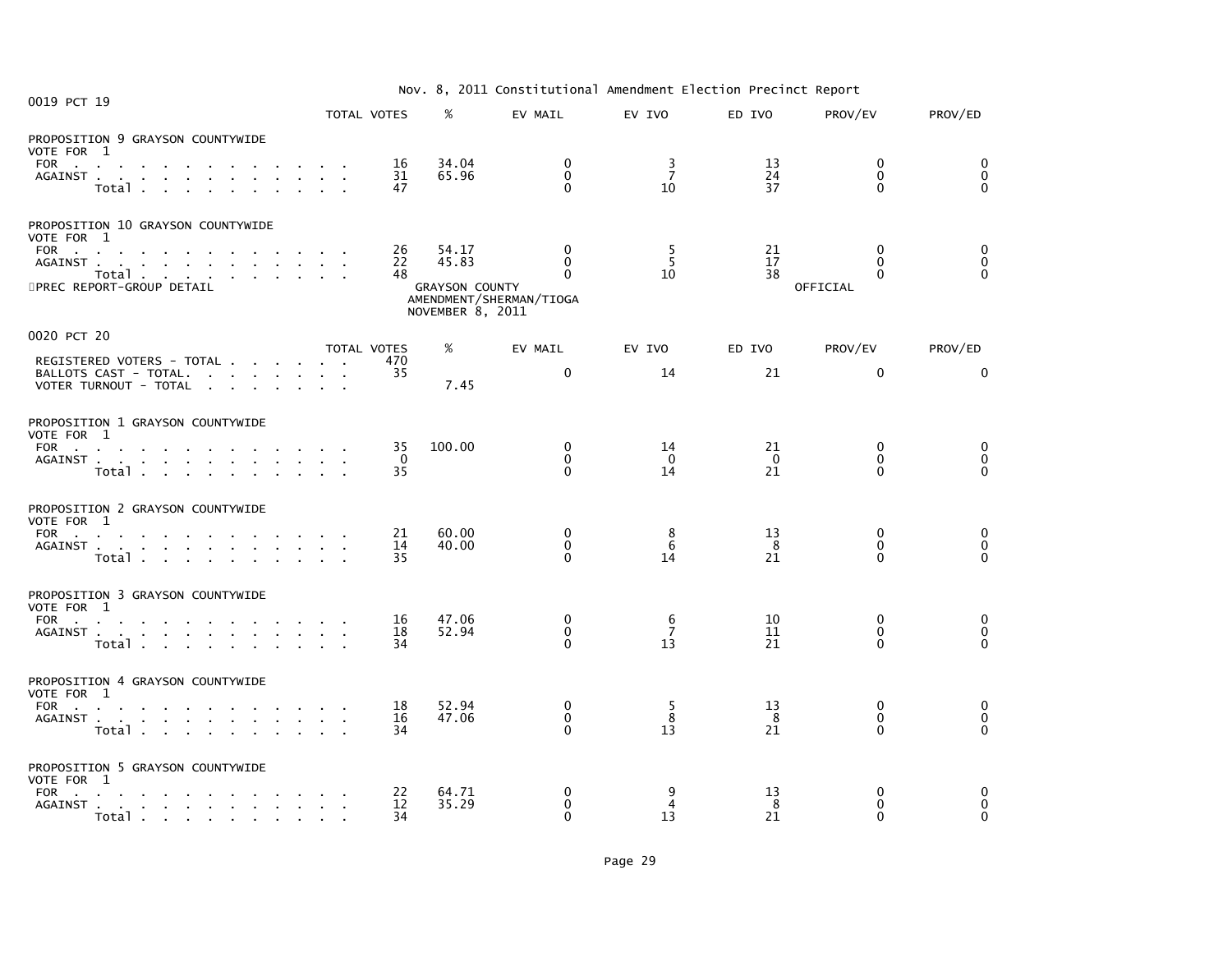| PROPOSITION 6 GRAYSON COUNTYWIDE                                                                                                                                                                                 |                |                                                             | Nov. 8, 2011 Constitutional Amendment Election Precinct Report |                           |                            |                                                  |                                  |
|------------------------------------------------------------------------------------------------------------------------------------------------------------------------------------------------------------------|----------------|-------------------------------------------------------------|----------------------------------------------------------------|---------------------------|----------------------------|--------------------------------------------------|----------------------------------|
| VOTE FOR 1<br>FOR<br>AGAINST<br>Total                                                                                                                                                                            | 20<br>14<br>34 | 58.82<br>41.18                                              | 0<br>$\mathbf 0$<br>$\Omega$                                   | 9<br>$\overline{4}$<br>13 | 11<br>10<br>21             | $\mathbf{0}$<br>0<br>$\Omega$                    | $\mathbf{0}$<br>0<br>$\Omega$    |
| PROPOSITION 7 GRAYSON COUNTYWIDE<br>VOTE FOR 1<br>FOR<br>AGAINST<br>$\sim$<br>Total<br>$\sim$                                                                                                                    | 17<br>16<br>33 | 51.52<br>48.48                                              | 0<br>0<br>$\Omega$                                             | 6<br>6<br>12              | 11<br>10<br>21             | $\mathbf{0}$<br>$\mathbf{0}$<br>$\Omega$         | 0<br>0<br>$\Omega$               |
| PROPOSITION 8 GRAYSON COUNTYWIDE<br>VOTE FOR 1<br>FOR<br><b>Contract Contract</b><br>Total<br>5PREC REPORT-GROUP DETAIL                                                                                          | 11<br>22<br>33 | 33.33<br>66.67<br><b>GRAYSON COUNTY</b><br>NOVEMBER 8, 2011 | $\Omega$<br>$\mathbf{0}$<br>0<br>AMENDMENT/SHERMAN/TIOGA       | -2<br>10<br>12            | q<br>12<br>21              | $\Omega$<br>$\Omega$<br>$\bf{0}$<br>OFFICIAL     | 0<br>$\mathbf 0$<br>$\Omega$     |
| 0020 PCT 20<br>TOTAL VOTES                                                                                                                                                                                       |                | %                                                           | EV MAIL                                                        | EV IVO                    | ED IVO                     | PROV/EV                                          | PROV/ED                          |
| PROPOSITION 9 GRAYSON COUNTYWIDE<br>VOTE FOR 1<br>FOR<br>AGAINST<br>Total .<br>the contract of the contract of                                                                                                   | 16<br>18<br>34 | 47.06<br>52.94                                              | 0<br>$\mathbf 0$<br>$\mathbf 0$                                | 5<br>8<br>13              | 11<br>10<br>21             | 0<br>$\mathbf{0}$<br>$\Omega$                    | 0<br>$\mathbf 0$<br>$\mathbf{0}$ |
| PROPOSITION 10 GRAYSON COUNTYWIDE<br>VOTE FOR 1<br>FOR<br>the company of the company<br>AGAINST<br>Total                                                                                                         | 18<br>16<br>34 | 52.94<br>47.06                                              | 0<br>$\mathbf 0$<br>$\Omega$                                   | 5<br>8<br>13              | 13<br>8<br>21              | 0<br>$\mathbf{0}$<br>$\Omega$                    | 0<br>$\mathbf 0$<br>$\Omega$     |
| SHERMAN Council Member, DIST 2 CITY OF SHERMAN<br>VOTE FOR 1<br>Robert G. Softly<br>Andrew Taylor<br>Total                                                                                                       | 12<br>14<br>26 | 46.15<br>53.85                                              | 0<br>$\mathbf 0$<br>0                                          | 6<br>5<br>11              | 6<br>9<br>15               | 0<br>$\mathbf 0$<br>$\Omega$                     | 0<br>0<br>$\mathbf{0}$           |
| SHERMAN Council Member, DIST 4 CITY OF SHERMAN<br>VOTE FOR 1<br>R. David Plyler, Jr<br>William Windlow<br>Total                                                                                                  | 20<br>6<br>26  | 76.92<br>23.08                                              | $\mathbf 0$<br>$\mathbf 0$<br>$\Omega$                         | 9<br>$\overline{2}$<br>11 | 11<br>4<br>15              | $\Omega$<br>$\mathbf 0$<br>$\Omega$              | 0<br>$\mathbf 0$<br>$\mathbf{0}$ |
| SHERMAN PROPOSITION 1 CITY OF SHERMAN<br>VOTE FOR 1<br>FOR (A FAVOR).<br>the contract of the contract of the contract of<br>AGAINST (EN CONTRA).<br>Total<br><b>Service Control</b><br>5PREC REPORT-GROUP DETAIL | 32<br>3<br>35  | 91.43<br>8.57<br><b>GRAYSON COUNTY</b>                      | 0<br>0<br>$\Omega$                                             | 14<br>$\Omega$<br>14      | 18<br>$\overline{3}$<br>21 | $\mathbf{0}$<br>$\Omega$<br>$\Omega$<br>OFFICIAL | 0<br>0<br>$\Omega$               |

AMENDMENT/SHERMAN/TIOGA

Page 30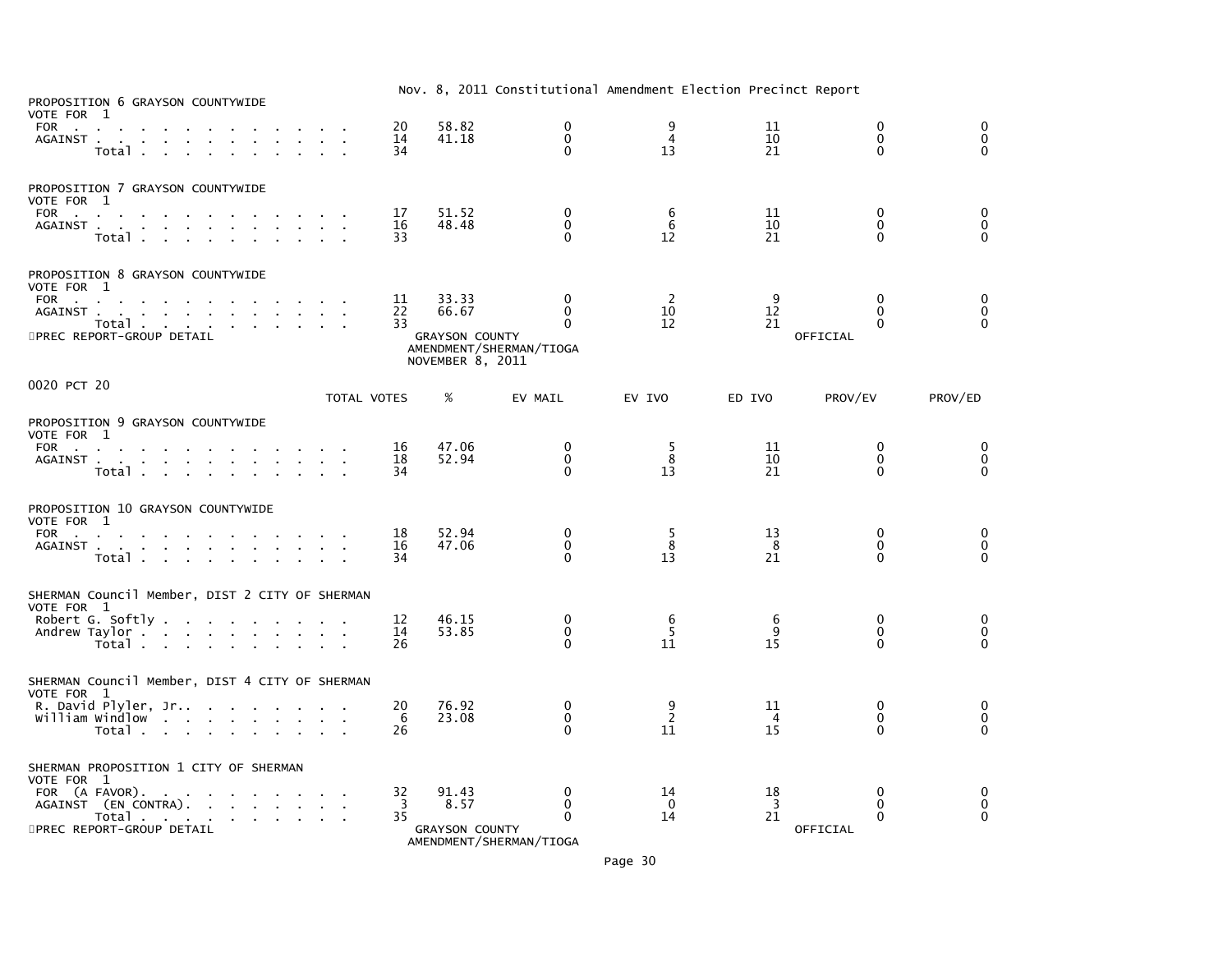| 0021 PCT 21              |                                                                                                                                                                             |              | <b>TOTAL VOTES</b>     |                   | %              | EV MAIL                                         | EV IVO           | ED IVO            | PROV/EV                                 | PROV/ED                                    |
|--------------------------|-----------------------------------------------------------------------------------------------------------------------------------------------------------------------------|--------------|------------------------|-------------------|----------------|-------------------------------------------------|------------------|-------------------|-----------------------------------------|--------------------------------------------|
|                          | REGISTERED VOTERS - TOTAL<br>BALLOTS CAST - TOTAL.<br>VOTER TURNOUT - TOTAL                                                                                                 |              |                        | 2.708<br>319      | 11.78          | 2                                               | 119              | 198               | 0                                       | $\Omega$                                   |
| VOTE FOR 1<br><b>FOR</b> | PROPOSITION 1 GRAYSON COUNTYWIDE<br>and the company of the<br>$\sim$<br>AGAINST<br>Total .<br>$\sim 10^{-1}$<br>$\mathbf{L} = \mathbf{L}$                                   |              |                        | 283<br>32<br>315  | 89.84<br>10.16 | 2<br>$\mathbf 0$<br>2                           | 99<br>20<br>119  | 182<br>12<br>194  | 0<br>$\mathbf{0}$<br>$\Omega$           | 0<br>$\mathbf 0$<br>$\Omega$               |
| VOTE FOR 1               | PROPOSITION 2 GRAYSON COUNTYWIDE<br>FOR<br>the company of the company<br><b>Contractor</b><br>AGAINST<br>$\mathbf{r}$<br>Total                                              |              | $\sim$<br>$\mathbf{r}$ | 266<br>45<br>311  | 85.53<br>14.47 | $\overline{c}$<br>$\mathbf 0$<br>$\overline{2}$ | 101<br>17<br>118 | 163<br>28<br>191  | 0<br>$\mathbf{0}$<br>$\Omega$           | 0<br>$\mathbf 0$<br>$\Omega$               |
| VOTE FOR 1               | PROPOSITION 3 GRAYSON COUNTYWIDE<br>FOR<br>AGAINST<br>Total                                                                                                                 |              |                        | 212<br>99<br>311  | 68.17<br>31.83 | $\mathbf 0$<br>$\overline{2}$<br>$\overline{2}$ | 77<br>39<br>116  | 135<br>58<br>193  | 0<br>$\mathbf 0$<br>$\Omega$            | $_{\rm 0}^{\rm 0}$<br>$\Omega$             |
| VOTE FOR 1<br>FOR        | PROPOSITION 4 GRAYSON COUNTYWIDE<br>the contract of the contract of<br>$\sim$<br>AGAINST<br>$\mathbf{a}$ , and $\mathbf{a}$ , and $\mathbf{a}$<br>Total                     |              |                        | 185<br>118<br>303 | 61.06<br>38.94 | 0<br>$\frac{2}{2}$                              | 69<br>46<br>115  | 116<br>70<br>186  | $\mathbf 0$<br>$\mathbf 0$<br>$\Omega$  | 0<br>$\check{\mathbf{0}}$<br>$\tilde{0}$   |
| VOTE FOR 1<br><b>FOR</b> | PROPOSITION 5 GRAYSON COUNTYWIDE<br>the company of the company<br><b>Contract Contract</b><br>AGAINST<br>$\sim$<br>Total .<br><b>Service</b><br>$\sim 10^{-1}$<br>$\sim 10$ |              |                        | 244<br>59<br>303  | 80.53<br>19.47 | 2<br>$\Omega$<br>2                              | 93<br>24<br>117  | 149<br>35<br>184  | 0<br>$\mathbf{0}$<br>$\Omega$           | 0<br>$\ddot{\mathbf{0}}$<br>$\overline{O}$ |
| VOTE FOR 1<br><b>FOR</b> | PROPOSITION 6 GRAYSON COUNTYWIDE<br>the contract of the contract<br>AGAINST<br>Total                                                                                        | $\sim$       | $\sim$<br>$\sim$       | 193<br>113<br>306 | 63.07<br>36.93 | 0<br>$\overline{2}$<br>2                        | 77<br>38<br>115  | 116<br>-73<br>189 | $\mathbf 0$<br>$\Omega$<br>$\mathbf{0}$ | $_{\rm 0}^{\rm 0}$<br>$\Omega$             |
| VOTE FOR 1<br>FOR        | PROPOSITION 7 GRAYSON COUNTYWIDE<br>$\sim$<br>$\mathbf{r}$<br>AGAINST<br>Total<br>$\sim$<br>$\mathbf{r}$                                                                    | $\mathbf{r}$ | $\sim 10^{-1}$         | 184<br>115<br>299 | 61.54<br>38.46 | 0<br>$\frac{2}{2}$                              | 65<br>48<br>113  | 119<br>65<br>184  | 0<br>0<br>$\Omega$                      | 0<br>$\ddot{\mathbf{0}}$<br>$\Omega$       |
| VOTE FOR 1<br><b>FOR</b> | PROPOSITION 8 GRAYSON COUNTYWIDE<br>the contract of the contract of the contract of the contract of                                                                         |              |                        | 186               | 61.79          | 2                                               | 62               | 122               | 0                                       | 0                                          |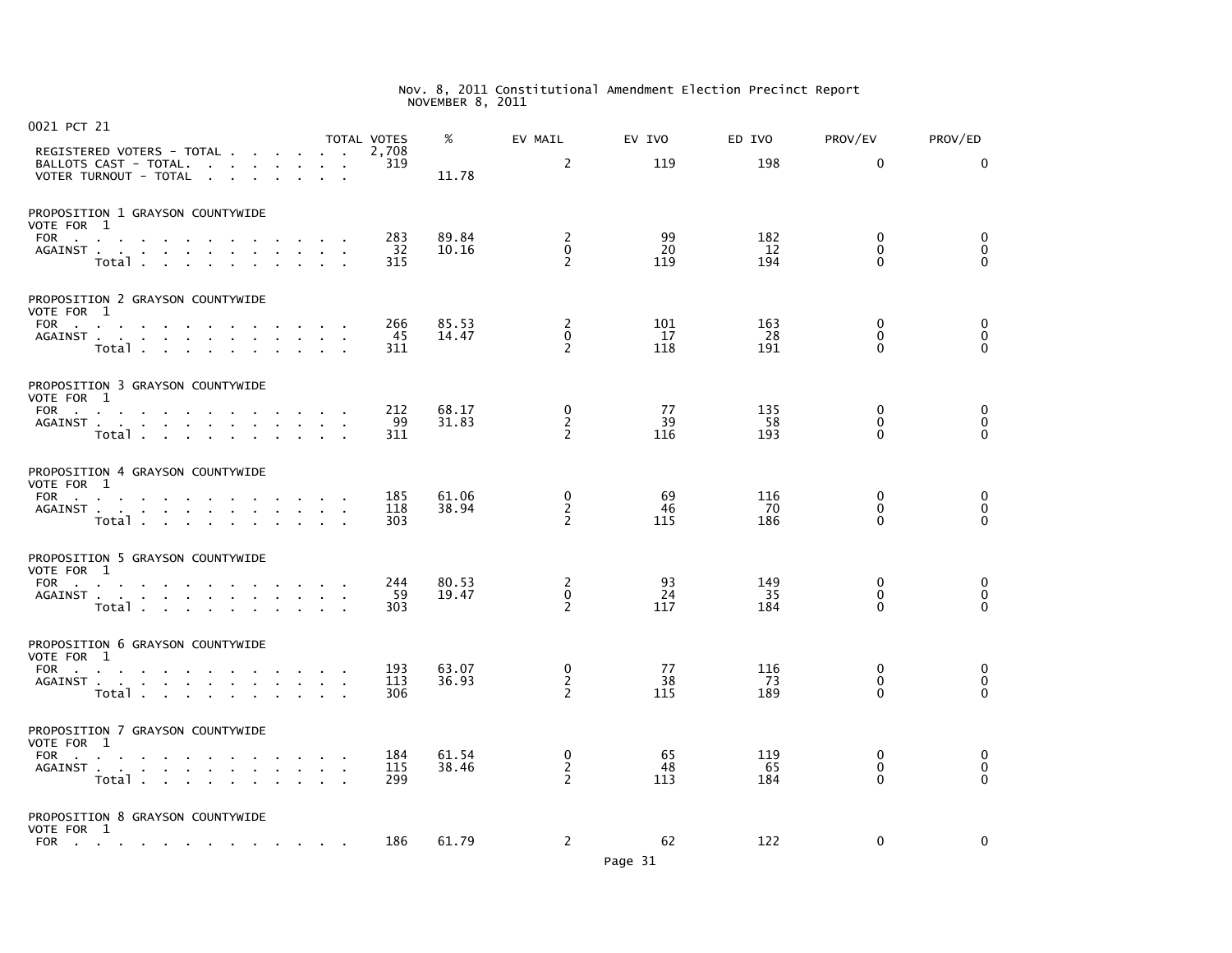| AGAINST<br>Total<br>5PREC REPORT-GROUP DETAIL                                                                                                                       |                                    | 115<br>301               | 38.21<br><b>GRAYSON COUNTY</b><br>NOVEMBER 8, 2011         | Nov. 8, 2011 Constitutional Amendment Election Precinct Report<br>$\mathbf 0$<br>$\overline{2}$<br>AMENDMENT/SHERMAN/TIOGA | 53<br>115                           | 62<br>184        | 0<br>$\Omega$<br><b>OFFICIAL</b>          | $\Omega$<br>$\Omega$            |
|---------------------------------------------------------------------------------------------------------------------------------------------------------------------|------------------------------------|--------------------------|------------------------------------------------------------|----------------------------------------------------------------------------------------------------------------------------|-------------------------------------|------------------|-------------------------------------------|---------------------------------|
| 0021 PCT 21                                                                                                                                                         |                                    | TOTAL VOTES              | %                                                          | EV MAIL                                                                                                                    | EV IVO                              | ED IVO           | PROV/EV                                   | PROV/ED                         |
| PROPOSITION 9 GRAYSON COUNTYWIDE<br>VOTE FOR 1<br>FOR<br>AGAINST<br>Total                                                                                           |                                    | 194<br>106<br>300        | 64.67<br>35.33                                             | 0<br>$\frac{2}{2}$                                                                                                         | 74<br>42<br>116                     | 120<br>62<br>182 | 0<br>$\mathbf 0$<br>$\Omega$              | 0<br>$\overline{0}$<br>$\Omega$ |
| PROPOSITION 10 GRAYSON COUNTYWIDE<br>VOTE FOR 1<br>FOR<br><b>Contract Contract</b><br>Total<br><b>Carl Carl</b>                                                     | $\sim$                             | 221<br>86<br>307         | 71.99<br>28.01                                             | 0<br>$\overline{c}$<br>$\overline{2}$                                                                                      | 85<br>33<br>118                     | 136<br>51<br>187 | $\mathbf{0}$<br>$\mathbf{0}$<br>$\Omega$  | 0<br>$\mathbf 0$<br>$\Omega$    |
| SHERMAN Council Member, DIST 2 CITY OF SHERMAN<br>VOTE FOR 1<br>Robert G. Softly $\ldots$ $\ldots$ $\ldots$<br>Andrew Taylor<br>Total                               |                                    | 147<br>105<br>252        | 58.33<br>41.67                                             | 2<br>$\mathbf 0$<br>$\overline{2}$                                                                                         | 48<br>41<br>89                      | 97<br>64<br>161  | 0<br>0<br>$\Omega$                        | 0<br>$\pmb{0}$<br>$\Omega$      |
| SHERMAN Council Member, DIST 4 CITY OF SHERMAN<br>VOTE FOR 1<br>R. David Plyler, Jr<br>william windlow<br>Total                                                     |                                    | 191<br>89<br>280         | 68.21<br>31.79                                             | 2<br>$\mathbf 0$<br>2                                                                                                      | 68<br>36<br>104                     | 121<br>53<br>174 | 0<br>$\Omega$<br>$\Omega$                 | 0<br>$\mathbf 0$<br>$\Omega$    |
| SHERMAN PROPOSITION 1 CITY OF SHERMAN<br>VOTE FOR 1<br>FOR $(A$ FAVOR). $\ldots$<br>AGAINST (EN CONTRA).<br>Total<br>and a strain and<br>5PREC REPORT-GROUP DETAIL  |                                    | 287<br>28<br>315         | 91.11<br>8.89<br><b>GRAYSON COUNTY</b><br>NOVEMBER 8, 2011 | 2<br>$\Omega$<br>2<br>AMENDMENT/SHERMAN/TIOGA                                                                              | 109<br>10<br>119                    | 176<br>18<br>194 | 0<br>$\Omega$<br>$\mathbf{0}$<br>OFFICIAL | 0<br>$\mathbf 0$<br>$\Omega$    |
| 0022 PCT 22<br>REGISTERED VOTERS - TOTAL<br>BALLOTS CAST - TOTAL.<br>the contract of the contract of<br>VOTER TURNOUT - TOTAL<br>$\sim$<br><b>Contract Contract</b> | <b>Contract Contract</b><br>$\sim$ | TOTAL VOTES<br>806<br>47 | %<br>5.83                                                  | EV MAIL<br>0                                                                                                               | EV IVO<br>7                         | ED IVO<br>40     | PROV/EV<br>$\Omega$                       | PROV/ED<br>$\Omega$             |
| PROPOSITION 1 GRAYSON COUNTYWIDE<br>VOTE FOR 1<br><b>FOR</b><br>the contract of the contract of the contract of the<br>AGAINST<br>Total                             |                                    | 37<br>9<br>46            | 80.43<br>19.57                                             | $\Omega$<br>0<br>$\mathbf{0}$                                                                                              | 6<br>$\mathbf{1}$<br>$\overline{7}$ | 31<br>8<br>39    | 0<br>0<br>$\mathbf{0}$                    | 0<br>0<br>$\Omega$              |

PROPOSITION 2 GRAYSON COUNTYWIDE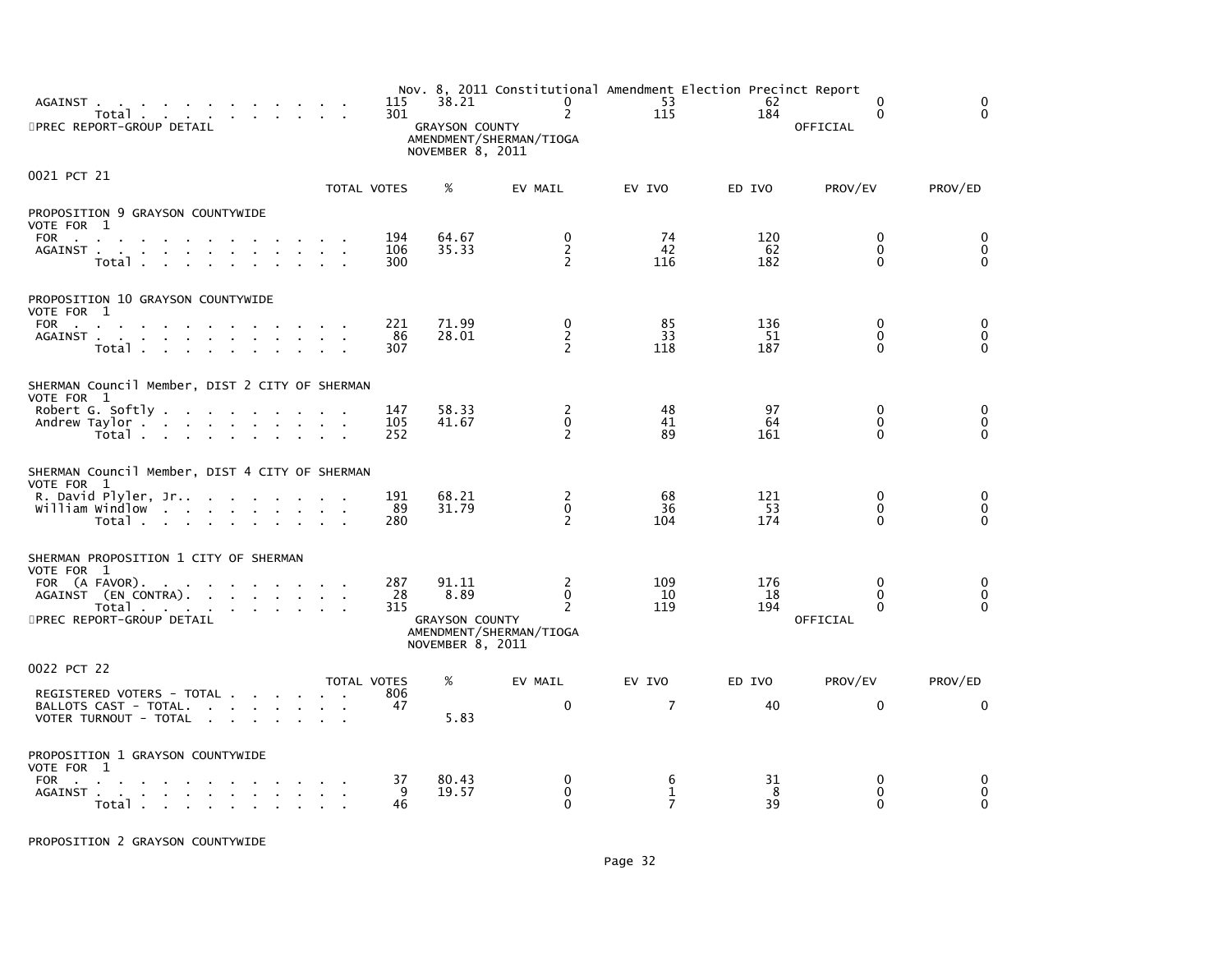|                                                                                                                                                                                                                      |                |                                                             | Nov. 8, 2011 Constitutional Amendment Election Precinct Report |                                       |                            |                                              |                                         |
|----------------------------------------------------------------------------------------------------------------------------------------------------------------------------------------------------------------------|----------------|-------------------------------------------------------------|----------------------------------------------------------------|---------------------------------------|----------------------------|----------------------------------------------|-----------------------------------------|
| VOTE FOR 1<br>FOR .<br>and the contract of the contract of the contract of the<br>AGAINST<br>Total                                                                                                                   | 32<br>14<br>46 | 69.57<br>30.43                                              | 0<br>$\mathbf 0$<br>$\mathbf{0}$                               | 3<br>3<br>6                           | 29<br>11<br>40             | $\Omega$<br>$\mathbf{0}$<br>$\mathbf{0}$     | $\mathbf{0}$<br>$\mathbf 0$<br>$\Omega$ |
| PROPOSITION 3 GRAYSON COUNTYWIDE<br>VOTE FOR 1<br>FOR<br>AGAINST<br>Total .<br><b>Service Control</b>                                                                                                                | 14<br>32<br>46 | 30.43<br>69.57                                              | 0<br>$\mathbf 0$<br>$\Omega$                                   | 0<br>6<br>6                           | 14<br>26<br>40             | 0<br>$\Omega$<br>$\Omega$                    | 0<br>0<br>$\Omega$                      |
| PROPOSITION 4 GRAYSON COUNTYWIDE<br>VOTE FOR 1<br>FOR<br>AGAINST<br>Total                                                                                                                                            | 8<br>38<br>46  | 17.39<br>82.61                                              | 0<br>$\Omega$<br>$\Omega$                                      | 0<br>6<br>6                           | 8<br>$3\overline{2}$<br>40 | 0<br>$\mathbf{0}$<br>$\Omega$                | 0<br>0<br>$\Omega$                      |
| PROPOSITION 5 GRAYSON COUNTYWIDE<br>VOTE FOR 1<br>FOR<br>AGAINST<br>Total                                                                                                                                            | 32<br>15<br>47 | 68.09<br>31.91                                              | $\mathbf 0$<br>$\mathbf 0$<br>0                                | 3<br>$\overline{4}$<br>$\overline{7}$ | 29<br>11<br>40             | $\mathbf 0$<br>$\mathbf{0}$<br>$\Omega$      | 0<br>$\mathbf 0$<br>$\mathbf{0}$        |
| PROPOSITION 6 GRAYSON COUNTYWIDE<br>VOTE FOR 1<br>$FOR$<br>AGAINST<br>$\mathbf{r} = \mathbf{r}$ .<br>Total<br>$\sim 10^{-11}$                                                                                        | 8<br>38<br>46  | 17.39<br>82.61                                              | $\mathbf 0$<br>0<br>$\Omega$                                   | 0<br>6<br>6                           | 8<br>32<br>40              | $\Omega$<br>$\mathbf 0$<br>$\Omega$          | 0<br>0<br>$\Omega$                      |
| PROPOSITION 7 GRAYSON COUNTYWIDE<br>VOTE FOR 1<br>FOR<br>AGAINST<br>Total                                                                                                                                            | 8<br>37<br>45  | 17.78<br>82.22                                              | 0<br>$\mathbf 0$<br>$\Omega$                                   | 0<br>6<br>6                           | 8<br>31<br>39              | $\mathbf{0}$<br>$\mathbf{0}$<br>$\Omega$     | $\mathbf{0}$<br>$\mathbf 0$<br>$\Omega$ |
| PROPOSITION 8 GRAYSON COUNTYWIDE<br>VOTE FOR 1<br>FOR<br>the contract of the contract of the con-<br>AGAINST .<br>and a series of the contract and a series of<br>Total<br>$\mathbf{r}$<br>5PREC REPORT-GROUP DETAIL | 13<br>32<br>45 | 28.89<br>71.11<br><b>GRAYSON COUNTY</b><br>NOVEMBER 8, 2011 | $\Omega$<br>0<br>$\Omega$<br>AMENDMENT/SHERMAN/TIOGA           | 0<br>6<br>6                           | 13<br>26<br>39             | $\Omega$<br>$\Omega$<br>$\Omega$<br>OFFICIAL | 0<br>$\mathbf 0$<br>$\Omega$            |
| 0022 PCT 22                                                                                                                                                                                                          | TOTAL VOTES    | %                                                           | EV MAIL                                                        | EV IVO                                | ED IVO                     | PROV/EV                                      | PROV/ED                                 |
| PROPOSITION 9 GRAYSON COUNTYWIDE<br>VOTE FOR 1<br>FOR<br>AGAINST<br>$\mathbf{a}=\mathbf{a}$                                                                                                                          | 23<br>23<br>46 | 50.00<br>50.00                                              | 0<br>$\mathbf 0$<br>$\Omega$                                   | 1<br>5<br>6                           | 22<br>18<br>40             | $\Omega$<br>0<br>$\Omega$                    | 0<br>0<br>$\Omega$                      |

PROPOSITION 10 GRAYSON COUNTYWIDE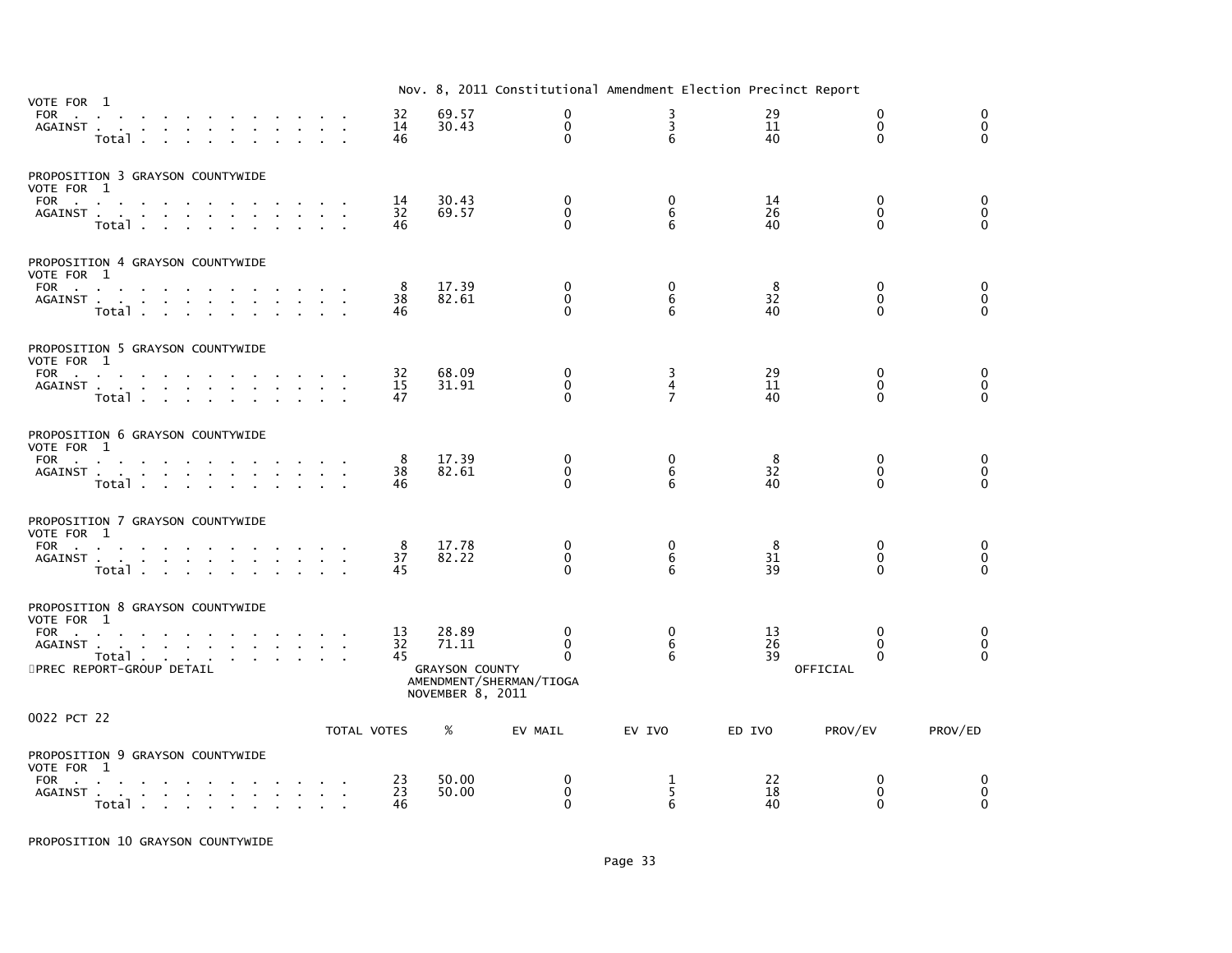| VOTE FOR 1                                                                                                                                                                                                                                                                                                        |                   |                                                             | Nov. 8, 2011 Constitutional Amendment Election Precinct Report        |                          |                   |                                              |                                             |
|-------------------------------------------------------------------------------------------------------------------------------------------------------------------------------------------------------------------------------------------------------------------------------------------------------------------|-------------------|-------------------------------------------------------------|-----------------------------------------------------------------------|--------------------------|-------------------|----------------------------------------------|---------------------------------------------|
| FOR<br>the contract of the contract<br>AGAINST.<br>$\sim 10^{-11}$<br>and the contract of the contract of<br>Total<br>5PREC REPORT-GROUP DETAIL                                                                                                                                                                   | 30<br>16<br>46    | 65.22<br>34.78<br><b>GRAYSON COUNTY</b><br>NOVEMBER 8, 2011 | $\mathbf 0$<br>$\mathbf 0$<br>$\mathbf{0}$<br>AMENDMENT/SHERMAN/TIOGA | 2<br>$\overline{4}$<br>6 | 28<br>12<br>40    | $\Omega$<br>$\Omega$<br>$\Omega$<br>OFFICIAL | $\mathbf 0$<br>0<br>$\Omega$                |
| 0023 PCT 23                                                                                                                                                                                                                                                                                                       | TOTAL VOTES       | %                                                           | EV MAIL                                                               | EV IVO                   | ED IVO            | PROV/EV                                      | PROV/ED                                     |
| REGISTERED VOTERS - TOTAL<br>BALLOTS CAST - TOTAL.<br>the contract of the con-<br>VOTER TURNOUT - TOTAL<br>the contract of the contract of the con-                                                                                                                                                               | 2,722<br>321      | 11.79                                                       | 5                                                                     | 92                       | 224               | $\mathbf{0}$                                 | $\Omega$                                    |
| PROPOSITION 1 GRAYSON COUNTYWIDE                                                                                                                                                                                                                                                                                  |                   |                                                             |                                                                       |                          |                   |                                              |                                             |
| VOTE FOR 1<br>FOR PORT PORT PRODUCTS<br><b>Contract Contract</b><br>the contract of the con-<br>AGAINST<br>$\sim$<br>$\sim 10^{-1}$<br>$\sim$<br>Total<br>$\mathbf{r}$                                                                                                                                            | 280<br>-40<br>320 | 87.50<br>12.50                                              | $\frac{3}{2}$<br>5                                                    | 79<br>12<br>91           | 198<br>-26<br>224 | $\mathbf{0}$<br>$\Omega$<br>$\Omega$         | $\mathbf{0}$<br>$\mathbf 0$<br>$\mathbf{0}$ |
| PROPOSITION 2 GRAYSON COUNTYWIDE                                                                                                                                                                                                                                                                                  |                   |                                                             |                                                                       |                          |                   |                                              |                                             |
| VOTE FOR 1<br>FOR<br>the contract of the contract of the con-<br>$\sim$<br>AGAINST<br>$\sim$<br>the contract of the contract<br>$\sim$<br>$\sim$<br>Total                                                                                                                                                         | 239<br>72<br>311  | 76.85<br>23.15                                              | 1<br>$\overline{4}$<br>5                                              | 67<br>22<br>89           | 171<br>46<br>217  | $\Omega$<br>$\mathbf{0}$<br>0                | 0<br>$\mathbf 0$<br>$\Omega$                |
| PROPOSITION 3 GRAYSON COUNTYWIDE                                                                                                                                                                                                                                                                                  |                   |                                                             |                                                                       |                          |                   |                                              |                                             |
| VOTE FOR 1<br>FOR $\qquad \qquad \ldots \qquad \qquad \ldots \qquad \qquad \ldots$<br>AGAINST<br>$\sim 10^{-1}$<br>$\sim 10^{-1}$ m $^{-1}$<br>Total                                                                                                                                                              | 202<br>109<br>311 | 64.95<br>35.05                                              | 1<br>4<br>5                                                           | 57<br>34<br>91           | 144<br>-71<br>215 | $\mathbf 0$<br>$\Omega$<br>$\Omega$          | 0<br>0<br>$\Omega$                          |
| PROPOSITION 4 GRAYSON COUNTYWIDE                                                                                                                                                                                                                                                                                  |                   |                                                             |                                                                       |                          |                   |                                              |                                             |
| VOTE FOR 1<br>FOR $\cdots$<br>the company of the company<br>AGAINST<br>Total .<br>$\sim$<br><b>Contract Contract</b>                                                                                                                                                                                              | 175<br>132<br>307 | 57.00<br>43.00                                              | $\frac{2}{3}$<br>5                                                    | 44<br>45<br>89           | 129<br>84<br>213  | 0<br>$\Omega$<br>$\mathbf{0}$                | $\mathbf 0$<br>$\mathbf 0$<br>$\Omega$      |
| PROPOSITION 5 GRAYSON COUNTYWIDE<br>VOTE FOR 1                                                                                                                                                                                                                                                                    |                   |                                                             |                                                                       |                          |                   |                                              |                                             |
| FOR<br>AGAINST<br>the contract of the contract of the<br>Total                                                                                                                                                                                                                                                    | 224<br>82<br>306  | 73.20<br>26.80                                              | $\frac{3}{2}$<br>5                                                    | 68<br>22<br>90           | 153<br>58<br>211  | $\mathbf 0$<br>$\mathbf{0}$<br>$\Omega$      | 0<br>$\mathbf 0$<br>$\mathbf{0}$            |
| PROPOSITION 6 GRAYSON COUNTYWIDE                                                                                                                                                                                                                                                                                  |                   |                                                             |                                                                       |                          |                   |                                              |                                             |
| VOTE FOR 1<br>FOR PORT PORT OF THE STATE OF THE STATE OF THE STATE OF THE STATE OF THE STATE OF THE STATE OF THE STATE OF THE STATE OF THE STATE OF THE STATE OF THE STATE OF THE STATE OF THE STATE OF THE STATE OF THE STATE OF THE STATE<br>AGAINST .<br>and a series of the contract and a series of<br>Total | 191<br>117<br>308 | 62.01<br>37.99                                              | $\frac{2}{2}$<br>4                                                    | 41<br>49<br>90           | 148<br>66<br>214  | 0<br>$\Omega$<br>$\Omega$                    | 0<br>$\mathbf 0$<br>$\Omega$                |
| PROPOSITION 7 GRAYSON COUNTYWIDE<br>VOTE FOR 1                                                                                                                                                                                                                                                                    |                   |                                                             |                                                                       |                          |                   |                                              |                                             |
| FOR<br>AGAINST                                                                                                                                                                                                                                                                                                    | 165<br>138        | 54.46<br>45.54                                              | 3<br>2                                                                | 42<br>45                 | 120<br>91         | $\Omega$<br>0                                | 0<br>$\mathbf 0$                            |

Page 34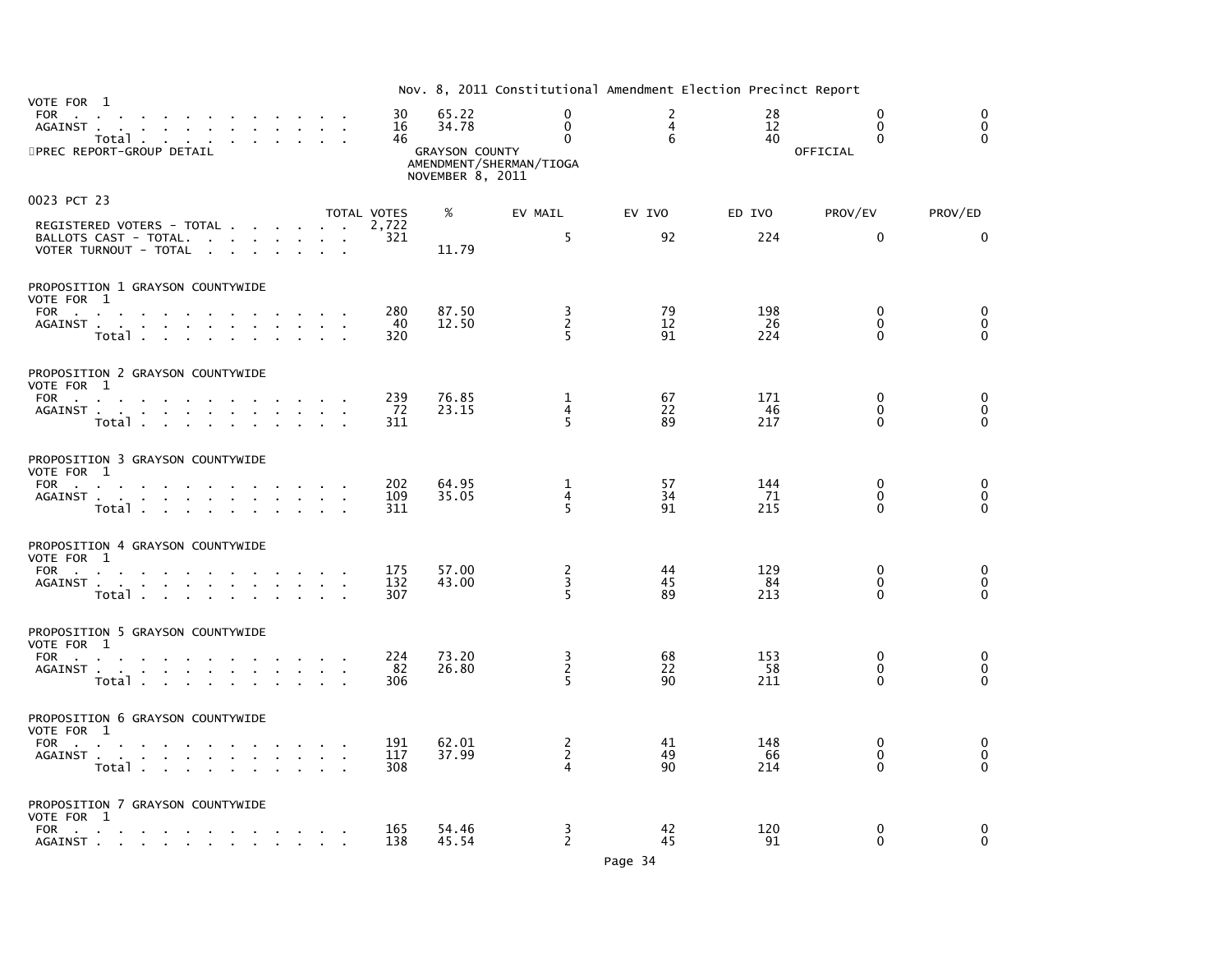| Total                                                                                                                                                                                 | 303               |                                                             | Nov. 8, 2011 Constitutional Amendment Election Precinct Report<br>5. | 87             | 211              | $\Omega$                                         | $\Omega$                                |
|---------------------------------------------------------------------------------------------------------------------------------------------------------------------------------------|-------------------|-------------------------------------------------------------|----------------------------------------------------------------------|----------------|------------------|--------------------------------------------------|-----------------------------------------|
| PROPOSITION 8 GRAYSON COUNTYWIDE<br>VOTE FOR 1<br>FOR<br>AGAINST.<br>and a strain and a strain and a strain<br>Total<br>5PREC REPORT-GROUP DETAIL                                     | 184<br>124<br>308 | 59.74<br>40.26<br><b>GRAYSON COUNTY</b><br>NOVEMBER 8, 2011 | $\Omega$<br>4<br>4<br>AMENDMENT/SHERMAN/TIOGA                        | 45<br>42<br>87 | 139<br>78<br>217 | $\mathbf{0}$<br>$\Omega$<br>$\Omega$<br>OFFICIAL | $\mathbf 0$<br>$\mathbf{0}$<br>$\Omega$ |
| 0023 PCT 23                                                                                                                                                                           | TOTAL VOTES       | %                                                           | EV MAIL                                                              | EV IVO         | ED IVO           | PROV/EV                                          | PROV/ED                                 |
| PROPOSITION 9 GRAYSON COUNTYWIDE<br>VOTE FOR 1<br>FOR<br>AGAINST                                                                                                                      | 203<br>105        | 65.91<br>34.09                                              | 1<br>$\overline{3}$                                                  | 56<br>34       | 146<br>68        | 0<br>$\Omega$                                    | $\Omega$<br>$\mathbf 0$                 |
| Total                                                                                                                                                                                 | 308               |                                                             | 4                                                                    | 90             | 214              | $\Omega$                                         | $\Omega$                                |
| PROPOSITION 10 GRAYSON COUNTYWIDE<br>VOTE FOR 1<br>FOR<br>AGAINST<br>$\sim$<br>$\sim$<br>Total                                                                                        | 207<br>100<br>307 | 67.43<br>32.57                                              | 3<br>$\overline{c}$<br>5                                             | 63<br>26<br>89 | 141<br>72<br>213 | 0<br>$\Omega$<br>$\Omega$                        | 0<br>$\mathbf 0$<br>$\Omega$            |
| SHERMAN Council Member, DIST 2 CITY OF SHERMAN<br>VOTE FOR 1<br>Robert G. Softly<br>Andrew Taylor<br>Total                                                                            | 154<br>115<br>269 | 57.25<br>42.75                                              | $\frac{2}{2}$<br>4                                                   | 44<br>34<br>78 | 108<br>79<br>187 | 0<br>$\Omega$<br>$\Omega$                        | 0<br>$\mathbf{0}$<br>$\Omega$           |
| SHERMAN Council Member, DIST 4 CITY OF SHERMAN<br>VOTE FOR 1<br>R. David Plyler, Jr<br>william windlow<br>Total                                                                       | 189<br>92<br>281  | 67.26<br>32.74                                              | 1<br>3<br>4                                                          | 46<br>36<br>82 | 142<br>53<br>195 | $\mathbf 0$<br>$\Omega$<br>$\Omega$              | 0<br>$\mathbf{0}$<br>$\Omega$           |
| SHERMAN PROPOSITION 1 CITY OF SHERMAN<br>VOTE FOR 1<br>FOR (A FAVOR).<br>the contract of the contract of<br>AGAINST (EN CONTRA).<br>Total<br>5PREC REPORT-GROUP DETAIL                | 292<br>27<br>319  | 91.54<br>8.46<br><b>GRAYSON COUNTY</b><br>NOVEMBER 8, 2011  | 4<br>$\mathbf{1}$<br>5<br>AMENDMENT/SHERMAN/TIOGA                    | 84<br>-7<br>91 | 204<br>19<br>223 | $\Omega$<br>$\mathbf{0}$<br>$\Omega$<br>OFFICIAL | 0<br>$\mathbf 0$<br>$\Omega$            |
| 0024 PCT 24                                                                                                                                                                           | TOTAL VOTES       | %                                                           | EV MAIL                                                              | EV IVO         | ED IVO           | PROV/EV                                          | PROV/ED                                 |
| REGISTERED VOTERS - TOTAL<br>BALLOTS CAST - TOTAL.<br>the contract of the contract of the con-<br>VOTER TURNOUT - TOTAL<br><b>College</b><br>the contract of the contract of the con- | 736<br>46         | 6.25                                                        | $\Omega$                                                             | 6              | 40               | $\Omega$                                         | $\Omega$                                |

PROPOSITION 1 GRAYSON COUNTYWIDE VOTE FOR 1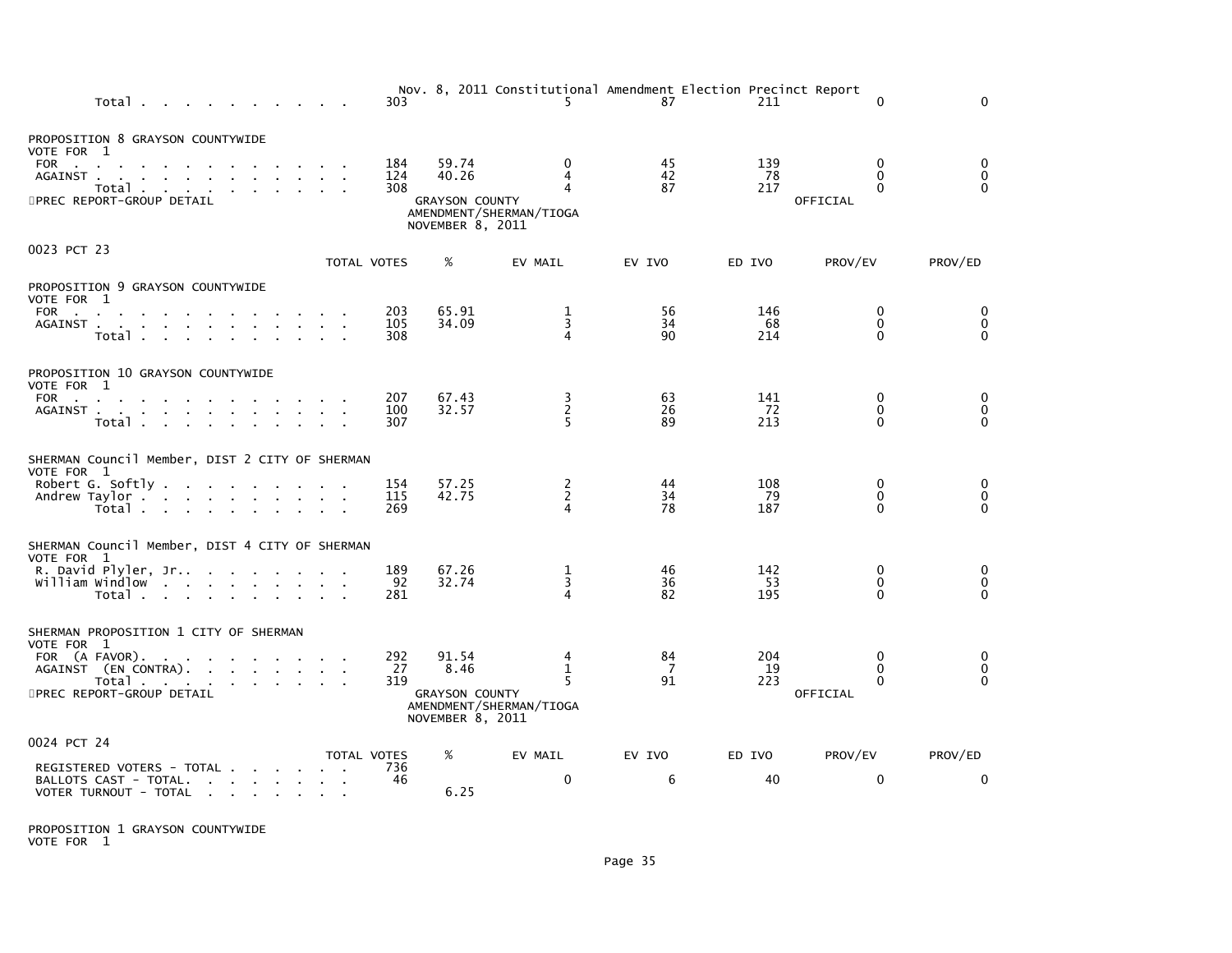|                                                                                                                                                                          |        | 14<br>46       | 30.43                                                                                  | 0<br>$\Omega$                        | $\mathbf{2}$<br>6  | 28<br>12<br>40            | 0<br>$\mathbf 0$<br>$\Omega$        | 0<br>$\mathbf 0$<br>$\Omega$         |
|--------------------------------------------------------------------------------------------------------------------------------------------------------------------------|--------|----------------|----------------------------------------------------------------------------------------|--------------------------------------|--------------------|---------------------------|-------------------------------------|--------------------------------------|
| PROPOSITION 2 GRAYSON COUNTYWIDE<br>VOTE FOR 1<br>FOR<br>AGAINST.<br><b>Contract Contract</b><br>Total                                                                   |        | 12<br>34<br>46 | 26.09<br>73.91                                                                         | $\Omega$<br>$\mathbf{0}$<br>$\Omega$ | 1<br>5<br>6        | 11<br>29<br>40            | $\mathbf 0$<br>$\Omega$<br>$\Omega$ | 0<br>$\ddot{\mathbf{0}}$<br>$\Omega$ |
| PROPOSITION 3 GRAYSON COUNTYWIDE<br>VOTE FOR 1<br>FOR<br>AGAINST<br>$\mathbf{r}$ and $\mathbf{r}$ and $\mathbf{r}$<br>Total                                              |        | 21<br>25<br>46 | 45.65<br>54.35                                                                         | $\bf{0}$<br>$\mathbf{0}$<br>0        | 2<br>4<br>6        | 19<br>21<br>40            | 0<br>$\mathbf 0$<br>$\Omega$        | 0<br>$\pmb{0}$<br>$\Omega$           |
| PROPOSITION 4 GRAYSON COUNTYWIDE<br>VOTE FOR 1<br>FOR<br>$\sim$<br>AGAINST<br>$\sim 10^{-11}$<br>the contract of the contract of the<br>$\sim 10^{-1}$<br>Total          | $\sim$ | 9<br>37<br>46  | 19.57<br>80.43                                                                         | 0<br>$\mathbf{0}$<br>$\Omega$        | $\frac{1}{5}$<br>6 | 8<br>32<br>40             | 0<br>$\Omega$<br>$\Omega$           | 0<br>$\mathbf 0$<br>$\Omega$         |
| PROPOSITION 5 GRAYSON COUNTYWIDE<br>VOTE FOR 1<br>FOR<br>$\sim$<br>the company of the company of<br>AGAINST<br>Total                                                     |        | 17<br>29<br>46 | 36.96<br>63.04                                                                         | 0<br>0<br>0                          | 3<br>3<br>6        | 14<br>26<br>40            | $\mathbf 0$<br>0<br>$\mathbf{0}$    | 0<br>0<br>$\Omega$                   |
| PROPOSITION 6 GRAYSON COUNTYWIDE<br>VOTE FOR 1<br>FOR<br><b>Contract Contract</b><br>AGAINST<br>Total                                                                    |        | 15<br>30<br>45 | 33.33<br>66.67                                                                         | 0<br>0<br>$\Omega$                   | 2<br>4<br>6        | 13<br>26<br>39            | 0<br>0<br>$\Omega$                  | 0<br>$\mathbf 0$<br>$\Omega$         |
| PROPOSITION 7 GRAYSON COUNTYWIDE<br>VOTE FOR 1<br>FOR<br>AGAINST<br>the contract of the contract of the<br>Total                                                         |        | 8<br>37<br>45  | 17.78<br>82.22                                                                         | 0<br>$\Omega$<br>0                   | 2<br>4<br>6        | 6<br>33<br>39             | 0<br>$\Omega$<br>$\Omega$           | 0<br>$\mathbf 0$<br>$\Omega$         |
| PROPOSITION 8 GRAYSON COUNTYWIDE<br>VOTE FOR 1<br>FOR<br>AGAINST.<br>and a straightful contract and a straight<br>Total<br>and a strain and<br>5PREC REPORT-GROUP DETAIL |        | 10<br>35<br>45 | 22.22<br>77.78<br><b>GRAYSON COUNTY</b><br>AMENDMENT/SHERMAN/TIOGA<br>NOVEMBER 8, 2011 | 0<br>0<br>0                          | 1<br>5<br>6        | 9<br>30<br>39<br>OFFICIAL | 0<br>0<br>$\mathbf{0}$              | 0<br>$\mathbf 0$<br>$\Omega$         |
| 0024 PCT 24                                                                                                                                                              |        | TOTAL VOTES    | %<br>EV MAIL                                                                           |                                      | EV IVO             | ED IVO                    | PROV/EV                             | PROV/ED                              |

PROPOSITION 9 GRAYSON COUNTYWIDE VOTE FOR 1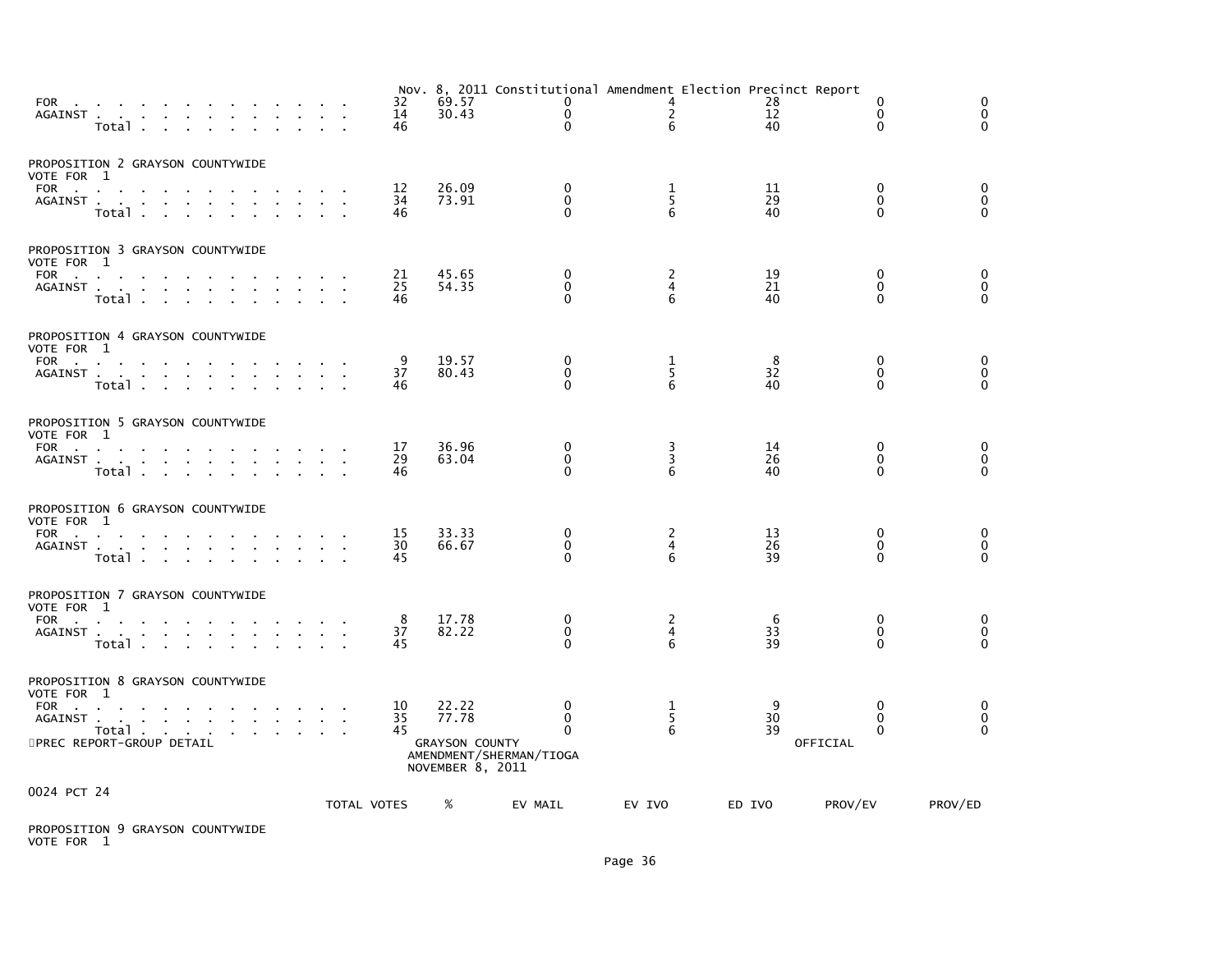| FOR the contract of the contract of the contract of the contract of the contract of the contract of the contract of the contract of the contract of the contract of the contract of the contract of the contract of the contra<br>AGAINST<br>Total<br><b>Contract Contract</b>              |  | 16<br>29<br>45 | 35.56<br>64.44                                              | Nov. 8, 2011 Constitutional Amendment Election Precinct Report<br>$\Omega$<br>$\mathbf 0$<br>$\Omega$ | $\overline{2}$<br>4<br>6  | 14<br>25<br>39 | $\Omega$<br>$\mathbf{0}$<br>$\Omega$             | $\Omega$<br>$\Omega$<br>$\Omega$        |
|---------------------------------------------------------------------------------------------------------------------------------------------------------------------------------------------------------------------------------------------------------------------------------------------|--|----------------|-------------------------------------------------------------|-------------------------------------------------------------------------------------------------------|---------------------------|----------------|--------------------------------------------------|-----------------------------------------|
| PROPOSITION 10 GRAYSON COUNTYWIDE<br>VOTE FOR 1<br>FOR<br>and a strong control of the strong strong and the strong strong strong strong strong strong strong strong strong<br>AGAINST.<br>and a series of the control of the control of the<br>Total<br>$\sim$<br>5PREC REPORT-GROUP DETAIL |  | 14<br>31<br>45 | 31.11<br>68.89<br><b>GRAYSON COUNTY</b><br>NOVEMBER 8, 2011 | $\mathbf{0}$<br>$\Omega$<br>$\Omega$<br>AMENDMENT/SHERMAN/TIOGA                                       | 1<br>5<br>6               | 13<br>26<br>39 | $\mathbf{0}$<br>$\Omega$<br>$\Omega$<br>OFFICIAL | $\mathbf{0}$<br>$\mathbf 0$<br>$\Omega$ |
| 0025 PCT 25                                                                                                                                                                                                                                                                                 |  | TOTAL VOTES    | %                                                           | EV MAIL                                                                                               | EV IVO                    | ED IVO         | PROV/EV                                          | PROV/ED                                 |
| REGISTERED VOTERS - TOTAL<br>BALLOTS CAST - TOTAL.<br>VOTER TURNOUT - TOTAL                                                                                                                                                                                                                 |  | 2,110<br>83    | 3.93                                                        | $\Omega$                                                                                              | 10                        | 73             | $\mathbf{0}$                                     | $\mathbf{0}$                            |
| PROPOSITION 1 GRAYSON COUNTYWIDE<br>VOTE FOR 1                                                                                                                                                                                                                                              |  |                | 80.72                                                       | $\mathbf{0}$                                                                                          | 9                         | 58             | $\Omega$                                         | $\mathbf{0}$                            |
| FOR<br><b>Contract Contract</b><br>AGAINST<br><b>Carl Carl</b><br>Total<br>the contract of the contract                                                                                                                                                                                     |  | 67<br>16<br>83 | 19.28                                                       | 0<br>$\mathbf{0}$                                                                                     | 1<br>10                   | 15<br>73       | $\Omega$<br>0                                    | 0<br>$\Omega$                           |
| PROPOSITION 2 GRAYSON COUNTYWIDE<br>VOTE FOR 1                                                                                                                                                                                                                                              |  |                |                                                             | 0                                                                                                     |                           |                | $\mathbf{0}$                                     | 0                                       |
| FOR<br>AGAINST<br>Total                                                                                                                                                                                                                                                                     |  | 48<br>35<br>83 | 57.83<br>42.17                                              | $\mathbf 0$<br>$\Omega$                                                                               | 6<br>4<br>10              | 42<br>31<br>73 | $\mathbf{0}$<br>$\Omega$                         | 0<br>$\Omega$                           |
| PROPOSITION 3 GRAYSON COUNTYWIDE<br>VOTE FOR 1                                                                                                                                                                                                                                              |  |                |                                                             |                                                                                                       |                           |                |                                                  |                                         |
| FOR<br>AGAINST<br>Total                                                                                                                                                                                                                                                                     |  | 40<br>43<br>83 | 48.19<br>51.81                                              | 0<br>$\mathbf 0$<br>$\Omega$                                                                          | 6<br>4<br>10              | 34<br>39<br>73 | $\mathbf{0}$<br>$\Omega$<br>$\Omega$             | 0<br>$\mathbf 0$<br>$\Omega$            |
| PROPOSITION 4 GRAYSON COUNTYWIDE<br>VOTE FOR 1                                                                                                                                                                                                                                              |  |                |                                                             |                                                                                                       |                           |                |                                                  |                                         |
| FOR<br>the contract of<br>AGAINST<br>Total<br>$\sim 10^{-11}$<br>$\sim$<br>$\sim$                                                                                                                                                                                                           |  | 21<br>62<br>83 | 25.30<br>74.70                                              | $\mathbf 0$<br>$\mathbf 0$<br>$\Omega$                                                                | 3<br>$\overline{7}$<br>10 | 18<br>55<br>73 | $\Omega$<br>$\Omega$<br>$\Omega$                 | $\mathbf 0$<br>0<br>$\Omega$            |
| PROPOSITION 5 GRAYSON COUNTYWIDE<br>VOTE FOR 1                                                                                                                                                                                                                                              |  |                |                                                             |                                                                                                       |                           |                |                                                  |                                         |
| FOR<br>AGAINST<br>Total.<br><b>Contract</b><br>$\sim$<br>$\sim$<br><b>Contract</b>                                                                                                                                                                                                          |  | 49<br>34<br>83 | 59.04<br>40.96                                              | 0<br>$\Omega$<br>$\Omega$                                                                             | 7<br>3<br>10              | 42<br>31<br>73 | 0<br>$\Omega$<br>0                               | 0<br>$\mathbf 0$<br>$\Omega$            |
| PROPOSITION 6 GRAYSON COUNTYWIDE<br>VOTE FOR 1                                                                                                                                                                                                                                              |  |                |                                                             |                                                                                                       |                           |                |                                                  |                                         |
| FOR<br>AGAINST<br>Total .<br>the contract of the contract of                                                                                                                                                                                                                                |  | 26<br>56<br>82 | 31.71<br>68.29                                              | 0<br>0<br>$\Omega$                                                                                    | 3<br>$\overline{7}$<br>10 | 23<br>49<br>72 | $\Omega$<br>$\Omega$<br>0                        | $\mathbf{0}$<br>0<br>$\mathbf{0}$       |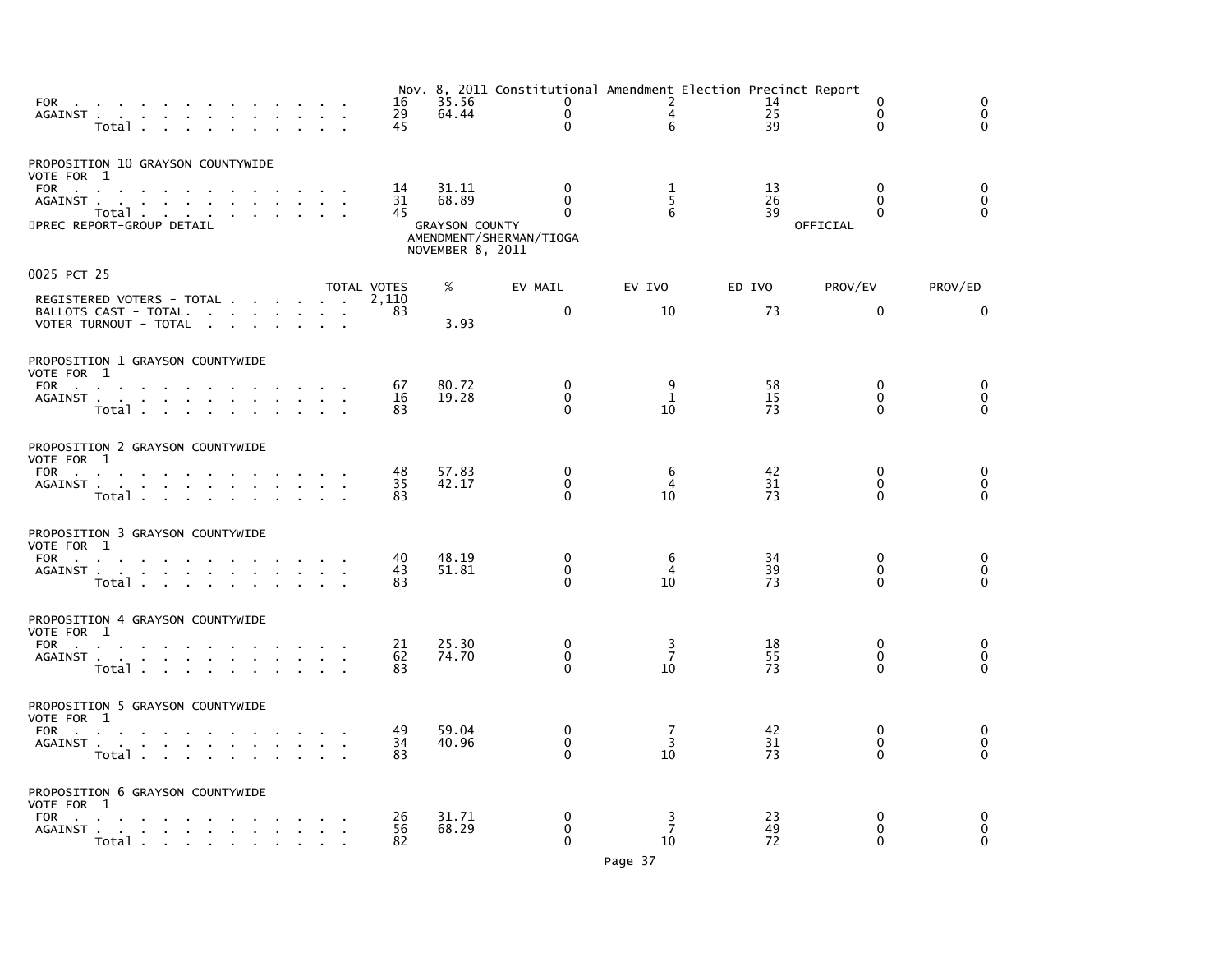| PROPOSITION 7 GRAYSON COUNTYWIDE<br>VOTE FOR 1<br><b>FOR</b><br>$\mathcal{L}_{\mathbf{r}}$                                                                                                   |                                       | 30                         | 37.97                                                       | 0                                                        | 4                         | 26              | 0                                     | $\mathbf 0$                                              |
|----------------------------------------------------------------------------------------------------------------------------------------------------------------------------------------------|---------------------------------------|----------------------------|-------------------------------------------------------------|----------------------------------------------------------|---------------------------|-----------------|---------------------------------------|----------------------------------------------------------|
| AGAINST.<br><b>Contract</b><br>Total .                                                                                                                                                       |                                       | 49<br>79                   | 62.03                                                       | 0<br>$\mathbf 0$                                         | 4<br>8                    | 45<br>71        | $\mathbf 0$<br>$\mathbf{0}$           | $\ddot{\mathbf{0}}$<br>$\mathbf 0$                       |
| PROPOSITION 8 GRAYSON COUNTYWIDE<br>VOTE FOR 1<br><b>FOR</b><br><b>Contract Contract</b><br>AGAINST.<br>$\mathbf{r}$ and $\mathbf{r}$ and $\mathbf{r}$<br>Total<br>5PREC REPORT-GROUP DETAIL |                                       | 32<br>50<br>82             | 39.02<br>60.98<br><b>GRAYSON COUNTY</b><br>NOVEMBER 8, 2011 | 0<br>$\mathbf{0}$<br>$\Omega$<br>AMENDMENT/SHERMAN/TIOGA | 6<br>$\overline{4}$<br>10 | 26<br>46<br>72  | 0<br>$\Omega$<br>$\Omega$<br>OFFICIAL | 0<br>$\overline{0}$<br>$\overline{0}$                    |
| 0025 PCT 25                                                                                                                                                                                  |                                       | TOTAL VOTES                | %                                                           | EV MAIL                                                  | EV IVO                    | ED IVO          | PROV/EV                               | PROV/ED                                                  |
| PROPOSITION 9 GRAYSON COUNTYWIDE<br>VOTE FOR 1                                                                                                                                               |                                       |                            |                                                             |                                                          |                           |                 |                                       |                                                          |
| FOR<br>the control of the con-<br>AGAINST.<br>the company of the company of<br><b>College</b><br>Total.                                                                                      |                                       | 41<br>41<br>82             | 50.00<br>50.00                                              | 0<br>$\mathbf 0$<br>$\Omega$                             | 7<br>3<br>10              | 34<br>38<br>72  | 0<br>0<br>0                           | 0<br>0<br>$\mathbf 0$                                    |
| PROPOSITION 10 GRAYSON COUNTYWIDE<br>VOTE FOR 1                                                                                                                                              |                                       |                            |                                                             |                                                          |                           |                 |                                       |                                                          |
| FOR<br>$\mathbf{r}$<br>AGAINST.<br>and a straight and<br>$\sim$<br>$\sim$<br>$\sim 10^{-11}$<br>Total<br><b>Carl Carl</b><br>5PREC REPORT-GROUP DETAIL                                       |                                       | 52<br>30<br>82             | 63.41<br>36.59<br><b>GRAYSON COUNTY</b><br>NOVEMBER 8, 2011 | 0<br>$\Omega$<br>$\Omega$<br>AMENDMENT/SHERMAN/TIOGA     | 9<br>$\mathbf{1}$<br>10   | 43<br>29<br>72  | 0<br>$\Omega$<br>$\Omega$<br>OFFICIAL | 0<br>0<br>$\Omega$                                       |
| 0026 PCT 26                                                                                                                                                                                  |                                       |                            |                                                             |                                                          |                           |                 |                                       |                                                          |
| REGISTERED VOTERS - TOTAL<br>BALLOTS CAST - TOTAL.<br>the contract of the contract of<br>$\sim$<br>VOTER TURNOUT - TOTAL<br>$\sim$<br>$\mathbf{r} = \mathbf{r}$<br>$\sim$                    |                                       | TOTAL VOTES<br>1.309<br>52 | %<br>3.97                                                   | EV MAIL<br>$\overline{2}$                                | EV IVO<br>5               | ED IVO<br>45    | PROV/EV<br>$\Omega$                   | PROV/ED<br>$\Omega$                                      |
| PROPOSITION 1 GRAYSON COUNTYWIDE<br>VOTE FOR 1                                                                                                                                               |                                       |                            |                                                             |                                                          |                           |                 |                                       |                                                          |
| FOR<br><b>Contract Contract</b><br>AGAINST.<br>the company of the company<br>$\sim$<br>$\sim$<br>Total .<br>$\sim 100$ km s $^{-1}$                                                          |                                       | 45<br>6<br>51              | 88.24<br>11.76                                              | 1<br>$\mathbf{1}$<br>$\overline{2}$                      | 5<br>$\mathbf 0$<br>5     | 39<br>- 5<br>44 | 0<br>$\Omega$<br>$\Omega$             | 0<br>$\mathbf 0$<br>$\Omega$                             |
| PROPOSITION 2 GRAYSON COUNTYWIDE<br>VOTE FOR 1                                                                                                                                               |                                       |                            |                                                             |                                                          |                           |                 |                                       |                                                          |
| <b>FOR</b><br><b>Contractor</b><br>AGAINST<br>$\sim 10^{-1}$<br>$\sim$<br>$\sim$<br>Total                                                                                                    | $\mathcal{A}=\mathcal{A}$ .<br>$\sim$ | 28<br>24<br>52             | 53.85<br>46.15                                              | 0<br>$\overline{c}$<br>$\overline{2}$                    | $\frac{2}{3}$<br>5        | 26<br>19<br>45  | 0<br>0<br>$\Omega$                    | $\begin{smallmatrix} 0\\0 \end{smallmatrix}$<br>$\Omega$ |
| PROPOSITION 3 GRAYSON COUNTYWIDE<br>VOTE FOR 1                                                                                                                                               |                                       |                            |                                                             |                                                          |                           |                 |                                       |                                                          |
| FOR<br>the contract of the contract of the                                                                                                                                                   |                                       | 23                         | 45.10                                                       | $\mathbf 0$                                              | 2                         | 21              | $\mathbf 0$                           | 0                                                        |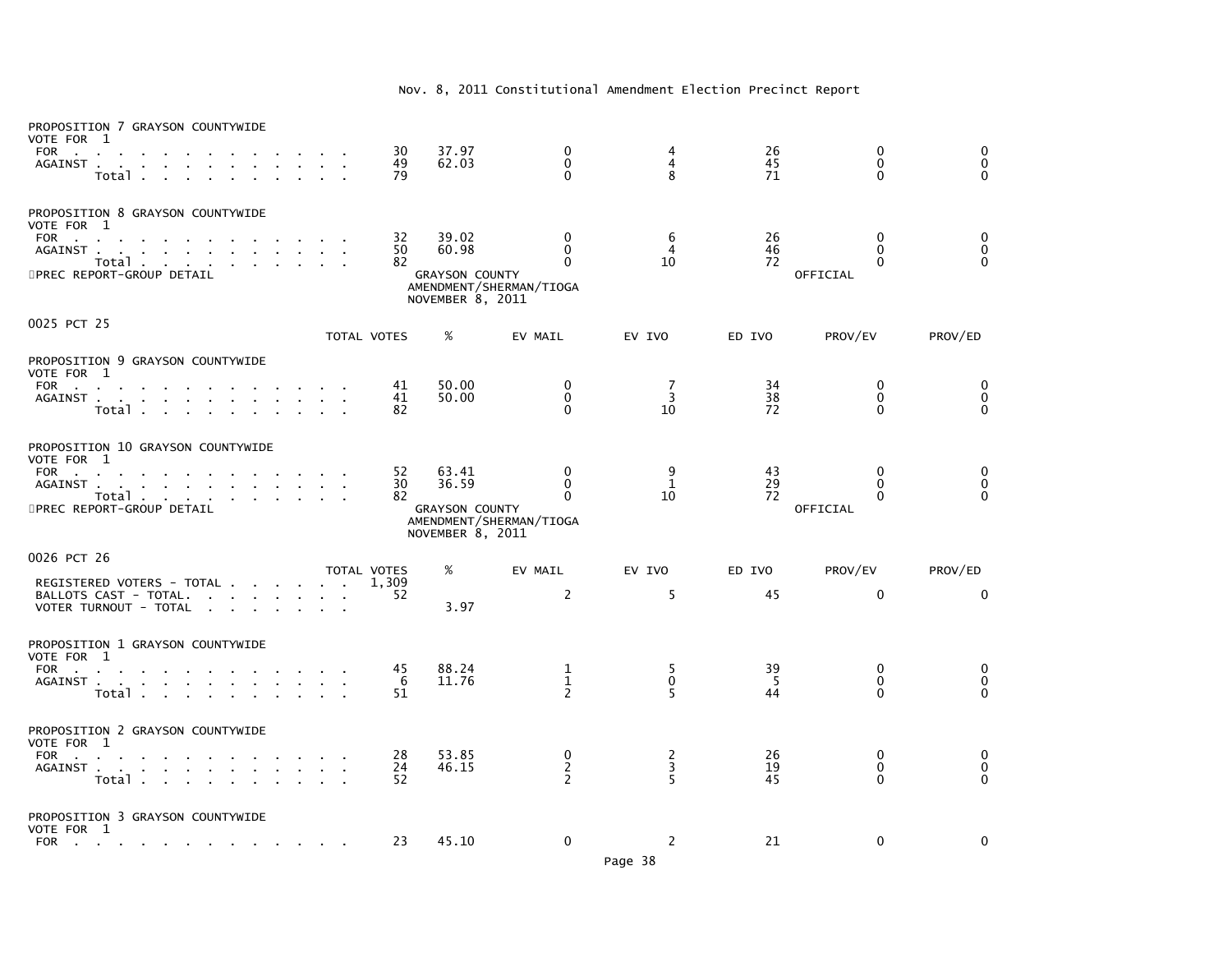| AGAINST<br>Total                                                                                                                                                                  | 28<br>51       | 54.90                                                       | $\mathbf{2}$<br>$\overline{2}$                                   | Nov. 8, 2011 Constitutional Amendment Election Precinct Report<br>3<br>5 | 23<br>44       | 0<br>$\Omega$                             | 0<br>$\Omega$                            |
|-----------------------------------------------------------------------------------------------------------------------------------------------------------------------------------|----------------|-------------------------------------------------------------|------------------------------------------------------------------|--------------------------------------------------------------------------|----------------|-------------------------------------------|------------------------------------------|
| PROPOSITION 4 GRAYSON COUNTYWIDE<br>VOTE FOR 1<br>FOR<br>$\sim$<br>AGAINST<br>$\sim$<br>Total .                                                                                   | 15<br>36<br>51 | 29.41<br>70.59                                              | 0<br>$\frac{2}{2}$                                               | 1<br>$\overline{4}$<br>5                                                 | 14<br>30<br>44 | 0<br>$\mathbf{0}$<br>$\Omega$             | 0<br>$\check{\mathbf{0}}$<br>$\tilde{0}$ |
| PROPOSITION 5 GRAYSON COUNTYWIDE<br>VOTE FOR 1<br>FOR<br>AGAINST<br>Total                                                                                                         | 24<br>27<br>51 | 47.06<br>52.94                                              | 0<br>$\overline{2}$                                              | 1<br>$\overline{4}$<br>5                                                 | 23<br>21<br>44 | 0<br>$\mathbf{0}$<br>$\Omega$             | 0<br>$\pmb{0}$<br>$\Omega$               |
| PROPOSITION 6 GRAYSON COUNTYWIDE<br>VOTE FOR 1<br>FOR<br><b>Contract Contract Street</b><br>AGAINST<br>Total<br>$\sim$                                                            | 21<br>30<br>51 | 41.18<br>58.82                                              | 0<br>$\frac{2}{2}$                                               | 0<br>$\frac{5}{5}$                                                       | 21<br>23<br>44 | 0<br>$\mathbf 0$<br>$\Omega$              | 0<br>$\overline{0}$                      |
| PROPOSITION 7 GRAYSON COUNTYWIDE<br>VOTE FOR 1<br><b>FOR</b><br><b>All Cards</b><br>AGAINST<br>Total<br>$\mathbf{r} = \mathbf{r}$                                                 | 19<br>29<br>48 | 39.58<br>60.42                                              | 0<br>$\overline{c}$<br>$\overline{2}$                            | $\frac{2}{3}$<br>5                                                       | 17<br>24<br>41 | 0<br>0<br>$\mathbf{0}$                    | 0<br>$\overline{0}$<br>$\overline{0}$    |
| PROPOSITION 8 GRAYSON COUNTYWIDE<br>VOTE FOR 1<br>FOR<br>AGAINST.<br>and a straightful contract and a straight and<br>Total<br>5PREC REPORT-GROUP DETAIL                          | 22<br>29<br>51 | 43.14<br>56.86<br><b>GRAYSON COUNTY</b><br>NOVEMBER 8, 2011 | 0<br>$\overline{c}$<br>2<br>AMENDMENT/SHERMAN/TIOGA              | 1<br>4<br>5                                                              | 21<br>23<br>44 | 0<br>$\Omega$<br>$\Omega$<br>OFFICIAL     | 0<br>$\pmb{0}$<br>$\Omega$               |
| 0026 PCT 26                                                                                                                                                                       | TOTAL VOTES    | %                                                           | EV MAIL                                                          | EV IVO                                                                   | ED IVO         | PROV/EV                                   | PROV/ED                                  |
| PROPOSITION 9 GRAYSON COUNTYWIDE<br>VOTE FOR 1<br><b>FOR</b><br><b>Contract Contract</b><br>$\sim$<br>AGAINST<br>Total.                                                           | 27<br>24<br>51 | 52.94<br>47.06                                              | 0<br>$\overline{2}$<br>$\overline{2}$                            | $\frac{3}{2}$<br>5                                                       | 24<br>20<br>44 | 0<br>$\mathbf 0$<br>$\mathbf{0}$          | 0<br>$\overline{0}$<br>$\Omega$          |
| PROPOSITION 10 GRAYSON COUNTYWIDE<br>VOTE FOR 1<br><b>FOR</b><br><b>Contract Contract</b><br>AGAINST<br>the contract of the contract of the<br>Total<br>5PREC REPORT-GROUP DETAIL | 29<br>22<br>51 | 56.86<br>43.14<br><b>GRAYSON COUNTY</b><br>NOVEMBER 8, 2011 | 0<br>$\overline{c}$<br>$\overline{2}$<br>AMENDMENT/SHERMAN/TIOGA | 4<br>$\mathbf 1$<br>5                                                    | 25<br>19<br>44 | 0<br>$\mathbf{0}$<br>$\Omega$<br>OFFICIAL | $_{0}^{0}$<br>$\Omega$                   |

0027 PCT 27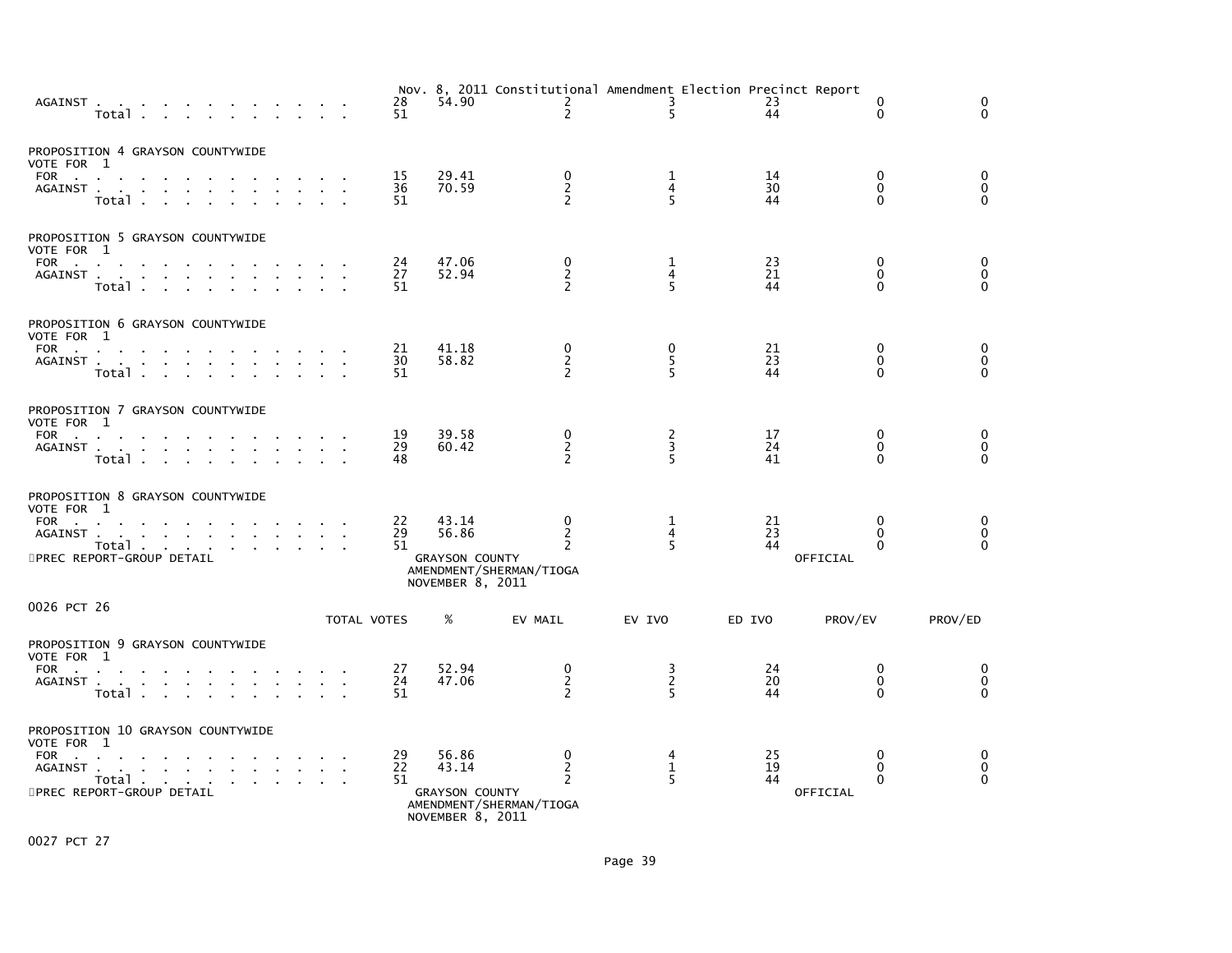|                                                                                                                                                                                                                                           |                                                   |                                                                                                                 |                                    |                                   |                        |                                     | TOTAL VOTES              | %                                       | EV MAIL                                      | EV IVO                                | Nov. 8, 2011 Constitutional Amendment Election Precinct Report<br>ED IVO | PROV/EV                                     | PROV/ED                                 |
|-------------------------------------------------------------------------------------------------------------------------------------------------------------------------------------------------------------------------------------------|---------------------------------------------------|-----------------------------------------------------------------------------------------------------------------|------------------------------------|-----------------------------------|------------------------|-------------------------------------|--------------------------|-----------------------------------------|----------------------------------------------|---------------------------------------|--------------------------------------------------------------------------|---------------------------------------------|-----------------------------------------|
| REGISTERED VOTERS - TOTAL<br>BALLOTS CAST - TOTAL.<br>VOTER TURNOUT - TOTAL                                                                                                                                                               |                                                   | $\sim$                                                                                                          | $\sim$<br><b>Contract Contract</b> | $\sim 10^{-1}$<br>$\sim 10^{-11}$ | $\sim$<br>$\mathbf{r}$ | $\sim$<br>$\sim$                    | 491<br>22                | 4.48                                    | $\mathbf 0$                                  | 9                                     | 13                                                                       | $\Omega$                                    | $\mathbf{0}$                            |
| PROPOSITION 1 GRAYSON COUNTYWIDE<br>VOTE FOR 1                                                                                                                                                                                            |                                                   |                                                                                                                 |                                    |                                   |                        |                                     |                          |                                         |                                              |                                       |                                                                          |                                             |                                         |
| <b>FOR</b><br><b>Contract Contract</b><br>$\sim$<br>AGAINST<br>Total .                                                                                                                                                                    | $\sim$                                            | $\mathcal{L}^{\text{max}}$ .                                                                                    |                                    |                                   |                        |                                     | 21<br>$\mathbf{1}$<br>22 | 95.45<br>4.55                           | 0<br>$\mathbf 0$<br>$\Omega$                 | 8<br>$\mathbf{1}$<br>9                | 13<br>$\Omega$<br>13                                                     | $\Omega$<br>$\mathbf{0}$<br>$\Omega$        | 0<br>$\mathbf 0$<br>$\mathbf{0}$        |
| PROPOSITION 2 GRAYSON COUNTYWIDE<br>VOTE FOR 1                                                                                                                                                                                            |                                                   |                                                                                                                 |                                    |                                   |                        |                                     |                          |                                         |                                              |                                       |                                                                          |                                             |                                         |
| FOR<br>AGAINST                                                                                                                                                                                                                            | Total                                             |                                                                                                                 |                                    |                                   |                        | $\sim 10^{-11}$<br>$\sim$<br>$\sim$ | 13<br>-9<br>22           | 59.09<br>40.91                          | 0<br>$\mathbf{0}$<br>$\Omega$                | 6<br>$\overline{\mathbf{3}}$<br>9     | 7<br>6<br>13                                                             | $\mathbf 0$<br>$\Omega$<br>$\Omega$         | 0<br>$\mathbf 0$<br>$\mathbf{0}$        |
| PROPOSITION 3 GRAYSON COUNTYWIDE<br>VOTE FOR 1                                                                                                                                                                                            |                                                   |                                                                                                                 |                                    |                                   |                        |                                     |                          |                                         |                                              |                                       |                                                                          |                                             |                                         |
| FOR PORT AND PORT AND RESIDENCE OF A STRUCK CONTROL CONTROL CONTROL CONTROL CONTROL CONTROL CONTROL CONTROL CONTROL CONTROL CONTROL CONTROL CONTROL CONTROL CONTROL CONTROL CONTROL CONTROL CONTROL CONTROL CONTROL CONTROL CO<br>AGAINST | Total                                             |                                                                                                                 | the contract of the contract of    |                                   |                        |                                     | 9<br>12<br>21            | 42.86<br>57.14                          | $\mathbf{0}$<br>$\mathbf{0}$<br>$\mathbf{0}$ | 3<br>6<br>9                           | 6<br>6<br>12                                                             | $\mathbf{0}$<br>$\Omega$<br>$\Omega$        | $\mathbf{0}$<br>$\mathbf 0$<br>$\Omega$ |
| PROPOSITION 4 GRAYSON COUNTYWIDE<br>VOTE FOR 1                                                                                                                                                                                            |                                                   |                                                                                                                 |                                    |                                   |                        |                                     |                          |                                         |                                              |                                       |                                                                          |                                             |                                         |
| FOR<br>AGAINST                                                                                                                                                                                                                            | Total                                             | the contract of the contract of the contract of the contract of the contract of the contract of the contract of | <b>Contract Contract Contract</b>  | the company of the company of     |                        |                                     | 8<br>13<br>21            | 38.10<br>61.90                          | 0<br>$\mathbf 0$<br>$\Omega$                 | 3<br>$\overline{6}$<br>q              | 5<br>$\overline{7}$<br>12                                                | $\mathbf{0}$<br>$\mathbf{0}$<br>$\Omega$    | 0<br>$\mathbf 0$<br>$\Omega$            |
| PROPOSITION 5 GRAYSON COUNTYWIDE<br>VOTE FOR 1                                                                                                                                                                                            |                                                   |                                                                                                                 |                                    |                                   |                        |                                     |                          |                                         |                                              |                                       |                                                                          |                                             |                                         |
| FOR<br>AGAINST                                                                                                                                                                                                                            | the contract of the contract of<br>Total          |                                                                                                                 |                                    | $\sim$                            |                        |                                     | 14<br>7<br>21            | 66.67<br>33.33                          | 0<br>$\Omega$<br>$\mathbf{0}$                | $\frac{7}{2}$<br>$\mathbf{q}$         | 7<br>$\overline{5}$<br>12                                                | $\mathbf 0$<br>$\mathbf{0}$<br>$\mathbf{0}$ | 0<br>$\mathbf 0$<br>$\Omega$            |
| PROPOSITION 6 GRAYSON COUNTYWIDE<br>VOTE FOR 1                                                                                                                                                                                            |                                                   |                                                                                                                 |                                    |                                   |                        |                                     |                          |                                         |                                              |                                       |                                                                          |                                             |                                         |
| FOR<br>AGAINST                                                                                                                                                                                                                            | Total                                             | and a straightful contract and a                                                                                |                                    |                                   |                        | <b>Contract</b>                     | 3<br>18<br>21            | 14.29<br>85.71                          | 0<br>$\mathbf 0$<br>$\Omega$                 | 2<br>$\overline{7}$<br>9              | 1<br>11<br>12                                                            | $\mathbf{0}$<br>$\mathbf{0}$<br>$\Omega$    | 0<br>$\mathbf 0$<br>$\mathbf 0$         |
| PROPOSITION 7 GRAYSON COUNTYWIDE<br>VOTE FOR 1                                                                                                                                                                                            |                                                   |                                                                                                                 |                                    |                                   |                        |                                     |                          |                                         |                                              |                                       |                                                                          |                                             |                                         |
| FOR                                                                                                                                                                                                                                       | $Total \cdot \cdot \cdot \cdot \cdot \cdot \cdot$ |                                                                                                                 |                                    |                                   | $\sim$                 | $\sim 100$<br>$\mathbf{r}$          | 3<br>18<br>21            | 14.29<br>85.71                          | 0<br>$\mathbf 0$<br>0                        | $\frac{2}{7}$<br>q                    | 1<br>11<br>12                                                            | $\mathbf{0}$<br>$\Omega$<br>0               | 0<br>0<br>$\Omega$                      |
| PROPOSITION 8 GRAYSON COUNTYWIDE<br>VOTE FOR 1                                                                                                                                                                                            |                                                   |                                                                                                                 |                                    |                                   |                        |                                     |                          |                                         |                                              |                                       |                                                                          |                                             |                                         |
| FOR<br>AGAINST .<br>5PREC REPORT-GROUP DETAIL                                                                                                                                                                                             | and a straight and a straight<br>Total            | the contract of the contract of                                                                                 |                                    |                                   |                        |                                     | 6<br>16<br>22            | 27.27<br>72.73<br><b>GRAYSON COUNTY</b> | 0<br>$\mathbf{0}$<br>$\Omega$                | $\overline{c}$<br>$\overline{7}$<br>9 | 4<br>9<br>13                                                             | $\mathbf{0}$<br>0<br>$\Omega$<br>OFFICIAL   | 0<br>0<br>$\mathbf{0}$                  |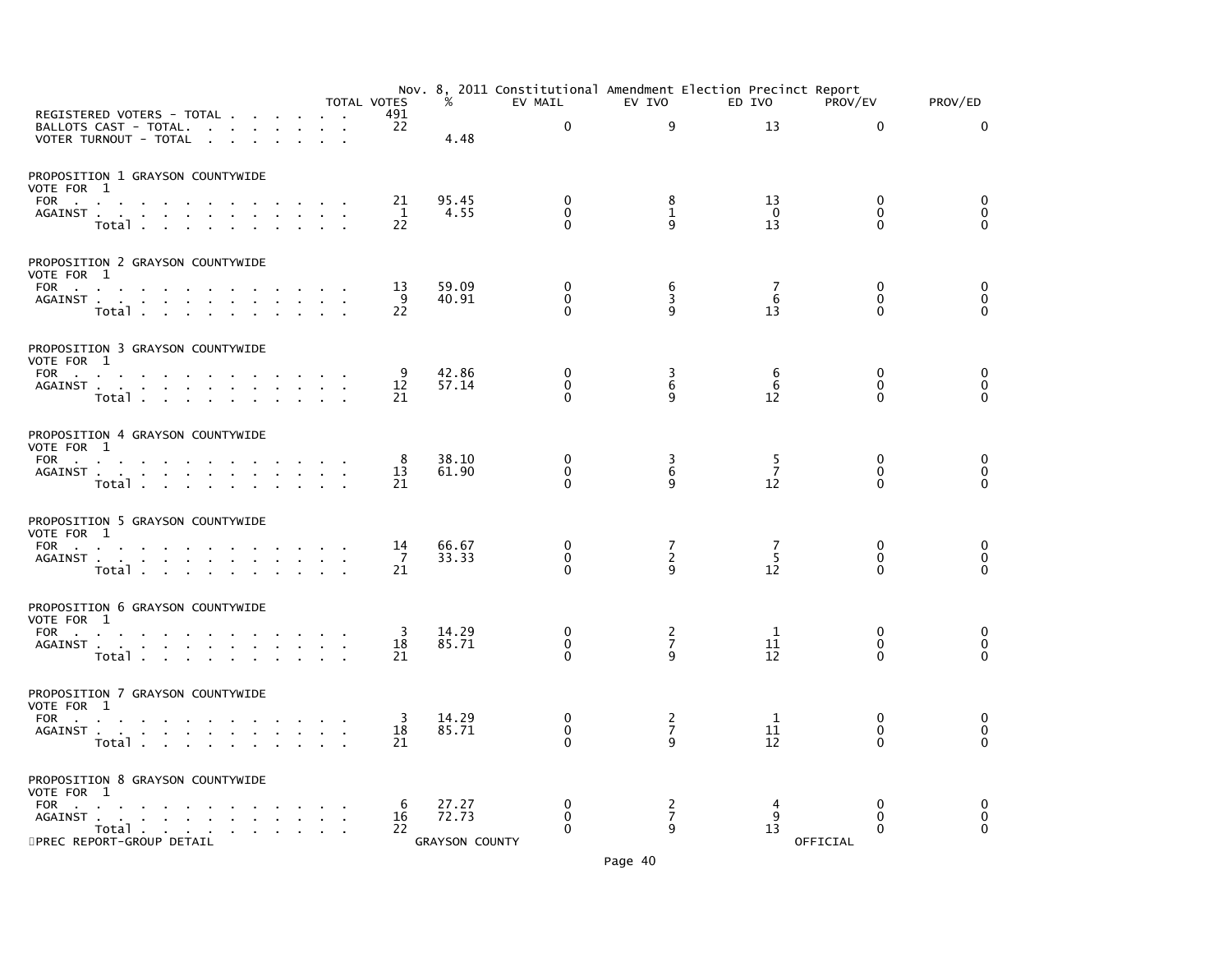# Nov. 8, 2011 Constitutional Amendment Election Precinct Report AMENDMENT/SHERMAN/TIOGA NOVEMBER 8, 2011

| 0027 PCT 27                                                                                                                                                                                                                                                                                                |                                                           | TOTAL VOTES    | %                                                           | EV MAIL                                       | EV IVO                    | ED IVO                     | PROV/EV                              | PROV/ED                          |
|------------------------------------------------------------------------------------------------------------------------------------------------------------------------------------------------------------------------------------------------------------------------------------------------------------|-----------------------------------------------------------|----------------|-------------------------------------------------------------|-----------------------------------------------|---------------------------|----------------------------|--------------------------------------|----------------------------------|
| PROPOSITION 9 GRAYSON COUNTYWIDE<br>VOTE FOR 1<br>FOR<br>the company of the company of<br>AGAINST<br>$\sim$<br>Total.<br>$\sim$                                                                                                                                                                            |                                                           | 10<br>11<br>21 | 47.62<br>52.38                                              | $\mathbf{0}$<br>$\mathbf{0}$<br>$\Omega$      | 5<br>4<br>9               | -5<br>$\overline{7}$<br>12 | $\mathbf{0}$<br>$\Omega$<br>$\Omega$ | 0<br>$\mathbf 0$<br>$\Omega$     |
| PROPOSITION 10 GRAYSON COUNTYWIDE<br>VOTE FOR 1<br><b>FOR</b><br><b>Contract Contract</b><br>the contract of the contract of the con-<br>AGAINST.<br>the contract of the contract of the contract of the contract of the contract of the contract of the contract of<br>Total<br>5PREC REPORT-GROUP DETAIL |                                                           | 15<br>6<br>21  | 71.43<br>28.57<br><b>GRAYSON COUNTY</b><br>NOVEMBER 8, 2011 | 0<br>$\Omega$<br>0<br>AMENDMENT/SHERMAN/TIOGA | 7<br>2<br>9               | 8<br>$\overline{4}$<br>12  | 0<br>$\Omega$<br>0<br>OFFICIAL       | 0<br>$\mathbf 0$<br>$\Omega$     |
| 0028 PCT 28                                                                                                                                                                                                                                                                                                |                                                           | TOTAL VOTES    | %                                                           | EV MAIL                                       | EV IVO                    | ED IVO                     | PROV/EV                              | PROV/ED                          |
| REGISTERED VOTERS - TOTAL<br>BALLOTS CAST - TOTAL.<br>the contract of the contract of<br>VOTER TURNOUT - TOTAL<br>the contract of the contract of                                                                                                                                                          |                                                           | 1.673<br>86    | 5.14                                                        | $\mathbf{1}$                                  | 10                        | 75                         | $\mathbf 0$                          | 0                                |
| PROPOSITION 1 GRAYSON COUNTYWIDE<br>VOTE FOR 1<br>FOR<br>$\sim$<br>Total<br>$\mathbf{r}$ .                                                                                                                                                                                                                 | <b>Contract Contract</b><br>$\mathbf{a}$ and $\mathbf{a}$ | 70<br>16<br>86 | 81.40<br>18.60                                              | 1<br>$\mathbf 0$<br>$\mathbf{1}$              | 9<br>$\mathbf{1}$<br>10   | 60<br>15<br>75             | $\mathbf{0}$<br>$\Omega$<br>$\Omega$ | 0<br>$\mathbf 0$<br>$\mathbf{0}$ |
| PROPOSITION 2 GRAYSON COUNTYWIDE<br>VOTE FOR 1<br>FOR<br>$\sim$<br>$\sim$<br>AGAINST<br>Total                                                                                                                                                                                                              |                                                           | 50<br>35<br>85 | 58.82<br>41.18                                              | 1<br>$\mathbf 0$<br>$\mathbf{1}$              | 8<br>2<br>10              | 41<br>33<br>74             | $\Omega$<br>$\mathbf{0}$<br>$\Omega$ | 0<br>$\mathbf 0$<br>$\mathbf{0}$ |
| PROPOSITION 3 GRAYSON COUNTYWIDE<br>VOTE FOR 1<br>FOR<br>$\sim$<br>$\sim$<br>AGAINST.<br>the contract of the contract of the<br>Total<br>$\sim$<br>$\mathbf{r}$                                                                                                                                            | $\sim$                                                    | 31<br>53<br>84 | 36.90<br>63.10                                              | 1<br>$\mathbf 0$<br>$\mathbf{1}$              | -5<br>5<br>10             | 25<br>48<br>73             | $\mathbf{0}$<br>$\mathbf{0}$<br>0    | 0<br>$\mathbf 0$<br>$\Omega$     |
| PROPOSITION 4 GRAYSON COUNTYWIDE<br>VOTE FOR 1<br><b>FOR</b><br>$\sim$<br><b>Contract</b><br>$\sim$<br>AGAINST<br>Total                                                                                                                                                                                    |                                                           | 20<br>65<br>85 | 23.53<br>76.47                                              | 0<br>$\mathbf 1$<br>$\mathbf{1}$              | 3<br>$\overline{7}$<br>10 | 17<br>57<br>74             | $\Omega$<br>$\mathbf{0}$<br>$\Omega$ | 0<br>$\mathbf 0$<br>$\Omega$     |
| PROPOSITION 5 GRAYSON COUNTYWIDE<br>VOTE FOR 1<br><b>FOR</b><br><b>Contract Contract</b><br>the contract of the contract of<br>$\sim 10^{-1}$<br>AGAINST                                                                                                                                                   |                                                           | 50<br>35       | 58.82<br>41.18                                              | 1<br>$\Omega$                                 | 4<br>6                    | 45<br>29                   | $\mathbf{0}$<br>$\Omega$             | 0<br>$\mathbf{0}$                |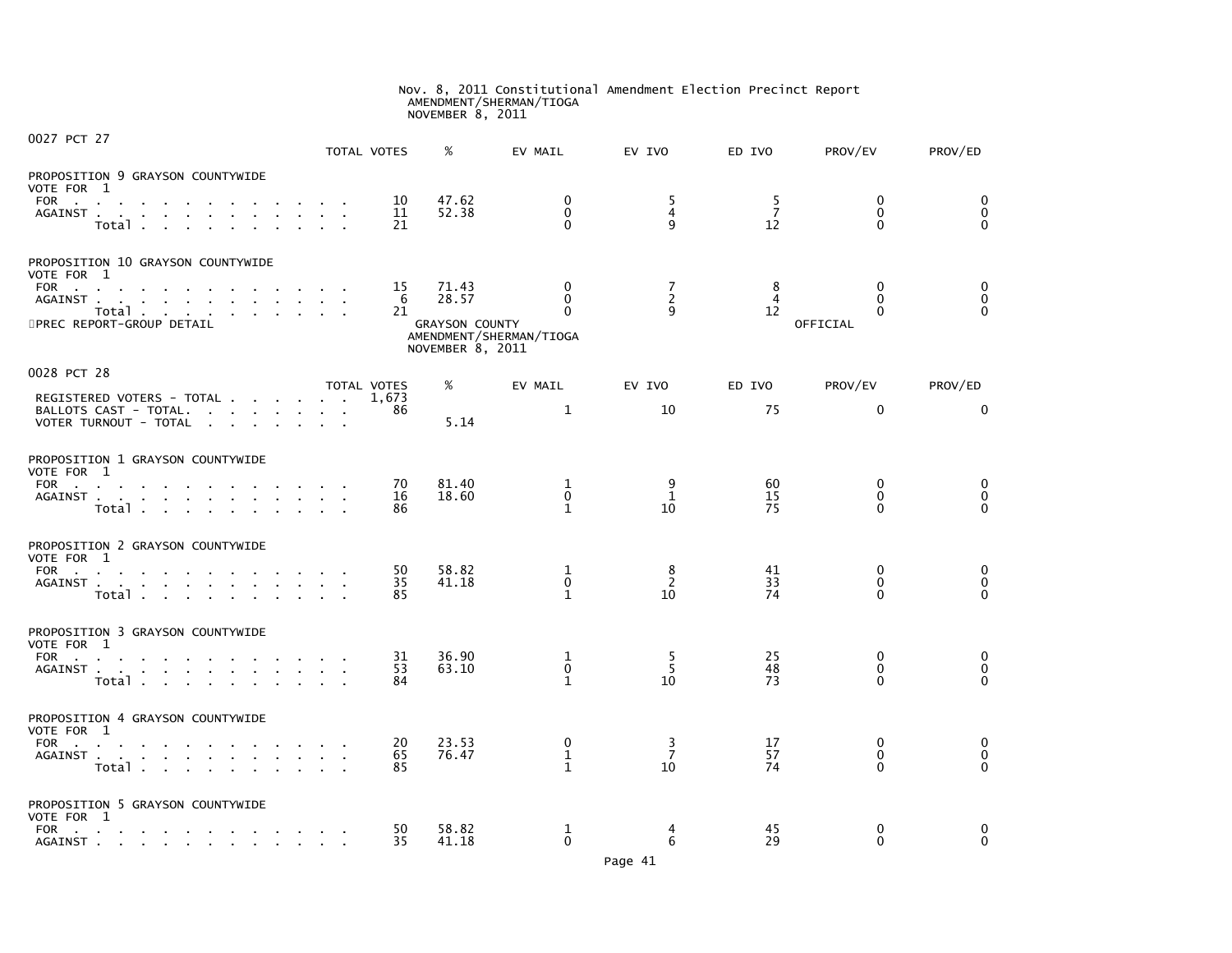| Total                                                                                                                                                                                 |             | 85               |                                                             | $\mathbf{1}$                                      | Nov. 8, 2011 Constitutional Amendment Election Precinct Report<br>10 | 74             | $\mathbf{0}$                              | 0                            |
|---------------------------------------------------------------------------------------------------------------------------------------------------------------------------------------|-------------|------------------|-------------------------------------------------------------|---------------------------------------------------|----------------------------------------------------------------------|----------------|-------------------------------------------|------------------------------|
| PROPOSITION 6 GRAYSON COUNTYWIDE<br>VOTE FOR 1<br>FOR<br>$\mathbf{r}$<br>AGAINST.<br>$\sim$ $\sim$<br>Total.<br><b>Contract Contract</b>                                              |             | 32<br>52<br>84   | 38.10<br>61.90                                              | 0<br>$\mathbf{1}$<br>$\mathbf{1}$                 | 6<br>10                                                              | 28<br>45<br>73 | 0<br>$\Omega$<br>$\Omega$                 | 0<br>0<br>$\Omega$           |
| PROPOSITION 7 GRAYSON COUNTYWIDE<br>VOTE FOR 1<br>FOR<br>$\sim$ 100 $\pm$<br>the contract of the contract<br>AGAINST<br>$\sim 10^{-1}$<br>Total                                       |             | 22<br>58<br>80   | 27.50<br>72.50                                              | 0<br>$\mathbf{1}$<br>$\mathbf{1}$                 | 0<br>10<br>10                                                        | 22<br>47<br>69 | 0<br>$\mathbf{0}$<br>0                    | 0<br>0<br>$\mathbf{0}$       |
| PROPOSITION 8 GRAYSON COUNTYWIDE<br>VOTE FOR 1<br>FOR<br>$\sim$<br>AGAINST.<br>$\sim 100$<br>the contract of the contract of the contract of<br>Total<br>5PREC REPORT-GROUP DETAIL    |             | 32<br>53<br>85   | 37.65<br>62.35<br><b>GRAYSON COUNTY</b><br>NOVEMBER 8, 2011 | 1<br>$\Omega$<br>1<br>AMENDMENT/SHERMAN/TIOGA     | 1<br>9<br>10                                                         | 30<br>44<br>74 | $\mathbf{0}$<br>$\Omega$<br>0<br>OFFICIAL | 0<br>0<br>$\Omega$           |
| 0028 PCT 28                                                                                                                                                                           | TOTAL VOTES |                  | %                                                           | EV MAIL                                           | EV IVO                                                               | ED IVO         | PROV/EV                                   | PROV/ED                      |
| PROPOSITION 9 GRAYSON COUNTYWIDE<br>VOTE FOR 1<br><b>FOR</b><br>the company of the company of the company of<br>AGAINST<br>Total                                                      |             | 40<br>43<br>83   | 48.19<br>51.81                                              | 1<br>0<br>$\mathbf{1}$                            | 4<br>6<br>10                                                         | 35<br>37<br>72 | $\mathbf{0}$<br>$\mathbf{0}$<br>$\Omega$  | 0<br>$\mathbf 0$<br>$\Omega$ |
| PROPOSITION 10 GRAYSON COUNTYWIDE<br>VOTE FOR 1<br><b>FOR</b><br><b>Contract</b><br>AGAINST.<br>the contract of the contract of the contract of<br>Total<br>5PREC REPORT-GROUP DETAIL |             | 47<br>37<br>84   | 55.95<br>44.05<br><b>GRAYSON COUNTY</b><br>NOVEMBER 8, 2011 | 1<br>0<br>$\mathbf{1}$<br>AMENDMENT/SHERMAN/TIOGA | 9<br>1<br>10                                                         | 37<br>36<br>73 | $\Omega$<br>0<br>0<br>OFFICIAL            | 0<br>0<br>$\Omega$           |
| 0029 PCT 30                                                                                                                                                                           | TOTAL VOTES |                  | %                                                           | EV MAIL                                           | EV IVO                                                               | ED IVO         | PROV/EV                                   | PROV/ED                      |
| REGISTERED VOTERS - TOTAL<br>BALLOTS CAST - TOTAL.<br>VOTER TURNOUT - TOTAL<br>the control of the control of                                                                          |             | 925<br>150       | 16.22                                                       | 0                                                 | 56                                                                   | 93             | $\mathbf{0}$                              | 1                            |
| PROPOSITION 1 GRAYSON COUNTYWIDE<br>VOTE FOR 1<br>FOR<br>المتابعة المتابعة المتابعة المتابعة والمتواردة<br>AGAINST.<br>Total                                                          |             | 115<br>17<br>132 | 87.12<br>12.88                                              | 0<br>0<br>$\Omega$                                | 41<br>8<br>49                                                        | 73<br>9<br>82  | 0<br>$\mathbf{0}$<br>$\mathbf{0}$         | 1<br>0<br>1                  |

PROPOSITION 2 GRAYSON COUNTYWIDE VOTE FOR 1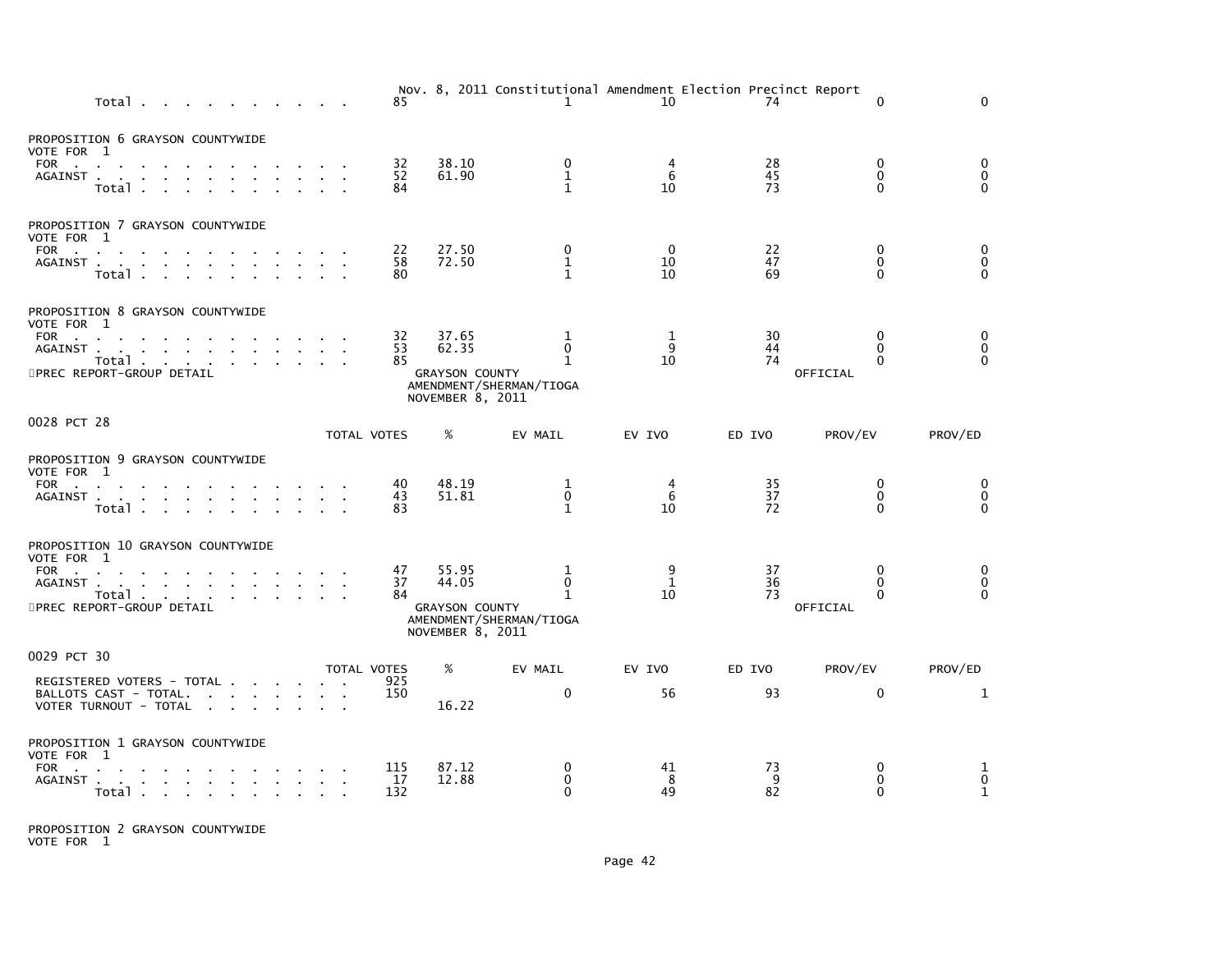| FOR<br>AGAINST                                 | Total .                                  | $\sim$                                          | <b>Contract Contract</b>                 |  |  |                                          | 84<br>44<br>128 | 65.63<br>34.38        |                                             | 0<br>$\mathbf 0$<br>$\Omega$             | Nov. 8, 2011 Constitutional Amendment Election Precinct Report<br>34<br>16<br>50 | 49<br>28<br>77 |          | 0<br>$\Omega$<br>$\Omega$                | 1<br>$\mathbf 0$<br>$\mathbf{1}$    |  |
|------------------------------------------------|------------------------------------------|-------------------------------------------------|------------------------------------------|--|--|------------------------------------------|-----------------|-----------------------|---------------------------------------------|------------------------------------------|----------------------------------------------------------------------------------|----------------|----------|------------------------------------------|-------------------------------------|--|
| PROPOSITION 3 GRAYSON COUNTYWIDE<br>VOTE FOR 1 |                                          |                                                 |                                          |  |  |                                          |                 |                       |                                             |                                          |                                                                                  |                |          |                                          |                                     |  |
| FOR<br>AGAINST.                                | the contract of the contract of<br>Total |                                                 |                                          |  |  | $\sim$                                   | 82<br>49<br>131 | 62.60<br>37.40        |                                             | $\mathbf{0}$<br>$\Omega$<br>$\Omega$     | 25<br>26<br>51                                                                   | 57<br>22<br>79 |          | $\mathbf{0}$<br>$\mathbf{0}$<br>$\Omega$ | 0<br>$\mathbf{1}$<br>$\mathbf{1}$   |  |
| PROPOSITION 4 GRAYSON COUNTYWIDE<br>VOTE FOR 1 |                                          |                                                 |                                          |  |  |                                          |                 |                       |                                             |                                          |                                                                                  |                |          |                                          |                                     |  |
| FOR<br>AGAINST                                 | Total                                    |                                                 | the contract of the contract of the con- |  |  |                                          | 62<br>66<br>128 | 48.44<br>51.56        |                                             | 0<br>$\Omega$<br>$\Omega$                | 21<br>30<br>51                                                                   | 41<br>35<br>76 |          | 0<br>$\Omega$<br>$\Omega$                | 0<br>$\frac{1}{1}$                  |  |
| PROPOSITION 5 GRAYSON COUNTYWIDE<br>VOTE FOR 1 |                                          |                                                 |                                          |  |  |                                          |                 |                       |                                             |                                          |                                                                                  |                |          |                                          |                                     |  |
| FOR<br>AGAINST.                                | the company of the company of<br>Total   | the contract of the contract of the contract of |                                          |  |  |                                          | 92<br>38<br>130 | 70.77<br>29.23        |                                             | $\mathbf{0}$<br>$\mathbf{0}$<br>$\Omega$ | 31<br>18<br>49                                                                   | 60<br>20<br>80 |          | 0<br>$\Omega$<br>$\Omega$                | 1<br>$\overline{0}$<br>$\mathbf{1}$ |  |
| PROPOSITION 6 GRAYSON COUNTYWIDE<br>VOTE FOR 1 |                                          |                                                 |                                          |  |  |                                          |                 |                       |                                             |                                          |                                                                                  |                |          |                                          |                                     |  |
| FOR<br>AGAINST                                 | $\sim$<br>Total                          |                                                 |                                          |  |  |                                          | 74<br>53<br>127 | 58.27<br>41.73        |                                             | 0<br>$\mathbf 0$<br>$\Omega$             | 24<br>$\overline{25}$<br>49                                                      | 50<br>27<br>77 |          | 0<br>$\mathbf{0}$<br>O                   | 0<br>$\frac{1}{1}$                  |  |
| PROPOSITION 7 GRAYSON COUNTYWIDE<br>VOTE FOR 1 |                                          |                                                 |                                          |  |  |                                          |                 |                       |                                             |                                          |                                                                                  |                |          |                                          |                                     |  |
| FOR<br>AGAINST                                 | Total                                    |                                                 |                                          |  |  |                                          | 59<br>63<br>122 | 48.36<br>51.64        |                                             | $\mathbf{0}$<br>$\mathbf{0}$<br>$\Omega$ | 22<br>25<br>47                                                                   | 37<br>37<br>74 |          | 0<br>0<br>$\Omega$                       | 0<br>$\mathbf{1}$<br>$\mathbf{1}$   |  |
| PROPOSITION 8 GRAYSON COUNTYWIDE<br>VOTE FOR 1 |                                          |                                                 |                                          |  |  |                                          |                 |                       |                                             |                                          |                                                                                  |                |          |                                          |                                     |  |
| FOR<br>AGAINST                                 |                                          |                                                 |                                          |  |  |                                          | 65<br>58        | 52.85<br>47.15        |                                             | $\mathbf{0}$<br>$\mathbf{0}$<br>$\Omega$ | 23<br>27<br>50                                                                   | 42<br>30<br>72 |          | $\Omega$<br>$\Omega$<br>$\Omega$         | 0<br>$\mathbf{1}$<br>$\mathbf{1}$   |  |
| 5PREC REPORT-GROUP DETAIL                      | Total                                    |                                                 |                                          |  |  |                                          | 123             | <b>GRAYSON COUNTY</b> | AMENDMENT/SHERMAN/TIOGA<br>NOVEMBER 8, 2011 |                                          |                                                                                  |                | OFFICIAL |                                          |                                     |  |
| 0029 PCT 30                                    |                                          |                                                 |                                          |  |  |                                          | TOTAL VOTES     | %                     | EV MAIL                                     |                                          | EV IVO                                                                           | ED IVO         | PROV/EV  |                                          | PROV/ED                             |  |
| PROPOSITION 9 GRAYSON COUNTYWIDE               |                                          |                                                 |                                          |  |  |                                          |                 |                       |                                             |                                          |                                                                                  |                |          |                                          |                                     |  |
| VOTE FOR 1<br>FOR<br>AGAINST                   | Total                                    |                                                 |                                          |  |  | the contract of the contract of the con- | 84<br>44<br>128 | 65.63<br>34.38        |                                             | 0<br>$\mathbf{0}$<br>$\Omega$            | 31<br>19<br>50                                                                   | 53<br>24<br>77 |          | 0<br>$\mathbf{0}$<br>$\Omega$            | 0<br>1<br>$\mathbf{1}$              |  |

PROPOSITION 10 GRAYSON COUNTYWIDE VOTE FOR 1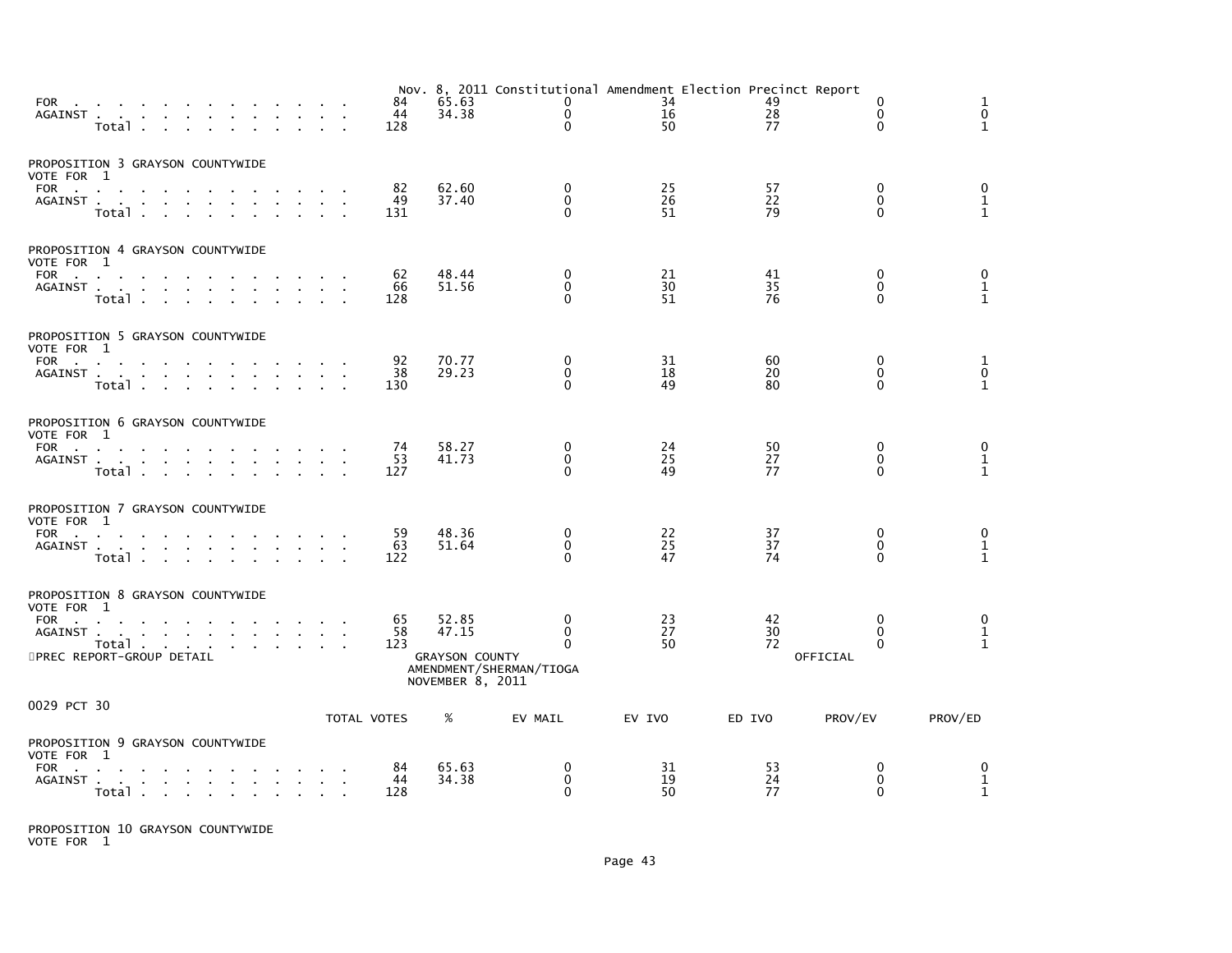| FOR<br>AGAINST                                                                                | Total                            |  |                                                                                             |  |  | 89<br>42<br>131 | 67.94<br>32.06                                              | Nov. 8, 2011 Constitutional Amendment Election Precinct Report<br>$\Omega$<br>$\mathbf 0$<br>$\mathbf{0}$ | 33<br>18<br>51                        | 56<br>23<br>79 | $\Omega$<br>$\mathbf{0}$<br>$\mathbf{0}$  | $\Omega$<br>1<br>$\mathbf{1}$        |
|-----------------------------------------------------------------------------------------------|----------------------------------|--|---------------------------------------------------------------------------------------------|--|--|-----------------|-------------------------------------------------------------|-----------------------------------------------------------------------------------------------------------|---------------------------------------|----------------|-------------------------------------------|--------------------------------------|
| TIOGA LOCAL OPTION CITY OF TIOGA<br>VOTE FOR 1<br>FOR<br>AGAINST<br>5PREC REPORT-GROUP DETAIL | Total $\cdots$ $\cdots$ $\cdots$ |  | the company of the company of the company of                                                |  |  | 92<br>34<br>126 | 73.02<br>26.98<br><b>GRAYSON COUNTY</b><br>NOVEMBER 8, 2011 | $\mathbf{0}$<br>$\Omega$<br>$\Omega$<br>AMENDMENT/SHERMAN/TIOGA                                           | 35<br>12<br>47                        | 57<br>21<br>78 | $\mathbf{0}$<br>$\Omega$<br>0<br>OFFICIAL | $\mathbf 0$<br>$\frac{1}{1}$         |
| 0030 PCT 31                                                                                   |                                  |  |                                                                                             |  |  | TOTAL VOTES     | %                                                           | EV MAIL                                                                                                   | EV IVO                                | ED IVO         | PROV/EV                                   | PROV/ED                              |
| REGISTERED VOTERS - TOTAL<br>BALLOTS CAST - TOTAL.<br>VOTER TURNOUT - TOTAL                   |                                  |  |                                                                                             |  |  | 833<br>30       | 3.60                                                        | $\Omega$                                                                                                  | 2                                     | 28             | $\mathbf{0}$                              | $\Omega$                             |
| PROPOSITION 1 GRAYSON COUNTYWIDE<br>VOTE FOR 1                                                |                                  |  |                                                                                             |  |  |                 |                                                             |                                                                                                           |                                       |                |                                           |                                      |
| FOR<br>AGAINST                                                                                | Total                            |  | the contract of the contract of the con-                                                    |  |  | 25<br>-5<br>30  | 83.33<br>16.67                                              | $\Omega$<br>$\mathbf{0}$<br>$\Omega$                                                                      | 2<br>$\mathbf{0}$<br>2                | 23<br>-5<br>28 | $\Omega$<br>$\Omega$<br>0                 | 0<br>$\mathbf 0$<br>$\mathbf{0}$     |
| PROPOSITION 2 GRAYSON COUNTYWIDE<br>VOTE FOR 1                                                |                                  |  |                                                                                             |  |  |                 |                                                             |                                                                                                           |                                       |                |                                           |                                      |
| AGAINST                                                                                       | Total                            |  |                                                                                             |  |  | 16<br>14<br>30  | 53.33<br>46.67                                              | 0<br>$\Omega$<br>$\Omega$                                                                                 | 2<br>$\mathbf{0}$<br>2                | 14<br>14<br>28 | $\mathbf{0}$<br>$\mathbf{0}$<br>0         | $\mathbf 0$<br>0<br>$\Omega$         |
| PROPOSITION 3 GRAYSON COUNTYWIDE<br>VOTE FOR 1                                                |                                  |  |                                                                                             |  |  |                 |                                                             |                                                                                                           |                                       |                |                                           |                                      |
| FOR<br>AGAINST                                                                                | Total                            |  | the contract of the contract of the con-                                                    |  |  | 11<br>19<br>30  | 36.67<br>63.33                                              | 0<br>$\mathbf 0$<br>$\Omega$                                                                              | 0<br>$\overline{2}$<br>$\mathcal{P}$  | 11<br>17<br>28 | $\Omega$<br>$\Omega$<br>0                 | $\mathbf 0$<br>$\pmb{0}$<br>$\Omega$ |
| PROPOSITION 4 GRAYSON COUNTYWIDE<br>VOTE FOR 1                                                |                                  |  |                                                                                             |  |  |                 |                                                             |                                                                                                           |                                       |                |                                           |                                      |
| FOR<br>AGAINST                                                                                | Total                            |  |                                                                                             |  |  | 5<br>25<br>30   | 16.67<br>83.33                                              | 0<br>$\Omega$<br>$\Omega$                                                                                 | 0<br>$\overline{2}$<br>$\overline{z}$ | -5<br>23<br>28 | $\mathbf{0}$<br>0<br>$\Omega$             | 0<br>$\mathbf 0$<br>$\Omega$         |
| PROPOSITION 5 GRAYSON COUNTYWIDE<br>VOTE FOR 1                                                |                                  |  |                                                                                             |  |  |                 |                                                             |                                                                                                           |                                       |                |                                           |                                      |
| FOR<br>AGAINST                                                                                | Total .                          |  | the contract of the contract of the con-                                                    |  |  | 18<br>12<br>30  | 60.00<br>40.00                                              | $\mathbf{0}$<br>$\Omega$<br>$\Omega$                                                                      | 1<br>$\mathbf{1}$<br>2                | 17<br>11<br>28 | $\mathbf{0}$<br>0<br>$\mathbf{0}$         | 0<br>$\mathbf 0$<br>$\mathbf{0}$     |
| PROPOSITION 6 GRAYSON COUNTYWIDE<br>VOTE FOR 1                                                |                                  |  |                                                                                             |  |  |                 |                                                             |                                                                                                           |                                       |                |                                           |                                      |
| FOR<br>AGAINST                                                                                | Total                            |  | the contract of the contract of the con-<br>the contract of the contract of the contract of |  |  | 6<br>23<br>29   | 20.69<br>79.31                                              | $\Omega$<br>$\Omega$<br>$\Omega$                                                                          | 0<br>$\mathbf{2}$<br>$\overline{2}$   | 6<br>21<br>27  | $\Omega$<br>$\mathbf{0}$<br>$\Omega$      | 0<br>$\Omega$<br>$\mathbf{0}$        |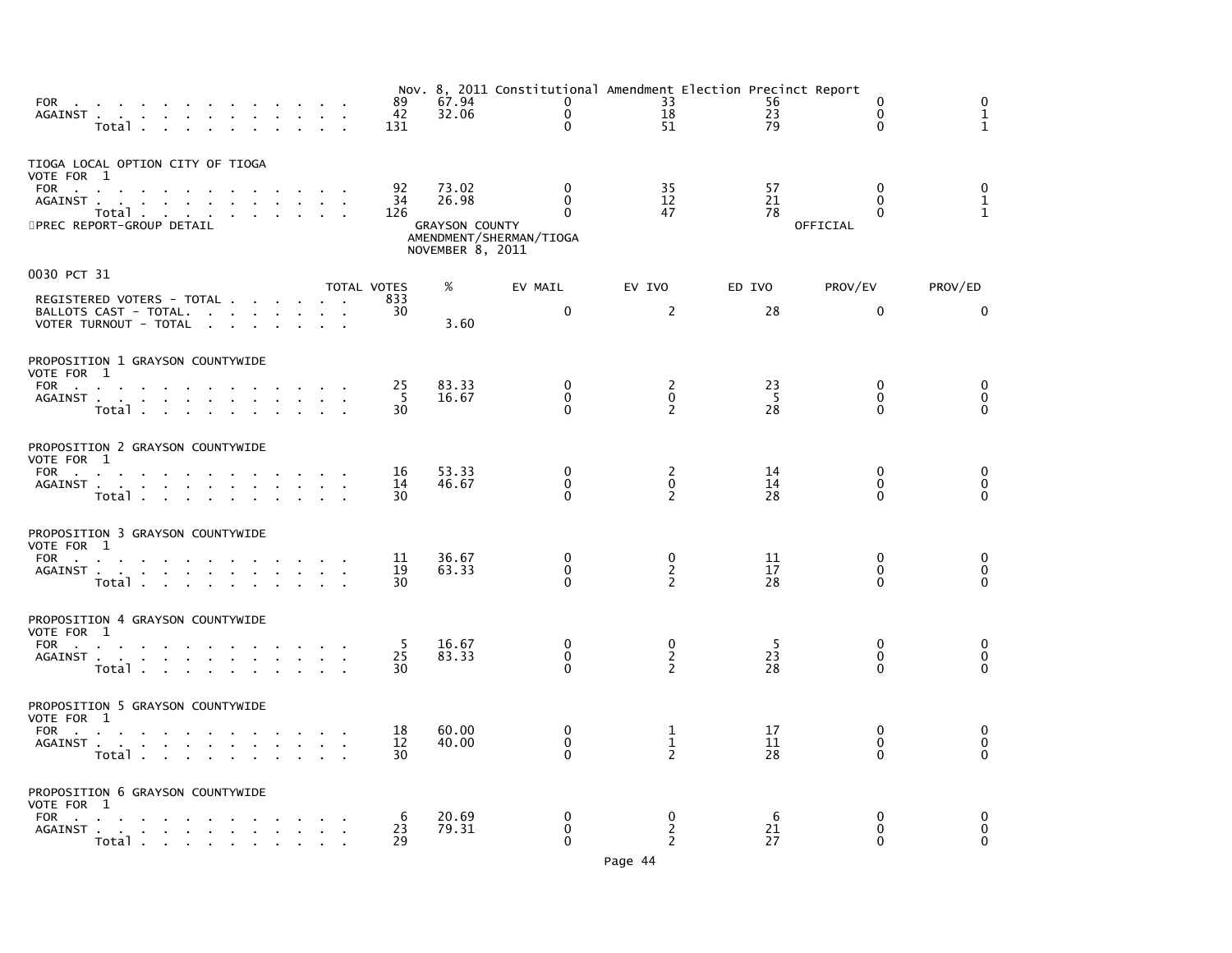| PROPOSITION 7 GRAYSON COUNTYWIDE<br>VOTE FOR 1<br><b>FOR</b><br>$\sim$ 10 $\pm$<br>AGAINST<br>Total .                                                                        |        | 8<br>22<br>30  | 26.67<br>73.33                                              | 0<br>0<br>$\mathbf{0}$                                      | 0<br>$\overline{2}$<br>$\overline{2}$ | 8<br>20<br>28  | $\mathbf 0$<br>$\mathbf 0$<br>$\mathbf{0}$ | 0<br>$\overline{0}$<br>$\mathbf 0$ |
|------------------------------------------------------------------------------------------------------------------------------------------------------------------------------|--------|----------------|-------------------------------------------------------------|-------------------------------------------------------------|---------------------------------------|----------------|--------------------------------------------|------------------------------------|
| PROPOSITION 8 GRAYSON COUNTYWIDE<br>VOTE FOR 1<br><b>FOR</b><br><b>Contract Contract</b><br>AGAINST.<br>and the company of the company<br>Total<br>5PREC REPORT-GROUP DETAIL |        | 8<br>22<br>30  | 26.67<br>73.33<br><b>GRAYSON COUNTY</b><br>NOVEMBER 8, 2011 | 0<br>$\mathbf 0$<br>$\mathbf{0}$<br>AMENDMENT/SHERMAN/TIOGA | 0<br>$\frac{2}{2}$                    | 8<br>20<br>28  | 0<br>$\Omega$<br>$\Omega$<br>OFFICIAL      | 0<br>$\overline{0}$<br>$\ddot{0}$  |
| 0030 PCT 31                                                                                                                                                                  |        | TOTAL VOTES    | %                                                           | EV MAIL                                                     | EV IVO                                | ED IVO         | PROV/EV                                    | PROV/ED                            |
| PROPOSITION 9 GRAYSON COUNTYWIDE<br>VOTE FOR 1<br>FOR<br><b>Contract Contract</b><br>AGAINST<br>$\sim$<br>Total .                                                            |        | 15<br>15<br>30 | 50.00<br>50.00                                              | 0<br>$\mathbf 0$<br>$\Omega$                                | 2<br>$\mathbf 0$<br>$\overline{c}$    | 13<br>15<br>28 | 0<br>0<br>$\mathbf{0}$                     | 0<br>0<br>$\Omega$                 |
| PROPOSITION 10 GRAYSON COUNTYWIDE<br>VOTE FOR 1<br>FOR<br>$\sim$<br>AGAINST.<br>and a straight and<br>$\sim$<br>$\sim$<br><b>Contract Contract</b>                           |        | 16<br>14       | 53.33<br>46.67                                              | 0<br>$\mathbf{0}$                                           | 1<br>$\mathbf{1}$                     | 15<br>13       | $\Omega$<br>$\Omega$                       | 0<br>0                             |
| Total<br>5PREC REPORT-GROUP DETAIL                                                                                                                                           |        | 30             | <b>GRAYSON COUNTY</b><br>NOVEMBER 8, 2011                   | 0<br>AMENDMENT/SHERMAN/TIOGA                                | $\overline{2}$                        | 28             | $\Omega$<br>OFFICIAL                       | $\Omega$                           |
| 0031 PCT 32                                                                                                                                                                  |        | TOTAL VOTES    | %                                                           | EV MAIL                                                     | EV IVO                                | ED IVO         | PROV/EV                                    | PROV/ED                            |
| REGISTERED VOTERS - TOTAL<br>BALLOTS CAST - TOTAL.<br>$\sim$<br><b>Contract Contract</b><br>$\sim$<br>VOTER TURNOUT - TOTAL<br>$\sim$<br>$\mathbf{r}$<br>$\sim$              |        | 1,208<br>62    | 5.13                                                        | $\mathbf 0$                                                 | 27                                    | 35             | $\mathbf 0$                                | $\Omega$                           |
| PROPOSITION 1 GRAYSON COUNTYWIDE<br>VOTE FOR 1<br>FOR<br>AGAINST.<br>$\mathbf{r} = \mathbf{r} \cdot \mathbf{r}$<br>$\sim$<br>the control of the control of<br>Total          | $\sim$ | 56<br>-3<br>59 | 94.92<br>5.08                                               | 0<br>0<br>$\Omega$                                          | 26<br>0<br>26                         | 30<br>3<br>33  | 0<br>0<br>$\Omega$                         | 0<br>0<br>$\Omega$                 |
| PROPOSITION 2 GRAYSON COUNTYWIDE<br>VOTE FOR 1<br>FOR<br>AGAINST<br>Total<br>$\sim 10^{-11}$<br>$\sim$<br>$\sim$                                                             |        | 40<br>20<br>60 | 66.67<br>33.33                                              | $\Omega$<br>$\mathbf 0$<br>$\Omega$                         | 22<br>$\overline{\mathbf{3}}$<br>25   | 18<br>17<br>35 | $\Omega$<br>$\mathbf{0}$<br>$\Omega$       | 0<br>$\mathbf 0$<br>$\Omega$       |
| PROPOSITION 3 GRAYSON COUNTYWIDE<br>VOTE FOR 1<br>FOR<br>the company of the company of the company of<br><b>Contract Contract</b>                                            |        | 38             | 63.33                                                       | $\mathbf 0$                                                 | 15                                    | 23             | $\mathbf 0$                                | 0                                  |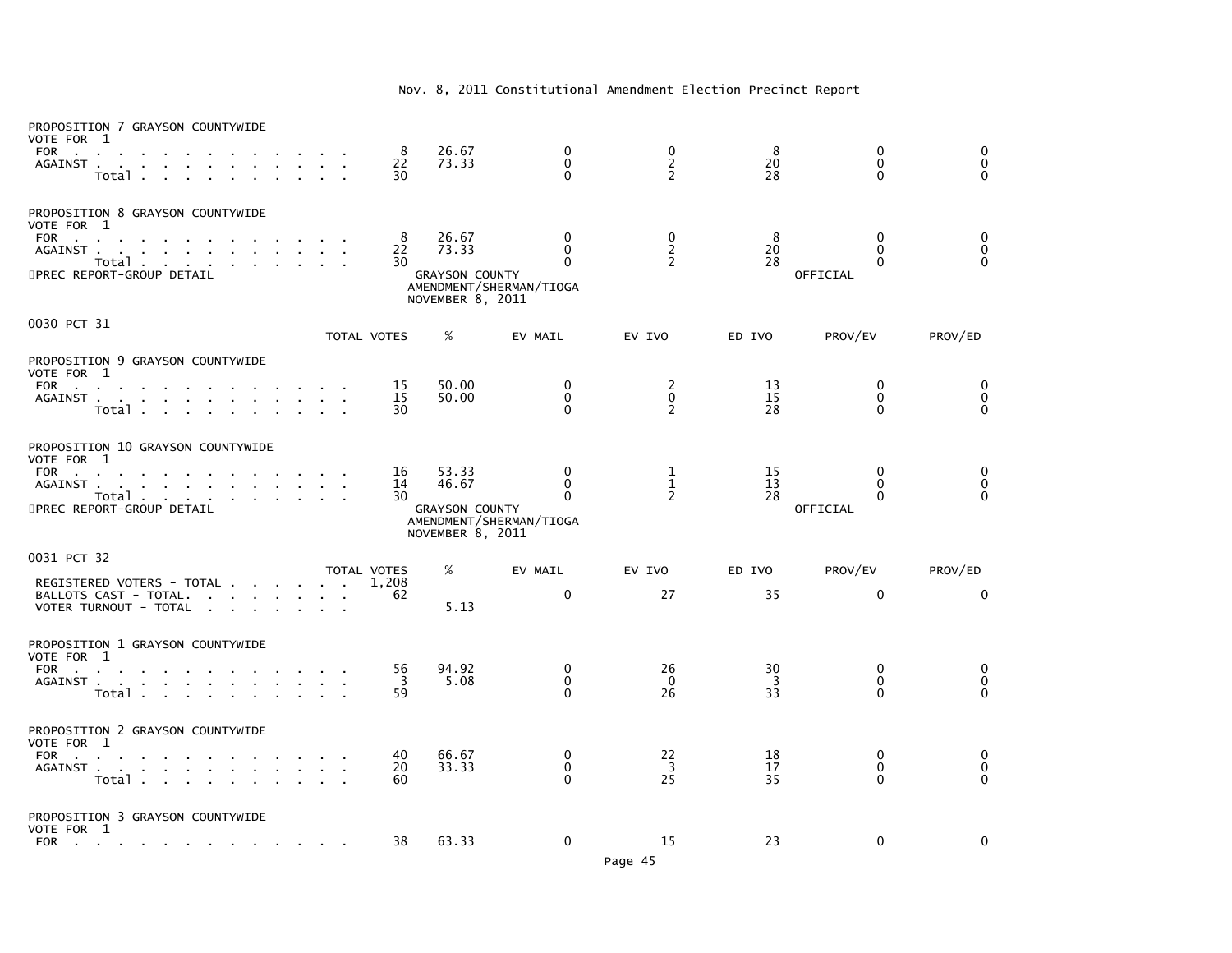|                   | AGAINST<br>Total .                                                                |              |             | 22<br>60       | 36.67                                                       | 0<br>$\Omega$                                                           | Nov. 8, 2011 Constitutional Amendment Election Precinct Report<br>11<br>26 | 11<br>34       | 0<br>$\Omega$                                    | 0<br>$\Omega$                                                    |
|-------------------|-----------------------------------------------------------------------------------|--------------|-------------|----------------|-------------------------------------------------------------|-------------------------------------------------------------------------|----------------------------------------------------------------------------|----------------|--------------------------------------------------|------------------------------------------------------------------|
| VOTE FOR 1<br>FOR | PROPOSITION 4 GRAYSON COUNTYWIDE<br>AGAINST<br>Total<br>$\sim$<br>$\sim$          |              |             | 32<br>27<br>59 | 54.24<br>45.76                                              | $\mathbf{0}$<br>0<br>$\Omega$                                           | 13<br>13<br>26                                                             | 19<br>14<br>33 | $\mathbf{0}$<br>$\mathbf 0$<br>$\Omega$          | $\begin{matrix} 0 \\ 0 \\ 0 \end{matrix}$                        |
| VOTE FOR 1<br>FOR | PROPOSITION 5 GRAYSON COUNTYWIDE<br>AGAINST<br>Total                              |              |             | 37<br>22<br>59 | 62.71<br>37.29                                              | 0<br>$\mathbf{0}$<br>$\Omega$                                           | 19<br>6<br>25                                                              | 18<br>16<br>34 | 0<br>$\mathbf{0}$<br>$\mathbf{0}$                | 0<br>$\pmb{0}$<br>$\mathbf{0}$                                   |
| VOTE FOR 1<br>FOR | PROPOSITION 6 GRAYSON COUNTYWIDE<br>AGAINST<br>Total<br>$\sim$                    |              |             | 36<br>23<br>59 | 61.02<br>38.98                                              | 0<br>0<br>$\Omega$                                                      | 15<br>10<br>25                                                             | 21<br>13<br>34 | $\mathbf 0$<br>$\mathbf 0$<br>$\mathbf{0}$       | $\begin{smallmatrix}0\0\end{smallmatrix}$<br>$\ddot{\mathbf{0}}$ |
| VOTE FOR 1        | PROPOSITION 7 GRAYSON COUNTYWIDE<br>FOR<br>AGAINST<br>Total                       |              |             | 29<br>26<br>55 | 52.73<br>47.27                                              | 0<br>$\mathbf 0$<br>$\Omega$                                            | 11<br>11<br>22                                                             | 18<br>15<br>33 | 0<br>$\mathbf 0$<br>$\Omega$                     | 0<br>$\ddot{\mathbf{0}}$<br>$\Omega$                             |
| VOTE FOR 1<br>FOR | PROPOSITION 8 GRAYSON COUNTYWIDE<br>AGAINST<br>Total<br>5PREC REPORT-GROUP DETAIL |              |             | 28<br>30<br>58 | 48.28<br>51.72<br><b>GRAYSON COUNTY</b><br>NOVEMBER 8, 2011 | $\mathbf{0}$<br>$\mathbf{0}$<br>$\mathbf{0}$<br>AMENDMENT/SHERMAN/TIOGA | 12<br>12<br>24                                                             | 16<br>18<br>34 | $\mathbf{0}$<br>$\Omega$<br>$\Omega$<br>OFFICIAL | $\begin{smallmatrix}0\0\end{smallmatrix}$<br>$\tilde{0}$         |
| 0031 PCT 32       |                                                                                   |              | TOTAL VOTES |                | %                                                           | EV MAIL                                                                 | EV IVO                                                                     | ED IVO         | PROV/EV                                          | PROV/ED                                                          |
| VOTE FOR 1<br>FOR | PROPOSITION 9 GRAYSON COUNTYWIDE<br>$\sim 10^{-11}$<br>Total                      | $\mathbf{r}$ |             | 42<br>18<br>60 | 70.00<br>30.00                                              | 0<br>$\mathbf 0$<br>$\Omega$                                            | 20<br>-6<br>26                                                             | 22<br>12<br>34 | $\mathbf{0}$<br>$\mathbf 0$<br>$\Omega$          | 0<br>$\ddot{\mathbf{0}}$<br>$\mathbf{0}$                         |
| VOTE FOR 1        | PROPOSITION 10 GRAYSON COUNTYWIDE<br>FOR<br>AGAINST<br>Total                      | $\mathbf{r}$ | $\sim$      | 42<br>17<br>59 | 71.19<br>28.81                                              | 0<br>$\mathbf 0$<br>$\Omega$                                            | 19<br>6<br>25                                                              | 23<br>11<br>34 | 0<br>$\mathbf 0$<br>$\Omega$                     | $\begin{smallmatrix} 0 \\ 0 \end{smallmatrix}$<br>$\mathbf{0}$   |
| VOTE FOR 1        | SHERMAN Council Member, DIST 2 CITY OF SHERMAN<br>Robert G. Softly                |              |             | 29             | 52.73                                                       | $\mathbf 0$                                                             | 11                                                                         | 18             | $\mathbf 0$                                      | $\mathbf 0$                                                      |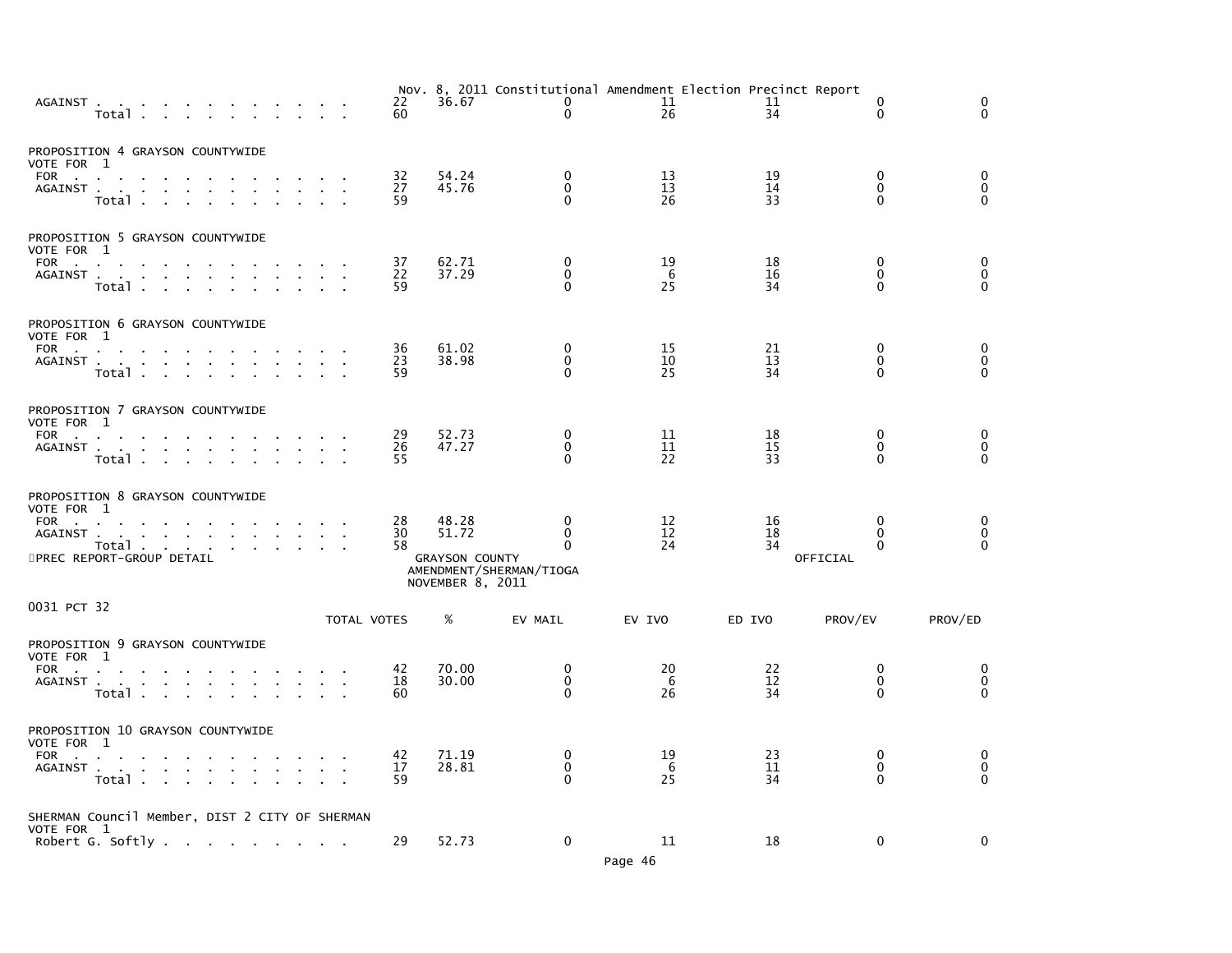|                                                                                  | Andrew Taylor<br>Total                                                      |                                                                            |                                     |        |              |                                                           | 26<br>55                   | 47.27                                                       | Nov. 8, 2011 Constitutional Amendment Election Precinct Report<br>$\mathbf{0}$<br>$\mathbf{0}$ | 10<br>21               | 16<br>34                   | 0<br>$\Omega$                                | $\Omega$<br>$\Omega$                     |
|----------------------------------------------------------------------------------|-----------------------------------------------------------------------------|----------------------------------------------------------------------------|-------------------------------------|--------|--------------|-----------------------------------------------------------|----------------------------|-------------------------------------------------------------|------------------------------------------------------------------------------------------------|------------------------|----------------------------|----------------------------------------------|------------------------------------------|
| SHERMAN Council Member, DIST 4 CITY OF SHERMAN<br>VOTE FOR 1                     | R. David Plyler, Jr<br>william windlow<br>Total                             |                                                                            |                                     |        |              | the company of the company of<br><b>Contract Contract</b> | 35<br>24<br>59             | 59.32<br>40.68                                              | 0<br>$\Omega$<br>$\Omega$                                                                      | 17<br>- 8<br>25        | 18<br>16<br>34             | $\Omega$<br>$\Omega$<br>0                    | $\mathbf 0$<br>$\Omega$<br>$\mathbf{0}$  |
| SHERMAN PROPOSITION 1 CITY OF SHERMAN<br>VOTE FOR 1<br>5PREC REPORT-GROUP DETAIL | FOR (A FAVOR).<br>AGAINST (EN CONTRA).<br>Total                             |                                                                            | the contract of the contract of the |        |              |                                                           | 55<br>7<br>62              | 88.71<br>11.29<br><b>GRAYSON COUNTY</b><br>NOVEMBER 8, 2011 | $\mathbf{0}$<br>$\mathbf{0}$<br>$\Omega$<br>AMENDMENT/SHERMAN/TIOGA                            | 23<br>4<br>27          | 32<br>$\overline{3}$<br>35 | $\Omega$<br>0<br>$\Omega$<br>OFFICIAL        | $\Omega$<br>0<br>$\mathbf 0$             |
| 0032 PCT 33                                                                      | REGISTERED VOTERS - TOTAL<br>BALLOTS CAST - TOTAL.<br>VOTER TURNOUT - TOTAL |                                                                            |                                     |        |              | <b>Contract Contract</b>                                  | TOTAL VOTES<br>1.167<br>34 | %<br>2.91                                                   | EV MAIL<br>$\mathbf 0$                                                                         | EV IVO<br>6            | ED IVO<br>28               | PROV/EV<br>0                                 | PROV/ED<br>0                             |
| PROPOSITION 1 GRAYSON COUNTYWIDE<br>VOTE FOR 1                                   | FOR $\qquad \qquad \ldots \qquad \qquad \ldots$<br>AGAINST<br>Total         |                                                                            |                                     | $\sim$ |              | <b>Contract Contract</b><br>$\sim$                        | 28<br>-6<br>34             | 82.35<br>17.65                                              | 0<br>$\mathbf{0}$<br>$\Omega$                                                                  | 6<br>$\mathbf{0}$<br>6 | 22<br>6<br>28              | 0<br>$\mathbf{0}$<br>$\Omega$                | 0<br>$\mathbf 0$<br>$\mathbf{0}$         |
| PROPOSITION 2 GRAYSON COUNTYWIDE<br>VOTE FOR 1<br>FOR                            | AGAINST<br>Total                                                            |                                                                            | <b>All Contract Contracts</b>       |        |              |                                                           | 20<br>14<br>34             | 58.82<br>41.18                                              | $\mathbf{0}$<br>0<br>$\Omega$                                                                  | 5<br>$\mathbf{1}$<br>6 | 15<br>13<br>28             | $\Omega$<br>0<br>$\Omega$                    | $\mathbf{0}$<br>0<br>$\mathbf 0$         |
| PROPOSITION 3 GRAYSON COUNTYWIDE<br>VOTE FOR 1                                   | FOR<br>Total                                                                |                                                                            |                                     |        |              |                                                           | 14<br>20<br>34             | 41.18<br>58.82                                              | 0<br>$\mathbf{0}$<br>$\Omega$                                                                  | 5<br>$\mathbf{1}$<br>6 | 9<br>19<br>28              | $\mathbf{0}$<br>$\Omega$<br>0                | 0<br>$\mathbf{0}$<br>$\Omega$            |
| PROPOSITION 4 GRAYSON COUNTYWIDE<br>VOTE FOR 1<br>FOR                            | $\sim$ 10 $\pm$<br>AGAINST<br>Total                                         |                                                                            | <b>Contract Contract</b>            | $\sim$ |              |                                                           | 10<br>24<br>34             | 29.41<br>70.59                                              | $\mathbf{0}$<br>$\mathbf{0}$<br>$\Omega$                                                       | 2<br>4<br>6            | 8<br>20<br>28              | $\Omega$<br>$\mathbf{0}$<br>0                | 0<br>$\mathbf 0$<br>$\mathbf{0}$         |
| PROPOSITION 5 GRAYSON COUNTYWIDE<br>VOTE FOR 1<br>FOR<br>AGAINST.                | Total                                                                       | the contract of the contract of the<br>the contract of the contract of the |                                     |        | $\mathbf{r}$ | $\mathbf{r}$                                              | 24<br>10<br>34             | 70.59<br>29.41                                              | 0<br>$\mathbf{0}$<br>$\Omega$                                                                  | 6<br>$\mathbf{0}$<br>6 | 18<br>10<br>28             | $\mathbf{0}$<br>$\mathbf{0}$<br>$\mathbf{0}$ | $\mathbf{0}$<br>$\mathbf{0}$<br>$\Omega$ |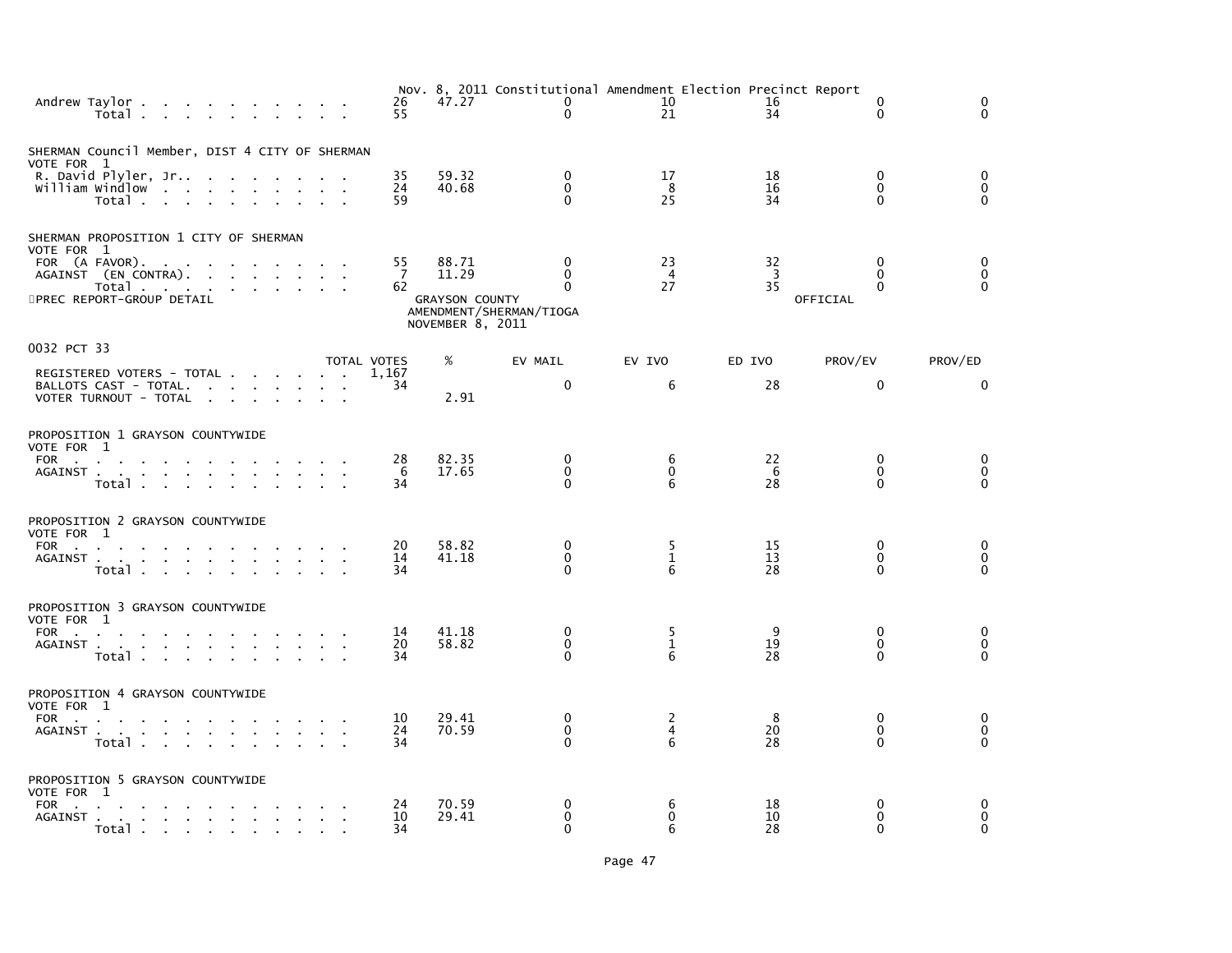| PROPOSITION 6 GRAYSON COUNTYWIDE<br>VOTE FOR 1<br>FOR<br>$\sim$<br>AGAINST.<br><b>Service</b><br>$\sim$<br><b>College</b><br>$\sim$<br>$\sim$<br>$\mathbf{r}$<br>Total                                                                                                                                                                                                   |                                               | 10<br>24<br>34                   | 29.41<br>70.59                                                                | 0<br>$\mathbf{0}$<br>$\Omega$                                                                                  | $\frac{2}{4}$<br>6                    | 8<br>20<br>28                    | $\mathbf 0$<br>$\mathbf{0}$<br>$\Omega$                                       | $\mathbf 0$<br>$\mathbf 0$<br>$\Omega$             |
|--------------------------------------------------------------------------------------------------------------------------------------------------------------------------------------------------------------------------------------------------------------------------------------------------------------------------------------------------------------------------|-----------------------------------------------|----------------------------------|-------------------------------------------------------------------------------|----------------------------------------------------------------------------------------------------------------|---------------------------------------|----------------------------------|-------------------------------------------------------------------------------|----------------------------------------------------|
| PROPOSITION 7 GRAYSON COUNTYWIDE<br>VOTE FOR 1<br><b>FOR</b><br><b>Carl Carl</b><br>AGAINST<br>Total<br>$\mathbf{r}$<br><b>College</b>                                                                                                                                                                                                                                   |                                               | 13<br>19<br>32                   | 40.63<br>59.38                                                                | 0<br>$\mathbf 0$<br>$\Omega$                                                                                   | $\frac{3}{2}$<br>5                    | 10<br>17<br>27                   | $\mathbf{0}$<br>0<br>$\Omega$                                                 | 0<br>$\overline{0}$<br>$\Omega$                    |
| PROPOSITION 8 GRAYSON COUNTYWIDE<br>VOTE FOR 1<br><b>FOR</b><br><b>Contract Contract</b><br>AGAINST.<br>and a straightful contract and a straight<br>Total<br>5PREC REPORT-GROUP DETAIL                                                                                                                                                                                  |                                               | 12<br>22<br>34                   | 35.29<br>64.71<br><b>GRAYSON COUNTY</b><br>NOVEMBER 8, 2011                   | 0<br>$\Omega$<br>$\Omega$<br>AMENDMENT/SHERMAN/TIOGA                                                           | 2<br>$\overline{4}$<br>6              | 10<br>18<br>28                   | $\mathbf{0}$<br>0<br>0<br>OFFICIAL                                            | 0<br>$\pmb{0}$<br>$\Omega$                         |
| 0032 PCT 33                                                                                                                                                                                                                                                                                                                                                              |                                               | TOTAL VOTES                      | %                                                                             | EV MAIL                                                                                                        | EV IVO                                | ED IVO                           | PROV/EV                                                                       | PROV/ED                                            |
| PROPOSITION 9 GRAYSON COUNTYWIDE<br>VOTE FOR 1<br><b>FOR</b><br><b>Contract Contract</b><br>AGAINST<br>$\sim$<br>$\mathbf{r} = \mathbf{r} \cdot \mathbf{r}$<br>Total .<br>$\mathbf{r}$<br>PROPOSITION 10 GRAYSON COUNTYWIDE<br>VOTE FOR 1<br>FOR<br><b>College</b><br>AGAINST.<br>and a strain and a strain and<br><b>Contract</b><br>Total<br>5PREC REPORT-GROUP DETAIL |                                               | 21<br>13<br>34<br>19<br>15<br>34 | 61.76<br>38.24<br>55.88<br>44.12<br><b>GRAYSON COUNTY</b><br>NOVEMBER 8, 2011 | $\mathbf{0}$<br>$\mathbf 0$<br>$\mathbf{0}$<br>$\mathbf{0}$<br>$\Omega$<br>$\Omega$<br>AMENDMENT/SHERMAN/TIOGA | 3<br>3<br>6<br>5<br>$\mathbf{1}$<br>6 | 18<br>10<br>28<br>14<br>14<br>28 | $\Omega$<br>$\Omega$<br>$\Omega$<br>$\mathbf{0}$<br>$\Omega$<br>0<br>OFFICIAL | 0<br>$\mathbf 0$<br>$\Omega$<br>0<br>0<br>$\Omega$ |
| 0033 PCT 34<br>REGISTERED VOTERS - TOTAL<br>BALLOTS CAST - TOTAL.<br>the contract of the contract of the<br>VOTER TURNOUT - TOTAL                                                                                                                                                                                                                                        |                                               | TOTAL VOTES<br>3.038<br>91       | %<br>3.00                                                                     | EV MAIL<br>$\mathbf 0$                                                                                         | EV IVO<br>$\overline{7}$              | ED IVO<br>84                     | PROV/EV<br>$\mathbf{0}$                                                       | PROV/ED<br>$\Omega$                                |
| PROPOSITION 1 GRAYSON COUNTYWIDE<br>VOTE FOR 1<br><b>FOR</b><br><b>Contract Contract</b><br>$\sim 10^{-10}$ km s $^{-1}$<br>AGAINST.<br>the contract of the contract of the con-<br>Total                                                                                                                                                                                | $\mathcal{L}^{\pm}$<br>$\sim$<br>$\mathbf{r}$ | 71<br>17<br>88                   | 80.68<br>19.32                                                                | 0<br>0<br>$\Omega$                                                                                             | 4<br>$\overline{2}$<br>6              | 67<br>15<br>82                   | $\mathbf{0}$<br>$\mathbf 0$<br>0                                              | $\mathbf 0$<br>$\mathbf 0$<br>$\mathbf{0}$         |
| PROPOSITION 2 GRAYSON COUNTYWIDE<br>VOTE FOR 1<br><b>FOR</b><br><b>Contract Contract</b><br><b>Contract Contract</b><br>$\mathbf{r}$<br>the company of the company<br>$\sim$<br>AGAINST .<br>the contract of the contract of the                                                                                                                                         |                                               | 49<br>37                         | 56.98<br>43.02                                                                | 0<br>$\mathbf{0}$                                                                                              | 6<br>$\mathbf{0}$                     | 43<br>37                         | 0<br>$\Omega$                                                                 | 0<br>$\mathbf 0$                                   |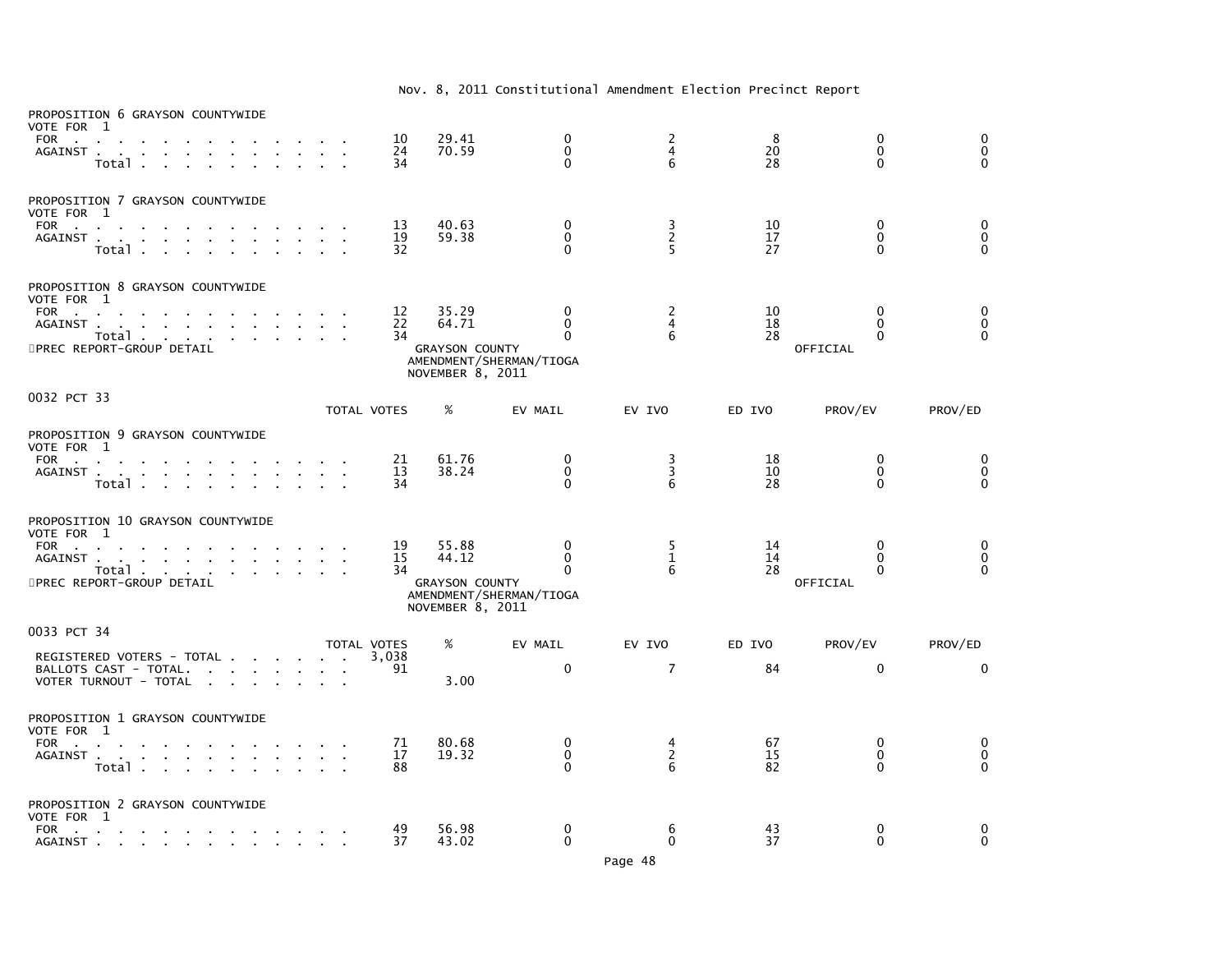|                                                                                                        | Total           |                           |                                   |                                                     |  |        |             | 86             |                                         | $\mathbf{0}$                                                             | Nov. 8, 2011 Constitutional Amendment Election Precinct Report<br>6 | 80             |          | $\Omega$                                 | $\Omega$                                                  |
|--------------------------------------------------------------------------------------------------------|-----------------|---------------------------|-----------------------------------|-----------------------------------------------------|--|--------|-------------|----------------|-----------------------------------------|--------------------------------------------------------------------------|---------------------------------------------------------------------|----------------|----------|------------------------------------------|-----------------------------------------------------------|
| PROPOSITION 3 GRAYSON COUNTYWIDE<br>VOTE FOR 1<br>FOR<br>AGAINST                                       | Total .         | $\sim 10^{-11}$<br>$\sim$ |                                   |                                                     |  |        |             | 25<br>63<br>88 | 28.41<br>71.59                          | $\mathbf 0$<br>$\mathbf 0$<br>$\Omega$                                   | 2<br>4<br>6                                                         | 23<br>59<br>82 |          | $\mathbf{0}$<br>$\mathbf{0}$<br>$\Omega$ | 0<br>$\pmb{0}$<br>$\Omega$                                |
| PROPOSITION 4 GRAYSON COUNTYWIDE<br>VOTE FOR 1<br>FOR<br>AGAINST                                       | $\sim$<br>Total |                           |                                   | and a straightful contract and a straight           |  |        |             | 18<br>70<br>88 | 20.45<br>79.55                          | $\mathbf{0}$<br>$\mathbf 0$<br>$\Omega$                                  | 2<br>4<br>6                                                         | 16<br>66<br>82 |          | $\mathbf{0}$<br>$\Omega$<br>$\Omega$     | 0<br>$\check{\mathrm{o}}$<br>$\Omega$                     |
| PROPOSITION 5 GRAYSON COUNTYWIDE<br>VOTE FOR 1<br>FOR<br>AGAINST                                       | Total           |                           |                                   | the contract of the contract of the con-            |  | $\sim$ |             | 48<br>39<br>87 | 55.17<br>44.83                          | 0<br>$\mathbf 0$<br>$\Omega$                                             | 5<br>$\mathbf{1}$<br>6                                              | 43<br>38<br>81 |          | 0<br>0<br>$\mathbf{0}$                   | 0<br>$_{\rm 0}^{\rm 0}$                                   |
| PROPOSITION 6 GRAYSON COUNTYWIDE<br>VOTE FOR 1<br>FOR<br>AGAINST                                       | Total           |                           |                                   |                                                     |  |        |             | 25<br>63<br>88 | 28.41<br>71.59                          | 0<br>$\mathbf 0$<br>$\mathbf{0}$                                         | 2<br>5<br>$\overline{7}$                                            | 23<br>58<br>81 |          | 0<br>0<br>$\Omega$                       | $\begin{smallmatrix}0\0\end{smallmatrix}$<br>$\mathbf{0}$ |
| PROPOSITION 7 GRAYSON COUNTYWIDE<br>VOTE FOR 1<br>FOR<br>AGAINST                                       | Total           |                           | <b>Contract Contract Contract</b> |                                                     |  |        |             | 28<br>60<br>88 | 31.82<br>68.18                          | $\mathbf{0}$<br>0<br>$\Omega$                                            | 3<br>4<br>$\overline{7}$                                            | 25<br>56<br>81 |          | $\mathbf{0}$<br>0<br>$\Omega$            | $\begin{smallmatrix} 0\\0 \end{smallmatrix}$<br>$\Omega$  |
| PROPOSITION 8 GRAYSON COUNTYWIDE<br>VOTE FOR 1<br>FOR<br>AGAINST<br>Total<br>5PREC REPORT-GROUP DETAIL |                 | $\sim 10^{-11}$           |                                   |                                                     |  |        |             | 22<br>65<br>87 | 25.29<br>74.71<br><b>GRAYSON COUNTY</b> | 0<br>$\Omega$<br>$\Omega$<br>AMENDMENT/SHERMAN/TIOGA<br>NOVEMBER 8, 2011 | 2<br>4<br>6                                                         | 20<br>61<br>81 | OFFICIAL | 0<br>$\Omega$<br>$\mathbf{0}$            | 0<br>$\ddot{\mathbf{0}}$<br>$\Omega$                      |
| 0033 PCT 34                                                                                            |                 |                           |                                   |                                                     |  |        | TOTAL VOTES |                | %                                       | EV MAIL                                                                  | EV IVO                                                              | ED IVO         | PROV/EV  |                                          | PROV/ED                                                   |
| PROPOSITION 9 GRAYSON COUNTYWIDE<br>VOTE FOR 1<br>FOR<br>AGAINST                                       | Total           |                           |                                   | the contract of the contract of the con-            |  |        |             | 37<br>51<br>88 | 42.05<br>57.95                          | 0<br>$\mathbf 0$<br>$\Omega$                                             | $\frac{2}{5}$<br>$\overline{7}$                                     | 35<br>46<br>81 |          | 0<br>$\mathbf{0}$<br>$\Omega$            | 0<br>$\ddot{\mathbf{0}}$<br>$\Omega$                      |
| PROPOSITION 10 GRAYSON COUNTYWIDE<br>VOTE FOR 1<br>FOR<br>AGAINST                                      |                 |                           |                                   | the contract of the contract of the contract of the |  |        |             | 40<br>48       | 45.45<br>54.55                          | $\mathbf 0$<br>$\mathbf 0$                                               | 6<br>$\mathbf 0$                                                    | 34<br>48       |          | 0<br>0                                   | 0<br>$\mathbf 0$                                          |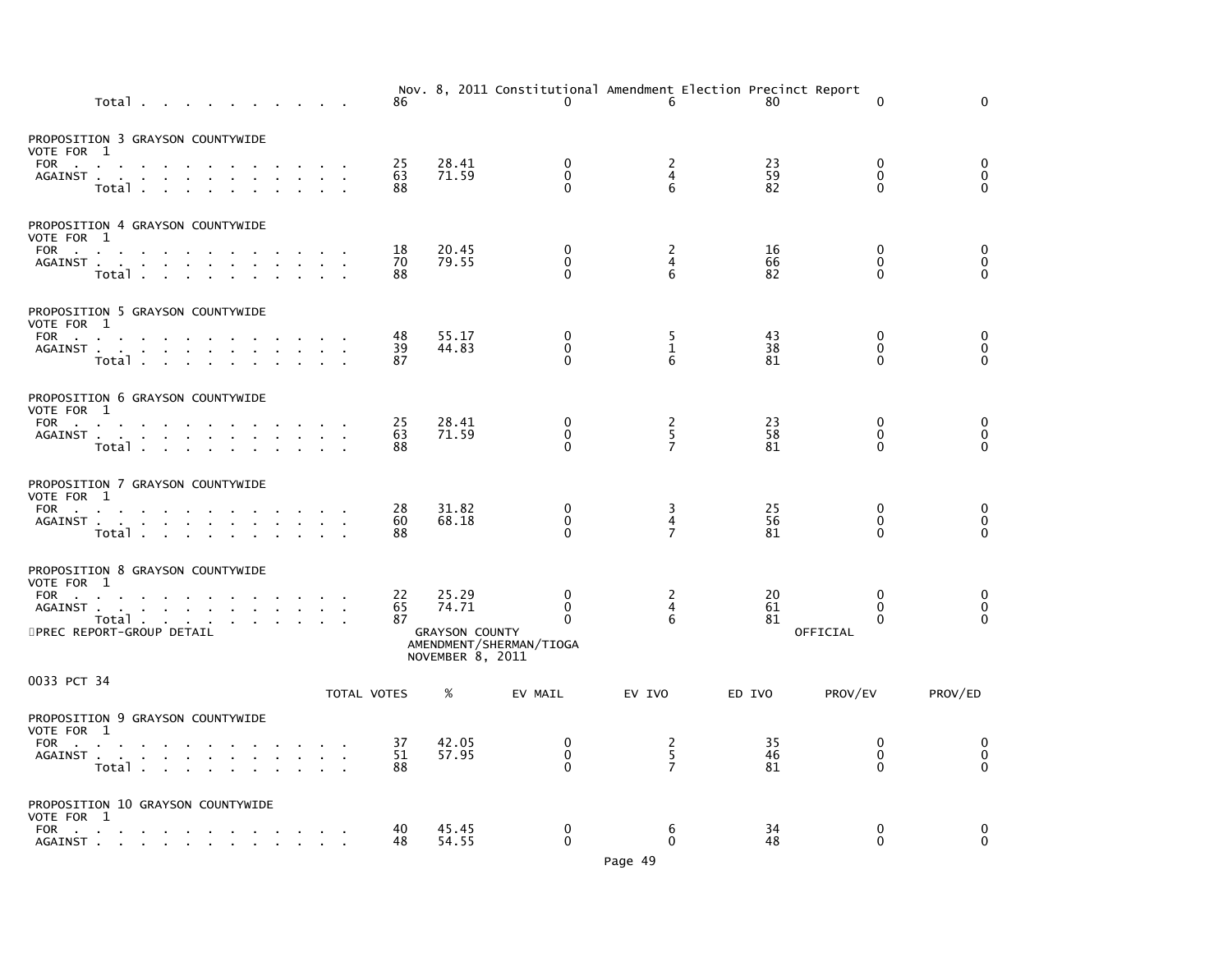| Total<br>5PREC REPORT-GROUP DETAIL                                                                              | 88.            | <b>GRAYSON COUNTY</b><br>NOVEMBER 8, 2011 | Nov. 8, 2011 Constitutional Amendment Election Precinct Report<br>$\mathbf 0$<br>AMENDMENT/SHERMAN/TIOGA | 6                                          | 82             | 0<br>OFFICIAL                       | $\Omega$                                              |
|-----------------------------------------------------------------------------------------------------------------|----------------|-------------------------------------------|----------------------------------------------------------------------------------------------------------|--------------------------------------------|----------------|-------------------------------------|-------------------------------------------------------|
| 0034 PCT 35                                                                                                     | TOTAL VOTES    | %                                         | EV MAIL                                                                                                  | EV IVO                                     | ED IVO         | PROV/EV                             | PROV/ED                                               |
| REGISTERED VOTERS - TOTAL<br>BALLOTS CAST - TOTAL.<br>VOTER TURNOUT - TOTAL<br>$\sim$ $\sim$                    | 2.292<br>91    | 3.97                                      | $\mathbf{0}$                                                                                             | 9                                          | 82             | $\mathbf{0}$                        | $\Omega$                                              |
| PROPOSITION 1 GRAYSON COUNTYWIDE                                                                                |                |                                           |                                                                                                          |                                            |                |                                     |                                                       |
| VOTE FOR 1<br>FOR<br>AGAINST<br>Total                                                                           | 73<br>18<br>91 | 80.22<br>19.78                            | $\Omega$<br>$\Omega$<br>$\Omega$                                                                         | 7<br>$\overline{2}$<br>q                   | 66<br>16<br>82 | 0<br>$\mathbf{0}$<br>$\Omega$       | 0<br>$\check{\mathrm{o}}$<br>$\tilde{0}$              |
| PROPOSITION 2 GRAYSON COUNTYWIDE                                                                                |                |                                           |                                                                                                          |                                            |                |                                     |                                                       |
| VOTE FOR 1<br>FOR<br>AGAINST<br>Total                                                                           | 43<br>46<br>89 | 48.31<br>51.69                            | $\mathbf 0$<br>$\mathbf 0$<br>$\Omega$                                                                   | 5<br>$\overline{4}$<br>9                   | 38<br>42<br>80 | $\mathbf 0$<br>$\Omega$<br>$\Omega$ | $_{\rm 0}^{\rm 0}$<br>$\Omega$                        |
| PROPOSITION 3 GRAYSON COUNTYWIDE                                                                                |                |                                           |                                                                                                          |                                            |                |                                     |                                                       |
| VOTE FOR 1<br>FOR<br>AGAINST<br>Total                                                                           | 39<br>50<br>89 | 43.82<br>56.18                            | $\mathbf 0$<br>$\mathbf 0$<br>$\Omega$                                                                   | 7<br>$\overline{2}$<br>$\mathsf{q}$        | 32<br>48<br>80 | 0<br>$\mathbf 0$<br>$\Omega$        | 0<br>$\overline{0}$<br>$\overline{0}$                 |
| PROPOSITION 4 GRAYSON COUNTYWIDE                                                                                |                |                                           |                                                                                                          |                                            |                |                                     |                                                       |
| VOTE FOR 1<br><b>FOR</b><br>the contract of the contract of the contract of the contract of<br>AGAINST<br>Total | 27<br>62<br>89 | 30.34<br>69.66                            | 0<br>0<br>$\Omega$                                                                                       | 3<br>6<br>9                                | 24<br>56<br>80 | 0<br>0<br>$\mathbf{0}$              | $_{\rm 0}^{\rm 0}$<br>$\overline{0}$                  |
| PROPOSITION 5 GRAYSON COUNTYWIDE                                                                                |                |                                           |                                                                                                          |                                            |                |                                     |                                                       |
| VOTE FOR 1<br>FOR<br>AGAINST<br>Total                                                                           | 53<br>36<br>89 | 59.55<br>40.45                            | 0<br>$\mathbf 0$<br>0                                                                                    | 5<br>4<br>9                                | 48<br>32<br>80 | 0<br>$\mathbf 0$<br>$\Omega$        | 0<br>$\overline{0}$<br>$\Omega$                       |
| PROPOSITION 6 GRAYSON COUNTYWIDE                                                                                |                |                                           |                                                                                                          |                                            |                |                                     |                                                       |
| VOTE FOR 1<br>FOR<br>AGAINST<br>Total                                                                           | 38<br>50<br>88 | 43.18<br>56.82                            | 0<br>$\Omega$<br>$\Omega$                                                                                | $\begin{array}{c} 6 \\ 3 \end{array}$<br>q | 32<br>47<br>79 | $\mathbf 0$<br>$\Omega$<br>$\Omega$ | $\begin{smallmatrix}0\0\end{smallmatrix}$<br>$\Omega$ |
| PROPOSITION 7 GRAYSON COUNTYWIDE<br>VOTE FOR 1                                                                  |                |                                           |                                                                                                          |                                            |                |                                     |                                                       |
| FOR<br>the contract of the contract of the con-<br>AGAINST<br>Total                                             | 39<br>49<br>88 | 44.32<br>55.68                            | $\mathbf 0$<br>$\mathbf 0$<br>$\Omega$                                                                   | 3<br>6<br>q                                | 36<br>43<br>79 | 0<br>$\mathbf 0$<br>$\Omega$        | 0<br>$\mathbf 0$<br>$\Omega$                          |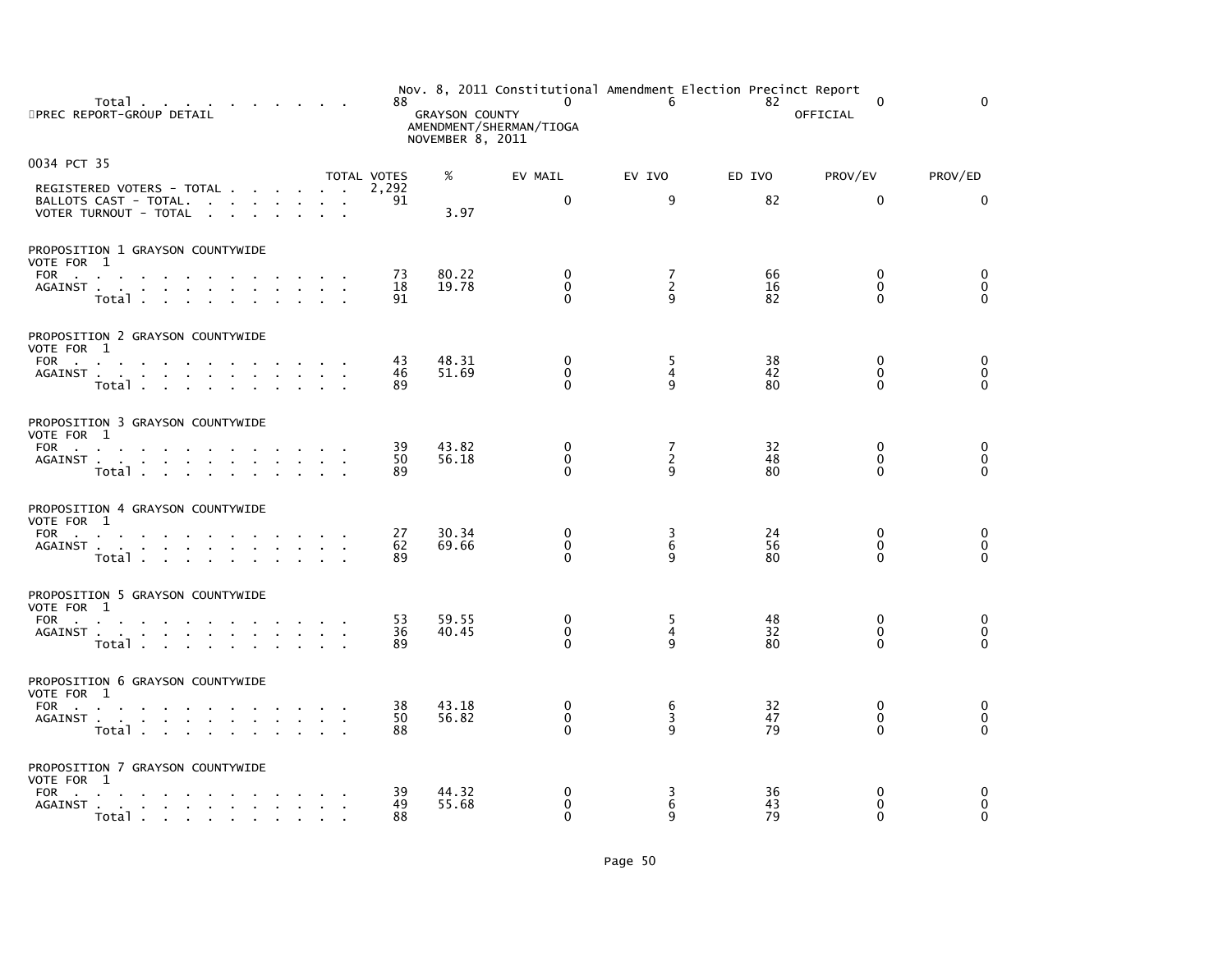| PROPOSITION 8 GRAYSON COUNTYWIDE<br>VOTE FOR 1<br>FOR<br>AGAINST<br>Total<br>5PREC REPORT-GROUP DETAIL                                                   |                             | 39<br>50<br>89 | 43.82<br>56.18<br><b>GRAYSON COUNTY</b><br>NOVEMBER 8, 2011 | $\Omega$<br>$\mathbf 0$<br>$\Omega$<br>AMENDMENT/SHERMAN/TIOGA | $\frac{3}{6}$<br>9       | 36<br>44<br>80       | $\Omega$<br>$\mathbf{0}$<br>$\Omega$<br>OFFICIAL | $\Omega$<br>$\mathbf 0$<br>$\Omega$ |
|----------------------------------------------------------------------------------------------------------------------------------------------------------|-----------------------------|----------------|-------------------------------------------------------------|----------------------------------------------------------------|--------------------------|----------------------|--------------------------------------------------|-------------------------------------|
| 0034 PCT 35                                                                                                                                              |                             | TOTAL VOTES    | %                                                           | EV MAIL                                                        | EV IVO                   | ED IVO               | PROV/EV                                          | PROV/ED                             |
| PROPOSITION 9 GRAYSON COUNTYWIDE<br>VOTE FOR 1<br>FOR<br><b>Contract Contract</b><br>AGAINST<br>Total                                                    |                             | 54<br>35<br>89 | 60.67<br>39.33                                              | 0<br>$\Omega$<br>$\Omega$                                      | 7<br>$\overline{2}$<br>9 | 47<br>33<br>80       | $\Omega$<br>$\mathbf{0}$<br>$\mathbf{0}$         | 0<br>$\mathbf 0$<br>$\mathbf{0}$    |
| PROPOSITION 10 GRAYSON COUNTYWIDE<br>VOTE FOR 1<br>FOR<br>AGAINST.<br>and a series of the contract and a series of<br>Total<br>5PREC REPORT-GROUP DETAIL |                             | 50<br>39<br>89 | 56.18<br>43.82<br><b>GRAYSON COUNTY</b><br>NOVEMBER 8, 2011 | 0<br>$\Omega$<br>0<br>AMENDMENT/SHERMAN/TIOGA                  | 4<br>5<br>9              | 46<br>34<br>80       | 0<br>$\Omega$<br>$\Omega$<br>OFFICIAL            | 0<br>$\mathbf{0}$<br>$\Omega$       |
| 0035 PCT 36                                                                                                                                              |                             | TOTAL VOTES    | %                                                           | EV MAIL                                                        | EV IVO                   | ED IVO               | PROV/EV                                          | PROV/ED                             |
| REGISTERED VOTERS - TOTAL<br>BALLOTS CAST - TOTAL.<br>VOTER TURNOUT - TOTAL<br><b>Sales Advised Service</b><br>$\sim$<br>$\sim$                          |                             | 884<br>37      | 4.19                                                        | $\mathbf 0$                                                    | 20                       | 17                   | $\mathbf{0}$                                     | $\Omega$                            |
| PROPOSITION 1 GRAYSON COUNTYWIDE<br>VOTE FOR 1<br>AGAINST<br>Total                                                                                       |                             | 33<br>-2<br>35 | 94.29<br>5.71                                               | 0<br>$\mathbf 0$<br>$\Omega$                                   | 18<br>2<br>20            | 15<br>$\Omega$<br>15 | $\Omega$<br>$\mathbf{0}$<br>$\Omega$             | 0<br>$\mathbf{0}$<br>$\mathbf{0}$   |
| PROPOSITION 2 GRAYSON COUNTYWIDE<br>VOTE FOR 1<br>FOR<br>the contract of the contract of the con-<br>AGAINST<br>Total                                    |                             | 20<br>14<br>34 | 58.82<br>41.18                                              | 0<br>$\mathbf 0$<br>$\Omega$                                   | 10<br>9<br>19            | 10<br>-5<br>15       | $\mathbf 0$<br>$\mathbf{0}$<br>$\Omega$          | 0<br>0<br>$\Omega$                  |
| PROPOSITION 3 GRAYSON COUNTYWIDE<br>VOTE FOR 1<br>FOR<br>AGAINST<br>Total                                                                                | $\mathcal{A}=\mathcal{A}$ . | 27<br>8<br>35  | 77.14<br>22.86                                              | 0<br>0<br>0                                                    | 15<br>-5<br>20           | 12<br>3<br>15        | 0<br>0<br>$\Omega$                               | 0<br>0<br>$\mathbf{0}$              |
| PROPOSITION 4 GRAYSON COUNTYWIDE<br>VOTE FOR 1<br>FOR<br>AGAINST<br>Total                                                                                |                             | 15<br>19<br>34 | 44.12<br>55.88                                              | 0<br>0<br>$\Omega$                                             | 8<br>11<br>19            | 7<br>8<br>15         | 0<br>0<br>$\Omega$                               | 0<br>0<br>$\mathbf{0}$              |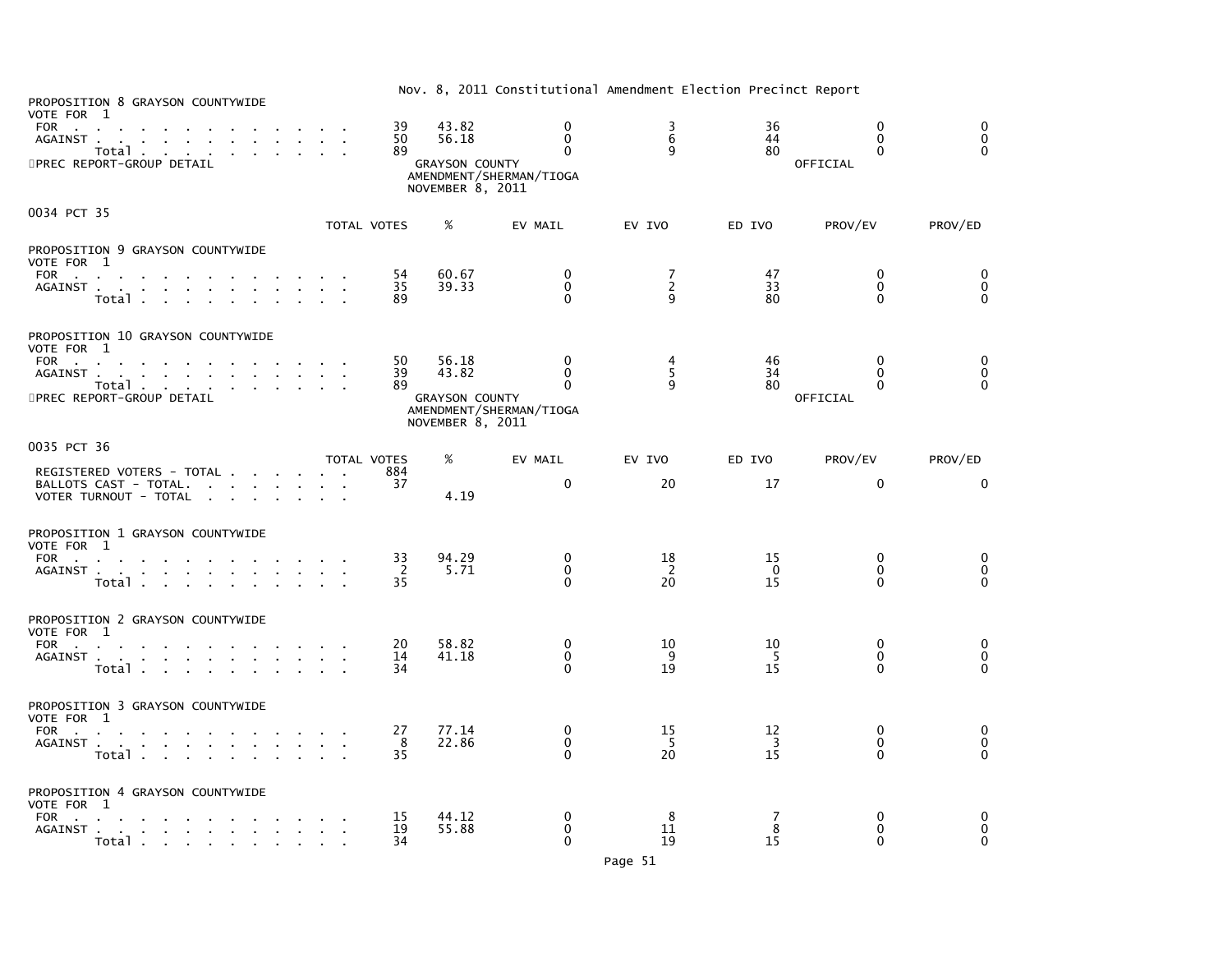| PROPOSITION 5 GRAYSON COUNTYWIDE<br>VOTE FOR 1<br><b>FOR</b><br><b>Contract</b><br>$\sim$<br>AGAINST<br>Total .<br><b>Contract Contract</b>    |              | 23<br>11<br>34 | 67.65<br>32.35                                              | $\mathbf 0$<br>$\mathbf{0}$<br>$\Omega$                         | 15<br>- 5<br>20                     | 8<br>6<br>14               | $\mathbf 0$<br>$\mathbf{0}$<br>$\mathbf{0}$      | $\Omega$<br>$\mathbf 0$<br>$\mathbf{0}$ |
|------------------------------------------------------------------------------------------------------------------------------------------------|--------------|----------------|-------------------------------------------------------------|-----------------------------------------------------------------|-------------------------------------|----------------------------|--------------------------------------------------|-----------------------------------------|
| PROPOSITION 6 GRAYSON COUNTYWIDE<br>VOTE FOR 1<br>FOR<br>AGAINST<br>Total                                                                      |              | 24<br>9<br>33  | 72.73<br>27.27                                              | 0<br>$\Omega$<br>$\Omega$                                       | 12<br>$\overline{7}$<br>19          | 12<br>$\overline{2}$<br>14 | 0<br>$\Omega$<br>$\Omega$                        | 0<br>$\pmb{0}$<br>$\Omega$              |
| PROPOSITION 7 GRAYSON COUNTYWIDE<br>VOTE FOR 1<br>FOR<br>AGAINST<br>$\sim$<br>$\sim$<br>Total                                                  | $\mathbf{r}$ | 21<br>13<br>34 | 61.76<br>38.24                                              | 0<br>$\Omega$<br>$\Omega$                                       | 12<br>8<br>20                       | 9<br>5<br>14               | 0<br>$\Omega$<br>$\Omega$                        | 0<br>$\mathbf{0}$<br>$\Omega$           |
| PROPOSITION 8 GRAYSON COUNTYWIDE<br>VOTE FOR 1<br>FOR<br>AGAINST<br>Total<br>5PREC REPORT-GROUP DETAIL                                         |              | 15<br>19<br>34 | 44.12<br>55.88<br><b>GRAYSON COUNTY</b><br>NOVEMBER 8, 2011 | $\Omega$<br>$\mathbf{0}$<br>$\Omega$<br>AMENDMENT/SHERMAN/TIOGA | 10<br>9<br>19                       | -5<br>10<br>15             | $\mathbf{0}$<br>$\Omega$<br>$\Omega$<br>OFFICIAL | 0<br>$\mathbf 0$<br>$\Omega$            |
| 0035 PCT 36                                                                                                                                    | TOTAL VOTES  |                | %                                                           | EV MAIL                                                         | EV IVO                              | ED IVO                     | PROV/EV                                          | PROV/ED                                 |
| PROPOSITION 9 GRAYSON COUNTYWIDE<br>VOTE FOR 1<br>FOR<br>AGAINST<br>Total                                                                      |              | 25<br>8<br>33  | 75.76<br>24.24                                              | 0<br>$\Omega$<br>$\Omega$                                       | 16<br>$\overline{\mathbf{3}}$<br>19 | 9<br>-5<br>14              | 0<br>$\mathbf{0}$<br>$\Omega$                    | 0<br>$\pmb{0}$<br>$\Omega$              |
| PROPOSITION 10 GRAYSON COUNTYWIDE<br>VOTE FOR 1<br>FOR<br>the contract of the contract of the contract of the                                  |              |                |                                                             |                                                                 |                                     |                            |                                                  |                                         |
| AGAINST<br>Total                                                                                                                               | $\sim$       | 20<br>15<br>35 | 57.14<br>42.86                                              | 0<br>$\mathbf{0}$<br>$\Omega$                                   | 12<br>8<br>20                       | 8<br>$\overline{7}$<br>15  | 0<br>$\mathbf{0}$<br>$\Omega$                    | 0<br>$\mathbf 0$<br>$\Omega$            |
| SHERMAN Council Member, DIST 2 CITY OF SHERMAN<br>VOTE FOR 1<br>Robert G. Softly $\ldots$ $\ldots$ $\ldots$ $\ldots$<br>Andrew Taylor<br>Total |              | 24<br>8<br>32  | 75.00<br>25.00                                              | $\Omega$<br>$\mathbf 0$<br>$\Omega$                             | 12<br>7<br>19                       | 12<br>1<br>13              | $\mathbf 0$<br>$\mathbf 0$<br>$\Omega$           | 0<br>$\pmb{0}$<br>$\Omega$              |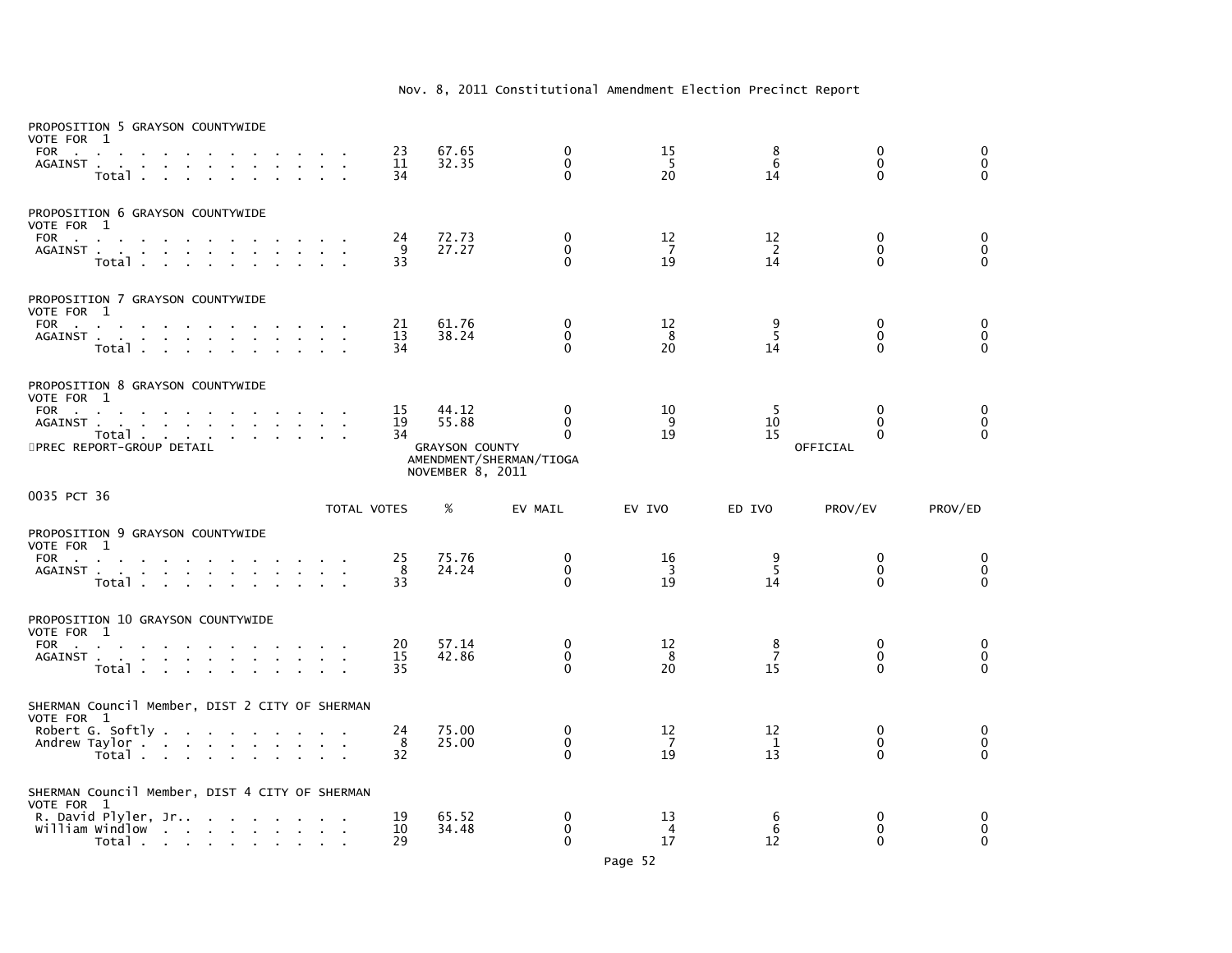| SHERMAN PROPOSITION 1 CITY OF SHERMAN<br>VOTE FOR 1<br>FOR (A FAVOR).<br>AGAINST (EN CONTRA).<br>Total<br>5PREC REPORT-GROUP DETAIL               | 32<br>3<br>35  | 91.43<br>8.57<br><b>GRAYSON COUNTY</b><br>NOVEMBER 8, 2011 | 0<br>$\Omega$<br>$\Omega$<br>AMENDMENT/SHERMAN/TIOGA | 17<br>3<br>20                       | 15<br>$\Omega$<br>15       | 0<br>$\Omega$<br>$\Omega$<br>OFFICIAL       | $\mathbf{0}$<br>$\mathbf{0}$<br>$\Omega$    |
|---------------------------------------------------------------------------------------------------------------------------------------------------|----------------|------------------------------------------------------------|------------------------------------------------------|-------------------------------------|----------------------------|---------------------------------------------|---------------------------------------------|
| 0036 PCT 37                                                                                                                                       | TOTAL VOTES    | %                                                          | EV MAIL                                              | EV IVO                              | ED IVO                     | PROV/EV                                     | PROV/ED                                     |
| REGISTERED VOTERS - TOTAL<br>BALLOTS CAST - TOTAL.<br>VOTER TURNOUT - TOTAL<br>the contract of the contract of                                    | 826<br>28      | 3.39                                                       | $\Omega$                                             | 2                                   | 26                         | $\mathbf{0}$                                | $\mathbf{0}$                                |
| PROPOSITION 1 GRAYSON COUNTYWIDE<br>VOTE FOR 1                                                                                                    |                |                                                            |                                                      |                                     |                            |                                             |                                             |
| FOR<br>AGAINST<br>Total                                                                                                                           | 23<br>-5<br>28 | 82.14<br>17.86                                             | 0<br>$\mathbf 0$<br>$\Omega$                         | 1<br>$\frac{1}{2}$                  | 22<br>$\overline{4}$<br>26 | $\mathbf{0}$<br>$\mathbf 0$<br>$\Omega$     | 0<br>$\mathbf 0$<br>$\Omega$                |
| PROPOSITION 2 GRAYSON COUNTYWIDE<br>VOTE FOR 1                                                                                                    |                |                                                            |                                                      |                                     |                            |                                             |                                             |
| FOR<br>AGAINST .<br>design and a state of the state of the state of<br>Total                                                                      | 16<br>12<br>28 | 57.14<br>42.86                                             | 0<br>$\Omega$<br>$\Omega$                            | 1<br>$\mathbf{1}$<br>$\overline{2}$ | 15<br>11<br>26             | $\mathbf{0}$<br>$\mathbf{0}$<br>$\Omega$    | 0<br>$\mathbf 0$<br>$\Omega$                |
| PROPOSITION 3 GRAYSON COUNTYWIDE<br>VOTE FOR 1                                                                                                    |                |                                                            |                                                      |                                     |                            |                                             |                                             |
| <b>FOR</b><br>the contract of the contract of the<br>AGAINST<br>Total                                                                             | 3<br>25<br>28  | 10.71<br>89.29                                             | 0<br>$\mathbf 0$<br>$\mathbf{0}$                     | 0<br>$\frac{2}{2}$                  | 3<br>23<br>26              | $\mathbf{0}$<br>$\mathbf 0$<br>$\mathbf{0}$ | 0<br>$\mathbf 0$<br>$\mathbf{0}$            |
| PROPOSITION 4 GRAYSON COUNTYWIDE<br>VOTE FOR 1                                                                                                    |                |                                                            |                                                      |                                     |                            |                                             |                                             |
| FOR $\cdots$ $\cdots$ $\cdots$<br>AGAINST<br>Total                                                                                                | 6<br>22<br>28  | 21.43<br>78.57                                             | $\mathbf{0}$<br>0<br>$\Omega$                        | 0<br>$\overline{2}$<br>2            | 6<br>20<br>26              | $\mathbf{0}$<br>$\mathbf{0}$<br>$\Omega$    | $\mathbf{0}$<br>$\mathbf 0$<br>$\mathbf{0}$ |
| PROPOSITION 5 GRAYSON COUNTYWIDE<br>VOTE FOR 1                                                                                                    |                |                                                            |                                                      |                                     |                            |                                             |                                             |
| FOR<br>AGAINST .<br>the contract of the contract of the con-<br>Total                                                                             | 18<br>10<br>28 | 64.29<br>35.71                                             | 0<br>0<br>$\Omega$                                   | 1<br>$\mathbf 1$<br>$\overline{2}$  | 17<br>9<br>26              | 0<br>$\Omega$<br>0                          | 0<br>$\mathbf 0$<br>$\Omega$                |
| PROPOSITION 6 GRAYSON COUNTYWIDE<br>VOTE FOR 1                                                                                                    |                |                                                            |                                                      |                                     |                            |                                             |                                             |
| <b>FOR</b><br>the contract of the contract of the contract of the contract of the contract of the contract of the contract of<br>AGAINST<br>Total | 10<br>18<br>28 | 35.71<br>64.29                                             | 0<br>0<br>$\Omega$                                   | 0<br>2<br>2                         | 10<br>16<br>26             | $\Omega$<br>0<br>$\Omega$                   | $\Omega$<br>0<br>$\mathbf{0}$               |

PROPOSITION 7 GRAYSON COUNTYWIDE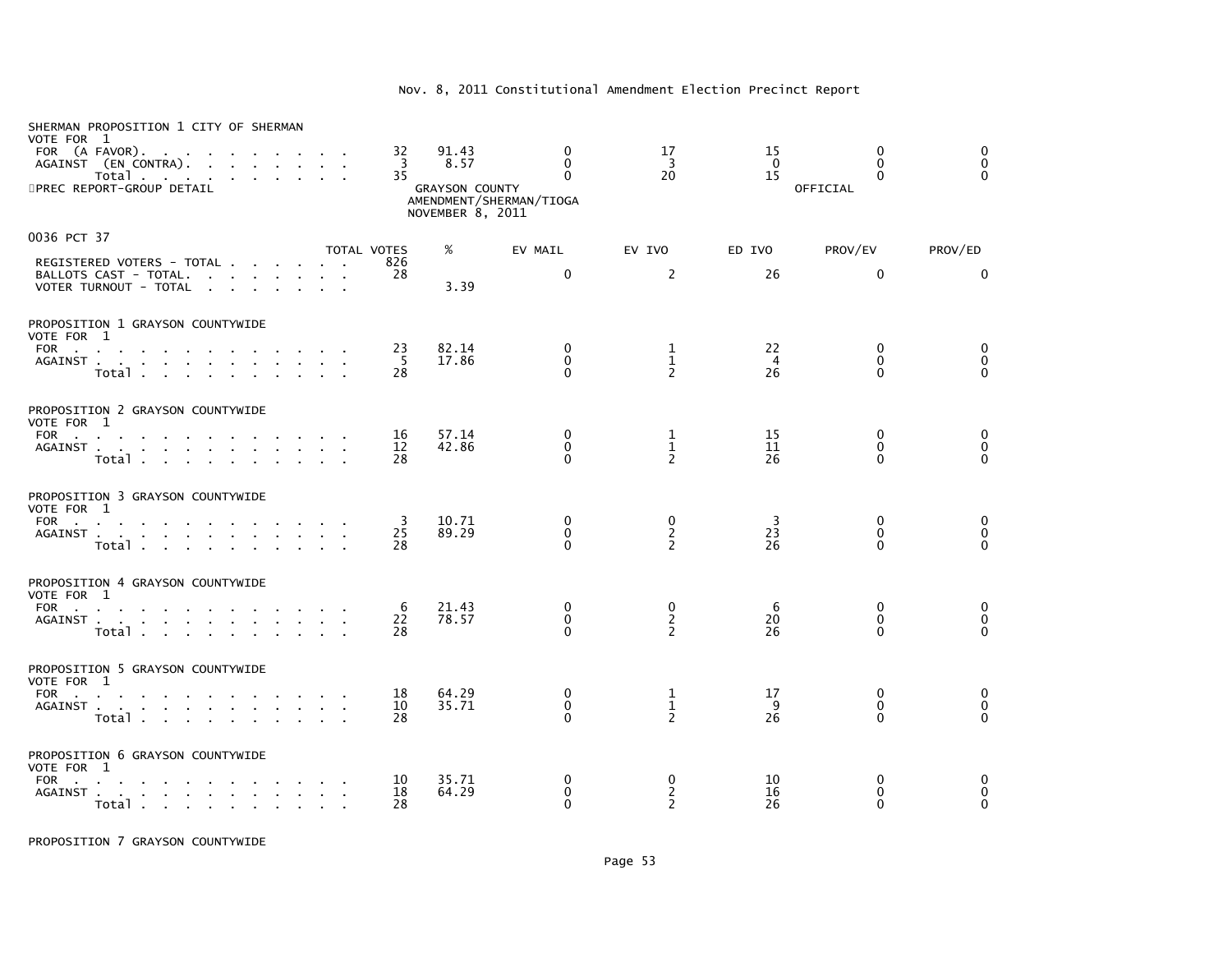|                                       |                                                                                                                                           |                                            |                         |                |                                                             | Nov. 8, 2011 Constitutional Amendment Election Precinct Report  |                                             |                            |                                              |                                          |
|---------------------------------------|-------------------------------------------------------------------------------------------------------------------------------------------|--------------------------------------------|-------------------------|----------------|-------------------------------------------------------------|-----------------------------------------------------------------|---------------------------------------------|----------------------------|----------------------------------------------|------------------------------------------|
| VOTE FOR 1<br>FOR                     | AGAINST<br>Total                                                                                                                          |                                            |                         | 10<br>17<br>27 | 37.04<br>62.96                                              | $\mathbf{0}$<br>$\mathbf{0}$<br>$\mathbf{0}$                    | 1<br>$\overline{1}$<br>$\overline{2}$       | q<br>16<br>25              | $\Omega$<br>$\mathbf{0}$<br>$\Omega$         | $\Omega$<br>$\mathbf{0}$<br>$\mathbf{0}$ |
| VOTE FOR 1<br><b>FOR</b><br>AGAINST . | PROPOSITION 8 GRAYSON COUNTYWIDE<br><b>Contract Contract</b><br>the contract of the contract of the<br>Total<br>5PREC REPORT-GROUP DETAIL | $\sim$                                     |                         | 8<br>20<br>28  | 28.57<br>71.43<br><b>GRAYSON COUNTY</b><br>NOVEMBER 8, 2011 | $\mathbf{0}$<br>$\Omega$<br>$\Omega$<br>AMENDMENT/SHERMAN/TIOGA | $\Omega$<br>$\overline{2}$<br>$\mathcal{P}$ | 8<br>18<br>26              | $\Omega$<br>$\Omega$<br>$\Omega$<br>OFFICIAL | $\Omega$<br>$\Omega$<br>$\Omega$         |
| 0036 PCT 37                           |                                                                                                                                           |                                            |                         | TOTAL VOTES    | %                                                           | EV MAIL                                                         | EV IVO                                      | ED IVO                     | PROV/EV                                      | PROV/ED                                  |
| VOTE FOR 1<br>FOR                     | PROPOSITION 9 GRAYSON COUNTYWIDE<br><b>Contract Contract Contract</b><br>AGAINST<br>Total                                                 | $\mathbf{r} = \mathbf{r} \cdot \mathbf{r}$ |                         | 10<br>17<br>27 | 37.04<br>62.96                                              | 0<br>$\Omega$<br>$\Omega$                                       | 0<br>$\frac{2}{2}$                          | 10<br>15<br>25             | $\Omega$<br>$\Omega$<br>$\Omega$             | $\Omega$<br>$\mathbf 0$<br>$\Omega$      |
| VOTE FOR 1<br>FOR<br>AGAINST.         | PROPOSITION 10 GRAYSON COUNTYWIDE<br>and a series of the contract of the con-<br>Total<br>5PREC REPORT-GROUP DETAIL                       |                                            |                         | 15<br>13<br>28 | 53.57<br>46.43<br><b>GRAYSON COUNTY</b><br>NOVEMBER 8, 2011 | 0<br>$\Omega$<br>$\Omega$<br>AMENDMENT/SHERMAN/TIOGA            | 1<br>$\mathbf{1}$<br>$\mathcal{P}$          | 14<br>12<br>26             | $\mathbf{0}$<br>$\Omega$<br>0<br>OFFICIAL    | 0<br>$\mathbf 0$<br>$\Omega$             |
| 0037 PCT 38                           | REGISTERED VOTERS - TOTAL<br>BALLOTS CAST - TOTAL.<br>VOTER TURNOUT - TOTAL                                                               |                                            | TOTAL VOTES             | 1.359<br>43    | %<br>3.16                                                   | EV MAIL<br>$\mathbf{0}$                                         | EV IVO<br>5                                 | ED IVO<br>38               | PROV/EV<br>$\mathbf{0}$                      | PROV/ED<br>$\Omega$                      |
| VOTE FOR 1<br>FOR                     | PROPOSITION 1 GRAYSON COUNTYWIDE<br>AGAINST<br>Total                                                                                      |                                            | and the contract of the | 40<br>3<br>43  | 93.02<br>6.98                                               | $\mathbf{0}$<br>$\mathbf{0}$<br>$\Omega$                        | 5<br>$\Omega$<br>5                          | 35<br>$\overline{3}$<br>38 | $\Omega$<br>$\Omega$<br>$\Omega$             | $\mathbf{0}$<br>$\mathbf 0$<br>$\Omega$  |
| VOTE FOR 1                            | PROPOSITION 2 GRAYSON COUNTYWIDE<br>FOR<br>AGAINST<br>Total                                                                               |                                            |                         | 30<br>12<br>42 | 71.43<br>28.57                                              | 0<br>$\Omega$<br>$\Omega$                                       | 4<br>$\mathbf{1}$<br>5                      | 26<br>11<br>37             | 0<br>$\Omega$<br>$\Omega$                    | 0<br>$\mathbf 0$<br>$\Omega$             |
| VOTE FOR 1<br>FOR                     | PROPOSITION 3 GRAYSON COUNTYWIDE<br>Total                                                                                                 |                                            |                         | 27<br>15<br>42 | 64.29<br>35.71                                              | 0<br>$\Omega$<br>$\Omega$                                       | 3<br>$\overline{2}$<br>5                    | 24<br>13<br>37             | $\mathbf{0}$<br>0<br>$\Omega$                | 0<br>$\mathbf{0}$<br>$\Omega$            |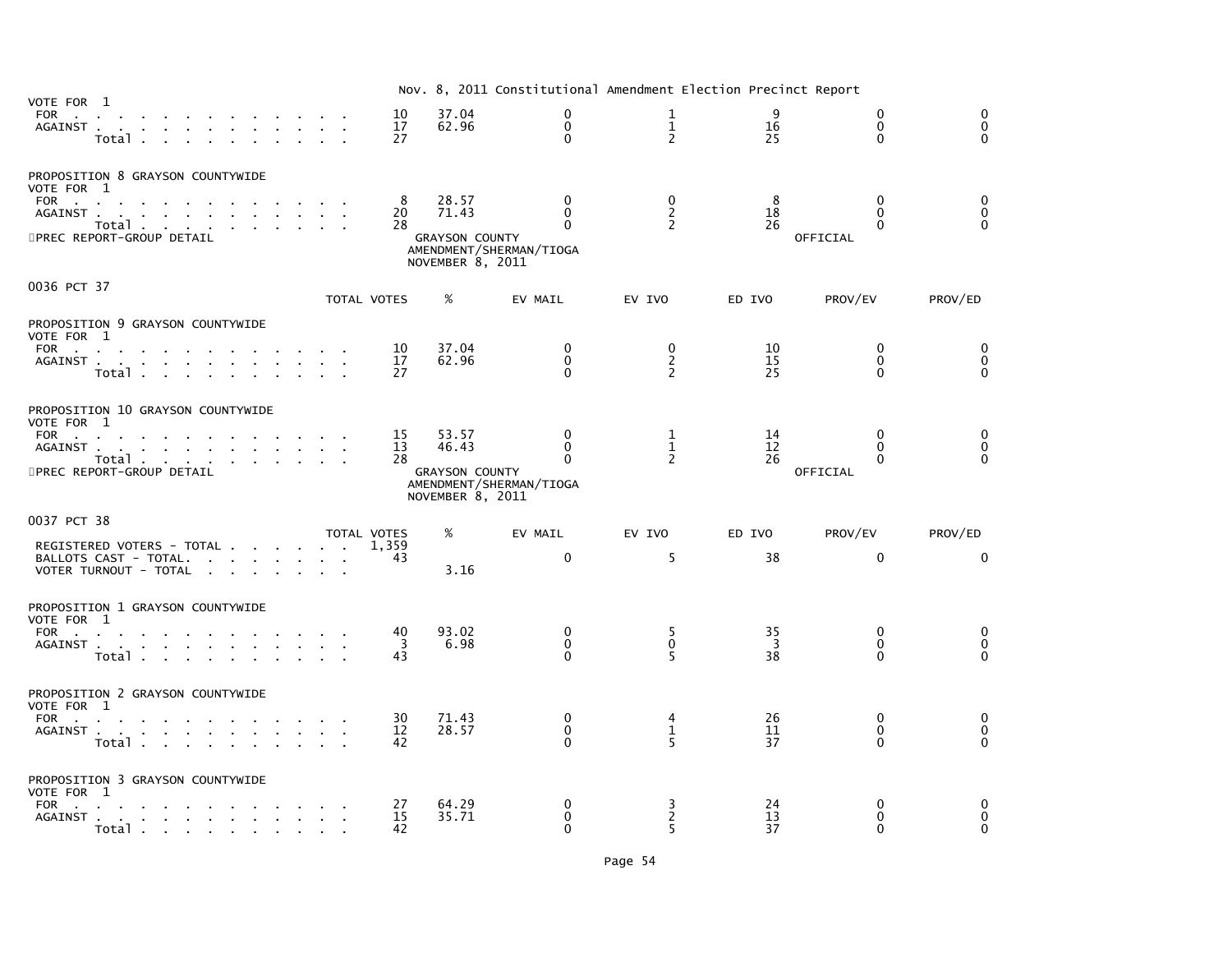| PROPOSITION 4 GRAYSON COUNTYWIDE<br>VOTE FOR 1<br>FOR<br>AGAINST<br>the contract of the contract of<br>Total .<br>$\sim$                                                                                    |                 | 19<br>22<br>41 | 46.34<br>53.66                                              | 0<br>$\mathbf 0$<br>$\Omega$                     | 4<br>$\mathbf{1}$<br>5                     | 15<br>21<br>36 | 0<br>$\mathbf 0$<br>$\Omega$              | 0<br>0<br>$\Omega$              |
|-------------------------------------------------------------------------------------------------------------------------------------------------------------------------------------------------------------|-----------------|----------------|-------------------------------------------------------------|--------------------------------------------------|--------------------------------------------|----------------|-------------------------------------------|---------------------------------|
| PROPOSITION 5 GRAYSON COUNTYWIDE<br>VOTE FOR 1<br><b>FOR</b><br><b>Contractor</b><br>AGAINST<br>Total<br>$\sim$ $\sim$<br>$\sim$<br>$\sim$<br>$\mathbf{r}$                                                  |                 | 27<br>16<br>43 | 62.79<br>37.21                                              | 0<br>0<br>$\Omega$                               | $\begin{array}{c} 2 \\ 3 \\ 5 \end{array}$ | 25<br>13<br>38 | 0<br>0<br>$\Omega$                        | 0<br>$\mathbf 0$<br>$\Omega$    |
| PROPOSITION 6 GRAYSON COUNTYWIDE<br>VOTE FOR 1<br><b>FOR</b><br>the contract of the<br>AGAINST<br>Total.                                                                                                    |                 | 14<br>27<br>41 | 34.15<br>65.85                                              | 0<br>$\mathbf 0$<br>$\Omega$                     | $\frac{2}{3}$<br>5                         | 12<br>24<br>36 | 0<br>$\Omega$<br>$\Omega$                 | 0<br>0<br>$\Omega$              |
| PROPOSITION 7 GRAYSON COUNTYWIDE<br>VOTE FOR 1<br>FOR<br><b>Contract Contract Contract</b><br>AGAINST<br>$\sim$<br>$\mathbf{r}$<br>Total                                                                    |                 | 15<br>23<br>38 | 39.47<br>60.53                                              | 0<br>$\mathbf 0$<br>$\Omega$                     | 0<br>4<br>4                                | 15<br>19<br>34 | 0<br>$\mathbf{0}$<br>$\Omega$             | 0<br>0<br>$\Omega$              |
| PROPOSITION 8 GRAYSON COUNTYWIDE<br>VOTE FOR 1<br>FOR<br>AGAINST<br>Total<br><b>Service State</b><br>$\sim$<br>5PREC REPORT-GROUP DETAIL                                                                    |                 | 17<br>24<br>41 | 41.46<br>58.54<br><b>GRAYSON COUNTY</b><br>NOVEMBER 8, 2011 | 0<br>$\mathbf 0$<br>0<br>AMENDMENT/SHERMAN/TIOGA | 1<br>4<br>5                                | 16<br>20<br>36 | 0<br>$\mathbf{0}$<br>$\Omega$<br>OFFICIAL | 0<br>$\mathbf 0$<br>$\Omega$    |
| 0037 PCT 38                                                                                                                                                                                                 |                 | TOTAL VOTES    | %                                                           | EV MAIL                                          | EV IVO                                     | ED IVO         | PROV/EV                                   | PROV/ED                         |
| PROPOSITION 9 GRAYSON COUNTYWIDE<br>VOTE FOR 1<br>FOR<br>$\mathbf{r}$<br>AGAINST<br>Total                                                                                                                   | $\sim 10^{-11}$ | 24<br>17<br>41 | 58.54<br>41.46                                              | 0<br>$\mathbf 0$<br>$\Omega$                     | 1<br>4<br>5                                | 23<br>13<br>36 | 0<br>$\mathbf 0$<br>$\Omega$              | 0<br>$\overline{0}$<br>$\Omega$ |
| PROPOSITION 10 GRAYSON COUNTYWIDE<br>VOTE FOR 1<br><b>FOR</b><br>$\sim$<br>AGAINST .<br><b>Contract Contract</b><br><b>Service</b><br>Total<br>the contract of the contract of<br>5PREC REPORT-GROUP DETAIL |                 | 22<br>20<br>42 | 52.38<br>47.62<br><b>GRAYSON COUNTY</b><br>NOVEMBER 8, 2011 | 0<br>0<br>$\mathbf 0$<br>AMENDMENT/SHERMAN/TIOGA | $\frac{2}{3}$<br>5                         | 20<br>17<br>37 | 0<br>0<br>$\mathbf{0}$<br>OFFICIAL        | 0<br>$\pmb{0}$<br>$\mathbf{0}$  |
| 0038 PCT 39                                                                                                                                                                                                 |                 | TOTAL VOTES    | %                                                           | EV MAIL                                          | EV IVO                                     | ED IVO         | PROV/EV                                   | PROV/ED                         |
| REGISTERED VOTERS - TOTAL<br>BALLOTS CAST - TOTAL                                                                                                                                                           | $\sim$ $\sim$   | 373<br>2       |                                                             | $\mathbf 0$                                      | 1                                          | $\mathbf{1}$   | $\mathbf 0$                               | 0                               |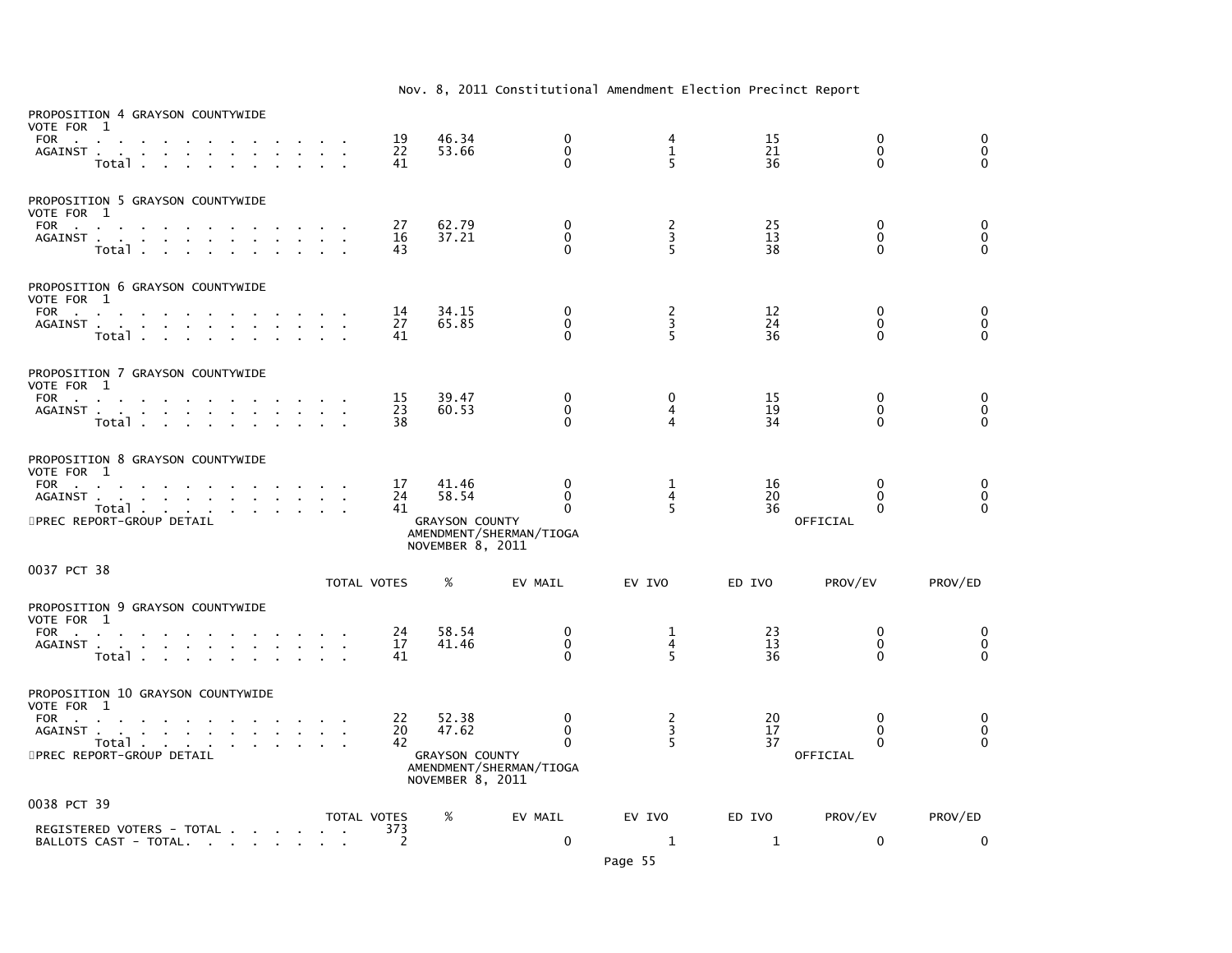| VOTER TURNOUT - TOTAL                                                                                                                                                                                                                                                                                                                        | $\cdots$<br>.54                                                                                                  | conservational functionality creation in certice incorre |                                   |                                         |                                  |
|----------------------------------------------------------------------------------------------------------------------------------------------------------------------------------------------------------------------------------------------------------------------------------------------------------------------------------------------|------------------------------------------------------------------------------------------------------------------|----------------------------------------------------------|-----------------------------------|-----------------------------------------|----------------------------------|
| PROPOSITION 1 GRAYSON COUNTYWIDE<br>VOTE FOR 1<br>FOR<br>AGAINST<br>Total                                                                                                                                                                                                                                                                    | 100.00<br>0<br>2<br>0<br>0<br>$\Omega$<br>2                                                                      | 1<br>$\mathbf 0$<br>$\mathbf{1}$                         | 1<br>$\mathbf 0$<br>$\mathbf{1}$  | 0<br>$\mathbf 0$<br>$\mathbf{0}$        | 0<br>$\mathbf 0$<br>$\mathbf 0$  |
| PROPOSITION 2 GRAYSON COUNTYWIDE<br>VOTE FOR 1<br>FOR<br>AGAINST<br>$\sim$<br>$\sim$<br>Total                                                                                                                                                                                                                                                | 100.00<br>$\mathbf 0$<br>2<br>$\Omega$<br>0<br>2<br>$\Omega$                                                     | 1<br>$\mathbf{0}$<br>$\mathbf{1}$                        | 1<br>$\mathbf 0$<br>$\mathbf{1}$  | $\mathbf 0$<br>$\mathbf{0}$<br>$\Omega$ | 0<br>$\mathbf 0$<br>$\mathbf{0}$ |
| PROPOSITION 3 GRAYSON COUNTYWIDE<br>VOTE FOR 1<br>FOR PORT CONTROL CONTROL CONTROL CONTROL CONTROL CONTROL CONTROL CONTROL CONTROL CONTROL CONTROL CONTROL CONTROL CONTROL CONTROL CONTROL CONTROL CONTROL CONTROL CONTROL CONTROL CONTROL CONTROL CONTROL CONTROL CONTROL CONTR<br>AGAINST<br>$\sim$<br>$\sim$<br>$\sim$<br>Total<br>$\sim$ | $\mathbf 0$<br>100.00<br>2<br>$\mathbf 0$<br>0<br>$\overline{2}$<br>$\Omega$                                     | 1<br>$\pmb{0}$<br>$\mathbf{1}$                           | 1<br>$\pmb{0}$<br>$\mathbf{1}$    | $\mathbf 0$<br>$\mathbf 0$<br>$\Omega$  | 0<br>$\mathbf 0$<br>$\Omega$     |
| PROPOSITION 4 GRAYSON COUNTYWIDE<br>VOTE FOR 1<br>FOR<br>$\sim$ 100 $\sim$<br>AGAINST<br>Total                                                                                                                                                                                                                                               | 0<br>1<br>50.00<br>$\mathbf 0$<br>1<br>50.00<br>2<br>$\Omega$                                                    | 1<br>$\mathbf 0$<br>$\mathbf{1}$                         | 0<br>1<br>$\mathbf{1}$            | 0<br>0<br>$\Omega$                      | 0<br>$\mathbf 0$<br>$\mathbf{0}$ |
| PROPOSITION 5 GRAYSON COUNTYWIDE<br>VOTE FOR 1<br>FOR<br>$\mathbf{r}$<br><b>Contract Contract Street</b><br>AGAINST<br>Total<br>$\sim$                                                                                                                                                                                                       | 100.00<br>$\mathbf{0}$<br>2<br>$\Omega$<br>0<br>$\Omega$<br>2                                                    | 1<br>0<br>$\mathbf{1}$                                   | 1<br>0<br>$\mathbf{1}$            | $\mathbf{0}$<br>0<br>$\Omega$           | 0<br>0<br>$\Omega$               |
| PROPOSITION 6 GRAYSON COUNTYWIDE<br>VOTE FOR 1<br>FOR<br><b>Contract Contract Contract</b><br>AGAINST<br>$\sim 10^{-11}$<br>Total                                                                                                                                                                                                            | 100.00<br>0<br>2<br>0<br>0<br>$\Omega$<br>2                                                                      | 1<br>0<br>$\mathbf{1}$                                   | 1<br>0<br>$\mathbf{1}$            | 0<br>$\mathbf{0}$<br>$\Omega$           | 0<br>0<br>$\mathbf{0}$           |
| PROPOSITION 7 GRAYSON COUNTYWIDE<br>VOTE FOR 1<br>FOR PORT PORT OF STRUCK<br>AGAINST<br>Total                                                                                                                                                                                                                                                | 50.00<br>0<br>1<br>$\mathbf 0$<br>1<br>50.00<br>2<br>$\Omega$                                                    | 1<br>$\mathbf 0$<br>$\mathbf{1}$                         | 0<br>$\mathbf{1}$<br>$\mathbf{1}$ | $\mathbf 0$<br>$\mathbf{0}$<br>$\Omega$ | 0<br>0<br>$\Omega$               |
| PROPOSITION 8 GRAYSON COUNTYWIDE<br>VOTE FOR 1<br>FOR<br>$\sim$<br>$\sim 10^{-11}$<br>AGAINST.<br>the company of the company of<br>Total<br>5PREC REPORT-GROUP DETAIL                                                                                                                                                                        | 100.00<br>0<br>2<br>$\Omega$<br>$\Omega$<br>$\mathbf 0$<br>2<br><b>GRAYSON COUNTY</b><br>AMENDMENT/SHERMAN/TIOGA | 1<br>$\pmb{0}$<br>1                                      | 1<br>$\mathbf 0$<br>1<br>OFFICIAL | 0<br>$\Omega$<br>$\Omega$               | 0<br>$\pmb{0}$<br>$\mathbf 0$    |

NOVEMBER 8, 2011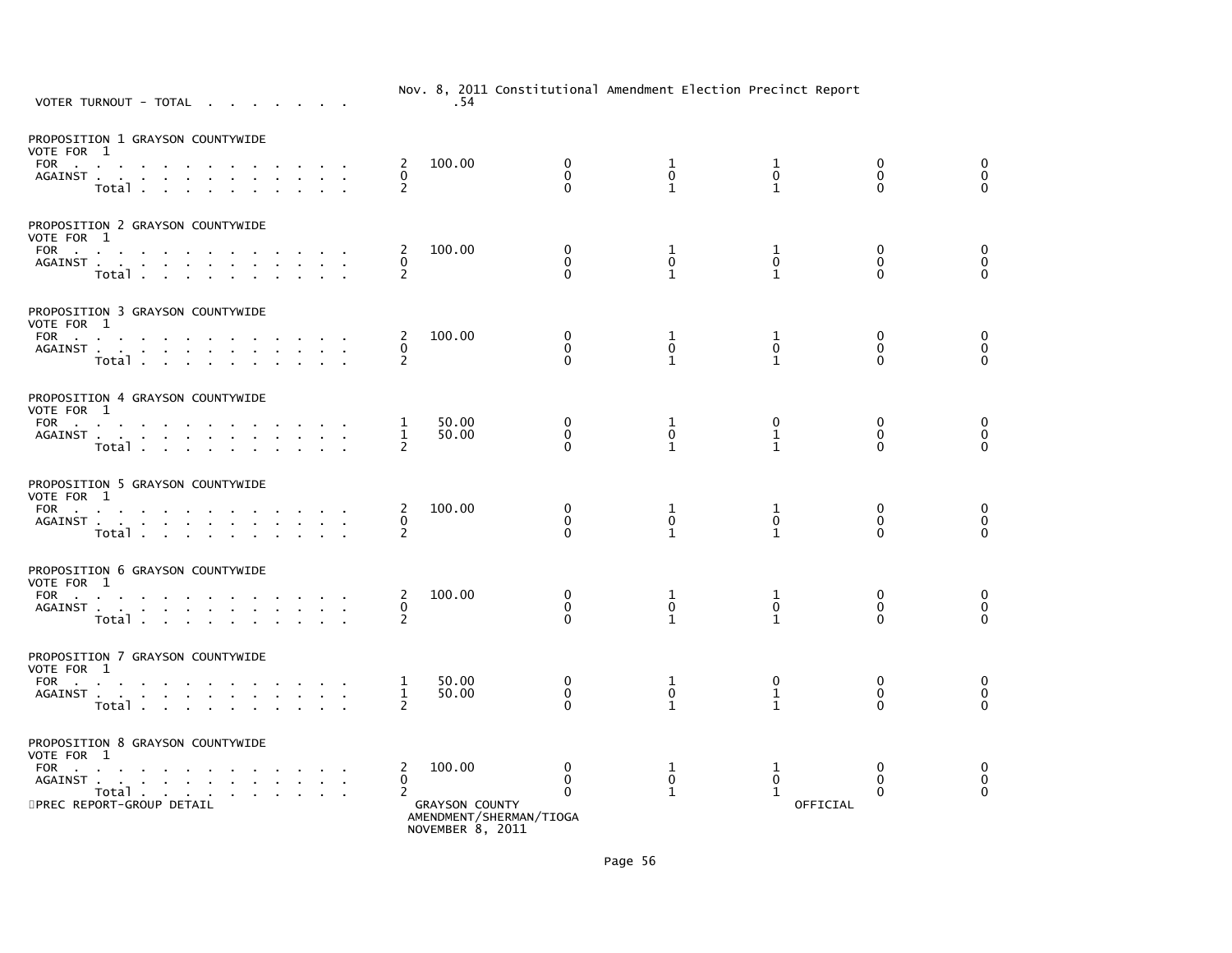| Nov. 8, 2011 Constitutional Amendment Election Precinct Report |  |
|----------------------------------------------------------------|--|
|----------------------------------------------------------------|--|

| 0038 PCT 39                                                                                                                                                                                                                                                                                          | ZUII CONSCITUTIONAL AMCHAMENTE ETCCETUM TITCCINCE REPOLIC |                                                       |                                                             |                                                                     |                                   |                                   |                                                  |                                  |  |  |
|------------------------------------------------------------------------------------------------------------------------------------------------------------------------------------------------------------------------------------------------------------------------------------------------------|-----------------------------------------------------------|-------------------------------------------------------|-------------------------------------------------------------|---------------------------------------------------------------------|-----------------------------------|-----------------------------------|--------------------------------------------------|----------------------------------|--|--|
|                                                                                                                                                                                                                                                                                                      | TOTAL VOTES                                               |                                                       | %                                                           | EV MAIL                                                             | EV IVO                            | ED IVO                            | PROV/EV                                          | PROV/ED                          |  |  |
| PROPOSITION 9 GRAYSON COUNTYWIDE<br>VOTE FOR 1<br>FOR a series and a series and a series of the series of the series of the series of the series of the series of the series of the series of the series of the series of the series of the series of the series of the series o<br>AGAINST<br>Total |                                                           | 2<br>$\mathbf{0}$<br>2                                | 100.00                                                      | $\mathbf 0$<br>$\mathbf{0}$<br>$\mathbf{0}$                         | 1<br>$\mathbf{0}$<br>$\mathbf{1}$ | 1<br>$\mathbf{0}$<br>$\mathbf{1}$ | $\mathbf{0}$<br>$\Omega$<br>$\mathbf{0}$         | 0<br>$\mathbf 0$<br>$\Omega$     |  |  |
| PROPOSITION 10 GRAYSON COUNTYWIDE<br>VOTE FOR 1<br>FOR $\qquad \qquad \ldots \qquad \qquad \ldots \qquad \qquad \ldots$<br>AGAINST<br>Total<br>5PREC REPORT-GROUP DETAIL                                                                                                                             |                                                           | $\mathbf{1}$<br>$\mathbf{1}$<br>$\mathbf{2}^{\prime}$ | 50.00<br>50.00<br><b>GRAYSON COUNTY</b><br>NOVEMBER 8, 2011 | $\mathbf{0}$<br>$\Omega$<br>$\mathbf{0}$<br>AMENDMENT/SHERMAN/TIOGA | 0<br>$\mathbf{1}$<br>$\mathbf{1}$ | 1<br>$\Omega$<br>$\mathbf{1}$     | $\mathbf{0}$<br>$\Omega$<br>$\Omega$<br>OFFICIAL | 0<br>$\mathbf 0$<br>$\mathbf{0}$ |  |  |
| 0039 PCT 40                                                                                                                                                                                                                                                                                          | TOTAL VOTES                                               |                                                       | %                                                           | EV MAIL                                                             | EV IVO                            | ED IVO                            | PROV/EV                                          | PROV/ED                          |  |  |
| REGISTERED VOTERS - TOTAL<br>BALLOTS CAST - TOTAL.<br>VOTER TURNOUT - TOTAL                                                                                                                                                                                                                          |                                                           | 1.700<br>68                                           | 4.00                                                        | $\mathbf{0}$                                                        | 15                                | 53                                | $\mathbf{0}$                                     | $\mathbf{0}$                     |  |  |
| PROPOSITION 1 GRAYSON COUNTYWIDE<br>VOTE FOR 1<br>FOR<br>AGAINST<br>Total                                                                                                                                                                                                                            |                                                           | 53<br>15<br>68                                        | 77.94<br>22.06                                              | $\mathbf 0$<br>$\mathbf 0$<br>$\Omega$                              | $\frac{12}{3}$<br>15              | 41<br>12<br>53                    | $\mathbf{0}$<br>$\Omega$<br>$\Omega$             | 0<br>0<br>$\Omega$               |  |  |
| PROPOSITION 2 GRAYSON COUNTYWIDE<br>VOTE FOR 1<br>FOR<br>AGAINST<br>Total                                                                                                                                                                                                                            |                                                           | 40<br>26<br>66                                        | 60.61<br>39.39                                              | 0<br>$\mathbf{0}$<br>$\Omega$                                       | 14<br>$\mathbf{1}$<br>15          | 26<br>25<br>51                    | $\mathbf 0$<br>$\mathbf{0}$<br>$\Omega$          | 0<br>0<br>$\mathbf{0}$           |  |  |
| PROPOSITION 3 GRAYSON COUNTYWIDE<br>VOTE FOR 1<br>FOR<br>AGAINST<br>Total                                                                                                                                                                                                                            |                                                           | 22<br>46<br>68                                        | 32.35<br>67.65                                              | 0<br>$\mathbf{0}$<br>$\Omega$                                       | 6<br>$\mathbf{q}$<br>15           | 16<br>37<br>53                    | $\mathbf 0$<br>$\Omega$<br>0                     | 0<br>$\mathbf 0$<br>$\Omega$     |  |  |
| PROPOSITION 4 GRAYSON COUNTYWIDE<br>VOTE FOR 1<br>FOR<br>AGAINST<br>Total                                                                                                                                                                                                                            |                                                           | 14<br>54<br>68                                        | 20.59<br>79.41                                              | $\mathbf 0$<br>$\mathbf{0}$<br>$\Omega$                             | $\overline{2}$<br>13<br>15        | 12<br>41<br>53                    | $\mathbf{0}$<br>$\mathbf{0}$<br>$\Omega$         | 0<br>0<br>$\mathbf{0}$           |  |  |
| PROPOSITION 5 GRAYSON COUNTYWIDE<br>VOTE FOR 1<br>FOR<br>AGAINST<br><b>Example 2019 Contract Contract 2019</b>                                                                                                                                                                                       |                                                           | 48<br>19<br>67                                        | 71.64<br>28.36                                              | $\mathbf{0}$<br>$\mathbf 0$<br>$\Omega$                             | 15<br>$\Omega$<br>15              | 33<br>19<br>52                    | $\mathbf{0}$<br>$\mathbf{0}$<br>$\Omega$         | 0<br>$\mathbf 0$<br>$\Omega$     |  |  |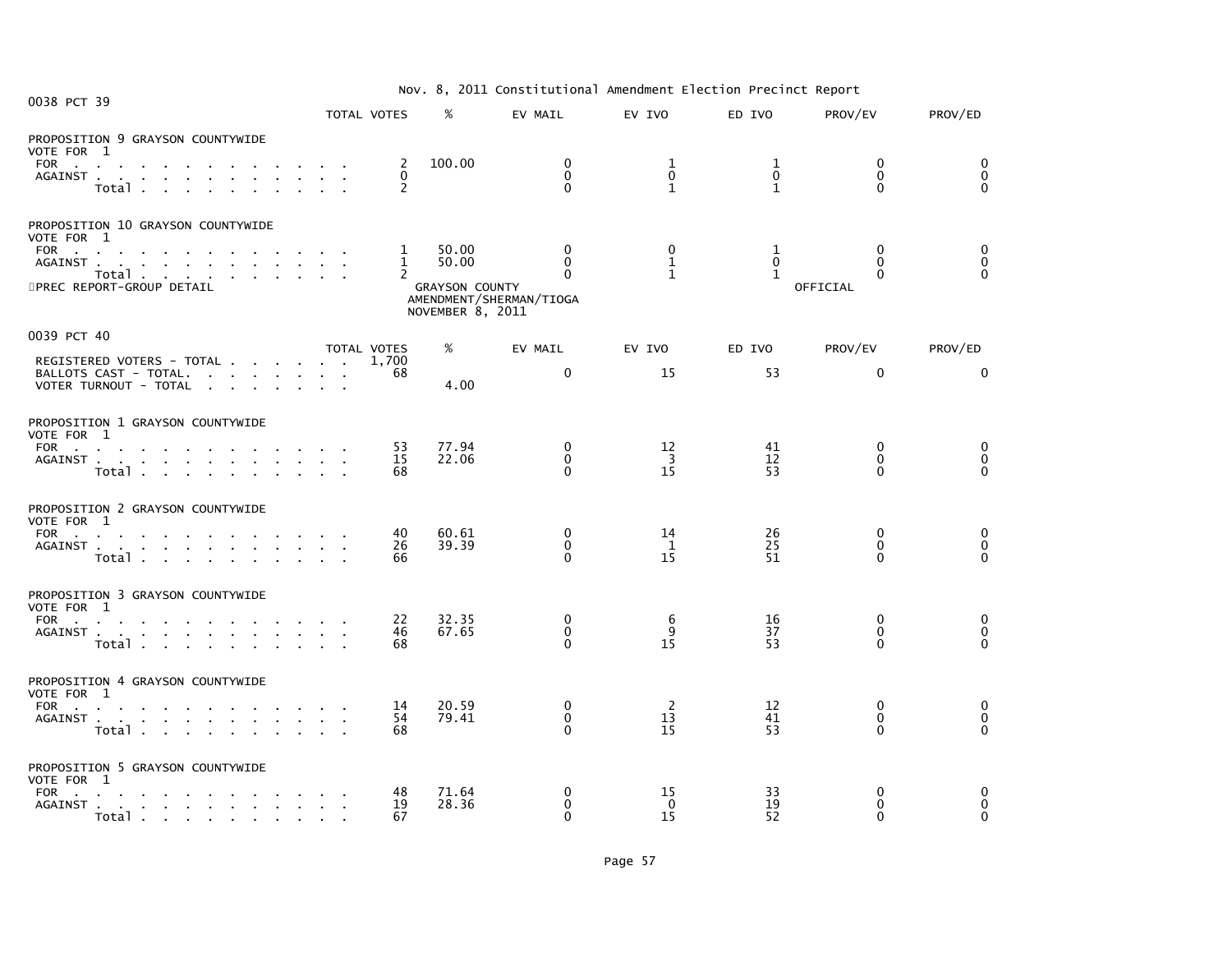| PROPOSITION 6 GRAYSON COUNTYWIDE                                                                                                                                                               |             |                 |                                                             | ZOII CONSTITUTIONAL AMCHAMCHE LICCETON TICCINCE REPOLE             |                |                            |                                               |                                                          |
|------------------------------------------------------------------------------------------------------------------------------------------------------------------------------------------------|-------------|-----------------|-------------------------------------------------------------|--------------------------------------------------------------------|----------------|----------------------------|-----------------------------------------------|----------------------------------------------------------|
| VOTE FOR 1<br>FOR<br>the company of the company of the<br>AGAINST<br>Total .<br><b>Carl Carl</b>                                                                                               |             | 21<br>47<br>68  | 30.88<br>69.12                                              | $\Omega$<br>$\mathbf{0}$<br>$\Omega$                               | -5<br>10<br>15 | 16<br>37<br>53             | $\Omega$<br>$\mathbf{0}$<br>$\Omega$          | 0<br>$\mathbf 0$<br>$\Omega$                             |
| PROPOSITION 7 GRAYSON COUNTYWIDE<br>VOTE FOR 1<br>FOR<br>AGAINST<br>Total                                                                                                                      |             | 20<br>46<br>66  | 30.30<br>69.70                                              | 0<br>0<br>$\Omega$                                                 | 5<br>10<br>15  | 15<br>36<br>51             | $\mathbf{0}$<br>$\mathbf{0}$<br>$\Omega$      | $\begin{smallmatrix} 0\\0 \end{smallmatrix}$<br>$\Omega$ |
| PROPOSITION 8 GRAYSON COUNTYWIDE<br>VOTE FOR 1<br>FOR<br>and a series of the series of the series of the<br>AGAINST<br>Total<br>5PREC REPORT-GROUP DETAIL                                      |             | 16<br>49<br>65  | 24.62<br>75.38<br><b>GRAYSON COUNTY</b><br>NOVEMBER 8, 2011 | $\mathbf{0}$<br>$\Omega$<br>$\Omega$<br>AMENDMENT/SHERMAN/TIOGA    | 1<br>14<br>15  | 15<br>35<br>50             | $\bf{0}$<br>$\Omega$<br>$\Omega$<br>OFFICIAL  | 0<br>$\pmb{0}$<br>$\overline{O}$                         |
| 0039 PCT 40                                                                                                                                                                                    | TOTAL VOTES |                 | $\%$                                                        | EV MAIL                                                            | EV IVO         | ED IVO                     | PROV/EV                                       | PROV/ED                                                  |
| PROPOSITION 9 GRAYSON COUNTYWIDE<br>VOTE FOR 1<br>FOR<br>the contract of the contract of the contract of<br>AGAINST<br>Total<br>PROPOSITION 10 GRAYSON COUNTYWIDE                              |             | 24<br>44<br>68  | 35.29<br>64.71                                              | 0<br>$\mathbf{0}$<br>$\Omega$                                      | -5<br>10<br>15 | 19<br>34<br>53             | 0<br>$\mathbf{0}$<br>$\Omega$                 | 0<br>$\overline{0}$<br>$\Omega$                          |
| VOTE FOR 1<br>FOR<br>AGAINST<br>Total<br>5PREC REPORT-GROUP DETAIL                                                                                                                             |             | 41<br>27<br>68  | 60.29<br>39.71<br><b>GRAYSON COUNTY</b><br>NOVEMBER 8, 2011 | $\mathbf{0}$<br>$\mathbf 0$<br>$\Omega$<br>AMENDMENT/SHERMAN/TIOGA | 10<br>-5<br>15 | 31<br>22<br>53             | $\mathbf{0}$<br>$\mathbf{0}$<br>O<br>OFFICIAL | 0<br>$\check{\mathrm{o}}$<br>$\Omega$                    |
| 0040 PCT 41<br>REGISTERED VOTERS - TOTAL<br>BALLOTS CAST - TOTAL.<br>VOTER TURNOUT - TOTAL                                                                                                     | TOTAL VOTES | 1,080<br>51     | %<br>4.72                                                   | EV MAIL<br>$\mathbf 0$                                             | EV IVO<br>16   | ED IVO<br>35               | PROV/EV<br>$\mathbf{0}$                       | PROV/ED<br>$\Omega$                                      |
| PROPOSITION 1 GRAYSON COUNTYWIDE<br>VOTE FOR 1<br>FOR<br>AGAINST<br>Total .<br>the contract of the contract of the contract of the contract of the contract of the contract of the contract of |             | 46<br>- 5<br>51 | 90.20<br>9.80                                               | 0<br>$\mathbf{0}$<br>$\mathbf{0}$                                  | 15<br>1<br>16  | 31<br>$\overline{4}$<br>35 | 0<br>$\mathbf{0}$<br>$\mathbf{0}$             | 0<br>$\mathbf 0$<br>$\Omega$                             |
| PROPOSITION 2 GRAYSON COUNTYWIDE<br>VOTE FOR 1<br>FOR<br>the contract of the contract of the contract of<br>AGAINST<br>Total                                                                   |             | 28<br>23<br>51  | 54.90<br>45.10                                              | 0<br>$\mathbf 0$<br>$\Omega$                                       | 8<br>8<br>16   | 20<br>15<br>35             | 0<br>$\mathbf 0$<br>$\Omega$                  | 0<br>$\mathbf 0$<br>$\Omega$                             |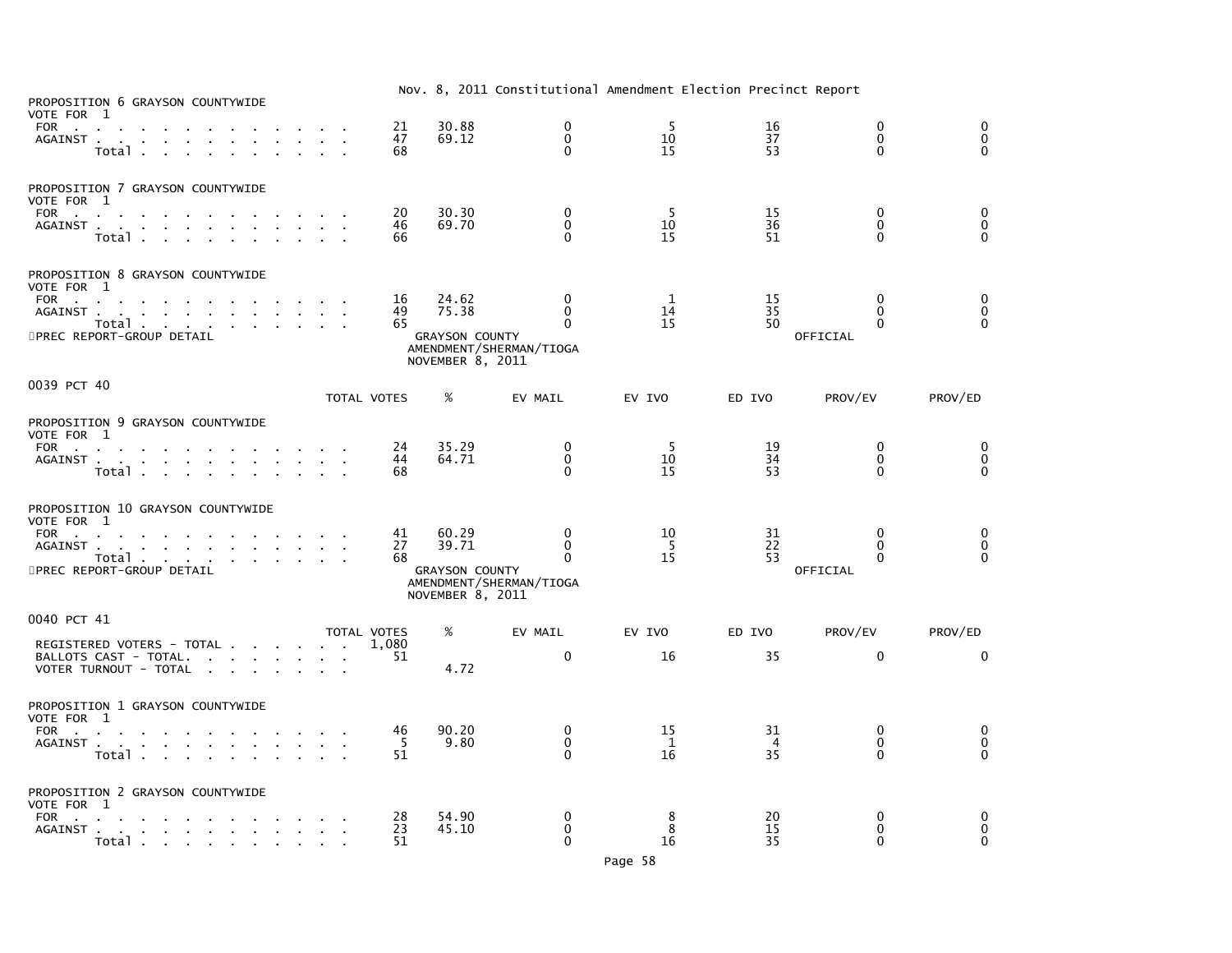| VOTE FOR 1<br>FOR<br>AGAINST .                                   | PROPOSITION 3 GRAYSON COUNTYWIDE<br>$\sim$<br>$\sim 100$<br>$\sim$<br>Total .                                                                              |                                        |                                    | 18<br>32<br>50                 | 36.00<br>64.00                                              | 0<br>$\mathbf 0$<br>$\Omega$                         | 7<br>9<br>16              | 11<br>23<br>34             | 0<br>$\Omega$<br>$\mathbf{0}$                        | 0<br>$\overline{0}$<br>$\Omega$       |
|------------------------------------------------------------------|------------------------------------------------------------------------------------------------------------------------------------------------------------|----------------------------------------|------------------------------------|--------------------------------|-------------------------------------------------------------|------------------------------------------------------|---------------------------|----------------------------|------------------------------------------------------|---------------------------------------|
| VOTE FOR 1                                                       | PROPOSITION 4 GRAYSON COUNTYWIDE<br>FOR<br>AGAINST<br>$\sim 100$<br>$\sim$<br>$\sim$<br>$\sim 10^{-11}$<br>Total                                           | $\sim 10^{-1}$<br>$\sim$               | $\mathbf{r}$                       | 9<br>40<br>49                  | 18.37<br>81.63                                              | $\mathbf 0$<br>$\mathbf 0$<br>$\Omega$               | 2<br>14<br>16             | $\overline{7}$<br>26<br>33 | 0<br>$\mathbf{0}$<br>$\Omega$                        | 0<br>$\mathbf 0$<br>$\Omega$          |
| VOTE FOR 1                                                       | PROPOSITION 5 GRAYSON COUNTYWIDE<br>FOR<br><b>Contract Contract Contract</b><br>AGAINST<br>Total                                                           |                                        | $\sim 10^{-11}$<br><b>Contract</b> | 34<br>17<br>$\mathbf{r}$<br>51 | 66.67<br>33.33                                              | 0<br>$\mathbf 0$<br>$\Omega$                         | 9<br>$\overline{7}$<br>16 | 25<br>10<br>35             | $\mathbf{0}$<br>$\mathbf{0}$<br>$\Omega$             | 0<br>$\ddot{\mathbf{0}}$<br>$\Omega$  |
| VOTE FOR 1<br><b>FOR</b><br><b>Contract</b>                      | PROPOSITION 6 GRAYSON COUNTYWIDE<br>AGAINST<br>Total                                                                                                       |                                        | $\mathbf{r}$                       | 11<br>40<br>51                 | 21.57<br>78.43                                              | 0<br>$\mathbf 0$<br>$\Omega$                         | 3<br>13<br>16             | 8<br>27<br>35              | 0<br>$\mathbf 0$<br>$\Omega$                         | 0<br>$\ddot{\mathbf{0}}$<br>$\Omega$  |
| VOTE FOR 1<br>FOR                                                | PROPOSITION 7 GRAYSON COUNTYWIDE<br>$\sim$<br>AGAINST<br>$\sim$<br>$\sim$<br>Total                                                                         |                                        |                                    | 9<br>42<br>51                  | 17.65<br>82.35                                              | $\mathbf 0$<br>$\mathbf 0$<br>$\Omega$               | -1<br>15<br>16            | 8<br>27<br>35              | 0<br>$\mathbf 0$<br>$\Omega$                         | 0<br>$\pmb{0}$<br>$\overline{0}$      |
| VOTE FOR 1<br><b>FOR</b><br><b>Carl Carl</b><br>AGAINST.         | PROPOSITION 8 GRAYSON COUNTYWIDE<br>and a straightful contract and a straight<br>the contract of the contract of the<br>Total<br>5PREC REPORT-GROUP DETAIL | $\mathbf{z} = \mathbf{z} + \mathbf{z}$ |                                    | 12<br>39<br>51                 | 23.53<br>76.47<br><b>GRAYSON COUNTY</b><br>NOVEMBER 8, 2011 | 0<br>$\Omega$<br>$\Omega$<br>AMENDMENT/SHERMAN/TIOGA | 4<br>12<br>16             | 8<br>27<br>35              | $\mathbf{0}$<br>$\Omega$<br>$\mathbf{0}$<br>OFFICIAL | 0<br>0<br>$\Omega$                    |
| 0040 PCT 41                                                      |                                                                                                                                                            |                                        |                                    | TOTAL VOTES                    | %                                                           | EV MAIL                                              | EV IVO                    | ED IVO                     | PROV/EV                                              | PROV/ED                               |
| VOTE FOR 1<br><b>FOR</b><br><b>Contract Contract</b><br>AGAINST  | PROPOSITION 9 GRAYSON COUNTYWIDE<br>$\sim$<br>$\sim$<br><b>Contract Contract</b><br>Total                                                                  | <b>Contract Contract</b>               |                                    | 26<br>24<br>50                 | 52.00<br>48.00                                              | $\mathbf 0$<br>$\mathbf 0$<br>$\Omega$               | 6<br>10<br>16             | 20<br>14<br>34             | 0<br>$\mathbf 0$<br>$\Omega$                         | 0<br>$\overline{0}$<br>$\overline{O}$ |
| VOTE FOR 1<br><b>FOR</b><br><b>Contract Contract</b><br>AGAINST. | PROPOSITION 10 GRAYSON COUNTYWIDE<br>the contract of the contract of the<br>the contract of the contract of the<br>Total                                   |                                        |                                    | 29<br>22<br>51                 | 56.86<br>43.14                                              | 0<br>$\mathbf 0$<br>$\Omega$                         | 7<br>9<br>16              | 22<br>13<br>35             | 0<br>0<br>$\mathbf{0}$                               | 0<br>$\mathbf 0$<br>$\Omega$          |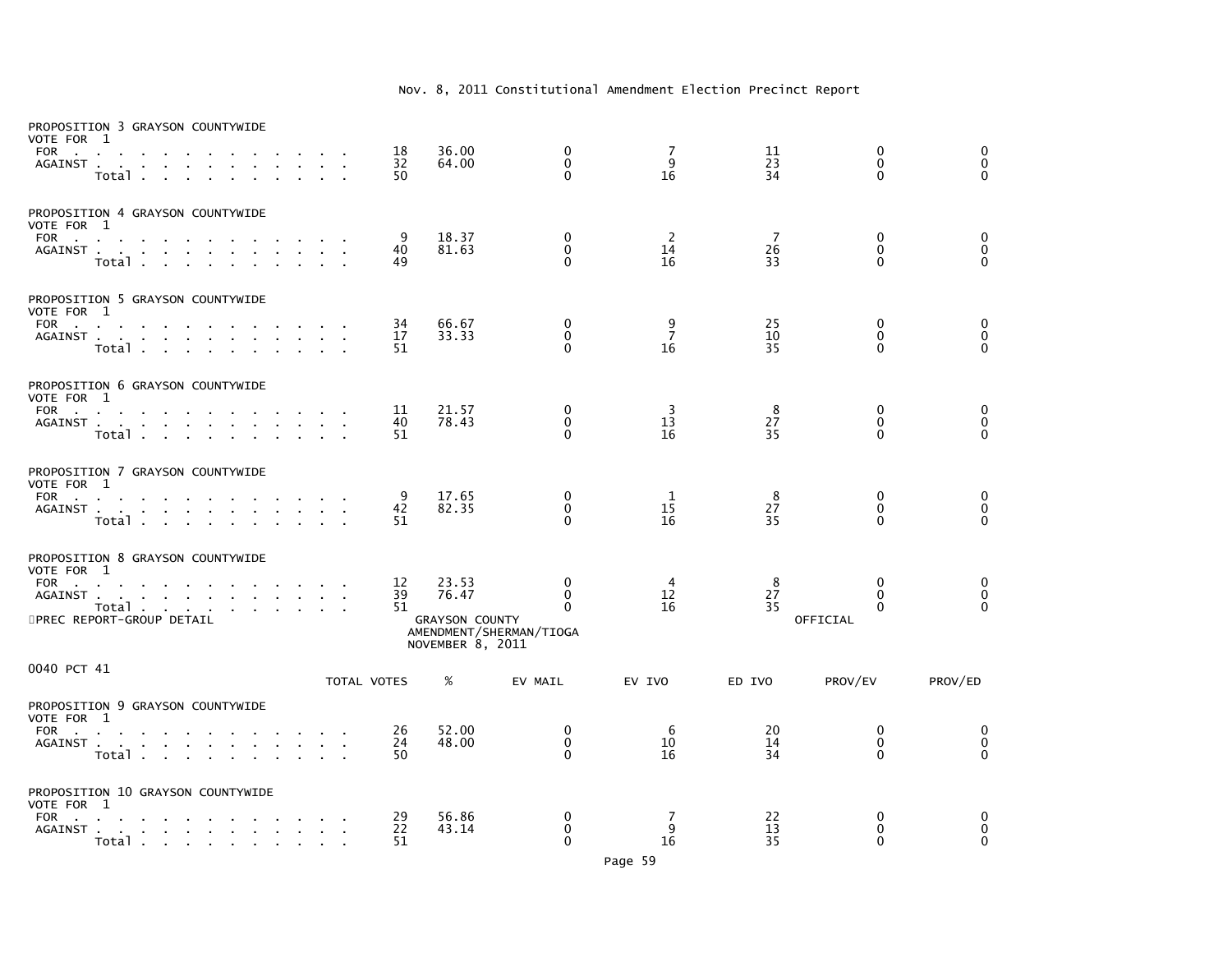| 5PREC REPORT-GROUP DETAIL                          |                             | Nov. 8, 2011 Constitutional Amendment Election Precinct Report<br><b>GRAYSON COUNTY</b><br>OFFICIAL<br>AMENDMENT/SHERMAN/TIOGA<br>NOVEMBER 8, 2011 |                              |                      |              |                             |                                            |  |  |
|----------------------------------------------------|-----------------------------|----------------------------------------------------------------------------------------------------------------------------------------------------|------------------------------|----------------------|--------------|-----------------------------|--------------------------------------------|--|--|
| 0041 PCT 42                                        |                             |                                                                                                                                                    |                              |                      |              |                             |                                            |  |  |
| REGISTERED VOTERS - TOTAL<br>BALLOTS CAST - TOTAL. | TOTAL VOTES<br>1,757<br>104 | %                                                                                                                                                  | EV MAIL<br>$\mathbf{0}$      | EV IVO<br>19         | ED IVO<br>85 | PROV/EV<br>$\Omega$         | PROV/ED<br>0                               |  |  |
| VOTER TURNOUT - TOTAL                              |                             | 5.92                                                                                                                                               |                              |                      |              |                             |                                            |  |  |
| PROPOSITION 1 GRAYSON COUNTYWIDE<br>VOTE FOR 1     |                             |                                                                                                                                                    |                              |                      |              |                             |                                            |  |  |
| FOR                                                | 87<br>17                    | 83.65<br>16.35                                                                                                                                     | 0<br>$\mathbf{0}$            | 15<br>$\overline{4}$ | 72<br>13     | 0<br>$\Omega$               | 0<br>$\pmb{0}$                             |  |  |
| AGAINST<br>Total                                   | 104                         |                                                                                                                                                    | $\Omega$                     | 19                   | 85           | $\Omega$                    | $\Omega$                                   |  |  |
| PROPOSITION 2 GRAYSON COUNTYWIDE<br>VOTE FOR 1     |                             |                                                                                                                                                    |                              |                      |              |                             |                                            |  |  |
| FOR                                                | 41<br>60                    | 40.59<br>59.41                                                                                                                                     | 0<br>$\mathbf{0}$            | 7<br>12              | 34<br>48     | 0<br>$\Omega$               | 0<br>$\pmb{0}$                             |  |  |
| AGAINST<br>Total                                   | 101                         |                                                                                                                                                    | 0                            | 19                   | 82           | $\Omega$                    | $\mathbf 0$                                |  |  |
| PROPOSITION 3 GRAYSON COUNTYWIDE<br>VOTE FOR 1     |                             |                                                                                                                                                    |                              |                      |              |                             |                                            |  |  |
| FOR<br>AGAINST                                     | 40<br>64                    | 38.46<br>61.54                                                                                                                                     | 0<br>$\Omega$                | 7<br>12              | 33<br>52     | 0<br>$\Omega$               | $\pmb{0}$<br>$\ddot{\mathbf{0}}$           |  |  |
| Total                                              | 104                         |                                                                                                                                                    | 0                            | 19                   | 85           | $\Omega$                    | $\mathbf 0$                                |  |  |
| PROPOSITION 4 GRAYSON COUNTYWIDE<br>VOTE FOR 1     |                             |                                                                                                                                                    |                              |                      |              |                             |                                            |  |  |
| FOR<br>AGAINST                                     | 28<br>74                    | 27.45<br>72.55                                                                                                                                     | $\mathbf{0}$<br>$\mathbf{0}$ | -5<br>14             | 23<br>60     | $\mathbf{0}$<br>$\Omega$    | 0<br>$\mathbf 0$                           |  |  |
| Total                                              | 102                         |                                                                                                                                                    | $\Omega$                     | 19                   | 83           | $\Omega$                    | $\mathbf 0$                                |  |  |
| PROPOSITION 5 GRAYSON COUNTYWIDE<br>VOTE FOR 1     |                             |                                                                                                                                                    |                              |                      |              |                             |                                            |  |  |
| FOR                                                | 62<br>40                    | 60.78<br>39.22                                                                                                                                     | $\mathbf{0}$<br>$\mathbf 0$  | 9<br>$\overline{9}$  | 53<br>31     | $\mathbf{0}$<br>$\mathbf 0$ | $\begin{smallmatrix}0\\0\end{smallmatrix}$ |  |  |
| AGAINST<br>Total                                   | 102                         |                                                                                                                                                    | 0                            | 18                   | 84           | 0                           | $\Omega$                                   |  |  |
| PROPOSITION 6 GRAYSON COUNTYWIDE<br>VOTE FOR 1     |                             |                                                                                                                                                    |                              |                      |              |                             |                                            |  |  |
| FOR<br>AGAINST                                     | 36<br>64                    | 36.00<br>64.00                                                                                                                                     | $\Omega$<br>$\mathbf{0}$     | -5<br>12             | 31<br>52     | $\mathbf{0}$<br>$\Omega$    | 0<br>$\mathbf 0$                           |  |  |
| Total                                              | 100                         |                                                                                                                                                    | $\Omega$                     | 17                   | 83           | $\Omega$                    | $\Omega$                                   |  |  |
| PROPOSITION 7 GRAYSON COUNTYWIDE<br>VOTE FOR 1     |                             |                                                                                                                                                    |                              |                      |              |                             |                                            |  |  |
| FOR<br>the contract of the contract of the         | 24<br>74                    | 24.49<br>75.51                                                                                                                                     | 0<br>$\mathbf 0$             | 5<br>10              | 19<br>64     | 0<br>0                      | $\pmb{0}$<br>$\overline{0}$                |  |  |
| AGAINST<br>Total.                                  | 98                          |                                                                                                                                                    | 0                            | 15                   | 83           | $\Omega$                    | $\Omega$                                   |  |  |

PROPOSITION 8 GRAYSON COUNTYWIDE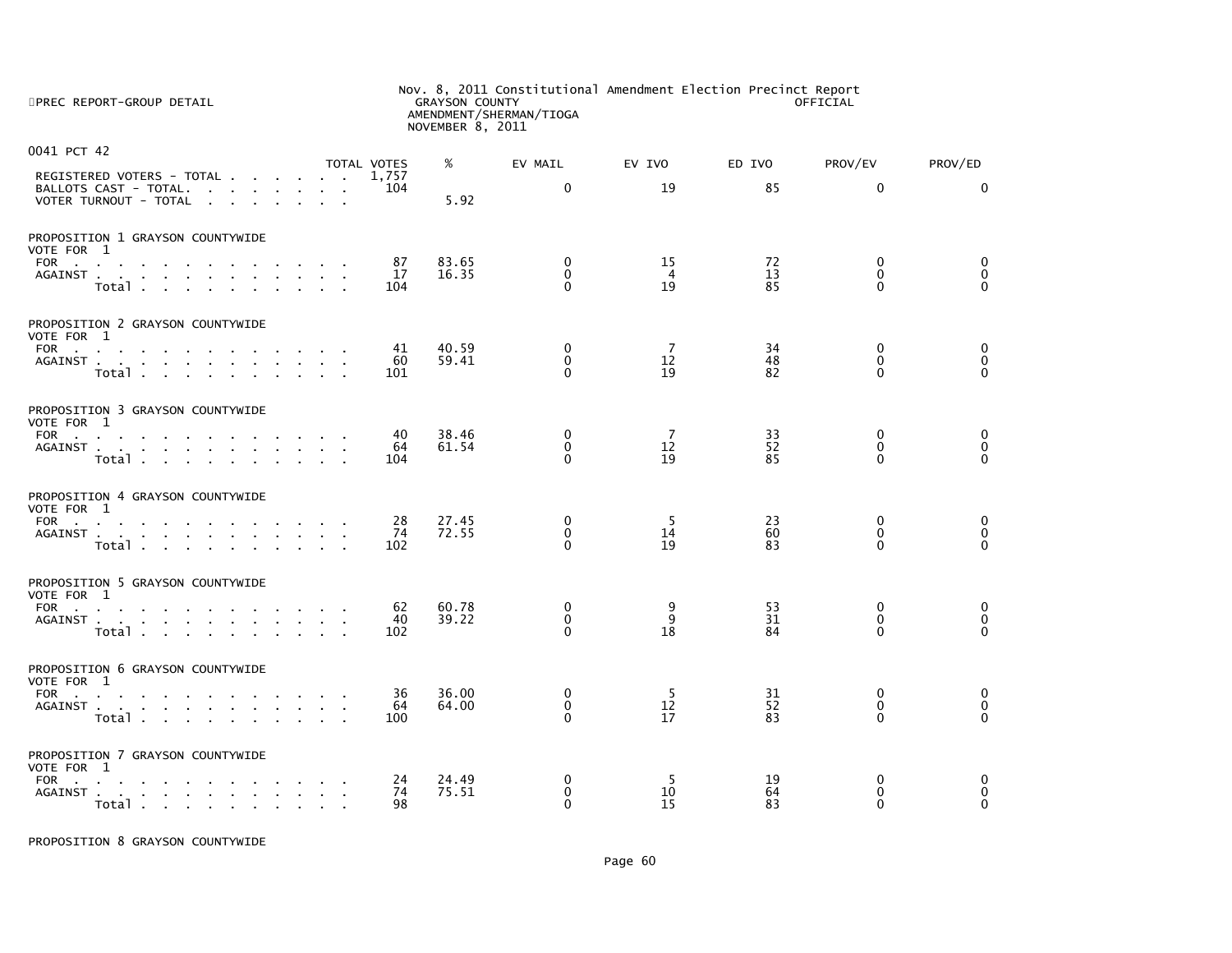| VOTE FOR 1                                                                                                                                                                                                                                                                                      |                               |                                         | Nov. 8, 2011 Constitutional Amendment Election Precinct Report |                                      |                                              |                                              |                                      |
|-------------------------------------------------------------------------------------------------------------------------------------------------------------------------------------------------------------------------------------------------------------------------------------------------|-------------------------------|-----------------------------------------|----------------------------------------------------------------|--------------------------------------|----------------------------------------------|----------------------------------------------|--------------------------------------|
| FOR<br>the company of the company of the company<br>AGAINST<br>Total<br>and a strategic and<br>5PREC REPORT-GROUP DETAIL                                                                                                                                                                        | 36<br>65<br>101               | 35.64<br>64.36<br><b>GRAYSON COUNTY</b> | $\mathbf 0$<br>$\mathbf{0}$<br>$\mathbf{0}$                    | 3<br>14<br>17                        | 33<br>51<br>84                               | 0<br>$\Omega$<br>$\Omega$<br>OFFICIAL        | $\Omega$<br>$\mathbf{0}$<br>$\Omega$ |
|                                                                                                                                                                                                                                                                                                 |                               | NOVEMBER 8, 2011                        | AMENDMENT/SHERMAN/TIOGA                                        |                                      |                                              |                                              |                                      |
| 0041 PCT 42                                                                                                                                                                                                                                                                                     | TOTAL VOTES                   | %                                       | EV MAIL                                                        | EV IVO                               | ED IVO                                       | PROV/EV                                      | PROV/ED                              |
| PROPOSITION 9 GRAYSON COUNTYWIDE<br>VOTE FOR 1                                                                                                                                                                                                                                                  |                               |                                         |                                                                |                                      |                                              |                                              |                                      |
| FOR<br>AGAINST<br>Total                                                                                                                                                                                                                                                                         | 55<br>46<br>101               | 54.46<br>45.54                          | 0<br>$\mathbf{0}$<br>$\Omega$                                  | 8<br>9<br>17                         | 47<br>37<br>84                               | 0<br>$\Omega$<br>0                           | $\Omega$<br>$\mathbf{0}$<br>$\Omega$ |
| PROPOSITION 10 GRAYSON COUNTYWIDE<br>VOTE FOR 1                                                                                                                                                                                                                                                 |                               |                                         |                                                                |                                      |                                              |                                              |                                      |
| FOR<br>the contract of the contract of the con-<br>AGAINST<br>Total<br>$\sim$<br>5PREC REPORT-GROUP DETAIL                                                                                                                                                                                      | 48<br>53<br>101               | 47.52<br>52.48<br><b>GRAYSON COUNTY</b> | $\mathbf{0}$<br>$\Omega$<br>$\Omega$                           | 8<br>9<br>17                         | 40<br>44<br>84                               | $\Omega$<br>$\Omega$<br>$\Omega$<br>OFFICIAL | 0<br>$\mathbf 0$<br>$\Omega$         |
|                                                                                                                                                                                                                                                                                                 |                               | NOVEMBER 8, 2011                        | AMENDMENT/SHERMAN/TIOGA                                        |                                      |                                              |                                              |                                      |
| 0042 PCT 43                                                                                                                                                                                                                                                                                     | TOTAL VOTES                   | %                                       | EV MAIL                                                        | EV IVO                               | ED IVO                                       | PROV/EV                                      | PROV/ED                              |
| REGISTERED VOTERS - TOTAL<br>BALLOTS CAST - TOTAL.<br>VOTER TURNOUT - TOTAL                                                                                                                                                                                                                     | 219<br>1                      | .46                                     | $\Omega$                                                       | $\mathbf{0}$                         | $\mathbf{1}$                                 | $\Omega$                                     | $\Omega$                             |
| PROPOSITION 1 GRAYSON COUNTYWIDE<br>VOTE FOR 1                                                                                                                                                                                                                                                  |                               |                                         |                                                                |                                      |                                              |                                              |                                      |
| FOR<br>the company of the company of the<br>AGAINST<br>Total                                                                                                                                                                                                                                    | $\mathbf{1}$<br>$\Omega$<br>1 | 100.00                                  | $\Omega$<br>$\Omega$<br>$\Omega$                               | 0<br>$\Omega$<br>$\Omega$            | 1<br>$\Omega$<br>$\mathbf{1}$                | $\mathbf{0}$<br>$\Omega$<br>$\Omega$         | 0<br>$\mathbf{0}$<br>$\Omega$        |
| PROPOSITION 2 GRAYSON COUNTYWIDE<br>VOTE FOR 1                                                                                                                                                                                                                                                  |                               |                                         |                                                                |                                      |                                              |                                              |                                      |
| FOR<br>AGAINST<br>Total                                                                                                                                                                                                                                                                         | $\mathbf{1}$<br>1             | 100.00                                  | 0<br>$\mathbf 0$<br>$\Omega$                                   | $\Omega$<br>$\mathbf 0$<br>$\Omega$  | $\mathbf{0}$<br>$\mathbf{1}$<br>$\mathbf{1}$ | $\mathbf{0}$<br>$\mathbf{0}$<br>$\Omega$     | $\Omega$<br>$\mathbf 0$<br>$\Omega$  |
| PROPOSITION 3 GRAYSON COUNTYWIDE<br>VOTE FOR 1                                                                                                                                                                                                                                                  |                               |                                         |                                                                |                                      |                                              |                                              |                                      |
| FOR the contract of the contract of the contract of the contract of the contract of the contract of the contract of the contract of the contract of the contract of the contract of the contract of the contract of the contra<br>$\sim 10^{-1}$<br><b>Carl Carl</b><br>$\sim 10^{-1}$<br>Total | 0<br>1<br>$\mathbf 1$         | 100.00                                  | 0<br>$\mathbf{0}$<br>$\Omega$                                  | 0<br>$\mathbf{0}$<br>$\Omega$        | 0<br>$\mathbf{1}$<br>$\mathbf{1}$            | $\mathbf{0}$<br>$\mathbf{0}$<br>$\mathbf{0}$ | $\Omega$<br>0<br>$\mathbf{0}$        |
| PROPOSITION 4 GRAYSON COUNTYWIDE<br>VOTE FOR 1                                                                                                                                                                                                                                                  |                               |                                         |                                                                |                                      |                                              |                                              |                                      |
| FOR .<br><b>Contractor</b><br>AGAINST<br>Total                                                                                                                                                                                                                                                  | 1<br>0<br>1                   | 100.00                                  | $\Omega$<br>$\mathbf{0}$<br>$\Omega$                           | $\Omega$<br>$\mathbf{0}$<br>$\Omega$ | 1<br>0<br>1                                  | $\Omega$<br>$\mathbf{0}$<br>$\mathbf{0}$     | $\Omega$<br>0<br>$\mathbf{0}$        |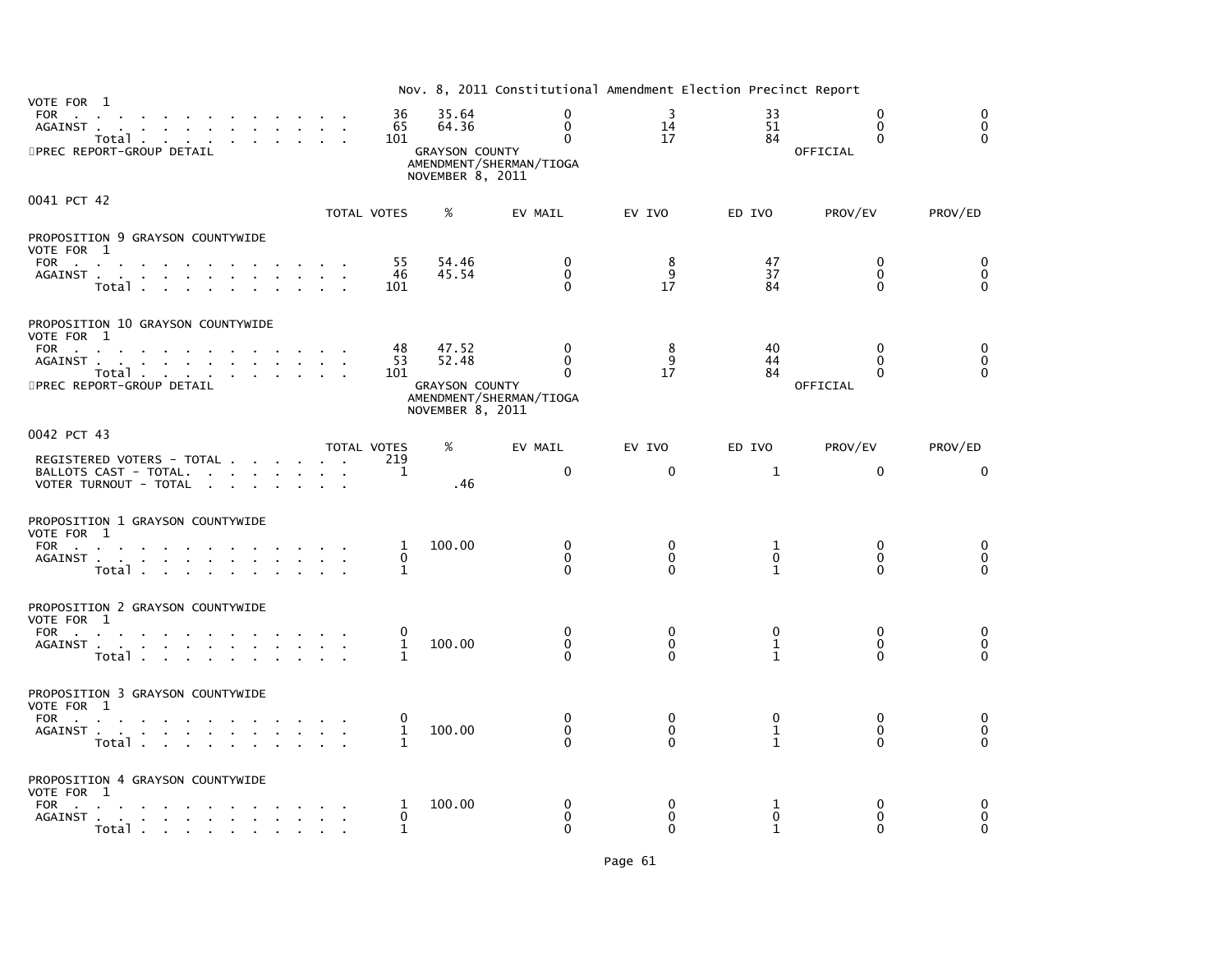| PROPOSITION 5 GRAYSON COUNTYWIDE<br>VOTE FOR 1<br>FOR<br>AGAINST .<br><b>Contract Contract</b><br>$\mathbf{r}$<br>$\sim$<br>Total .<br>$\sim 100$                                                    | 0<br>1<br>1              | 100.00                                              | $\mathbf{0}$<br>0<br>$\Omega$                                   | 0<br>$\mathbf 0$<br>$\Omega$  | 0<br>$1\,$<br>$\mathbf{1}$        | 0<br>$\mathbf 0$<br>$\Omega$                     | $\mathbf{0}$<br>0<br>$\mathbf{0}$ |
|------------------------------------------------------------------------------------------------------------------------------------------------------------------------------------------------------|--------------------------|-----------------------------------------------------|-----------------------------------------------------------------|-------------------------------|-----------------------------------|--------------------------------------------------|-----------------------------------|
| PROPOSITION 6 GRAYSON COUNTYWIDE<br>VOTE FOR 1<br><b>FOR</b><br><b>Contract Contract</b><br>AGAINST<br>Total<br><b>Contract Contract</b>                                                             | 1<br>0<br>1              | 100.00                                              | 0<br>0<br>$\Omega$                                              | 0<br>$\mathbf 0$<br>$\Omega$  | 1<br>$\mathbf 0$<br>$\mathbf{1}$  | 0<br>$\mathbf 0$<br>$\Omega$                     | 0<br>$\mathbf 0$<br>$\mathbf{0}$  |
| PROPOSITION 7 GRAYSON COUNTYWIDE<br>VOTE FOR 1<br><b>FOR</b><br><b>Contract Contract</b><br>AGAINST<br>Total                                                                                         | 1<br>1                   | 100.00                                              | 0<br>0<br>$\mathbf{0}$                                          | 0<br>0<br>$\Omega$            | $\mathbf{0}$<br>1<br>$\mathbf{1}$ | $\mathbf{0}$<br>0<br>$\Omega$                    | $\mathbf{0}$<br>0<br>$\Omega$     |
| PROPOSITION 8 GRAYSON COUNTYWIDE<br>VOTE FOR 1<br>FOR<br>$\sim$<br><b>Contract Contract</b><br>AGAINST.<br>the contract of the contract of the con-<br>Total<br>5PREC REPORT-GROUP DETAIL            | 0<br>1<br>1              | 100.00<br><b>GRAYSON COUNTY</b><br>NOVEMBER 8, 2011 | $\mathbf{0}$<br>$\Omega$<br>$\Omega$<br>AMENDMENT/SHERMAN/TIOGA | 0<br>$\mathbf{0}$<br>$\Omega$ | 0<br>$\mathbf{1}$<br>$\mathbf{1}$ | $\mathbf{0}$<br>$\Omega$<br>$\Omega$<br>OFFICIAL | 0<br>0<br>$\Omega$                |
| 0042 PCT 43                                                                                                                                                                                          | TOTAL VOTES              | %                                                   | EV MAIL                                                         | EV IVO                        | ED IVO                            | PROV/EV                                          | PROV/ED                           |
| PROPOSITION 9 GRAYSON COUNTYWIDE<br>VOTE FOR 1<br>FOR<br>AGAINST<br>Total .<br>$\sim$                                                                                                                | 1<br>1                   | 100.00                                              | $\mathbf 0$<br>$\mathbf 0$<br>$\Omega$                          | 0<br>$\mathbf{0}$<br>$\Omega$ | 0<br>$\mathbf{1}$<br>$\mathbf{1}$ | $\mathbf 0$<br>$\mathbf{0}$<br>$\Omega$          | 0<br>0<br>$\Omega$                |
| PROPOSITION 10 GRAYSON COUNTYWIDE<br>VOTE FOR 1<br>FOR<br>the control of the con-<br>$\mathbf{r}$<br>AGAINST .<br>the company of the company of the company of<br>Total<br>5PREC REPORT-GROUP DETAIL | 0<br>1<br>1              | 100.00<br><b>GRAYSON COUNTY</b><br>NOVEMBER 8, 2011 | 0<br>0<br>0<br>AMENDMENT/SHERMAN/TIOGA                          | 0<br>$\Omega$<br>$\Omega$     | 0<br>$\mathbf{1}$<br>$\mathbf{1}$ | 0<br>$\Omega$<br>$\Omega$<br>OFFICIAL            | 0<br>0<br>$\Omega$                |
| 0043 PCT 44<br>REGISTERED VOTERS - TOTAL<br>BALLOTS CAST - TOTAL.<br>VOTER TURNOUT - TOTAL<br>$\sim$<br>$\sim$                                                                                       | TOTAL VOTES<br>747<br>29 | %<br>3.88                                           | EV MAIL<br>$\mathbf 0$                                          | EV IVO<br>15                  | ED IVO<br>14                      | PROV/EV<br>$\mathbf 0$                           | PROV/ED<br>0                      |
| PROPOSITION 1 GRAYSON COUNTYWIDE<br>VOTE FOR 1<br>FOR<br>the contract of the contract of the contract of<br>$\sim$<br>$\sim$                                                                         | 26<br>3                  | 89.66<br>10.34                                      | 0<br>$\Omega$                                                   | 13<br>2                       | 13<br>1                           | 0<br>$\Omega$                                    | 0<br>$\Omega$                     |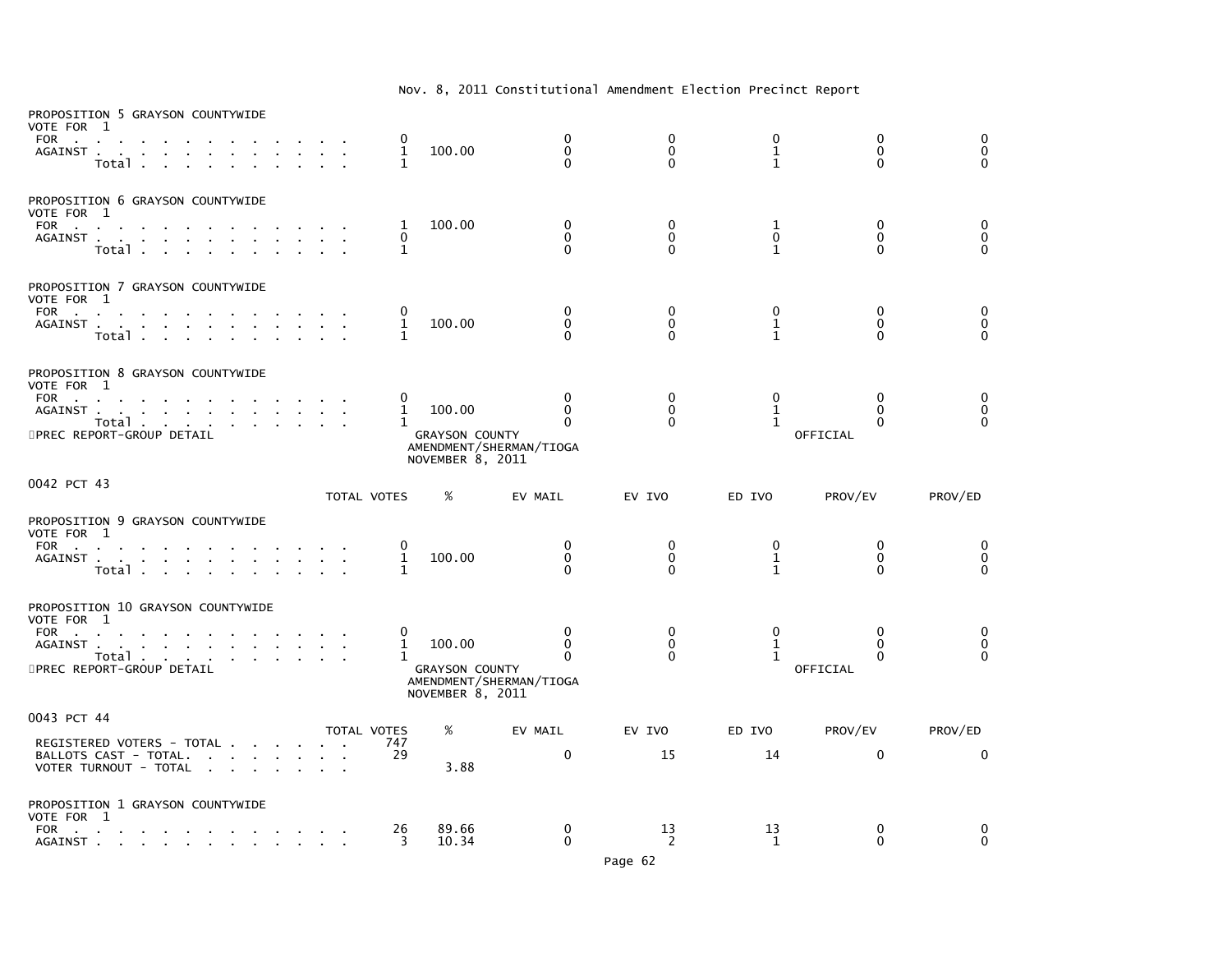|                                                                                                                                                                                                                                           | Total |        |  |                                                                                                             |              |                         |        |        | 29             |                                           | $\mathbf{0}$                        | Nov. 8, 2011 Constitutional Amendment Election Precinct Report<br>15 | 14                        | $\mathbf 0$                       | $\mathbf 0$                                                      |
|-------------------------------------------------------------------------------------------------------------------------------------------------------------------------------------------------------------------------------------------|-------|--------|--|-------------------------------------------------------------------------------------------------------------|--------------|-------------------------|--------|--------|----------------|-------------------------------------------|-------------------------------------|----------------------------------------------------------------------|---------------------------|-----------------------------------|------------------------------------------------------------------|
| PROPOSITION 2 GRAYSON COUNTYWIDE<br>VOTE FOR 1                                                                                                                                                                                            |       |        |  |                                                                                                             |              |                         |        |        |                |                                           |                                     |                                                                      |                           |                                   |                                                                  |
| FOR<br>AGAINST                                                                                                                                                                                                                            | Total |        |  | $\sim$                                                                                                      |              |                         |        |        | 17<br>11<br>28 | 60.71<br>39.29                            | 0<br>$\Omega$<br>$\Omega$           | 8<br>$\overline{7}$<br>15                                            | 9<br>$\overline{4}$<br>13 | 0<br>$\Omega$<br>$\Omega$         | 0<br>$\pmb{0}$<br>$\Omega$                                       |
| PROPOSITION 3 GRAYSON COUNTYWIDE<br>VOTE FOR 1                                                                                                                                                                                            |       |        |  |                                                                                                             |              |                         |        |        |                |                                           |                                     |                                                                      |                           |                                   |                                                                  |
| FOR PORT AND PORT AND RESIDENCE OF A STRUCK CONTROL CONTROL CONTROL CONTROL CONTROL CONTROL CONTROL CONTROL CONTROL CONTROL CONTROL CONTROL CONTROL CONTROL CONTROL CONTROL CONTROL CONTROL CONTROL CONTROL CONTROL CONTROL CO<br>AGAINST | Total |        |  | the contract of the contract of the                                                                         |              |                         |        |        | 16<br>12<br>28 | 57.14<br>42.86                            | 0<br>$\mathbf 0$<br>$\Omega$        | 9<br>6<br>15                                                         | 7<br>6<br>13              | 0<br>$\Omega$<br>$\Omega$         | 0<br>$\pmb{0}$<br>$\mathbf 0$                                    |
| PROPOSITION 4 GRAYSON COUNTYWIDE<br>VOTE FOR 1                                                                                                                                                                                            |       |        |  |                                                                                                             |              |                         |        |        |                |                                           |                                     |                                                                      |                           |                                   |                                                                  |
| FOR<br>AGAINST                                                                                                                                                                                                                            | Total | $\sim$ |  |                                                                                                             |              | the company of the com- |        |        | 10<br>18<br>28 | 35.71<br>64.29                            | $\Omega$<br>0<br>$\Omega$           | 4<br>11<br>15                                                        | 6<br>$\overline{7}$<br>13 | $\mathbf{0}$<br>0<br>$\mathbf{0}$ | $\boldsymbol{0}$<br>$\begin{smallmatrix}0\\0\end{smallmatrix}$   |
| PROPOSITION 5 GRAYSON COUNTYWIDE<br>VOTE FOR 1                                                                                                                                                                                            |       |        |  |                                                                                                             |              |                         |        |        |                |                                           |                                     |                                                                      |                           |                                   |                                                                  |
| FOR<br>$AGAINST$                                                                                                                                                                                                                          | Total |        |  | the contract of the contract of the                                                                         | $\mathbf{r}$ |                         | $\sim$ | $\sim$ | 19<br>10<br>29 | 65.52<br>34.48                            | 0<br>0<br>0                         | 11<br>4<br>15                                                        | 8<br>6<br>14              | 0<br>$\mathbf 0$<br>$\Omega$      | $\begin{smallmatrix}0\0\end{smallmatrix}$<br>$\overline{0}$      |
| PROPOSITION 6 GRAYSON COUNTYWIDE<br>VOTE FOR 1                                                                                                                                                                                            |       |        |  |                                                                                                             |              |                         |        |        |                |                                           |                                     |                                                                      |                           |                                   |                                                                  |
| FOR<br>AGAINST                                                                                                                                                                                                                            | Total |        |  |                                                                                                             |              |                         |        |        | -7<br>22<br>29 | 24.14<br>75.86                            | 0<br>0<br>$\Omega$                  | 3<br>12<br>15                                                        | 4<br>10<br>14             | 0<br>0<br>$\mathbf{0}$            | $\begin{smallmatrix}0\0\end{smallmatrix}$<br>$\ddot{\mathbf{0}}$ |
| PROPOSITION 7 GRAYSON COUNTYWIDE<br>VOTE FOR 1                                                                                                                                                                                            |       |        |  |                                                                                                             |              |                         |        |        |                |                                           |                                     |                                                                      |                           |                                   |                                                                  |
| FOR<br>AGAINST                                                                                                                                                                                                                            | Total |        |  |                                                                                                             |              |                         |        |        | 12<br>16<br>28 | 42.86<br>57.14                            | 0<br>0<br>$\Omega$                  | 5<br>10<br>15                                                        | 7<br>6<br>13              | 0<br>$\mathbf{0}$<br>$\Omega$     | $\begin{smallmatrix}0\0\end{smallmatrix}$<br>$\Omega$            |
| PROPOSITION 8 GRAYSON COUNTYWIDE<br>VOTE FOR 1                                                                                                                                                                                            |       |        |  |                                                                                                             |              |                         |        |        |                |                                           |                                     |                                                                      |                           |                                   |                                                                  |
| FOR<br>AGAINST                                                                                                                                                                                                                            |       |        |  |                                                                                                             |              |                         |        |        | 8<br>19        | 29.63<br>70.37                            | $\mathbf 0$<br>$\Omega$             | -5<br>10                                                             | 3<br>9                    | $\mathbf{0}$<br>$\mathbf{0}$      | 0<br>$\pmb{0}$                                                   |
| 5PREC REPORT-GROUP DETAIL                                                                                                                                                                                                                 | Total |        |  | $\mathbf{a}$ , $\mathbf{a}$ , $\mathbf{a}$ , $\mathbf{a}$ , $\mathbf{a}$                                    |              |                         |        |        | 27             | <b>GRAYSON COUNTY</b><br>NOVEMBER 8, 2011 | $\Omega$<br>AMENDMENT/SHERMAN/TIOGA | 15                                                                   | 12                        | $\Omega$<br>OFFICIAL              | $\mathbf{0}$                                                     |
| 0043 PCT 44                                                                                                                                                                                                                               |       |        |  |                                                                                                             |              |                         |        |        | TOTAL VOTES    | %                                         | EV MAIL                             | EV IVO                                                               | ED IVO                    | PROV/EV                           | PROV/ED                                                          |
| PROPOSITION 9 GRAYSON COUNTYWIDE<br>VOTE FOR 1                                                                                                                                                                                            |       |        |  |                                                                                                             |              |                         |        |        |                |                                           |                                     |                                                                      |                           |                                   |                                                                  |
| FOR<br>AGAINST.                                                                                                                                                                                                                           |       |        |  | the contract of the contract of the contract of<br>the contract of the contract of the contract of the con- |              |                         |        |        | 17<br>12       | 58.62<br>41.38                            | $\mathbf 0$<br>$\mathbf{0}$         | 10<br>5                                                              | 7<br>$\overline{7}$       | 0<br>$\Omega$                     | 0<br>$\Omega$                                                    |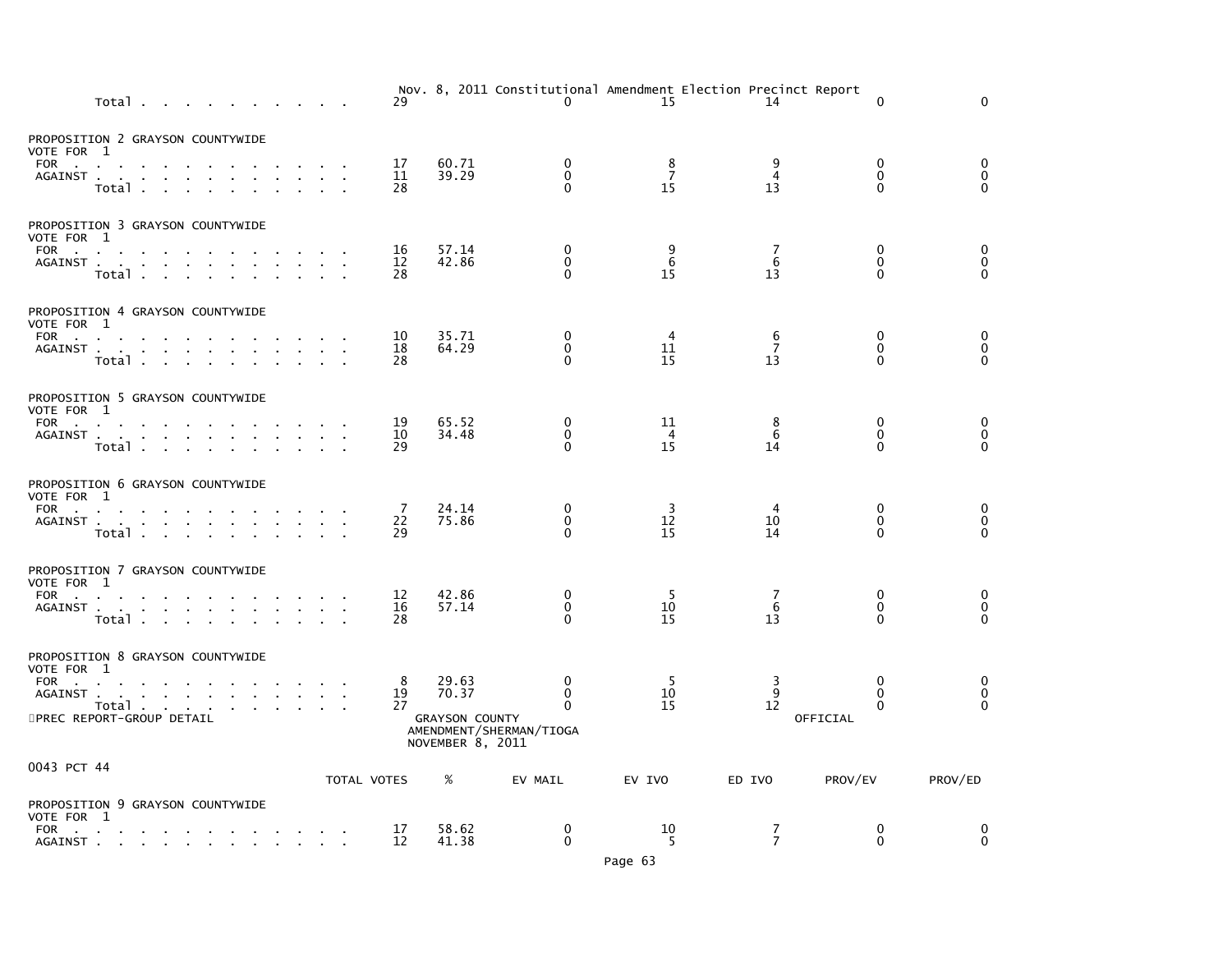| Total                                                                                                                                                                                        |                |                             |                                                   | 29                 |                                                             | Nov. 8, 2011 Constitutional Amendment Election Precinct Report<br>$\Omega$ | 15                         | 14             | $\Omega$                                     | $\Omega$                               |
|----------------------------------------------------------------------------------------------------------------------------------------------------------------------------------------------|----------------|-----------------------------|---------------------------------------------------|--------------------|-------------------------------------------------------------|----------------------------------------------------------------------------|----------------------------|----------------|----------------------------------------------|----------------------------------------|
| PROPOSITION 10 GRAYSON COUNTYWIDE<br>VOTE FOR 1<br>FOR<br>$\sim$<br>AGAINST<br>Total<br>5PREC REPORT-GROUP DETAIL                                                                            |                |                             | <b>Contract Contract Contract</b>                 | 20<br>8<br>28      | 71.43<br>28.57<br><b>GRAYSON COUNTY</b><br>NOVEMBER 8, 2011 | $\mathbf{0}$<br>$\mathbf{0}$<br>$\Omega$<br>AMENDMENT/SHERMAN/TIOGA        | 13<br>$\overline{2}$<br>15 | 7<br>6<br>13   | $\Omega$<br>$\Omega$<br>$\Omega$<br>OFFICIAL | $\Omega$<br>$\mathbf 0$<br>$\Omega$    |
| 0044 PCT 45                                                                                                                                                                                  |                |                             |                                                   | <b>TOTAL VOTES</b> | %                                                           | EV MAIL                                                                    | EV IVO                     | ED IVO         | PROV/EV                                      | PROV/ED                                |
| REGISTERED VOTERS - TOTAL<br>BALLOTS CAST - TOTAL.<br>VOTER TURNOUT - TOTAL                                                                                                                  |                |                             |                                                   | 1.546<br>49        | 3.17                                                        | 0                                                                          | 26                         | 23             | 0                                            | 0                                      |
| PROPOSITION 1 GRAYSON COUNTYWIDE<br>VOTE FOR 1<br>FOR<br>the contract of the contract of the contract of<br>AGAINST<br>Total                                                                 |                |                             |                                                   | 46<br>3<br>49      | 93.88<br>6.12                                               | $\Omega$<br>$\mathbf 0$<br>$\Omega$                                        | 25<br>1<br>26              | 21<br>2<br>23  | $\Omega$<br>0<br>$\Omega$                    | $\Omega$<br>$\mathbf 0$<br>$\Omega$    |
| PROPOSITION 2 GRAYSON COUNTYWIDE<br>VOTE FOR 1<br>AGAINST<br>$\sim$<br>Total                                                                                                                 |                | $\mathcal{L}^{\mathcal{L}}$ | $\mathbf{r}$                                      | 18<br>31<br>49     | 36.73<br>63.27                                              | 0<br>$\mathbf{0}$<br>$\Omega$                                              | 11<br>15<br>26             | -7<br>16<br>23 | $\mathbf{0}$<br>$\Omega$<br>$\Omega$         | 0<br>$\mathbf 0$<br>$\Omega$           |
| PROPOSITION 3 GRAYSON COUNTYWIDE<br>VOTE FOR 1<br>FOR<br>AGAINST<br>Total                                                                                                                    |                |                             |                                                   | 17<br>32<br>49     | 34.69<br>65.31                                              | 0<br>$\mathbf 0$<br>$\Omega$                                               | 10<br>16<br>26             | 7<br>16<br>23  | $\mathbf{0}$<br>$\Omega$<br>$\Omega$         | 0<br>$\mathbf 0$<br>$\Omega$           |
| PROPOSITION 4 GRAYSON COUNTYWIDE<br>VOTE FOR 1<br>FOR<br>the contract of the contract of the contract of the contract of the contract of the contract of the contract of<br>AGAINST<br>Total |                |                             |                                                   | 14<br>35<br>49     | 28.57<br>71.43                                              | 0<br>$\mathbf 0$<br>$\Omega$                                               | 9<br>17<br>26              | -5<br>18<br>23 | $\mathbf{0}$<br>0<br>$\Omega$                | $\mathbf 0$<br>$\mathbf 0$<br>$\Omega$ |
| PROPOSITION 5 GRAYSON COUNTYWIDE<br>VOTE FOR 1<br>FOR<br>AGAINST<br>Total                                                                                                                    | $\sim 10^{-1}$ | $\sim$                      | $\Delta \sim 10^4$<br>$\mathcal{L}_{\mathcal{A}}$ | 29<br>20<br>49     | 59.18<br>40.82                                              | 0<br>$\mathbf{0}$<br>$\Omega$                                              | 17<br>9<br>26              | 12<br>11<br>23 | $\Omega$<br>$\mathbf{0}$<br>$\Omega$         | 0<br>$\mathbf 0$<br>$\Omega$           |
| PROPOSITION 6 GRAYSON COUNTYWIDE<br>VOTE FOR 1<br>FOR<br>the contract of the contract of the<br>AGAINST<br>Total                                                                             |                |                             |                                                   | 20<br>29<br>49     | 40.82<br>59.18                                              | 0<br>$\mathbf{0}$<br>$\Omega$                                              | 12<br>14<br>26             | 8<br>15<br>23  | 0<br>$\Omega$<br>$\Omega$                    | 0<br>$\Omega$<br>$\Omega$              |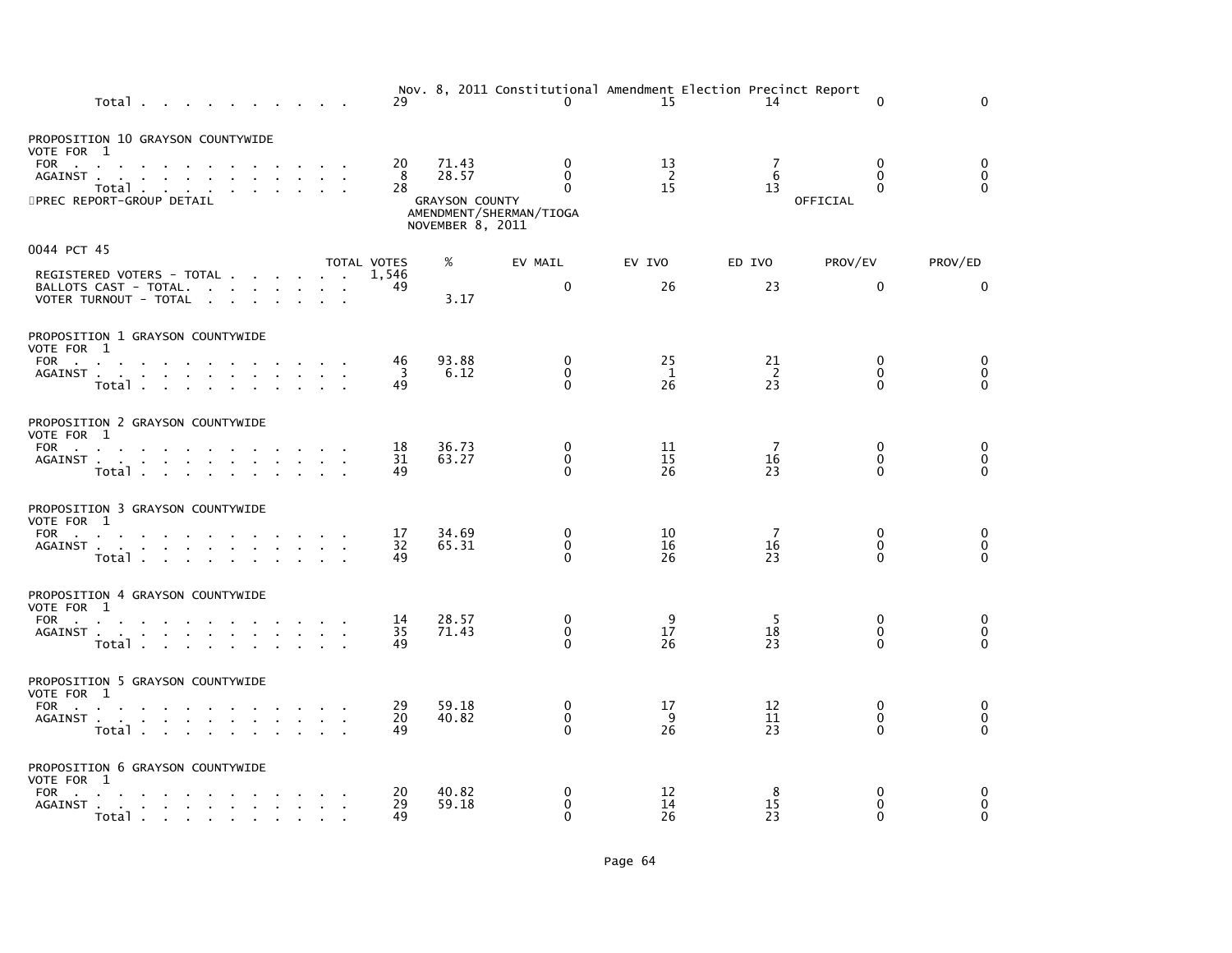| PROPOSITION 7 GRAYSON COUNTYWIDE<br>VOTE FOR 1                                                                                                                                                                                                                                                                    |                          |                                                             |                                                                 |                           | Nov. 8, 2011 Constitutional Amendment Election Precinct Report |                                       |                                         |
|-------------------------------------------------------------------------------------------------------------------------------------------------------------------------------------------------------------------------------------------------------------------------------------------------------------------|--------------------------|-------------------------------------------------------------|-----------------------------------------------------------------|---------------------------|----------------------------------------------------------------|---------------------------------------|-----------------------------------------|
| FOR<br>AGAINST<br>the company of the company of the<br>$\sim 10^{-1}$<br>Total                                                                                                                                                                                                                                    | 19<br>30<br>49           | 38.78<br>61.22                                              | $\mathbf{0}$<br>$\mathbf{0}$<br>$\Omega$                        | 10<br>16<br>26            | 9<br>14<br>23                                                  | $\mathbf{0}$<br>$\Omega$<br>$\Omega$  | $\mathbf{0}$<br>$\mathbf 0$<br>$\Omega$ |
| PROPOSITION 8 GRAYSON COUNTYWIDE<br>VOTE FOR 1<br>FOR<br>the contract of the contract of the contract of<br>AGAINST<br>Total<br>5PREC REPORT-GROUP DETAIL                                                                                                                                                         | 11<br>38<br>49           | 22.45<br>77.55<br><b>GRAYSON COUNTY</b><br>NOVEMBER 8, 2011 | $\Omega$<br>$\mathbf{0}$<br>$\Omega$<br>AMENDMENT/SHERMAN/TIOGA | 8<br>18<br>26             | 3<br>20<br>23                                                  | $\Omega$<br>$\Omega$<br>0<br>OFFICIAL | $\Omega$<br>$\mathbf 0$<br>$\Omega$     |
| 0044 PCT 45                                                                                                                                                                                                                                                                                                       | TOTAL VOTES              | $\%$                                                        | EV MAIL                                                         | EV IVO                    | ED IVO                                                         | PROV/EV                               | PROV/ED                                 |
| PROPOSITION 9 GRAYSON COUNTYWIDE<br>VOTE FOR 1<br>FOR<br>AGAINST<br>Total                                                                                                                                                                                                                                         | 26<br>23<br>49           | 53.06<br>46.94                                              | $\Omega$<br>$\mathbf{0}$<br>$\Omega$                            | 13<br>13<br>26            | 13<br>10<br>23                                                 | $\mathbf{0}$<br>0<br>$\Omega$         | $\mathbf{0}$<br>0<br>$\mathbf{0}$       |
| PROPOSITION 10 GRAYSON COUNTYWIDE<br>VOTE FOR 1<br>FOR<br>the contract of the contract of the contract of<br>AGAINST<br>Total<br>5PREC REPORT-GROUP DETAIL                                                                                                                                                        | 29<br>20<br>49           | 59.18<br>40.82<br><b>GRAYSON COUNTY</b><br>NOVEMBER 8, 2011 | $\mathbf{0}$<br>$\mathbf{0}$<br>0<br>AMENDMENT/SHERMAN/TIOGA    | 18<br>- 8<br>26           | 11<br>12<br>23                                                 | $\Omega$<br>0<br>0<br>OFFICIAL        | $\Omega$<br>$\mathbf 0$<br>$\Omega$     |
| 0045 PCT 46<br>REGISTERED VOTERS - TOTAL<br>BALLOTS CAST - TOTAL.<br>VOTER TURNOUT - TOTAL                                                                                                                                                                                                                        | TOTAL VOTES<br>645<br>39 | %<br>6.05                                                   | EV MAIL<br>1                                                    | EV IVO<br>16              | ED IVO<br>22                                                   | PROV/EV<br>$\mathbf 0$                | PROV/ED<br>0                            |
| PROPOSITION 1 GRAYSON COUNTYWIDE<br>VOTE FOR 1<br>FOR<br>AGAINST<br>Total                                                                                                                                                                                                                                         | 31<br>7<br>38            | 81.58<br>18.42                                              | 1<br>$\mathbf 0$<br>$\mathbf{1}$                                | 14<br>- 2<br>16           | 16<br>-5<br>21                                                 | 0<br>$\Omega$<br>$\Omega$             | $\mathbf 0$<br>0<br>$\Omega$            |
| PROPOSITION 2 GRAYSON COUNTYWIDE<br>VOTE FOR 1<br><b>FOR</b><br>the company of the company of the company of the company of the company of the company of the company of the company of the company of the company of the company of the company of the company of the company of the company<br>AGAINST<br>Total | 20<br>18<br>38           | 52.63<br>47.37                                              | 0<br>1<br>$\mathbf{1}$                                          | 8<br>$\overline{7}$<br>15 | 12<br>10<br>22                                                 | $\mathbf{0}$<br>0<br>$\Omega$         | 0<br>$\mathbf 0$<br>$\Omega$            |
| PROPOSITION 3 GRAYSON COUNTYWIDE<br>VOTE FOR 1<br>FOR<br>the contract of the contract of the con-<br>AGAINST<br>the contract of the contract of the<br>Total                                                                                                                                                      | 10<br>29<br>39           | 25.64<br>74.36                                              | 0<br>$\mathbf{1}$<br>$\mathbf{1}$                               | 6<br>10<br>16             | 18<br>22                                                       | $\mathbf{0}$<br>$\Omega$<br>$\Omega$  | 0<br>$\Omega$<br>$\Omega$               |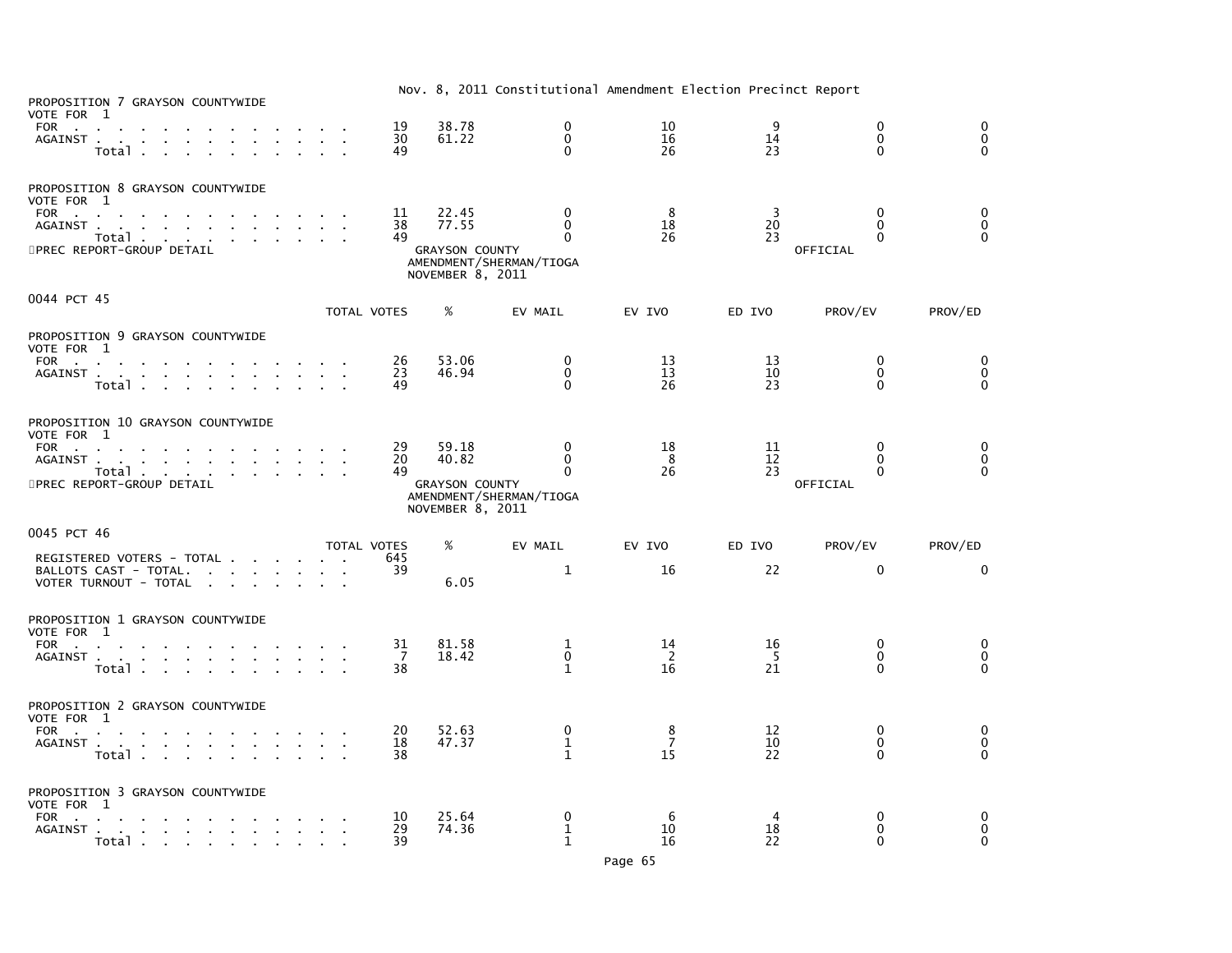| PROPOSITION 4 GRAYSON COUNTYWIDE<br>VOTE FOR 1<br><b>FOR</b><br>$\mathbf{r} = \mathbf{r} \cdot \mathbf{r}$<br>AGAINST<br>Total.                                                                                             |        | 11<br>28<br>39     | 28.21<br>71.79                                              | 0<br>1<br>$\mathbf{1}$                                      | 7<br>9<br>16               | 4<br>18<br>22  | 0<br>$\mathbf{0}$<br>$\mathbf{0}$                    | 0<br>$\pmb{0}$<br>$\mathbf{0}$        |
|-----------------------------------------------------------------------------------------------------------------------------------------------------------------------------------------------------------------------------|--------|--------------------|-------------------------------------------------------------|-------------------------------------------------------------|----------------------------|----------------|------------------------------------------------------|---------------------------------------|
| PROPOSITION 5 GRAYSON COUNTYWIDE<br>VOTE FOR 1<br><b>FOR</b><br>the contract of the<br>$\sim$<br>AGAINST<br>Total .<br>$\sim$                                                                                               |        | 21<br>17<br>38     | 55.26<br>44.74                                              | 1<br>$\mathbf 0$<br>1                                       | 9<br>6<br>15               | 11<br>11<br>22 | 0<br>$\mathbf 0$<br>$\Omega$                         | 0<br>$\overline{0}$<br>$\overline{0}$ |
| PROPOSITION 6 GRAYSON COUNTYWIDE<br>VOTE FOR 1<br>FOR<br>AGAINST<br>$\sim$<br>$\mathbf{r}$<br>Total<br>$\sim$                                                                                                               |        | 10<br>28<br>38     | 26.32<br>73.68                                              | 1<br>$\Omega$<br>$\mathbf{1}$                               | 4<br>11<br>15              | 5<br>17<br>22  | 0<br>$\mathbf{0}$<br>$\Omega$                        | 0<br>$\pmb{0}$<br>$\Omega$            |
| PROPOSITION 7 GRAYSON COUNTYWIDE<br>VOTE FOR 1<br><b>FOR</b><br><b>Contract Contract</b><br>AGAINST<br><b>Contract Contract</b><br><b>Contract Contract</b><br>Total                                                        |        | 12<br>26<br>38     | 31.58<br>68.42                                              | 0<br>1<br>$\mathbf{1}$                                      | 5<br>10<br>15              | 7<br>15<br>22  | 0<br>$\mathbf{0}$<br>$\Omega$                        | $_{\rm 0}^{\rm 0}$<br>$\overline{O}$  |
| PROPOSITION 8 GRAYSON COUNTYWIDE<br>VOTE FOR 1<br>FOR<br>AGAINST .<br>the contract of the contract of the contract of the contract of the contract of the contract of the contract of<br>Total<br>5PREC REPORT-GROUP DETAIL |        | 12<br>26<br>38     | 31.58<br>68.42<br><b>GRAYSON COUNTY</b><br>NOVEMBER 8, 2011 | 1<br>0<br>$\mathbf{1}$<br>AMENDMENT/SHERMAN/TIOGA           | 3<br>12<br>15              | 8<br>14<br>22  | $\mathbf{0}$<br>$\mathbf{0}$<br>$\Omega$<br>OFFICIAL | 0<br>$\ddot{\mathbf{0}}$<br>$\Omega$  |
| 0045 PCT 46                                                                                                                                                                                                                 |        | TOTAL VOTES        | %                                                           | EV MAIL                                                     | EV IVO                     | ED IVO         | PROV/EV                                              | PROV/ED                               |
| PROPOSITION 9 GRAYSON COUNTYWIDE<br>VOTE FOR 1<br><b>FOR</b><br><b>Contract Contract</b><br>AGAINST<br>the contract of the contract of<br>$\sim$<br>Total                                                                   | $\sim$ | 20<br>18<br>38     | 52.63<br>47.37                                              | 1<br>$\pmb{0}$<br>$\mathbf{1}$                              | $\overline{4}$<br>11<br>15 | 15<br>7<br>22  | 0<br>$\mathbf 0$<br>$\Omega$                         | 0<br>$\pmb{0}$<br>$\Omega$            |
| PROPOSITION 10 GRAYSON COUNTYWIDE<br>VOTE FOR 1<br>FOR<br>AGAINST<br>Total<br>the contract of the con-<br>5PREC REPORT-GROUP DETAIL                                                                                         |        | 20<br>18<br>38     | 52.63<br>47.37<br><b>GRAYSON COUNTY</b><br>NOVEMBER 8, 2011 | 1<br>$\mathbf 0$<br>$\mathbf{1}$<br>AMENDMENT/SHERMAN/TIOGA | 4<br>11<br>15              | 15<br>7<br>22  | $\mathbf{0}$<br>$\mathbf{0}$<br>$\Omega$<br>OFFICIAL | 0<br>$\overline{0}$<br>$\Omega$       |
| 0046 PCT 47<br>REGISTERED VOTERS - TOTAL                                                                                                                                                                                    |        | TOTAL VOTES<br>559 | %                                                           | EV MAIL                                                     | EV IVO                     | ED IVO         | PROV/EV                                              | PROV/ED                               |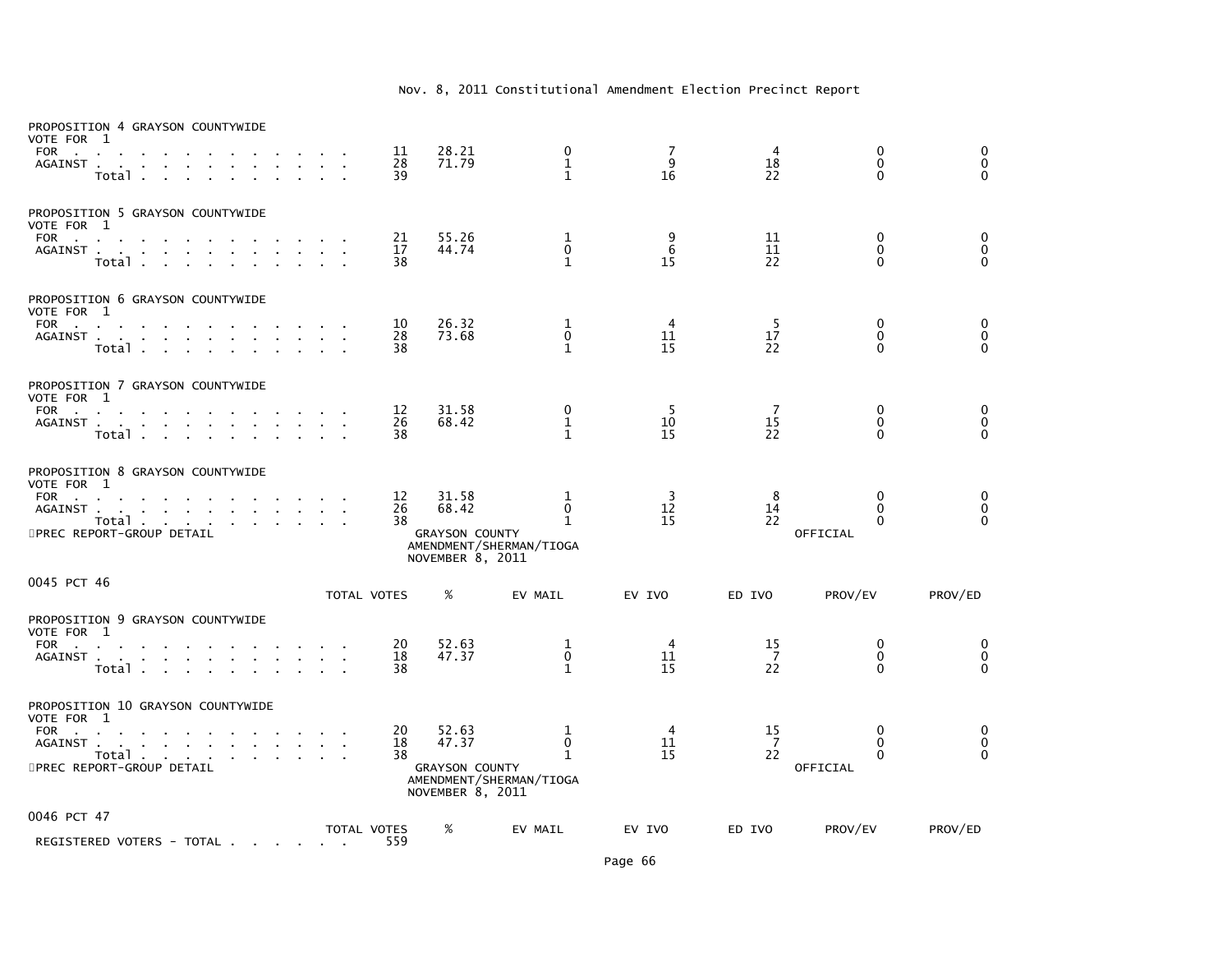| BALLOTS CAST - TOTAL.<br><b>Contract Contract</b><br>VOTER TURNOUT - TOTAL                                                                                                                                                             |              | 30             | Nov. 8, 2011 Constitutional Amendment Election Precinct Report<br>5.37                 | $\mathbf{0}$                             | 15                         | 15                         | $\Omega$                                | $\Omega$                                     |
|----------------------------------------------------------------------------------------------------------------------------------------------------------------------------------------------------------------------------------------|--------------|----------------|----------------------------------------------------------------------------------------|------------------------------------------|----------------------------|----------------------------|-----------------------------------------|----------------------------------------------|
| PROPOSITION 1 GRAYSON COUNTYWIDE<br>VOTE FOR 1<br>FOR<br>AGAINST<br>Total<br>$\sim$<br>$\sim$                                                                                                                                          |              | 27<br>3<br>30  | 90.00<br>10.00                                                                         | 0<br>$\Omega$<br>$\Omega$                | 13<br>$\overline{2}$<br>15 | 14<br>1<br>15              | $\Omega$<br>$\Omega$<br>$\Omega$        | 0<br>$\mathbf 0$<br>$\mathbf{0}$             |
| PROPOSITION 2 GRAYSON COUNTYWIDE<br>VOTE FOR 1<br>FOR $\qquad \qquad \ldots \qquad \qquad \ldots$<br>AGAINST<br>Total                                                                                                                  | $\mathbf{r}$ | 16<br>14<br>30 | 53.33<br>46.67                                                                         | $\mathbf 0$<br>$\Omega$<br>$\Omega$      | 11<br>$\overline{4}$<br>15 | -5<br>10<br>15             | $\mathbf{0}$<br>$\Omega$<br>$\Omega$    | $\mathbf 0$<br>$\mathbf 0$<br>$\overline{0}$ |
| PROPOSITION 3 GRAYSON COUNTYWIDE<br>VOTE FOR 1<br>FOR<br>the company of the company of<br>AGAINST<br>Total                                                                                                                             |              | 10<br>20<br>30 | 33.33<br>66.67                                                                         | $\mathbf 0$<br>$\mathbf{0}$<br>$\Omega$  | -5<br>10<br>15             | -5<br>10<br>15             | $\Omega$<br>$\Omega$<br>0               | $\mathbf 0$<br>$\mathbf 0$<br>$\mathbf{0}$   |
| PROPOSITION 4 GRAYSON COUNTYWIDE<br>VOTE FOR 1<br>FOR<br>AGAINST<br>Total<br>$\sim$<br>$\sim$<br>$\sim$                                                                                                                                |              | 13<br>17<br>30 | 43.33<br>56.67                                                                         | 0<br>0<br>$\Omega$                       | 9<br>6<br>15               | $\overline{4}$<br>11<br>15 | $\Omega$<br>0<br>$\Omega$               | $\mathbf 0$<br>$\pmb{0}$<br>$\Omega$         |
| PROPOSITION 5 GRAYSON COUNTYWIDE<br>VOTE FOR 1<br>FOR<br>AGAINST<br>Total                                                                                                                                                              |              | 21<br>9<br>30  | 70.00<br>30.00                                                                         | 0<br>$\Omega$<br>$\Omega$                | 14<br>$\mathbf{1}$<br>15   | 7<br>8<br>15               | 0<br>$\Omega$<br>$\Omega$               | 0<br>$\mathbf 0$<br>$\Omega$                 |
| PROPOSITION 6 GRAYSON COUNTYWIDE<br>VOTE FOR 1<br>FOR<br>AGAINST<br>Total<br>the company of the company                                                                                                                                |              | 10<br>20<br>30 | 33.33<br>66.67                                                                         | 0<br>0<br>$\Omega$                       | -5<br>10<br>15             | -5<br>10<br>15             | $\mathbf{0}$<br>0<br>$\Omega$           | 0<br>$\mathbf 0$<br>$\mathbf 0$              |
| PROPOSITION 7 GRAYSON COUNTYWIDE<br>VOTE FOR 1<br>FOR<br>AGAINST<br>Total                                                                                                                                                              |              | 11<br>19<br>30 | 36.67<br>63.33                                                                         | 0<br>$\mathbf 0$<br>$\Omega$             | 7<br>8<br>15               | $\overline{4}$<br>11<br>15 | $\mathbf 0$<br>$\mathbf{0}$<br>$\Omega$ | 0<br>$\mathbf 0$<br>$\Omega$                 |
| PROPOSITION 8 GRAYSON COUNTYWIDE<br>VOTE FOR 1<br>FOR<br>$\sim$<br>the contract of the contract of the con-<br><b>Contract Contract Contract</b><br>AGAINST<br>the company of the company of the<br>Total<br>5PREC REPORT-GROUP DETAIL |              | 12<br>18<br>30 | 40.00<br>60.00<br><b>GRAYSON COUNTY</b><br>AMENDMENT/SHERMAN/TIOGA<br>NOVEMBER 8, 2011 | $\mathbf{0}$<br>$\mathbf{0}$<br>$\Omega$ | 8<br>$\overline{7}$<br>15  | 4<br>11<br>15<br>OFFICIAL  | $\mathbf{0}$<br>$\Omega$<br>0           | 0<br>$\overline{0}$<br>$\mathbf{0}$          |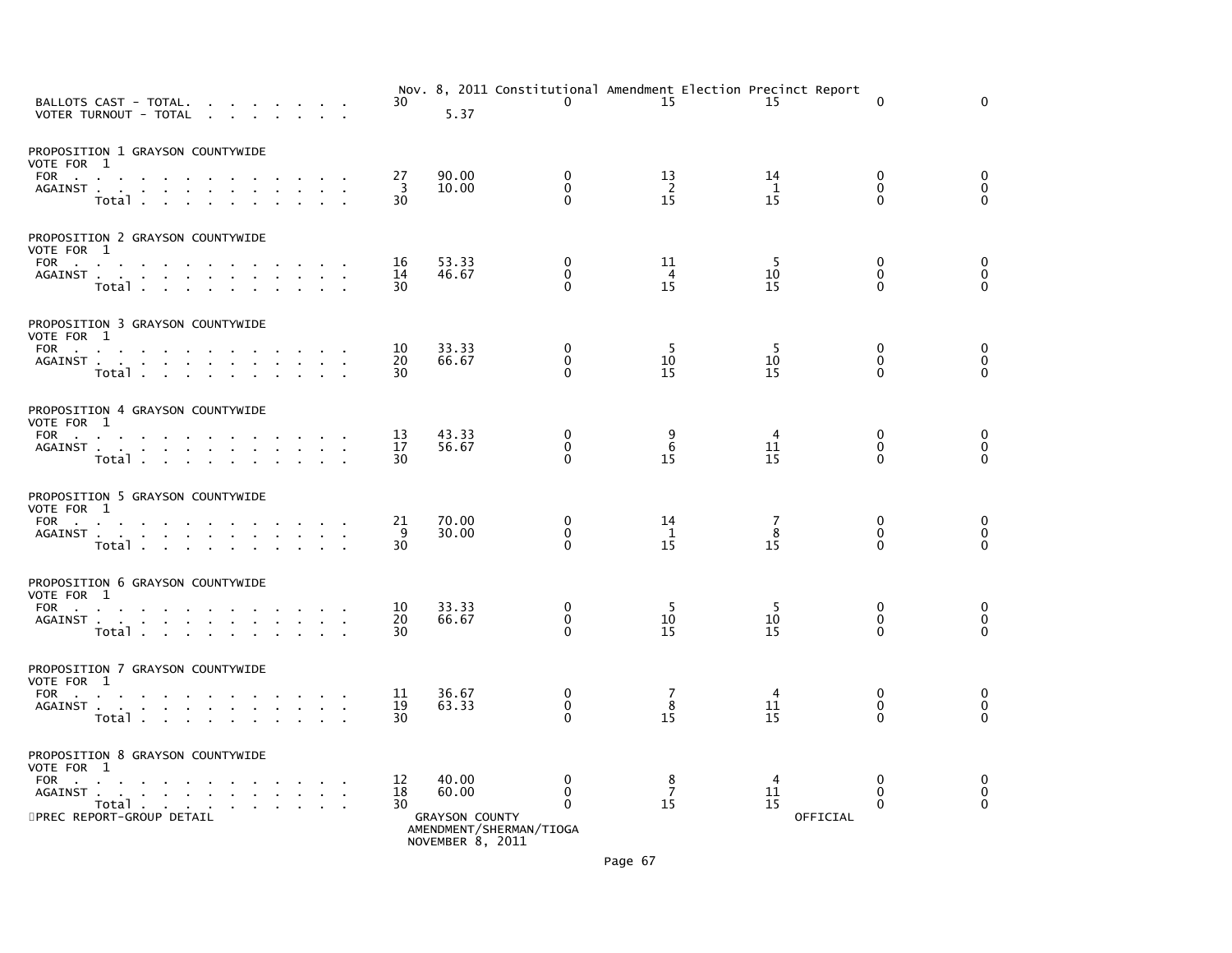| 0046 PCT 47                                                                                                                                                                 | TOTAL VOTES                             |                | %                                                           | EV MAIL                                                     | EV IVO                     | ED IVO       | PROV/EV                               | PROV/ED                       |
|-----------------------------------------------------------------------------------------------------------------------------------------------------------------------------|-----------------------------------------|----------------|-------------------------------------------------------------|-------------------------------------------------------------|----------------------------|--------------|---------------------------------------|-------------------------------|
| PROPOSITION 9 GRAYSON COUNTYWIDE<br>VOTE FOR 1<br>FOR<br>AGAINST<br>Total<br>$\mathbf{1}^{\prime}$ , $\mathbf{1}^{\prime}$ , $\mathbf{1}^{\prime}$ , $\mathbf{1}^{\prime}$  |                                         | 15<br>15<br>30 | 50.00<br>50.00                                              | $\Omega$<br>$\Omega$<br>$\mathbf{0}$                        | 7<br>8<br>15               | 8<br>7<br>15 | $\Omega$<br>$\Omega$<br>$\Omega$      | 0<br>$\mathbf 0$<br>$\Omega$  |
| PROPOSITION 10 GRAYSON COUNTYWIDE<br>VOTE FOR 1<br>FOR<br>AGAINST<br>Total<br>5PREC REPORT-GROUP DETAIL                                                                     |                                         | 18<br>12<br>30 | 60.00<br>40.00<br><b>GRAYSON COUNTY</b><br>NOVEMBER 8, 2011 | $\Omega$<br>$\Omega$<br>$\Omega$<br>AMENDMENT/SHERMAN/TIOGA | 12<br>$\overline{3}$<br>15 | 6<br>q<br>15 | $\Omega$<br>$\Omega$<br>0<br>OFFICIAL | 0<br>$\mathbf 0$<br>$\Omega$  |
| 0047 PCT 49                                                                                                                                                                 | TOTAL VOTES                             |                | %                                                           | EV MAIL                                                     | EV IVO                     | ED IVO       | PROV/EV                               | PROV/ED                       |
| REGISTERED VOTERS - TOTAL<br>BALLOTS CAST - TOTAL.<br>VOTER TURNOUT - TOTAL                                                                                                 |                                         | 1.044<br>34    | 3.26                                                        | $\Omega$                                                    | 20                         | 14           | $\mathbf 0$                           | $\mathbf{0}$                  |
| PROPOSITION 1 GRAYSON COUNTYWIDE<br>VOTE FOR 1<br>FOR<br>AGAINST<br>Total                                                                                                   |                                         | 24<br>10<br>34 | 70.59<br>29.41                                              | $\mathbf{0}$<br>$\mathbf{0}$<br>$\Omega$                    | 16<br>$\overline{4}$<br>20 | 8<br>6<br>14 | $\mathbf{0}$<br>$\Omega$<br>$\Omega$  | 0<br>$\mathbf 0$<br>$\Omega$  |
| PROPOSITION 2 GRAYSON COUNTYWIDE<br>VOTE FOR 1<br>FOR<br>AGAINST<br>$\mathbf{r}$<br>Total                                                                                   | $\mathcal{A}=\mathcal{A}=\mathcal{A}$ . | 17<br>17<br>34 | 50.00<br>50.00                                              | 0<br>$\Omega$<br>$\Omega$                                   | 11<br>9<br>20              | 6<br>8<br>14 | 0<br>$\mathbf{0}$<br>$\Omega$         | 0<br>$\mathbf 0$<br>$\Omega$  |
| PROPOSITION 3 GRAYSON COUNTYWIDE<br>VOTE FOR 1<br><b>FOR</b><br>the contract of the contract of the<br>AGAINST<br>Total                                                     |                                         | 18<br>16<br>34 | 52.94<br>47.06                                              | $\mathbf 0$<br>$\mathbf 0$<br>$\Omega$                      | 11<br>9<br>20              | 7<br>7<br>14 | $\mathbf{0}$<br>0<br>$\Omega$         | 0<br>$\mathbf 0$<br>$\Omega$  |
| PROPOSITION 4 GRAYSON COUNTYWIDE<br>VOTE FOR 1<br>FOR<br>AGAINST<br>Total, , , , , , , , ,                                                                                  |                                         | 12<br>21<br>33 | 36.36<br>63.64                                              | $\Omega$<br>$\mathbf{0}$<br>$\Omega$                        | 7<br>12<br>19              | 5<br>9<br>14 | 0<br>$\mathbf{0}$<br>$\Omega$         | 0<br>$\mathbf 0$<br>$\Omega$  |
| PROPOSITION 5 GRAYSON COUNTYWIDE<br>VOTE FOR 1<br><b>FOR</b><br>$\sim 10$<br><b>Contract Contract State</b><br>the contract of the contract of the con-<br>AGAINST<br>Total |                                         | 22<br>12<br>34 | 64.71<br>35.29                                              | 0<br>0<br>$\Omega$                                          | 15<br>-5<br>20             | 7<br>7<br>14 | $\Omega$<br>0<br>0                    | 0<br>$\mathbf{0}$<br>$\Omega$ |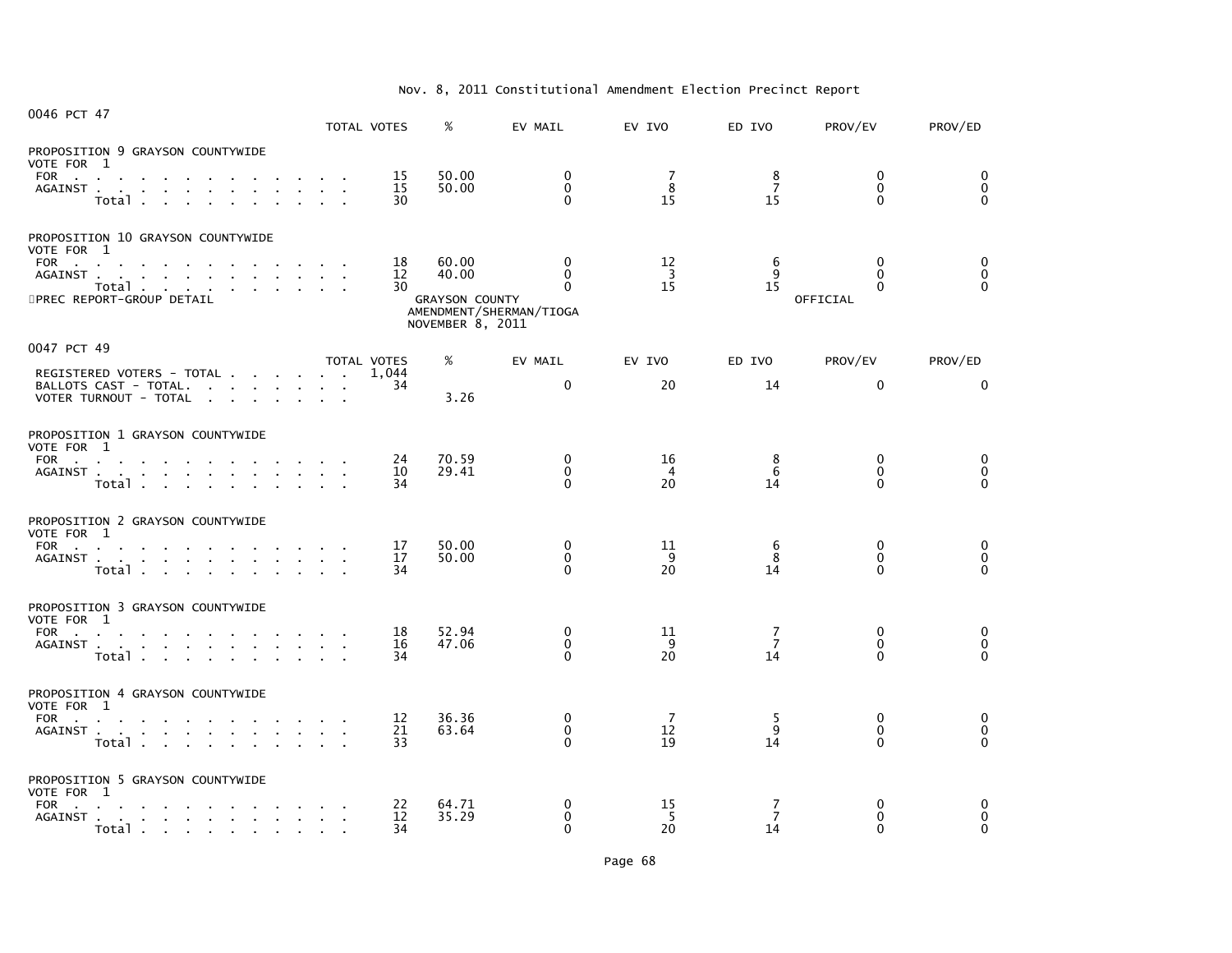| PROPOSITION 6 GRAYSON COUNTYWIDE<br>VOTE FOR 1<br>FOR<br>AGAINST.<br>the contract of the contract of<br>Total .<br><b>Contract Contract</b>                                                                                                                                                          |                                 |                        | 13<br>20<br>33     | 39.39<br>60.61                                              | $\mathbf 0$<br>$\mathbf{0}$<br>$\Omega$                         | 7<br>12<br>19              | 6<br>8<br>14               | $\mathbf 0$<br>$\Omega$<br>0                 | 0<br>$\mathbf 0$<br>$\Omega$  |
|------------------------------------------------------------------------------------------------------------------------------------------------------------------------------------------------------------------------------------------------------------------------------------------------------|---------------------------------|------------------------|--------------------|-------------------------------------------------------------|-----------------------------------------------------------------|----------------------------|----------------------------|----------------------------------------------|-------------------------------|
| PROPOSITION 7 GRAYSON COUNTYWIDE<br>VOTE FOR 1<br>FOR PORT AND PORT AND RESIDENCE AND RESIDENCE OF A STRUCK CONTROL CONTROL CONTROL CONTROL CONTROL CONTROL CONTROL CONTROL CONTROL CONTROL CONTROL CONTROL CONTROL CONTROL CONTROL CONTROL CONTROL CONTROL CONTROL CONTROL CONT<br>AGAINST<br>Total |                                 | $\sim$                 | 12<br>20<br>32     | 37.50<br>62.50                                              | 0<br>$\mathbf{0}$<br>$\Omega$                                   | 9<br>9<br>18               | $\overline{3}$<br>11<br>14 | $\mathbf{0}$<br>$\mathbf{0}$<br>0            | 0<br>$\mathbf 0$<br>$\Omega$  |
| PROPOSITION 8 GRAYSON COUNTYWIDE<br>VOTE FOR 1<br>FOR<br>AGAINST<br>Total<br>5PREC REPORT-GROUP DETAIL                                                                                                                                                                                               |                                 |                        | 11<br>23<br>34     | 32.35<br>67.65<br><b>GRAYSON COUNTY</b><br>NOVEMBER 8, 2011 | $\mathbf{0}$<br>$\Omega$<br>$\Omega$<br>AMENDMENT/SHERMAN/TIOGA | 8<br>12<br>20              | 3<br>11<br>14              | $\Omega$<br>$\Omega$<br>$\Omega$<br>OFFICIAL | 0<br>$\mathbf 0$<br>$\Omega$  |
| 0047 PCT 49                                                                                                                                                                                                                                                                                          |                                 |                        | <b>TOTAL VOTES</b> | %                                                           | EV MAIL                                                         | EV IVO                     | ED IVO                     | PROV/EV                                      | PROV/ED                       |
| PROPOSITION 9 GRAYSON COUNTYWIDE<br>VOTE FOR 1<br>FOR<br>AGAINST<br>Total                                                                                                                                                                                                                            |                                 |                        | 23<br>11<br>34     | 67.65<br>32.35                                              | 0<br>$\Omega$<br>$\Omega$                                       | 16<br>$\overline{4}$<br>20 | 7<br>7<br>14               | $\mathbf{0}$<br>$\Omega$<br>0                | 0<br>$\mathbf{0}$<br>$\Omega$ |
| PROPOSITION 10 GRAYSON COUNTYWIDE<br>VOTE FOR 1<br>FOR<br>AGAINST<br>Total                                                                                                                                                                                                                           | $\sim$                          | $\mathbf{r}$<br>$\sim$ | 20<br>14<br>34     | 58.82<br>41.18                                              | $\mathbf{0}$<br>$\Omega$<br>$\Omega$                            | 14<br>6<br>20              | 6<br>8<br>14               | $\bf{0}$<br>$\Omega$<br>0                    | 0<br>$\mathbf 0$<br>$\Omega$  |
| SHERMAN Council Member, DIST 2 CITY OF SHERMAN<br>VOTE FOR 1<br>Robert G. Softly<br>Andrew Taylor                                                                                                                                                                                                    |                                 |                        | 0<br>$\Omega$      |                                                             | $\mathbf 0$<br>$\Omega$                                         | $\mathbf 0$<br>$\Omega$    | $\mathbf 0$<br>$\Omega$    | $\mathbf{0}$<br>$\Omega$                     | 0<br>$\Omega$                 |
| SHERMAN Council Member, DIST 4 CITY OF SHERMAN<br>VOTE FOR 1<br>R. David Plyler, Jr<br>william windlow                                                                                                                                                                                               |                                 |                        | 0<br>$\Omega$      |                                                             | $\mathbf{0}$<br>$\Omega$                                        | $\mathbf{0}$<br>0          | 0<br>0                     | $\mathbf{0}$<br>0                            | 0<br>$\overline{O}$           |
| SHERMAN PROPOSITION 1 CITY OF SHERMAN<br>VOTE FOR 1<br>FOR (A FAVOR).<br><b>Contractor</b><br>AGAINST (EN CONTRA).<br>5PREC REPORT-GROUP DETAIL                                                                                                                                                      | the contract of the contract of |                        | 0<br>$\Omega$      | <b>GRAYSON COUNTY</b><br>NOVEMBER 8, 2011                   | $\mathbf 0$<br>$\Omega$<br>AMENDMENT/SHERMAN/TIOGA              | 0<br>$\mathbf{0}$          | 0<br>$\Omega$              | 0<br>$\Omega$<br>OFFICIAL                    | 0<br>$\Omega$                 |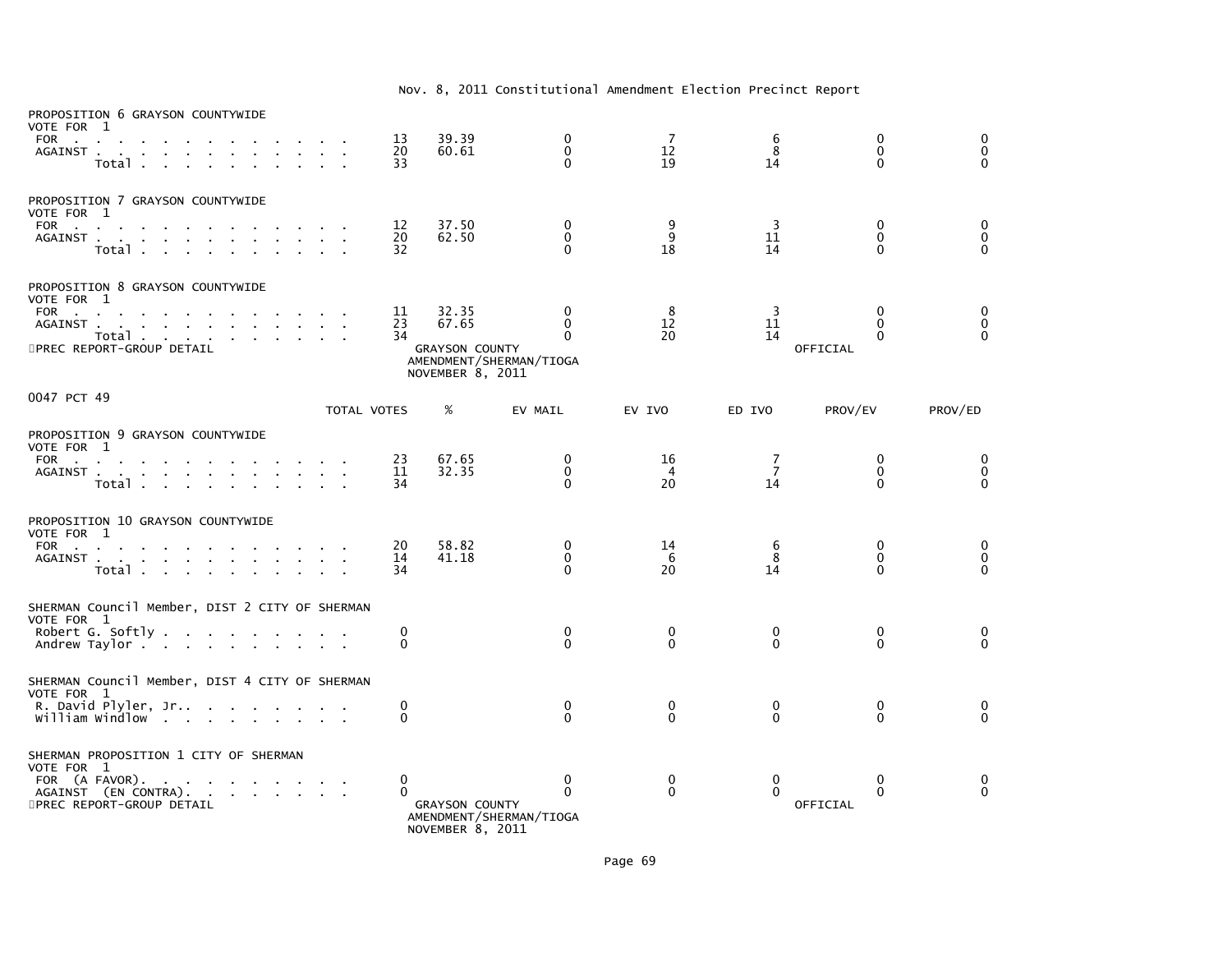| Nov. 8, 2011 Constitutional Amendment Election Precinct Report |  |
|----------------------------------------------------------------|--|
|----------------------------------------------------------------|--|

| 0048 PCT 51                                                                                                        |                                                        | TOTAL VOTES    | %              | EV MAIL                                 | EV IVO          | ED IVO         | PROV/EV                             | PROV/ED                                                        |
|--------------------------------------------------------------------------------------------------------------------|--------------------------------------------------------|----------------|----------------|-----------------------------------------|-----------------|----------------|-------------------------------------|----------------------------------------------------------------|
| REGISTERED VOTERS - TOTAL<br>BALLOTS CAST - TOTAL.<br>VOTER TURNOUT - TOTAL<br>$\sim$<br>$\sim$<br><b>Contract</b> |                                                        | 2,432<br>85    | 3.50           | $\mathbf 0$                             | 37              | 48             | $\mathbf 0$                         | $\Omega$                                                       |
| PROPOSITION 1 GRAYSON COUNTYWIDE<br>VOTE FOR 1                                                                     |                                                        |                |                |                                         |                 |                |                                     |                                                                |
| FOR<br>the contract of the contract of<br>AGAINST<br>Total                                                         |                                                        | 73<br>12<br>85 | 85.88<br>14.12 | $\Omega$<br>$\mathbf 0$<br>$\Omega$     | 30<br>- 7<br>37 | 43<br>-5<br>48 | $\Omega$<br>$\mathbf 0$<br>$\Omega$ | 0<br>$\mathbf 0$<br>$\Omega$                                   |
| PROPOSITION 2 GRAYSON COUNTYWIDE<br>VOTE FOR 1                                                                     |                                                        |                |                |                                         |                 |                |                                     |                                                                |
| FOR<br>AGAINST<br>Total                                                                                            |                                                        | 46<br>37<br>83 | 55.42<br>44.58 | $\mathbf{0}$<br>$\mathbf 0$<br>$\Omega$ | 22<br>15<br>37  | 24<br>22<br>46 | $\Omega$<br>$\mathbf 0$<br>$\Omega$ | 0<br>$\ddot{\mathbf{0}}$<br>$\Omega$                           |
| PROPOSITION 3 GRAYSON COUNTYWIDE<br>VOTE FOR 1                                                                     |                                                        |                |                |                                         |                 |                |                                     |                                                                |
| FOR<br>Total<br>$\sim$<br>$\sim$<br>$\sim$                                                                         | and the contract of the contract of<br>$\sim 10^{-11}$ | 34<br>50<br>84 | 40.48<br>59.52 | $\Omega$<br>$\mathbf 0$<br>$\Omega$     | 12<br>25<br>37  | 22<br>25<br>47 | $\Omega$<br>$\mathbf 0$<br>$\Omega$ | 0<br>$\overline{0}$                                            |
| PROPOSITION 4 GRAYSON COUNTYWIDE<br>VOTE FOR 1                                                                     |                                                        |                |                |                                         |                 |                |                                     |                                                                |
| FOR<br>$\sim$<br>Total                                                                                             |                                                        | 26<br>56<br>82 | 31.71<br>68.29 | 0<br>$\mathbf 0$<br>$\Omega$            | 12<br>25<br>37  | 14<br>31<br>45 | 0<br>$\mathbf 0$<br>$\Omega$        | 0<br>$\pmb{0}$<br>$\mathbf{0}$                                 |
| PROPOSITION 5 GRAYSON COUNTYWIDE<br>VOTE FOR 1                                                                     |                                                        |                |                |                                         |                 |                |                                     |                                                                |
| FOR<br>AGAINST<br>Total                                                                                            |                                                        | 56<br>27<br>83 | 67.47<br>32.53 | 0<br>$\mathbf 0$<br>$\Omega$            | 31<br>6<br>37   | 25<br>21<br>46 | 0<br>$\mathbf 0$<br>$\Omega$        | $\begin{smallmatrix} 0\\0 \end{smallmatrix}$<br>$\Omega$       |
| PROPOSITION 6 GRAYSON COUNTYWIDE<br>VOTE FOR 1                                                                     |                                                        |                |                |                                         |                 |                |                                     |                                                                |
| FOR<br>the company of the company of the company<br>AGAINST<br>Total                                               |                                                        | 32<br>51<br>83 | 38.55<br>61.45 | 0<br>$\mathbf 0$<br>$\Omega$            | 17<br>20<br>37  | 15<br>31<br>46 | 0<br>$\mathbf 0$<br>$\Omega$        | $\begin{smallmatrix} 0\\0 \end{smallmatrix}$<br>$\overline{0}$ |
| PROPOSITION 7 GRAYSON COUNTYWIDE<br>VOTE FOR 1                                                                     |                                                        |                |                |                                         |                 |                |                                     |                                                                |
| FOR<br>AGAINST<br>Total<br>$\sim$<br>$\sim$<br>$\sim$                                                              | $\sim 100$                                             | 27<br>55<br>82 | 32.93<br>67.07 | 0<br>$\mathbf 0$<br>$\Omega$            | 17<br>20<br>37  | 10<br>35<br>45 | 0<br>$\mathbf 0$<br>$\Omega$        | $\begin{smallmatrix} 0\\0 \end{smallmatrix}$<br>$\Omega$       |
| PROPOSITION 8 GRAYSON COUNTYWIDE<br>VOTE FOR 1                                                                     |                                                        |                |                |                                         |                 |                |                                     |                                                                |
| FOR<br>and a straightful control of the state<br>Total                                                             |                                                        | 23<br>59<br>82 | 28.05<br>71.95 | 0<br>$\mathbf 0$<br>$\Omega$            | 12<br>25<br>37  | 11<br>34<br>45 | 0<br>$\mathbf 0$<br>$\Omega$        | 0<br>$\pmb{0}$<br>$\pmb{0}$                                    |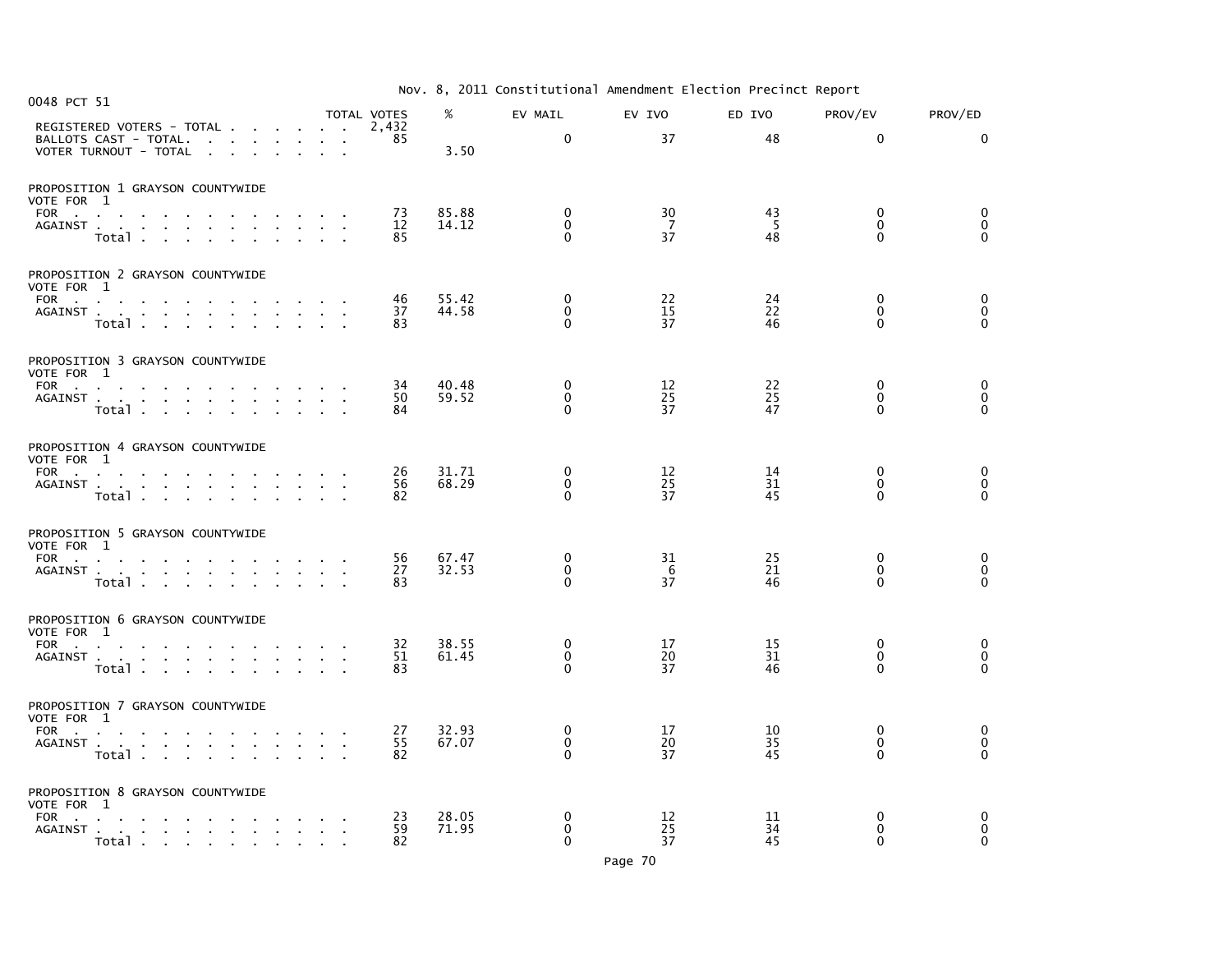| 5PREC REPORT-GROUP DETAIL                                                                                                                  | Nov. 8, 2011 Constitutional Amendment Election Precinct Report<br><b>GRAYSON COUNTY</b><br>OFFICIAL<br>AMENDMENT/SHERMAN/TIOGA<br>NOVEMBER 8, 2011 |                                           |                                     |                 |                |                              |                              |
|--------------------------------------------------------------------------------------------------------------------------------------------|----------------------------------------------------------------------------------------------------------------------------------------------------|-------------------------------------------|-------------------------------------|-----------------|----------------|------------------------------|------------------------------|
| 0048 PCT 51                                                                                                                                | TOTAL VOTES                                                                                                                                        | %                                         | EV MAIL                             | EV IVO          | ED IVO         | PROV/EV                      | PROV/ED                      |
| PROPOSITION 9 GRAYSON COUNTYWIDE<br>VOTE FOR 1                                                                                             |                                                                                                                                                    |                                           |                                     |                 |                | $\Omega$                     |                              |
| FOR<br><b>Contract Contract</b><br>AGAINST<br>Total                                                                                        | 51<br>31<br>82                                                                                                                                     | 62.20<br>37.80                            | 0<br>$\mathbf 0$<br>$\Omega$        | 22<br>14<br>36  | 29<br>17<br>46 | $\mathbf 0$<br>$\mathbf{0}$  | 0<br>$\mathbf 0$<br>$\Omega$ |
| PROPOSITION 10 GRAYSON COUNTYWIDE<br>VOTE FOR 1                                                                                            |                                                                                                                                                    |                                           |                                     |                 |                |                              |                              |
| FOR<br>the contract of the contract of the contract of<br>AGAINST.<br>the contract of the contract of the con-<br><b>Contract Contract</b> | 52<br>30                                                                                                                                           | 63.41<br>36.59                            | $\mathbf 0$<br>$\mathbf{0}$         | 26<br>11        | 26<br>19       | $\mathbf{0}$<br>$\Omega$     | 0<br>$\mathbf 0$             |
| Total<br>$\mathbf{a} = \mathbf{a} + \mathbf{a} + \mathbf{a} + \mathbf{a}$<br>5PREC REPORT-GROUP DETAIL                                     | 82                                                                                                                                                 | <b>GRAYSON COUNTY</b><br>NOVEMBER 8, 2011 | $\Omega$<br>AMENDMENT/SHERMAN/TIOGA | 37              | 45             | $\Omega$<br>OFFICIAL         | $\Omega$                     |
| 0049 PCT 53                                                                                                                                | TOTAL VOTES                                                                                                                                        | %                                         | EV MAIL                             | EV IVO          | ED IVO         | PROV/EV                      | PROV/ED                      |
| REGISTERED VOTERS - TOTAL<br>BALLOTS CAST - TOTAL.                                                                                         | 1.295<br>54                                                                                                                                        |                                           | $\mathbf{1}$                        | 23              | 30             | $\mathbf 0$                  | $\mathbf{0}$                 |
| VOTER TURNOUT - TOTAL                                                                                                                      |                                                                                                                                                    | 4.17                                      |                                     |                 |                |                              |                              |
| PROPOSITION 1 GRAYSON COUNTYWIDE<br>VOTE FOR 1                                                                                             |                                                                                                                                                    |                                           |                                     |                 |                |                              |                              |
| <b>FOR</b><br>the contract of the contract of the con-<br>AGAINST                                                                          | 48<br>-5                                                                                                                                           | 90.57<br>9.43                             | $\mathbf 0$<br>$\mathbf{1}$         | 20<br>3         | 28<br>1        | $\mathbf{0}$<br>$\mathbf{0}$ | $\mathbf{0}$<br>0            |
| Total                                                                                                                                      | 53                                                                                                                                                 |                                           | $\mathbf{1}$                        | $2\overline{3}$ | 29             | $\Omega$                     | $\Omega$                     |
| PROPOSITION 2 GRAYSON COUNTYWIDE<br>VOTE FOR 1                                                                                             |                                                                                                                                                    |                                           |                                     |                 |                |                              |                              |
| FOR<br>AGAINST                                                                                                                             | 29<br>20                                                                                                                                           | 59.18<br>40.82                            | 1<br>$\mathbf{0}$                   | 10<br>10        | 18<br>10       | $\mathbf 0$<br>$\mathbf{0}$  | 0<br>$\mathbf 0$             |
| Total                                                                                                                                      | 49                                                                                                                                                 |                                           | $\mathbf{1}$                        | 20              | 28             | 0                            | $\Omega$                     |
| PROPOSITION 3 GRAYSON COUNTYWIDE<br>VOTE FOR 1                                                                                             |                                                                                                                                                    |                                           |                                     |                 |                |                              |                              |
| FOR<br><b>Contract Contract</b><br>AGAINST                                                                                                 | 31<br>19                                                                                                                                           | 62.00<br>38.00                            | $\Omega$<br>$\mathbf{1}$            | 15<br>-6        | 16<br>12       | $\Omega$<br>$\mathbf{0}$     | $\mathbf{0}$<br>$\mathbf{0}$ |
| Total                                                                                                                                      | 50                                                                                                                                                 |                                           | $\mathbf{1}$                        | 21              | 28             | $\Omega$                     | $\Omega$                     |
| PROPOSITION 4 GRAYSON COUNTYWIDE<br>VOTE FOR 1                                                                                             |                                                                                                                                                    |                                           |                                     |                 |                |                              |                              |
| FOR<br>the contract of the contract of the<br>AGAINST<br><b>Contract Contract</b>                                                          | 23<br>27                                                                                                                                           | 46.00<br>54.00                            | 0<br>$\mathbf{1}$                   | 9<br>12         | 14<br>14       | $\mathbf 0$<br>0             | 0<br>0                       |
| Total                                                                                                                                      | 50                                                                                                                                                 |                                           | $\mathbf{1}$                        | 21              | 28             | $\Omega$                     | $\Omega$                     |
| PROPOSITION 5 GRAYSON COUNTYWIDE                                                                                                           |                                                                                                                                                    |                                           |                                     |                 |                |                              |                              |
| VOTE FOR 1<br><b>FOR</b><br>the contract of the contract of the contract of the contract of                                                | 28                                                                                                                                                 | 57.14                                     | $\mathbf 0$                         | 12              | 16             | $\mathbf 0$                  | $\mathbf 0$                  |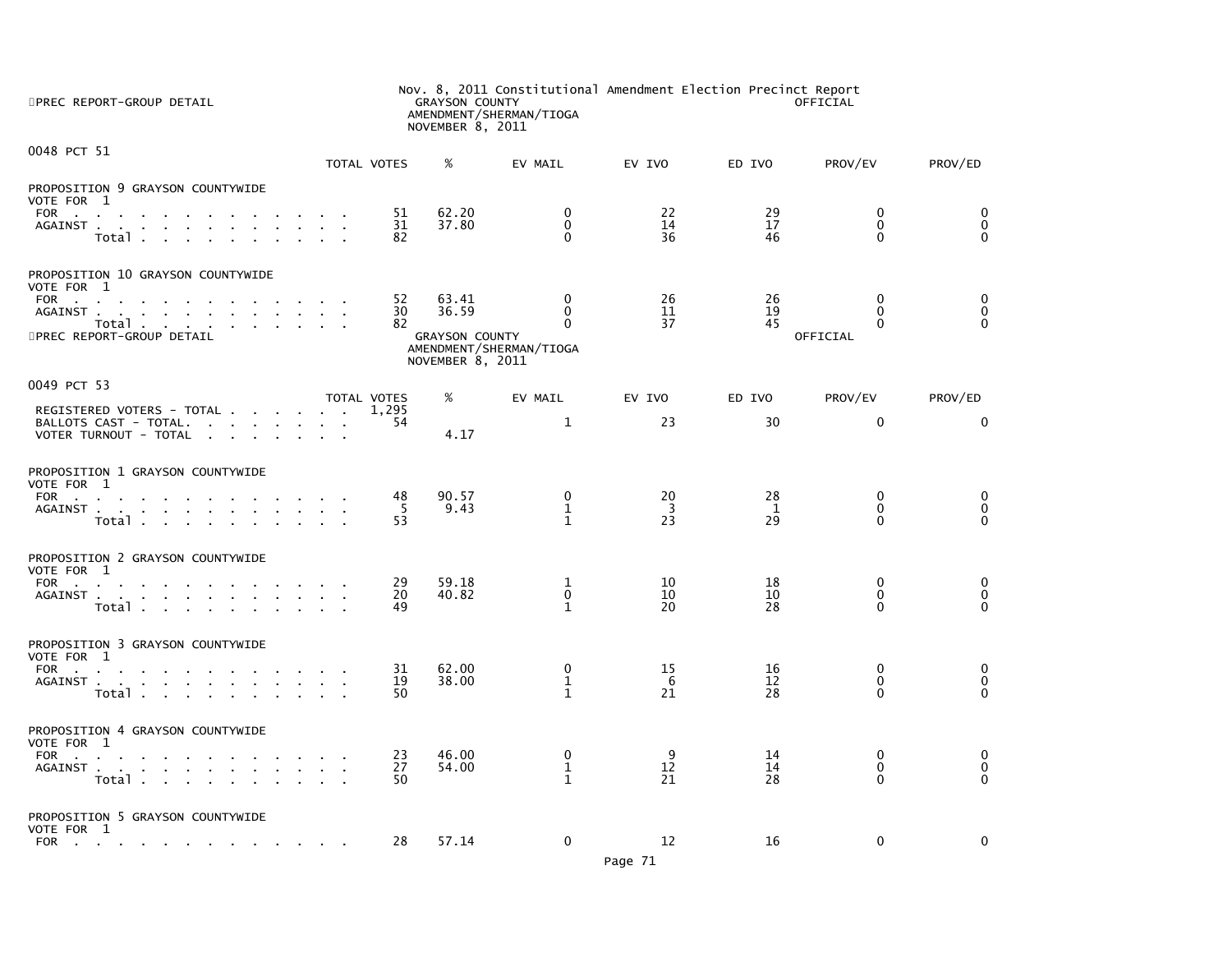| AGAINST<br>Total                                                                                                             |                                                                                         |        |                                   | 21<br>49       | 42.86                                                       | Nov. 8, 2011 Constitutional Amendment Election Precinct Report<br>$\mathbf{1}$<br>$\mathbf 1$ | - 8<br>20                   | 12<br>28       | $\Omega$<br>$\Omega$                             | $\Omega$<br>$\Omega$             |
|------------------------------------------------------------------------------------------------------------------------------|-----------------------------------------------------------------------------------------|--------|-----------------------------------|----------------|-------------------------------------------------------------|-----------------------------------------------------------------------------------------------|-----------------------------|----------------|--------------------------------------------------|----------------------------------|
| PROPOSITION 6 GRAYSON COUNTYWIDE<br>VOTE FOR 1<br>FOR<br>AGAINST<br>Total                                                    | <b>Contract Contract</b><br>$\mathcal{A}^{\mathcal{A}}$ and $\mathcal{A}^{\mathcal{A}}$ | $\sim$ | $\sim 10^{-1}$ and $\sim 10^{-1}$ | 33<br>18<br>51 | 64.71<br>35.29                                              | 0<br>$\mathbf{1}$<br>$\mathbf{1}$                                                             | 16<br>$5\phantom{.0}$<br>21 | 17<br>12<br>29 | $\mathbf 0$<br>$\mathbf{0}$<br>$\Omega$          | 0<br>$\mathbf 0$<br>$\mathbf{0}$ |
| PROPOSITION 7 GRAYSON COUNTYWIDE<br>VOTE FOR 1<br>FOR<br>AGAINST<br>Total                                                    | the contract of the contract of the<br>$\sim$                                           |        |                                   | 24<br>28<br>52 | 46.15<br>53.85                                              | 0<br>$\mathbf{1}$<br>1                                                                        | 10<br>12<br>22              | 14<br>15<br>29 | 0<br>$\Omega$<br>$\Omega$                        | 0<br>$\mathbf 0$<br>$\Omega$     |
| PROPOSITION 8 GRAYSON COUNTYWIDE<br>VOTE FOR 1<br>FOR<br>$\sim$<br>AGAINST<br>5PREC REPORT-GROUP DETAIL                      | Total                                                                                   |        |                                   | 21<br>28<br>49 | 42.86<br>57.14<br><b>GRAYSON COUNTY</b><br>NOVEMBER 8, 2011 | $\mathbf{0}$<br>1<br>1<br>AMENDMENT/SHERMAN/TIOGA                                             | 9<br>11<br>20               | 12<br>16<br>28 | $\mathbf{0}$<br>$\Omega$<br>$\Omega$<br>OFFICIAL | 0<br>0<br>$\Omega$               |
| 0049 PCT 53                                                                                                                  |                                                                                         |        | TOTAL VOTES                       |                | %                                                           | EV MAIL                                                                                       | EV IVO                      | ED IVO         | PROV/EV                                          | PROV/ED                          |
| PROPOSITION 9 GRAYSON COUNTYWIDE<br>VOTE FOR 1<br>FOR<br>AGAINST                                                             | Total                                                                                   |        |                                   | 33<br>18<br>51 | 64.71<br>35.29                                              | 0<br>$\mathbf{1}$<br>$\mathbf{1}$                                                             | 14<br>8<br>22               | 19<br>9<br>28  | 0<br>$\mathbf 0$<br>$\Omega$                     | 0<br>$\mathbf 0$<br>$\mathbf{0}$ |
| PROPOSITION 10 GRAYSON COUNTYWIDE<br>VOTE FOR 1<br>FOR<br>AGAINST<br>Total                                                   |                                                                                         |        | $\sim$ $\sim$                     | 31<br>19<br>50 | 62.00<br>38.00                                              | 0<br>$\mathbf{1}$<br>$\mathbf{1}$                                                             | 13<br>-8<br>21              | 18<br>10<br>28 | 0<br>$\Omega$<br>$\Omega$                        | 0<br>$\mathbf 0$<br>$\Omega$     |
| SHERMAN Council Member, DIST 2 CITY OF SHERMAN<br>VOTE FOR 1<br>Robert G. Softly $\ldots$ $\ldots$ $\ldots$<br>Andrew Taylor | Total $\cdots$ $\cdots$ $\cdots$                                                        |        |                                   | 25<br>19<br>44 | 56.82<br>43.18                                              | $\mathbf{0}$<br>0<br>$\Omega$                                                                 | 10<br>9<br>19               | 15<br>10<br>25 | $\mathbf{0}$<br>$\mathbf{0}$<br>$\Omega$         | $\Omega$<br>0<br>$\Omega$        |
| SHERMAN Council Member, DIST 4 CITY OF SHERMAN<br>VOTE FOR 1<br>R. David Plyler, Jr<br>william windlow                       | Total                                                                                   |        |                                   | 30<br>15<br>45 | 66.67<br>33.33                                              | 0<br>$\mathbf 0$<br>$\Omega$                                                                  | 14<br>6<br>20               | 16<br>9<br>25  | 0<br>$\mathbf{0}$<br>$\Omega$                    | 0<br>$\mathbf 0$<br>$\Omega$     |
| SHERMAN PROPOSITION 1 CITY OF SHERMAN<br>VOTE FOR 1<br>FOR (A FAVOR).                                                        |                                                                                         |        |                                   | 47             | 88.68                                                       | $\mathbf 0$                                                                                   | 19                          | 28             | $\mathbf 0$                                      | 0                                |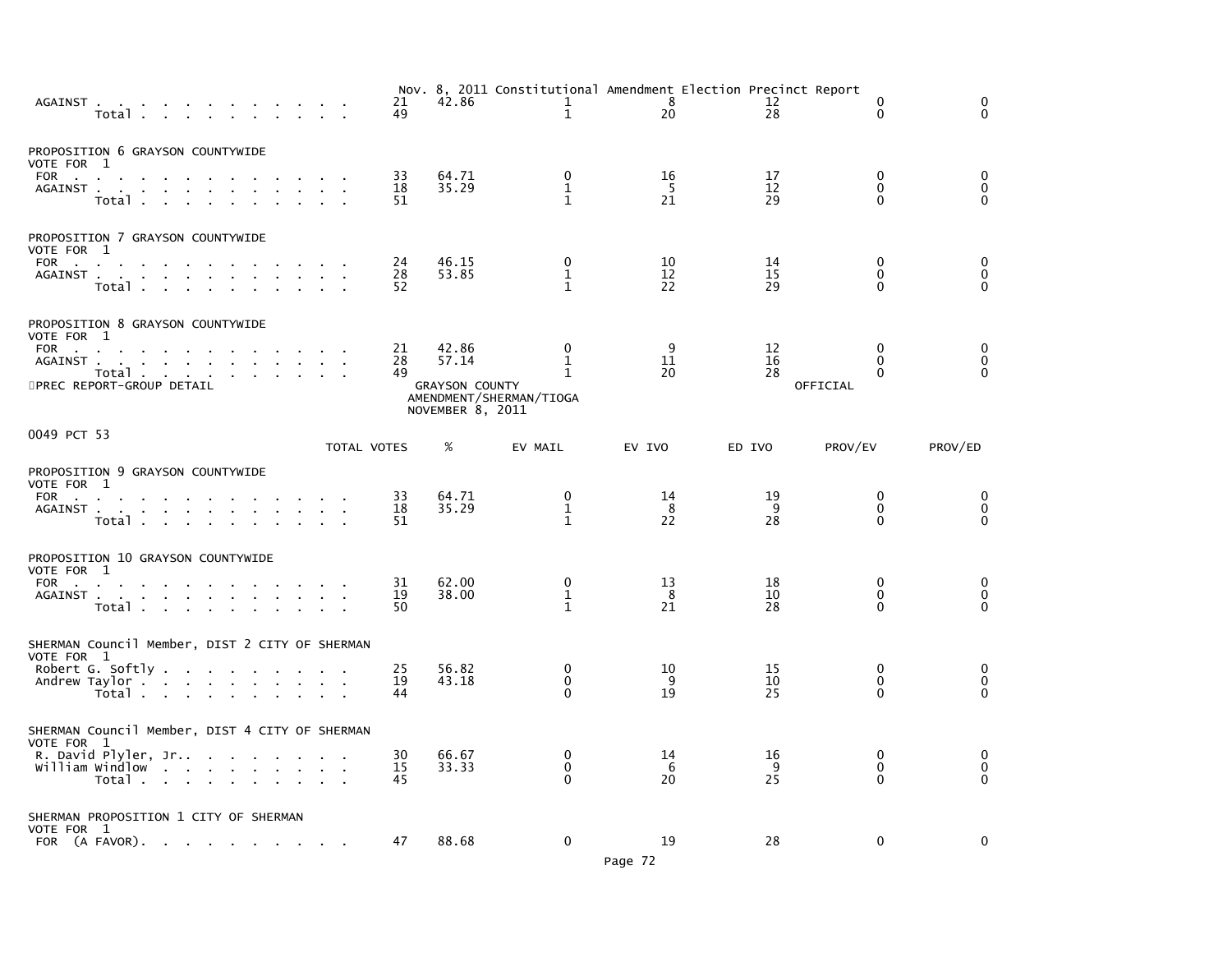| AGAINST (EN CONTRA).<br>Total<br>5PREC REPORT-GROUP DETAIL                                                                                                                                                                                        | 6<br>53         | 11.32<br><b>GRAYSON COUNTY</b> | Nov. 8, 2011 Constitutional Amendment Election Precinct Report<br>$\mathbf{1}$<br>$\mathbf{1}$<br>AMENDMENT/SHERMAN/TIOGA | $\overline{\mathbf{3}}$<br>22 | 2<br>30        | $\mathbf{0}$<br>$\mathbf{0}$<br>OFFICIAL | $\mathbf{0}$<br>$\Omega$         |
|---------------------------------------------------------------------------------------------------------------------------------------------------------------------------------------------------------------------------------------------------|-----------------|--------------------------------|---------------------------------------------------------------------------------------------------------------------------|-------------------------------|----------------|------------------------------------------|----------------------------------|
|                                                                                                                                                                                                                                                   |                 | NOVEMBER 8, 2011               |                                                                                                                           |                               |                |                                          |                                  |
| 0050 PCT 54                                                                                                                                                                                                                                       | TOTAL VOTES     | %                              | EV MAIL                                                                                                                   | EV IVO                        | ED IVO         | PROV/EV                                  | PROV/ED                          |
| REGISTERED VOTERS - TOTAL<br>BALLOTS CAST - TOTAL.<br>VOTER TURNOUT - TOTAL                                                                                                                                                                       | 1,321<br>59     | 4.47                           | $\mathbf 0$                                                                                                               | 15                            | 44             | $\mathbf{0}$                             | $\mathbf{0}$                     |
| PROPOSITION 1 GRAYSON COUNTYWIDE<br>VOTE FOR 1                                                                                                                                                                                                    |                 |                                |                                                                                                                           |                               |                |                                          |                                  |
| FOR the state of the state of the state of the state of the state of the state of the state of the state of the state of the state of the state of the state of the state of the state of the state of the state of the state<br>AGAINST<br>Total | 46<br>13<br>59  | 77.97<br>22.03                 | $\mathbf{0}$<br>$\mathbf{0}$<br>$\Omega$                                                                                  | 13<br>-2<br>15                | 33<br>11<br>44 | $\mathbf{0}$<br>$\Omega$<br>$\Omega$     | 0<br>0<br>$\Omega$               |
| PROPOSITION 2 GRAYSON COUNTYWIDE<br>VOTE FOR 1                                                                                                                                                                                                    |                 |                                |                                                                                                                           |                               |                |                                          |                                  |
| FOR<br>AGAINST<br>Total                                                                                                                                                                                                                           | 26<br>31<br>57  | 45.61<br>54.39                 | $\mathbf{0}$<br>$\mathbf 0$<br>$\Omega$                                                                                   | 8<br>6<br>14                  | 18<br>25<br>43 | $\mathbf{0}$<br>$\mathbf{0}$<br>$\Omega$ | $\mathbf 0$<br>0<br>$\Omega$     |
| PROPOSITION 3 GRAYSON COUNTYWIDE<br>VOTE FOR 1                                                                                                                                                                                                    |                 |                                |                                                                                                                           |                               |                |                                          |                                  |
| FOR<br>AGAINST<br>Total                                                                                                                                                                                                                           | 20<br>37<br>57  | 35.09<br>64.91                 | $\mathbf 0$<br>$\mathbf 0$<br>$\Omega$                                                                                    | 7<br>$\overline{7}$<br>14     | 13<br>30<br>43 | $\mathbf{0}$<br>0<br>$\Omega$            | 0<br>$\mathbf 0$<br>$\Omega$     |
| PROPOSITION 4 GRAYSON COUNTYWIDE                                                                                                                                                                                                                  |                 |                                |                                                                                                                           |                               |                |                                          |                                  |
| VOTE FOR 1<br>FOR<br>AGAINST<br>Total                                                                                                                                                                                                             | 11<br>45<br>56  | 19.64<br>80.36                 | $\mathbf{0}$<br>$\mathbf{0}$<br>$\Omega$                                                                                  | 4<br>10<br>14                 | 7<br>35<br>42  | $\mathbf{0}$<br>$\mathbf{0}$<br>$\Omega$ | 0<br>$\mathbf{0}$<br>$\Omega$    |
| PROPOSITION 5 GRAYSON COUNTYWIDE<br>VOTE FOR 1                                                                                                                                                                                                    |                 |                                |                                                                                                                           |                               |                |                                          |                                  |
| FOR<br>AGAINST<br>Total                                                                                                                                                                                                                           | 30<br>26<br>56  | 53.57<br>46.43                 | $\mathbf 0$<br>$\mathbf 0$<br>$\Omega$                                                                                    | 8<br>6<br>14                  | 22<br>20<br>42 | $\mathbf 0$<br>$\mathbf 0$<br>$\Omega$   | 0<br>$\mathbf 0$<br>$\Omega$     |
| PROPOSITION 6 GRAYSON COUNTYWIDE<br>VOTE FOR 1                                                                                                                                                                                                    |                 |                                |                                                                                                                           |                               |                |                                          |                                  |
| FOR<br>AGAINST<br>Total                                                                                                                                                                                                                           | 20<br>38<br>58  | 34.48<br>65.52                 | $\Omega$<br>$\mathbf{0}$<br>$\Omega$                                                                                      | 5<br>9<br>14                  | 15<br>29<br>44 | $\mathbf{0}$<br>$\mathbf{0}$<br>$\Omega$ | 0<br>$\mathbf 0$<br>$\mathbf{0}$ |
| PROPOSITION 7 GRAYSON COUNTYWIDE<br>VOTE FOR 1                                                                                                                                                                                                    |                 |                                |                                                                                                                           |                               |                |                                          |                                  |
| FOR<br>the contract of the contract of the con-<br>AGAINST                                                                                                                                                                                        | 24<br>31<br>55. | 43.64<br>56.36                 | 0<br>$\mathbf 0$<br>$\Omega$                                                                                              | 7<br>8<br>15                  | 17<br>23<br>40 | $\mathbf 0$<br>$\mathbf 0$<br>$\Omega$   | 0<br>$\mathbf 0$<br>$\Omega$     |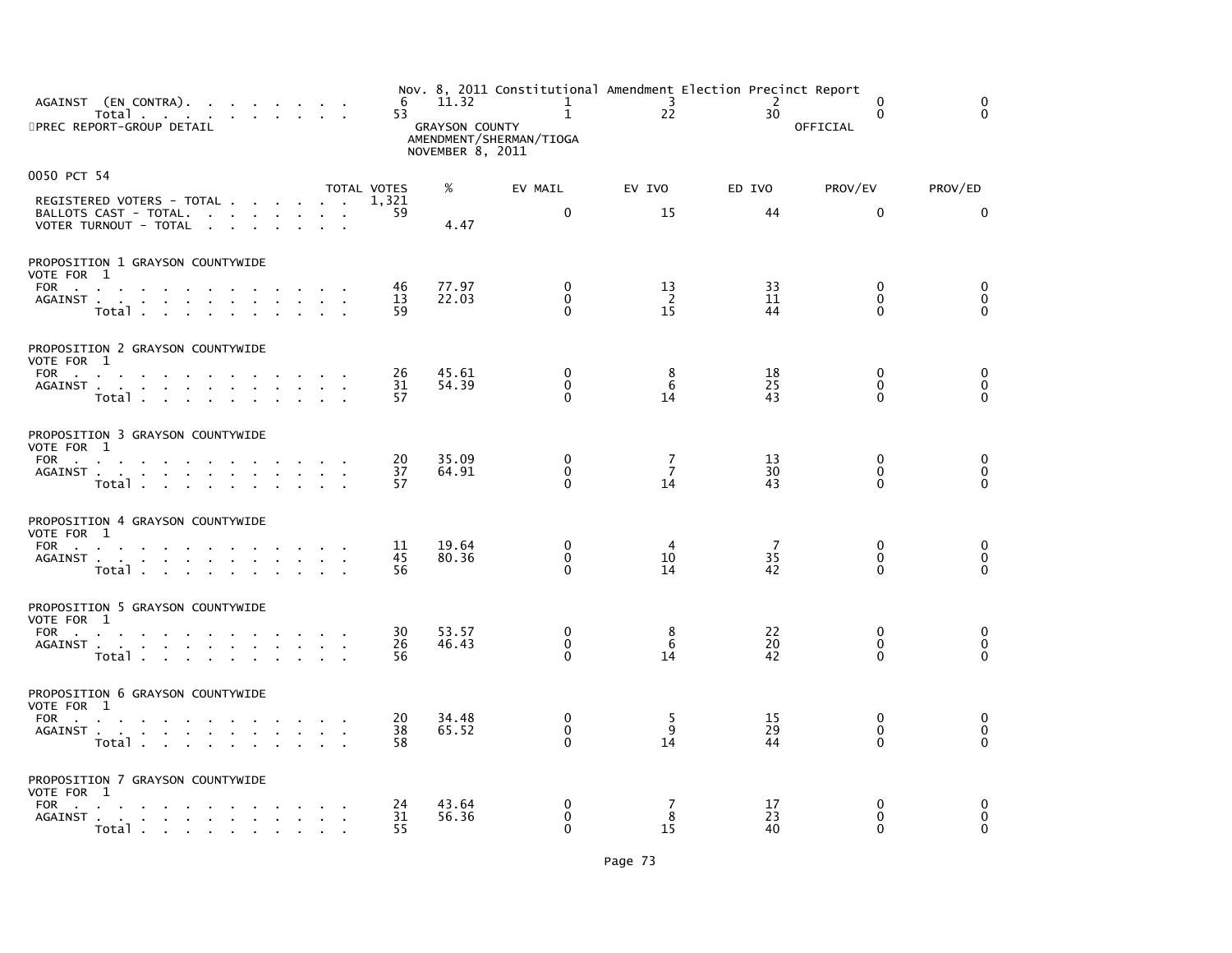| PROPOSITION 8 GRAYSON COUNTYWIDE<br>VOTE FOR 1<br><b>FOR</b><br><b>Contract Contract</b><br>AGAINST.<br>the company of the company of the<br>Total<br>5PREC REPORT-GROUP DETAIL |                                                                                                                 | 17<br>40<br>57       | 29.82<br>70.18<br><b>GRAYSON COUNTY</b><br>NOVEMBER 8, 2011 | $\mathbf{0}$<br>$\Omega$<br>$\Omega$<br>AMENDMENT/SHERMAN/TIOGA | 3<br>11<br>14        | 14<br>29<br>43 | $\Omega$<br>$\Omega$<br>$\Omega$<br>OFFICIAL | $\Omega$<br>$\mathbf 0$<br>$\Omega$ |
|---------------------------------------------------------------------------------------------------------------------------------------------------------------------------------|-----------------------------------------------------------------------------------------------------------------|----------------------|-------------------------------------------------------------|-----------------------------------------------------------------|----------------------|----------------|----------------------------------------------|-------------------------------------|
| 0050 PCT 54                                                                                                                                                                     |                                                                                                                 | TOTAL VOTES          | %                                                           | EV MAIL                                                         | EV IVO               | ED IVO         |                                              |                                     |
| PROPOSITION 9 GRAYSON COUNTYWIDE                                                                                                                                                |                                                                                                                 |                      |                                                             |                                                                 |                      |                | PROV/EV                                      | PROV/ED                             |
| VOTE FOR 1                                                                                                                                                                      |                                                                                                                 |                      |                                                             |                                                                 |                      |                |                                              |                                     |
| FOR<br>AGAINST                                                                                                                                                                  |                                                                                                                 | 35<br>24             | 59.32<br>40.68                                              | $\mathbf 0$<br>$\Omega$                                         | 6<br>9               | 29<br>15       | $\mathbf 0$<br>$\Omega$                      | $\mathbf 0$<br>$\Omega$             |
| Total                                                                                                                                                                           |                                                                                                                 | 59                   |                                                             | $\Omega$                                                        | 15                   | 44             | O                                            | $\Omega$                            |
| PROPOSITION 10 GRAYSON COUNTYWIDE<br>VOTE FOR 1                                                                                                                                 |                                                                                                                 |                      |                                                             |                                                                 |                      |                |                                              |                                     |
| FOR<br>the contract of the contract of<br>AGAINST                                                                                                                               | the contract of the contract of the contract of the contract of the contract of the contract of the contract of | 33<br>24             | 57.89<br>42.11                                              | $\mathbf{0}$<br>$\Omega$                                        | 10<br>$\overline{4}$ | 23<br>20       | $\Omega$<br>$\Omega$                         | $\Omega$<br>$\mathbf 0$             |
| Total<br>the contract of the contract                                                                                                                                           |                                                                                                                 | 57                   |                                                             | 0                                                               | 14                   | 43             | $\Omega$                                     | $\mathbf{0}$                        |
| 5PREC REPORT-GROUP DETAIL                                                                                                                                                       |                                                                                                                 |                      | <b>GRAYSON COUNTY</b><br>NOVEMBER 8, 2011                   | AMENDMENT/SHERMAN/TIOGA                                         |                      |                | OFFICIAL                                     |                                     |
| 0051 PCT 58                                                                                                                                                                     |                                                                                                                 |                      |                                                             |                                                                 |                      |                |                                              |                                     |
| REGISTERED VOTERS - TOTAL                                                                                                                                                       |                                                                                                                 | TOTAL VOTES<br>1,534 | %                                                           | EV MAIL                                                         | EV IVO               | ED IVO         | PROV/EV                                      | PROV/ED                             |
| BALLOTS CAST - TOTAL.<br>VOTER TURNOUT - TOTAL                                                                                                                                  |                                                                                                                 | 59                   | 3.85                                                        | $\mathbf 0$                                                     | 25                   | 34             | $\mathbf 0$                                  | 0                                   |
| PROPOSITION 1 GRAYSON COUNTYWIDE<br>VOTE FOR 1                                                                                                                                  |                                                                                                                 |                      |                                                             |                                                                 |                      |                |                                              |                                     |
| FOR<br>$\sim$ 10 $\pm$                                                                                                                                                          |                                                                                                                 | 45                   | 76.27                                                       | $\mathbf{0}$                                                    | 19                   | 26             | $\Omega$                                     | 0                                   |
| AGAINST<br>Total                                                                                                                                                                | $\mathbf{r}$                                                                                                    | 14<br>59             | 23.73                                                       | $\mathbf{0}$<br>$\Omega$                                        | -6<br>25             | 8<br>34        | $\mathbf{0}$<br>$\Omega$                     | $\mathbf 0$<br>$\Omega$             |
|                                                                                                                                                                                 |                                                                                                                 |                      |                                                             |                                                                 |                      |                |                                              |                                     |
| PROPOSITION 2 GRAYSON COUNTYWIDE<br>VOTE FOR 1                                                                                                                                  |                                                                                                                 |                      |                                                             |                                                                 |                      |                |                                              |                                     |
| <b>FOR</b><br>the contract of the contract of the                                                                                                                               |                                                                                                                 | 37                   | 62.71                                                       | 0                                                               | 19                   | 18             | $\Omega$                                     | 0                                   |
| AGAINST<br>Total .<br><b>Contract Contract</b><br>$\sim$                                                                                                                        |                                                                                                                 | 22<br>59             | 37.29                                                       | $\mathbf{0}$<br>$\Omega$                                        | 6<br>25              | 16<br>34       | $\Omega$<br>$\Omega$                         | $\mathbf 0$<br>$\Omega$             |
| PROPOSITION 3 GRAYSON COUNTYWIDE                                                                                                                                                |                                                                                                                 |                      |                                                             |                                                                 |                      |                |                                              |                                     |
| VOTE FOR 1                                                                                                                                                                      |                                                                                                                 |                      |                                                             |                                                                 |                      |                |                                              |                                     |
| <b>FOR</b><br>the contract of the contract of<br>AGAINST                                                                                                                        |                                                                                                                 | 36<br>23             | 61.02<br>38.98                                              | $\mathbf 0$<br>$\mathbf 0$                                      | 16<br>9              | 20<br>14       | 0<br>0                                       | 0<br>$\pmb{0}$                      |
| Total                                                                                                                                                                           |                                                                                                                 | 59                   |                                                             | $\Omega$                                                        | 25                   | 34             | $\Omega$                                     | $\Omega$                            |
| PROPOSITION 4 GRAYSON COUNTYWIDE<br>VOTE FOR 1                                                                                                                                  |                                                                                                                 |                      |                                                             |                                                                 |                      |                |                                              |                                     |
| <b>FOR</b><br>the contract of the<br>the contract of the contract of the contract of<br>AGAINST                                                                                 |                                                                                                                 | 29<br>29             | 50.00<br>50.00                                              | 0<br>$\Omega$                                                   | 15<br>10             | 14<br>19       | $\Omega$<br>0                                | 0<br>$\Omega$                       |
|                                                                                                                                                                                 |                                                                                                                 |                      |                                                             |                                                                 |                      |                |                                              |                                     |

## Nov. 8, 2011 Constitutional Amendment Election Precinct Report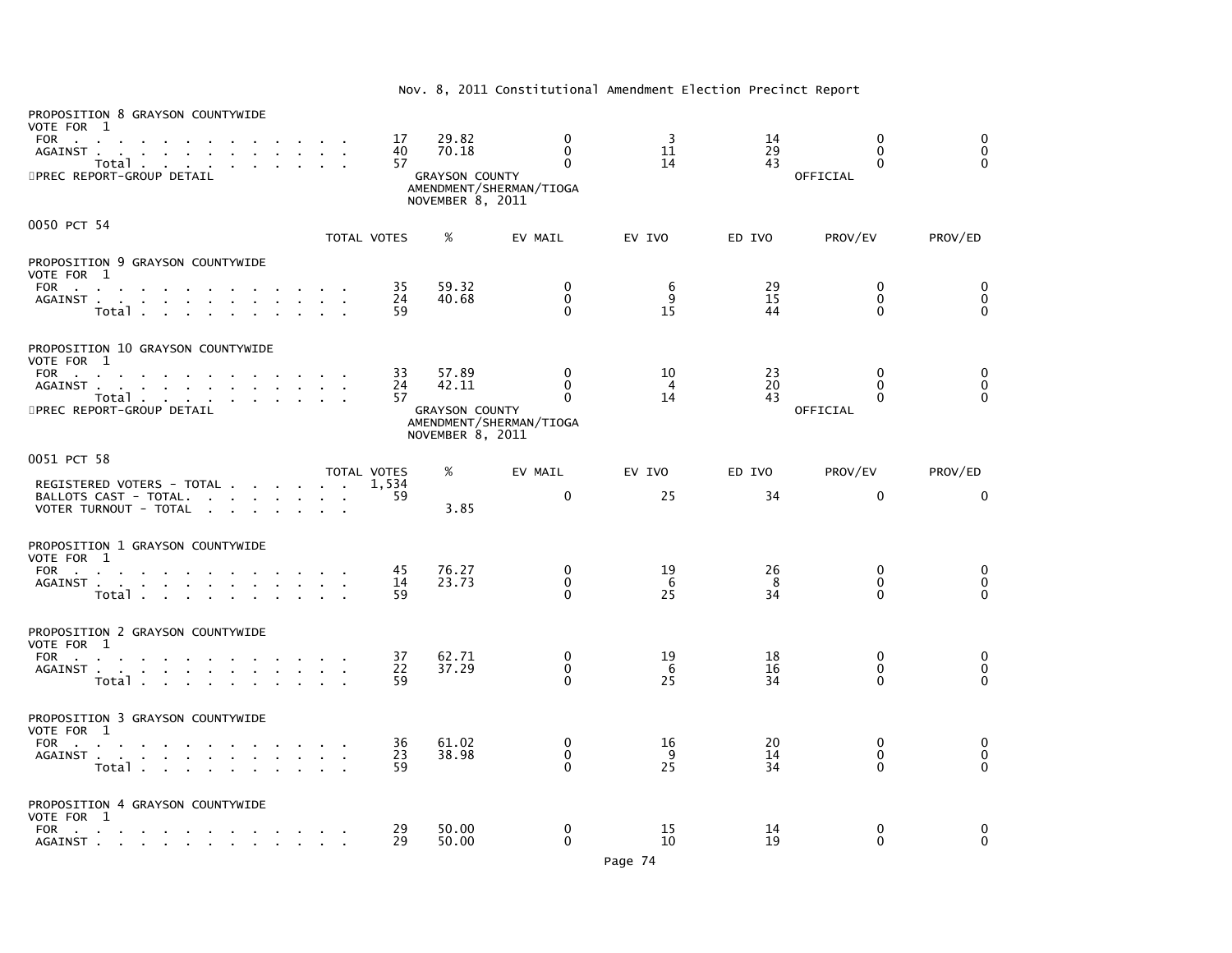| Total                                                                                                                                                                                                 | 58             |                                                             | 0                                                                  | Nov. 8, 2011 Constitutional Amendment Election Precinct Report<br>25 | 33             | $\mathbf{0}$                                     | $\Omega$                                                   |
|-------------------------------------------------------------------------------------------------------------------------------------------------------------------------------------------------------|----------------|-------------------------------------------------------------|--------------------------------------------------------------------|----------------------------------------------------------------------|----------------|--------------------------------------------------|------------------------------------------------------------|
| PROPOSITION 5 GRAYSON COUNTYWIDE<br>VOTE FOR 1<br>FOR<br>AGAINST.<br>the company of the company<br>Total                                                                                              | 40<br>18<br>58 | 68.97<br>31.03                                              | 0<br>$\mathbf 0$<br>$\Omega$                                       | 17<br>8<br>25                                                        | 23<br>10<br>33 | 0<br>0<br>$\Omega$                               | 0<br>$\pmb{0}$<br>$\Omega$                                 |
| PROPOSITION 6 GRAYSON COUNTYWIDE<br>VOTE FOR 1<br>FOR<br>AGAINST<br>Total                                                                                                                             | 28<br>31<br>59 | 47.46<br>52.54                                              | 0<br>$\mathbf{0}$<br>$\Omega$                                      | 12<br>13<br>25                                                       | 16<br>18<br>34 | 0<br>$\mathbf{0}$<br>$\Omega$                    | $\begin{smallmatrix}0\0\0\end{smallmatrix}$<br>$\Omega$    |
| PROPOSITION 7 GRAYSON COUNTYWIDE<br>VOTE FOR 1<br>AGAINST<br>Total                                                                                                                                    | 34<br>25<br>59 | 57.63<br>42.37                                              | $\mathbf 0$<br>$\mathbf 0$<br>$\Omega$                             | 14<br>11<br>25                                                       | 20<br>14<br>34 | 0<br>$\mathbf 0$<br>$\Omega$                     | $\begin{smallmatrix}0\0\end{smallmatrix}$<br>$\mathbf{0}$  |
| PROPOSITION 8 GRAYSON COUNTYWIDE<br>VOTE FOR 1<br>FOR<br>the contract of the contract of the con-<br>AGAINST<br>Total<br>5PREC REPORT-GROUP DETAIL                                                    | 23<br>36<br>59 | 38.98<br>61.02<br><b>GRAYSON COUNTY</b><br>NOVEMBER 8, 2011 | 0<br>$\mathbf 0$<br>$\Omega$<br>AMENDMENT/SHERMAN/TIOGA            | 13<br>12<br>25                                                       | 10<br>24<br>34 | $\mathbf{0}$<br>0<br>$\Omega$<br>OFFICIAL        | 0<br>$\pmb{0}$<br>$\Omega$                                 |
| 0051 PCT 58                                                                                                                                                                                           | TOTAL VOTES    | %                                                           | EV MAIL                                                            | EV IVO                                                               | ED IVO         | PROV/EV                                          | PROV/ED                                                    |
| PROPOSITION 9 GRAYSON COUNTYWIDE<br>VOTE FOR 1<br>FOR<br>the contract of the contract of the<br>AGAINST<br>Total                                                                                      | 41<br>18<br>59 | 69.49<br>30.51                                              | 0<br>$\mathbf 0$<br>$\Omega$                                       | 16<br>9<br>25                                                        | 25<br>9<br>34  | 0<br>$\mathbf{0}$<br>$\Omega$                    | $\begin{smallmatrix} 0 \\ 0 \end{smallmatrix}$<br>$\Omega$ |
| PROPOSITION 10 GRAYSON COUNTYWIDE<br>VOTE FOR 1<br>FOR<br>the company of the company<br>AGAINST<br>Total<br>5PREC REPORT-GROUP DETAIL                                                                 | 29<br>30<br>59 | 49.15<br>50.85<br><b>GRAYSON COUNTY</b><br>NOVEMBER 8, 2011 | $\mathbf{0}$<br>$\mathbf 0$<br>$\Omega$<br>AMENDMENT/SHERMAN/TIOGA | 11<br>14<br>25                                                       | 18<br>16<br>34 | $\Omega$<br>$\mathbf{0}$<br>$\Omega$<br>OFFICIAL | 0<br>$\pmb{0}$<br>$\Omega$                                 |
| 0052 PCT 64                                                                                                                                                                                           | TOTAL VOTES    | %                                                           | EV MAIL                                                            | EV IVO                                                               | ED IVO         | PROV/EV                                          | PROV/ED                                                    |
| REGISTERED VOTERS - TOTAL<br>BALLOTS CAST - TOTAL.<br>the contract of the contract of the<br>VOTER TURNOUT - TOTAL<br>the contract of the contract of the contract of the contract of the contract of | 1,897<br>61    | 3.22                                                        | $\mathbf{0}$                                                       | 25                                                                   | 36             | $\mathbf{0}$                                     | $\mathbf{0}$                                               |

PROPOSITION 1 GRAYSON COUNTYWIDE VOTE FOR 1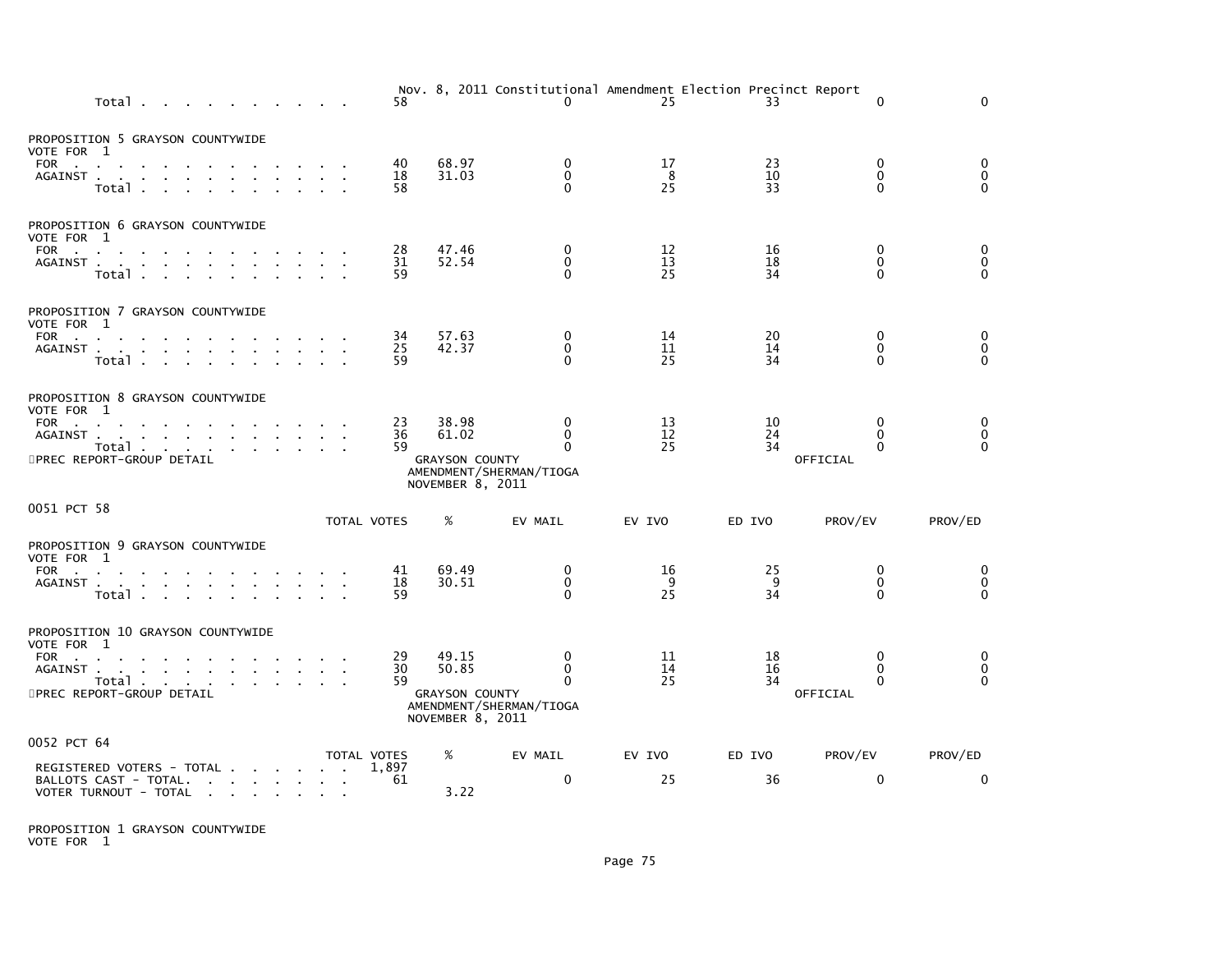| FOR PORT CONTROL CONTROL CONTROL CONTROL CONTROL CONTROL CONTROL CONTROL CONTROL CONTROL CONTROL CONTROL CONTROL CONTROL CONTROL CONTROL CONTROL CONTROL CONTROL CONTROL CONTROL CONTROL CONTROL CONTROL CONTROL CONTROL CONTR<br>AGAINST | Total                               |                                           |                           | $\sim$                            |  |        |                                      |             | 48<br>11<br>59 | 81.36<br>18.64                                              |                         | 0<br>$\mathbf 0$<br>$\mathbf{0}$  | Nov. 8, 2011 Constitutional Amendment Election Precinct Report<br>19<br>5<br>24 | 29<br>6<br>35                          |          | 0<br>$\mathbf 0$<br>$\Omega$                 | 0<br>$\mathbf 0$<br>$\Omega$    |  |
|-------------------------------------------------------------------------------------------------------------------------------------------------------------------------------------------------------------------------------------------|-------------------------------------|-------------------------------------------|---------------------------|-----------------------------------|--|--------|--------------------------------------|-------------|----------------|-------------------------------------------------------------|-------------------------|-----------------------------------|---------------------------------------------------------------------------------|----------------------------------------|----------|----------------------------------------------|---------------------------------|--|
| PROPOSITION 2 GRAYSON COUNTYWIDE<br>VOTE FOR 1<br>FOR<br>AGAINST.                                                                                                                                                                         | <b>Contract Contract</b><br>Total   |                                           | $\sim 10^{-11}$<br>$\sim$ |                                   |  |        |                                      |             | 39<br>20<br>59 | 66.10<br>33.90                                              |                         | $\mathbf{0}$<br>$\mathbf{0}$<br>0 | 17<br>$\overline{7}$<br>24                                                      | 22<br>13<br>35                         |          | $\Omega$<br>$\Omega$<br>$\Omega$             | 0<br>0<br>$\Omega$              |  |
| PROPOSITION 3 GRAYSON COUNTYWIDE<br>VOTE FOR 1<br>FOR<br>AGAINST.                                                                                                                                                                         | Total .                             | the company of the company of the company |                           | <b>Contract Contract</b>          |  |        |                                      |             | 34<br>25<br>59 | 57.63<br>42.37                                              |                         | 0<br>$\mathbf{0}$<br>0            | 15<br>9<br>24                                                                   | 19<br>16<br>35                         |          | $\mathbf{0}$<br>$\mathbf{0}$<br>$\mathbf{0}$ | 0<br>0<br>$\mathbf 0$           |  |
| PROPOSITION 4 GRAYSON COUNTYWIDE<br>VOTE FOR 1<br>FOR<br>AGAINST                                                                                                                                                                          | Total                               | $\mathbf{r}$<br>$\sim 10^{-1}$            | $\sim 10^{-1}$            | the control of the control of the |  | $\sim$ |                                      |             | 23<br>37<br>60 | 38.33<br>61.67                                              |                         | 0<br>0<br>0                       | 9<br>15<br>24                                                                   | 14<br>22<br>36                         |          | 0<br>0<br>$\mathbf{0}$                       | 0<br>0<br>$\Omega$              |  |
| PROPOSITION 5 GRAYSON COUNTYWIDE<br>VOTE FOR 1<br>FOR<br>AGAINST                                                                                                                                                                          | Total.                              |                                           |                           |                                   |  |        |                                      |             | 43<br>17<br>60 | 71.67<br>28.33                                              |                         | 0<br>0<br>$\Omega$                | 17<br>$\overline{7}$<br>24                                                      | 26<br>10<br>36                         |          | 0<br>0<br>$\Omega$                           | 0<br>$\mathbf 0$<br>$\mathbf 0$ |  |
| PROPOSITION 6 GRAYSON COUNTYWIDE<br>VOTE FOR 1<br>FOR<br>AGAINST                                                                                                                                                                          | <b>Contract Contract</b><br>Total . |                                           |                           | and the contract of the con-      |  |        |                                      |             | 23<br>36<br>59 | 38.98<br>61.02                                              |                         | 0<br>$\mathbf 0$<br>0             | 10<br>14<br>24                                                                  | 13<br>$\overline{2}\overline{2}$<br>35 |          | 0<br>$\mathbf 0$<br>$\Omega$                 | 0<br>$\pmb{0}$<br>$\mathbf 0$   |  |
| PROPOSITION 7 GRAYSON COUNTYWIDE<br>VOTE FOR 1<br>FOR<br>AGAINST .                                                                                                                                                                        | Total .                             | the contract of the contract of the       |                           | <b>Contract Contract</b>          |  |        |                                      |             | 25<br>33<br>58 | 43.10<br>56.90                                              |                         | 0<br>0<br>0                       | 11<br>13<br>24                                                                  | 14<br>20<br>34                         |          | 0<br>$\mathbf 0$<br>$\mathbf{0}$             | 0<br>$\mathbf 0$<br>$\Omega$    |  |
| PROPOSITION 8 GRAYSON COUNTYWIDE<br>VOTE FOR 1<br>FOR<br>AGAINST.<br>5PREC REPORT-GROUP DETAIL                                                                                                                                            | Total                               | and a straightful contract and a straight |                           |                                   |  |        | $\sim$<br>$\mathcal{L}_{\mathbf{a}}$ |             | 25<br>34<br>59 | 42.37<br>57.63<br><b>GRAYSON COUNTY</b><br>NOVEMBER 8, 2011 | AMENDMENT/SHERMAN/TIOGA | $\Omega$<br>$\mathbf{0}$<br>0     | 10<br>14<br>24                                                                  | 15<br>20<br>35                         | OFFICIAL | 0<br>0<br>$\mathbf{0}$                       | 0<br>$\mathbf 0$<br>$\Omega$    |  |
| 0052 PCT 64                                                                                                                                                                                                                               |                                     |                                           |                           |                                   |  |        |                                      | TOTAL VOTES |                | %                                                           | EV MAIL                 |                                   | EV IVO                                                                          | ED IVO                                 | PROV/EV  |                                              | PROV/ED                         |  |

PROPOSITION 9 GRAYSON COUNTYWIDE VOTE FOR 1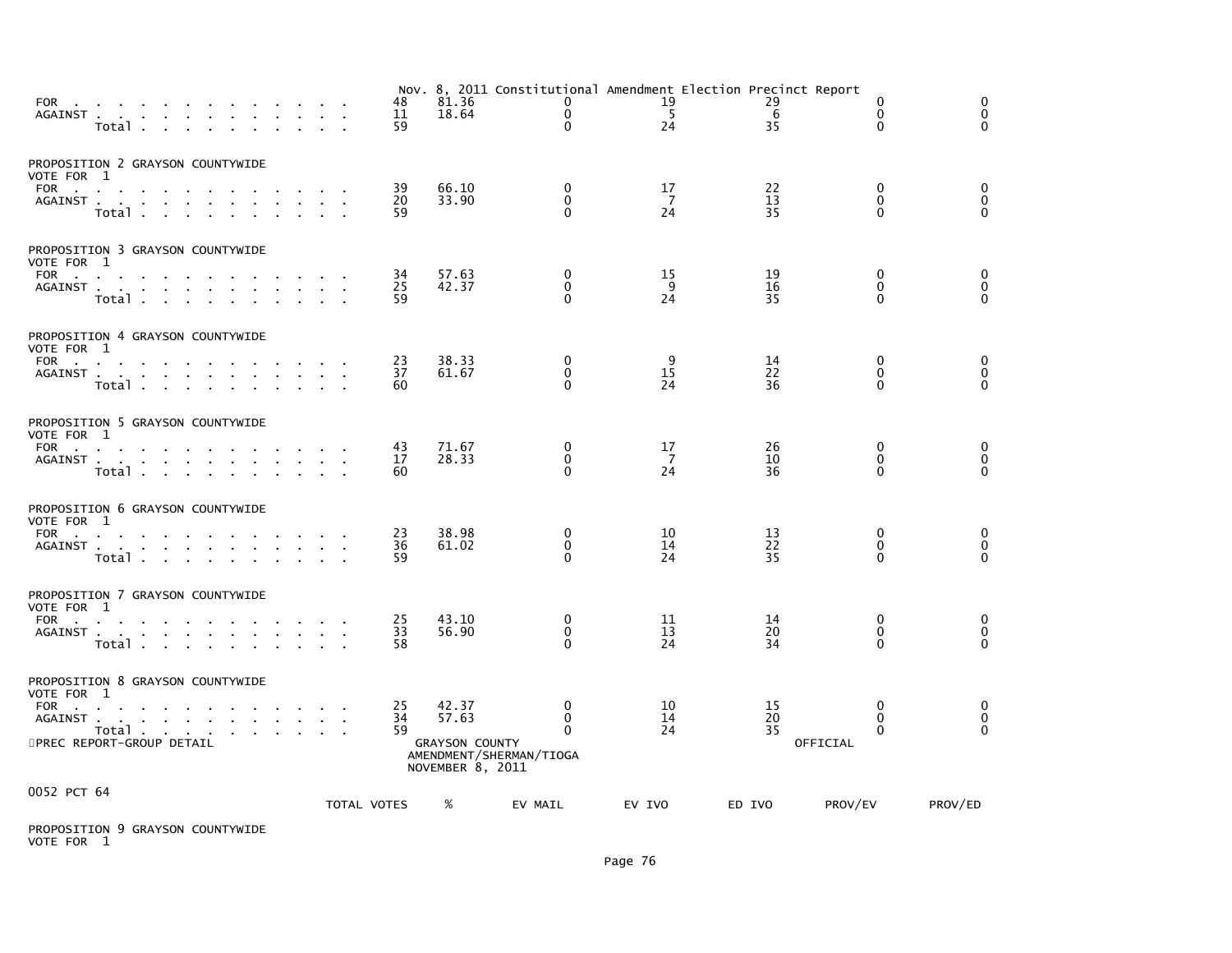| FOR the contract of the contract of the contract of the contract of the contract of the contract of the contract of the contract of the contract of the contract of the contract of the contract of the contract of the contra<br>AGAINST<br>Total<br><b>Contract Contract</b> |              | 33<br>27<br>60 | 55.00<br>45.00                                              | Nov. 8, 2011 Constitutional Amendment Election Precinct Report<br>$\Omega$<br>$\mathbf 0$<br>$\mathbf{0}$ | 13<br>12<br>25              | 20<br>15<br>35 | $\Omega$<br>$\mathbf{0}$<br>0                    | $\Omega$<br>$\Omega$<br>$\Omega$ |
|--------------------------------------------------------------------------------------------------------------------------------------------------------------------------------------------------------------------------------------------------------------------------------|--------------|----------------|-------------------------------------------------------------|-----------------------------------------------------------------------------------------------------------|-----------------------------|----------------|--------------------------------------------------|----------------------------------|
| PROPOSITION 10 GRAYSON COUNTYWIDE<br>VOTE FOR 1<br>FOR<br>and a strong control of the strong strong and<br>AGAINST .<br>the contract of the contract of the contract of<br>Total<br>$\sim$<br>5PREC REPORT-GROUP DETAIL                                                        |              | 36<br>24<br>60 | 60.00<br>40.00<br><b>GRAYSON COUNTY</b><br>NOVEMBER 8, 2011 | $\mathbf{0}$<br>$\Omega$<br>$\Omega$<br>AMENDMENT/SHERMAN/TIOGA                                           | 17<br>-7<br>24              | 19<br>17<br>36 | $\mathbf{0}$<br>$\Omega$<br>$\Omega$<br>OFFICIAL | $\mathbf{0}$<br>0<br>$\Omega$    |
| 0053 PCT 65                                                                                                                                                                                                                                                                    |              | TOTAL VOTES    | %                                                           | EV MAIL                                                                                                   | EV IVO                      | ED IVO         | PROV/EV                                          | PROV/ED                          |
| REGISTERED VOTERS - TOTAL<br>BALLOTS CAST - TOTAL.<br>VOTER TURNOUT - TOTAL                                                                                                                                                                                                    |              | 1,228<br>89    | 7.25                                                        | $\mathbf 0$                                                                                               | 30                          | 59             | $\mathbf 0$                                      | 0                                |
| PROPOSITION 1 GRAYSON COUNTYWIDE<br>VOTE FOR 1<br>FOR<br><b>Contract Contract</b><br>AGAINST<br><b>Carl Carl</b><br>Total<br><b>Contract Contract</b>                                                                                                                          |              | 83<br>6<br>89  | 93.26<br>6.74                                               | 0<br>0<br>$\Omega$                                                                                        | 27<br>3<br>30               | 56<br>3<br>59  | $\mathbf{0}$<br>0<br>$\Omega$                    | 0<br>0<br>$\Omega$               |
| PROPOSITION 2 GRAYSON COUNTYWIDE<br>VOTE FOR 1<br>FOR<br>AGAINST<br>Total                                                                                                                                                                                                      |              | 59<br>25<br>84 | 70.24<br>29.76                                              | 0<br>$\Omega$<br>$\Omega$                                                                                 | 18<br>9<br>27               | 41<br>16<br>57 | 0<br>$\mathbf{0}$<br>$\Omega$                    | 0<br>0<br>$\Omega$               |
| PROPOSITION 3 GRAYSON COUNTYWIDE<br>VOTE FOR 1<br>FOR<br>the contract of the contract of the<br>AGAINST<br>Total                                                                                                                                                               |              | 55<br>31<br>86 | 63.95<br>36.05                                              | $\Omega$<br>$\mathbf{0}$<br>$\Omega$                                                                      | 12<br>15<br>27              | 43<br>16<br>59 | $\Omega$<br>$\Omega$<br>0                        | 0<br>$\mathbf 0$<br>$\Omega$     |
| PROPOSITION 4 GRAYSON COUNTYWIDE<br>VOTE FOR 1<br>FOR<br>the company of the company<br>AGAINST<br>Total                                                                                                                                                                        | $\mathbf{r}$ | 41<br>42<br>83 | 49.40<br>50.60                                              | $\Omega$<br>$\mathbf 0$<br>$\Omega$                                                                       | 10<br>16<br>26              | 31<br>26<br>57 | $\mathbf{0}$<br>$\mathbf{0}$<br>0                | 0<br>$\mathbf 0$<br>$\mathbf{0}$ |
| PROPOSITION 5 GRAYSON COUNTYWIDE<br>VOTE FOR 1<br>FOR<br>the contract of the contract<br>AGAINST<br>Total .<br>the contract of the contract of the                                                                                                                             |              | 59<br>26<br>85 | 69.41<br>30.59                                              | 0<br>$\Omega$<br>$\Omega$                                                                                 | 14<br>13<br>27              | 45<br>13<br>58 | $\mathbf{0}$<br>$\Omega$<br>0                    | 0<br>$\mathbf 0$<br>$\Omega$     |
| PROPOSITION 6 GRAYSON COUNTYWIDE<br>VOTE FOR 1<br><b>FOR</b><br><b>Contract Contract</b><br>AGAINST<br>Total                                                                                                                                                                   |              | 45<br>39<br>84 | 53.57<br>46.43                                              | $\Omega$<br>$\Omega$<br>$\mathbf{0}$                                                                      | 12<br>$\overline{15}$<br>27 | 33<br>24<br>57 | 0<br>0<br>$\Omega$                               | 0<br>$\mathbf 0$<br>$\Omega$     |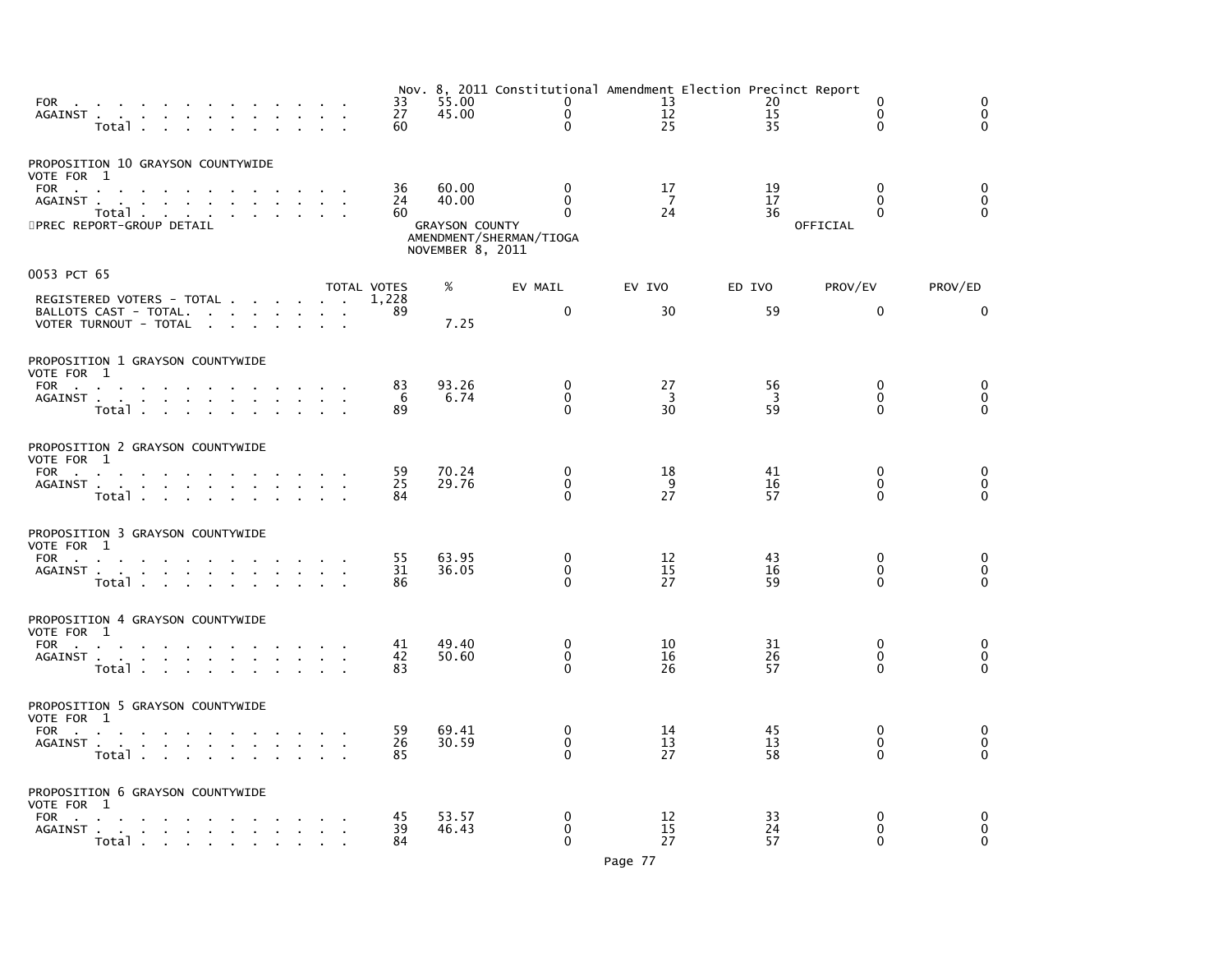## Nov. 8, 2011 Constitutional Amendment Election Precinct Report

| PROPOSITION 7 GRAYSON COUNTYWIDE<br>VOTE FOR 1                                                                                                                                                                                                         |             |                |                                                             |                                                      |                |                            |                                              |                                       |
|--------------------------------------------------------------------------------------------------------------------------------------------------------------------------------------------------------------------------------------------------------|-------------|----------------|-------------------------------------------------------------|------------------------------------------------------|----------------|----------------------------|----------------------------------------------|---------------------------------------|
| FOR<br>$\mathbf{r}$<br>AGAINST.<br><b>Contract Contract</b><br>Total .                                                                                                                                                                                 |             | 44<br>36<br>80 | 55.00<br>45.00                                              | $\mathbf{0}$<br>$\Omega$<br>$\Omega$                 | 10<br>16<br>26 | 34<br>20<br>54             | $\mathbf{0}$<br>$\mathbf{0}$<br>$\mathbf{0}$ | 0<br>$\mathbf 0$<br>$\Omega$          |
| PROPOSITION 8 GRAYSON COUNTYWIDE<br>VOTE FOR 1<br><b>FOR</b><br><b>Contractor</b><br>AGAINST.<br>the contract of the contract of the contract of the contract of the contract of the contract of the contract of<br>Total<br>5PREC REPORT-GROUP DETAIL |             | 52<br>31<br>83 | 62.65<br>37.35<br><b>GRAYSON COUNTY</b><br>NOVEMBER 8, 2011 | 0<br>$\Omega$<br>$\Omega$<br>AMENDMENT/SHERMAN/TIOGA | 14<br>12<br>26 | 38<br>19<br>57             | 0<br>$\Omega$<br>$\Omega$<br>OFFICIAL        | 0<br>$\pmb{0}$<br>$\overline{O}$      |
| 0053 PCT 65                                                                                                                                                                                                                                            | TOTAL VOTES |                | %                                                           | EV MAIL                                              | EV IVO         | ED IVO                     | PROV/EV                                      | PROV/ED                               |
| PROPOSITION 9 GRAYSON COUNTYWIDE<br>VOTE FOR 1                                                                                                                                                                                                         |             |                |                                                             |                                                      |                |                            |                                              |                                       |
| <b>FOR</b><br>the control of the control of<br>AGAINST<br>Total .                                                                                                                                                                                      |             | 50<br>33<br>83 | 60.24<br>39.76                                              | $\mathbf{0}$<br>$\mathbf{0}$<br>$\mathbf{0}$         | 14<br>13<br>27 | 36<br>20<br>56             | 0<br>$\mathbf 0$<br>$\mathbf{0}$             | 0<br>$\ddot{\mathbf{0}}$<br>$\Omega$  |
| PROPOSITION 10 GRAYSON COUNTYWIDE<br>VOTE FOR 1                                                                                                                                                                                                        |             |                |                                                             |                                                      |                |                            |                                              |                                       |
| FOR<br>AGAINST<br>Total                                                                                                                                                                                                                                |             | 52<br>32<br>84 | 61.90<br>38.10                                              | 0<br>$\Omega$<br>$\Omega$                            | 13<br>15<br>28 | 39<br>17<br>56             | 0<br>$\mathbf{0}$<br>0                       | 0<br>$\pmb{0}$<br>$\overline{0}$      |
| SHERMAN Council Member, DIST 2 CITY OF SHERMAN<br>VOTE FOR 1                                                                                                                                                                                           |             |                |                                                             |                                                      |                |                            |                                              |                                       |
| Robert G. Softly<br>Andrew Taylor<br>Total                                                                                                                                                                                                             |             | 42<br>33<br>75 | 56.00<br>44.00                                              | 0<br>0<br>$\Omega$                                   | 12<br>11<br>23 | 30<br>22<br>52             | 0<br>0<br>0                                  | 0<br>0<br>$\Omega$                    |
| SHERMAN Council Member, DIST 4 CITY OF SHERMAN<br>VOTE FOR 1                                                                                                                                                                                           |             |                |                                                             |                                                      |                |                            |                                              |                                       |
| william windlow<br>Total                                                                                                                                                                                                                               |             | 46<br>29<br>75 | 61.33<br>38.67                                              | $\Omega$<br>$\mathbf 0$<br>$\Omega$                  | 16<br>-7<br>23 | 30<br>22<br>52             | $\Omega$<br>$\mathbf 0$<br>$\Omega$          | $_{\rm 0}^{\rm 0}$<br>$\Omega$        |
| SHERMAN PROPOSITION 1 CITY OF SHERMAN<br>VOTE FOR 1                                                                                                                                                                                                    |             |                |                                                             |                                                      |                |                            |                                              |                                       |
| FOR (A FAVOR).<br>AGAINST (EN CONTRA).<br>Total<br><b>Service Control</b>                                                                                                                                                                              |             | 76<br>11<br>87 | 87.36<br>12.64                                              | $\mathbf{0}$<br>$\mathbf 0$<br>$\Omega$              | 23<br>-7<br>30 | 53<br>$\overline{4}$<br>57 | $\bf{0}$<br>$\bf{0}$<br>$\Omega$             | 0<br>$\check{\mathrm{o}}$<br>$\Omega$ |
| 5PREC REPORT-GROUP DETAIL                                                                                                                                                                                                                              |             |                | <b>GRAYSON COUNTY</b><br>NOVEMBER 8, 2011                   | AMENDMENT/SHERMAN/TIOGA                              |                |                            | OFFICIAL                                     |                                       |
| 0054 PCT 66                                                                                                                                                                                                                                            | TOTAL VOTES |                | %                                                           | EV MAIL                                              | EV IVO         | ED IVO                     | PROV/EV                                      | PROV/ED                               |
| REGISTERED VOTERS - TOTAL                                                                                                                                                                                                                              |             | 2,019          |                                                             |                                                      |                |                            |                                              |                                       |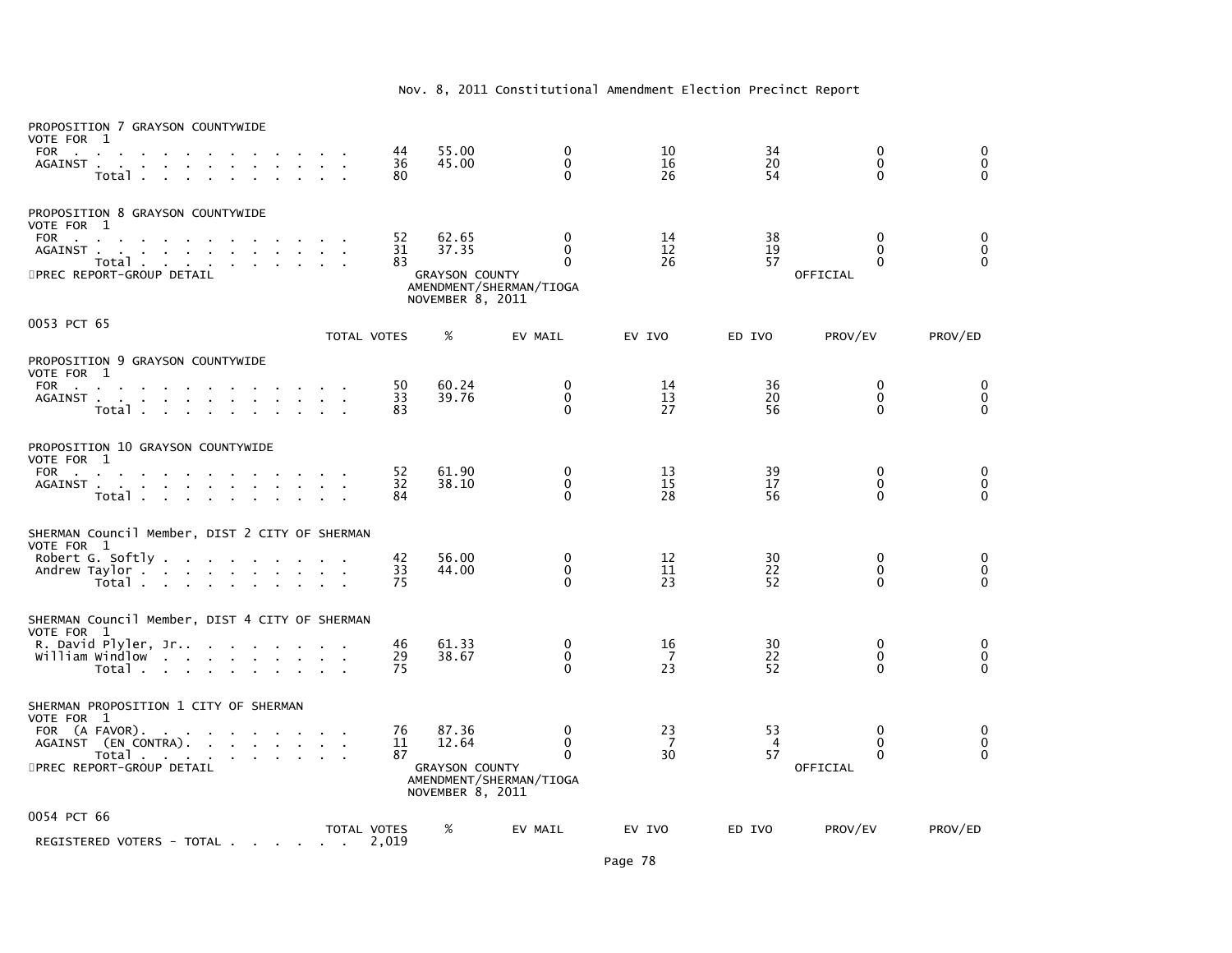| BALLOTS CAST - TOTAL.<br>VOTER TURNOUT - TOTAL                                                |                         |                                     | n.                                              | <b>Contract Contract</b>          |        |        |                 | 68                          | 3.37                                                        | $\mathbf{2}^{\prime}$                               | Nov. 8, 2011 Constitutional Amendment Election Precinct Report<br>29 | 37                         | $\Omega$                                 | $\Omega$                               |  |
|-----------------------------------------------------------------------------------------------|-------------------------|-------------------------------------|-------------------------------------------------|-----------------------------------|--------|--------|-----------------|-----------------------------|-------------------------------------------------------------|-----------------------------------------------------|----------------------------------------------------------------------|----------------------------|------------------------------------------|----------------------------------------|--|
| PROPOSITION 1 GRAYSON COUNTYWIDE<br>VOTE FOR 1<br>FOR<br>AGAINST                              | Total                   |                                     |                                                 |                                   | $\sim$ | $\sim$ |                 | 53<br>15<br>68              | 77.94<br>22.06                                              | 2<br>$\Omega$<br>$\overline{\phantom{0}}$           | 24<br>$\frac{5}{29}$                                                 | 27<br>10<br>37             | 0<br>$\Omega$<br>$\Omega$                | 0<br>$\mathbf 0$<br>$\Omega$           |  |
| PROPOSITION 2 GRAYSON COUNTYWIDE<br>VOTE FOR 1<br>FOR<br>AGAINST                              | Total                   |                                     |                                                 | and the state of the state of the |        |        | <b>Contract</b> | 37<br>30<br>67              | 55.22<br>44.78                                              | 2<br>$\mathbf{0}$<br>2                              | 15<br>14<br>29                                                       | 20<br>16<br>36             | $\mathbf{0}$<br>$\mathbf{0}$<br>$\Omega$ | 0<br>$\mathbf 0$<br>$\Omega$           |  |
| PROPOSITION 3 GRAYSON COUNTYWIDE<br>VOTE FOR 1<br>FOR<br>AGAINST                              | Total                   |                                     |                                                 |                                   |        |        |                 | 31<br>35<br>66              | 46.97<br>53.03                                              | 2<br>$\Omega$<br>$\overline{2}$                     | 14<br>14<br>28                                                       | 15<br>21<br>36             | $\mathbf{0}$<br>$\Omega$<br>$\Omega$     | 0<br>$\mathbf 0$<br>$\mathbf{0}$       |  |
| PROPOSITION 4 GRAYSON COUNTYWIDE<br>VOTE FOR 1<br>FOR<br>AGAINST                              | Total                   |                                     | the contract of the contract of the contract of | $\sim 10$                         | $\sim$ | $\sim$ |                 | 18<br>49<br>67              | 26.87<br>73.13                                              | $\frac{2}{0}$<br>$\overline{2}$                     | 10<br>19<br>29                                                       | 6<br>30<br>36              | $\mathbf 0$<br>$\mathbf 0$<br>$\Omega$   | $\mathbf 0$<br>$\mathbf 0$<br>$\Omega$ |  |
| PROPOSITION 5 GRAYSON COUNTYWIDE<br>VOTE FOR 1<br>AGAINST                                     | Total                   |                                     |                                                 | $\mathbf{r}$                      | $\sim$ |        |                 | 39<br>$\overline{27}$<br>66 | 59.09<br>40.91                                              | 2<br>$\Omega$<br>2                                  | 17<br>12<br>29                                                       | 20<br>15<br>35             | 0<br>$\Omega$<br>$\Omega$                | 0<br>$\mathbf 0$<br>$\Omega$           |  |
| PROPOSITION 6 GRAYSON COUNTYWIDE<br>VOTE FOR 1<br>FOR<br>AGAINST                              | Total                   |                                     |                                                 | <b>Contract Contract</b>          |        |        |                 | 27<br>39<br>66              | 40.91<br>59.09                                              | 0<br>$\frac{2}{2}$                                  | 10<br>18<br>28                                                       | 17<br>19<br>36             | 0<br>$\mathbf 0$<br>$\Omega$             | 0<br>0<br>$\Omega$                     |  |
| PROPOSITION 7 GRAYSON COUNTYWIDE<br>VOTE FOR 1<br>FOR<br>AGAINST                              | Total                   |                                     |                                                 |                                   |        |        |                 | 26<br>32<br>58              | 44.83<br>55.17                                              | 0<br>$\Omega$<br>$\Omega$                           | 16<br>13<br>29                                                       | 10<br>19<br>29             | $\mathbf 0$<br>$\mathbf{0}$<br>$\Omega$  | 0<br>$\mathbf 0$<br>$\Omega$           |  |
| PROPOSITION 8 GRAYSON COUNTYWIDE<br>VOTE FOR 1<br>FOR<br>AGAINST<br>5PREC REPORT-GROUP DETAIL | <b>Service</b><br>Total | the contract of the contract of the |                                                 |                                   |        |        |                 | 21<br>46<br>67              | 31.34<br>68.66<br><b>GRAYSON COUNTY</b><br>NOVEMBER 8, 2011 | 0<br>$\overline{2}$<br>2<br>AMENDMENT/SHERMAN/TIOGA | 11<br>18<br>29                                                       | 10<br>26<br>36<br>OFFICIAL | $\mathbf{0}$<br>$\Omega$<br>$\mathbf{0}$ | $\Omega$<br>$\mathbf 0$<br>$\Omega$    |  |